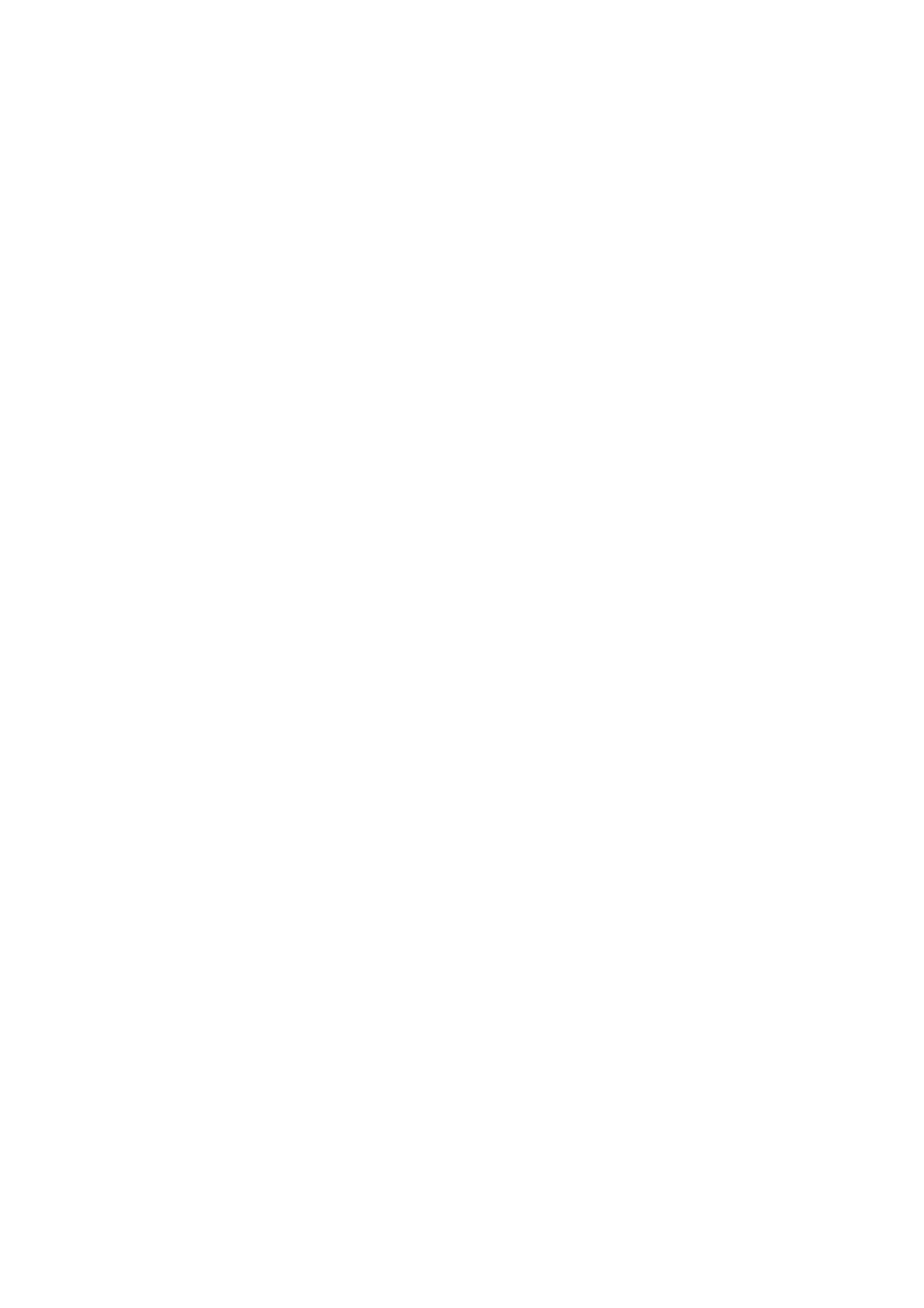## **REPORT OF THE RELIGION AND MORALS COMMITTEE Convener: Rev. G. G. Hutton**

#### **RELIGION**

IN presenting the Religion and Morals Report to the Synod we do so conscious of the fact that there is little to encourage us in this dark and cloudy day of much false religion and abominations. Upon considering the state of religion at home and abroad, there are signs that the Lord's wrath is against Britain and other nations. His wrath is mainly manifested in the widespread despising of Christ offered in the Gospel, as well as horrible profanity of life, and ignorance of God and His word. Throughout the land the forces of evil abound, and Satan has many instruments striving to advance his wicked designs against Christ's kingdom.

#### *Romanism*

Romanism makes the arrogant claim that she is the only true church of God, and that outside of her there is no salvation. She haughtily assumes the authority of Peter's Chair, as well as being the infallible church which cannot err, and is subject to none. She contends that as the only true church she must judge, but cannot herself be judged or found to be wrong. We reject all such claims as false. Romanism is an antichristian abomination, maliciously and unrelentingly set against Jesus Christ, His people and true religion. Popery perverts the Bible, promotes damnable heresies and destroys the soul.

At the Reformation our godly forefathers expelled from the land all that savoured of the Romish heresy, idolatry, blasphemy and superstition. However, over a period of years that satanic institution has noticeably increased its presence and influence throughout Scotland. The *British Church Newspaper* (13th June 2003) makes the following comment regarding the results of the 2002 Scottish Church Census, released on 15th May: "The two largest denominations, the Church of Scotland and the Roman Catholic Church, have many more churches and attendees than the smaller denominations, and so their decline offsets the gain by others . . . Roman Catholic attendance decreased by 19% in the same period, to just over 200,000. Between them these denominations account for three-quarters of all Scottish church goers, Church of Scotland 40% and Roman Catholics 35%." History shows that when Rome is in the minority she is like a lamb, when approaching equity as cunning as a fox, and when numerically superior, like a tiger. The devilish Popish mass is celebrated daily in many places in our land. Last October Cardinal O'Brien was foisted upon Scotland by Rome. He is the third such appointment since the Reformation, two having been appointed during the past decade. In taking up his new position he made, " . . . a joint profession of faith and a vow of loyalty to the Pope," and kneeling before him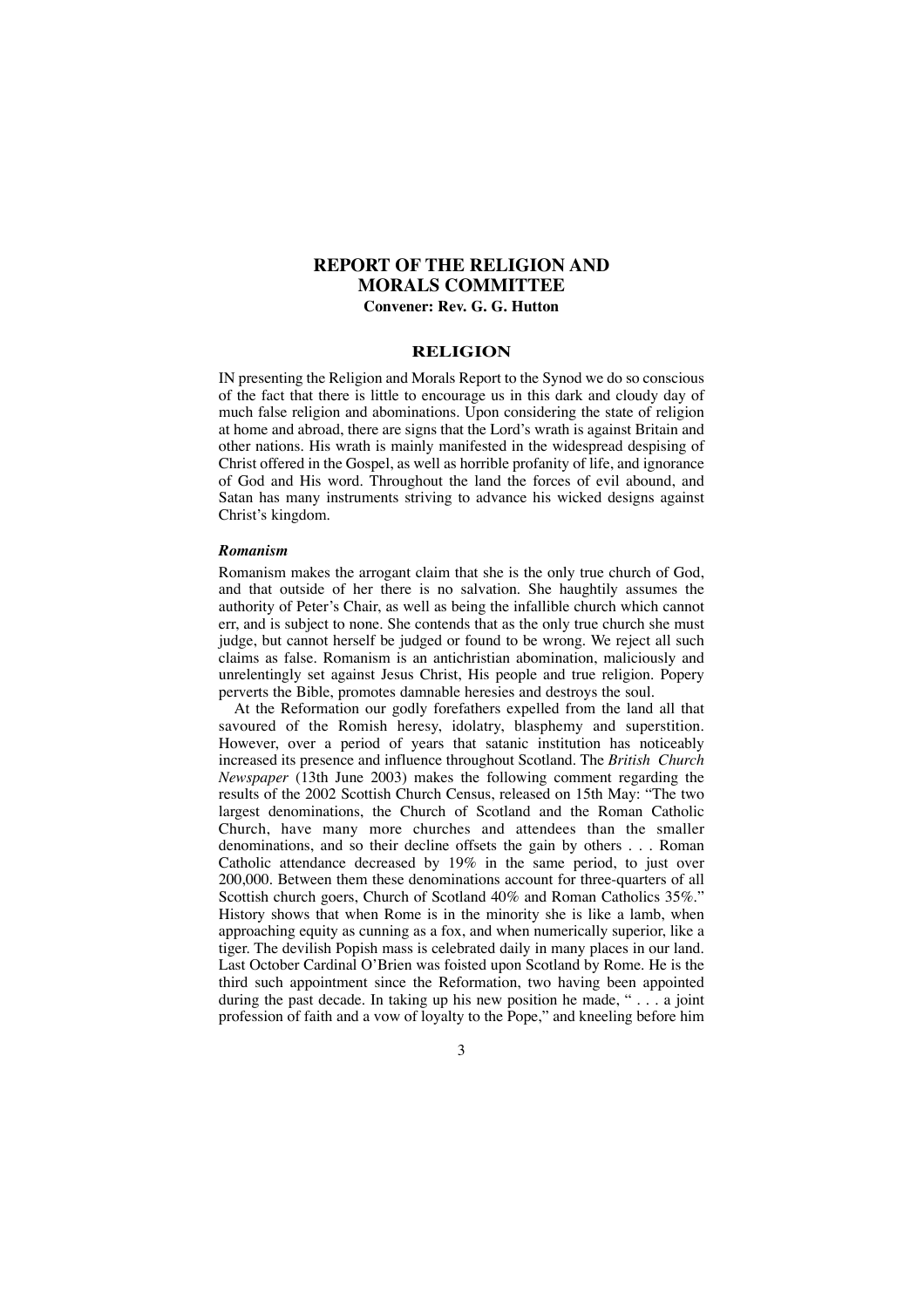kissed his ring. The Romish ecclesiastical dignitaries swear that they will persecute to the death all who will not believe the dogma of that institution, and that when it is possible they will perform that oath. There was a time during the Reformation in this land when things were markedly different, and only a few priests practised their religion in secret.

The Pope of Rome marked twenty-five years in that position on 16th October 2003, by appearing before a large gathering in Slovakia. The Pope has been very active during his years of domination over more than a billion followers worldwide. He has beatified 1,319 people, and has also declared 477 others to be saints, both of these numbers exceeding all his predecessors during the past four centuries combined. This is a lucrative way of replenishing Rome's coffers, something which every Popish party are most adept at. Some have linked this with the Vatican's present financial plight, and regard it as the modern equivalent of the sale of indulgences. Rome arrogates to herself the ability to identify and make a saint of her most zealous and useful subjects, who, in their lifetime performed at least two miracles. The Bible declares that any sinner who comes to Christ is a saint (Philippians 4:21). Popery makes saints of those who are no saints, that is, such as are devoid of spiritual life, and bereft of even one good work, and it maliciously slanders the true saints of Christ as wicked heretics, putting them to death when they are in power, and so becoming drunk with the blood of saints.

Popish priests and nuns in Ireland were again the subject of a most damaging report. The *Daily Telegraph* (2nd October 2003) states that: "Many thousands of children suffered at the hands of the religious orders, such as the Christian Brothers and Sisters of Mercy, at industrial schools and orphanages. . . . All forms of abuse – sexual, physical, emotional and neglect were rife, but only became widely acknowledged after civil actions. . . . In some instances it emerged that the Roman Catholic Church have moved abusive priests from parish to parish to avoid scandal." The Roman authorities in Ireland, which ran the institutions where the abuse was prevalent, grudgingly agreed an indemnity deal, capped at about £80,000,000. Romanism has been plagued with many such scandals in recent years, costing millions of pounds worldwide. Its schools and orphanages have often been a cloak for the cruel and perverted abuse of many young people.

We read in the *Daily Mail* (7th March 2003) that, "The Pope believes Scotland is no longer a Christian country". Speaking to Catholic leaders at the Vatican this week, he declared that in Scotland, "There no longer exists the reality of a Christian society". He implored Archbishops O'Brien and Conti to lead a campaign for greater spiritual awareness. The Pope of Rome was right when he so described Scotland as predominantly a heathen land, and in need of Christian missionary endeavour. However, the remedy he commends is a toxic dose of baptised heathenism. The Pope and his two hirelings have merely a feigned care for the people of Scotland. Their aim is to extirpate the remaining pockets of true religion in Scotland, and to substitute their own falsehood. The religion of the Pope is refuted by the Bible. Before

 $\Delta$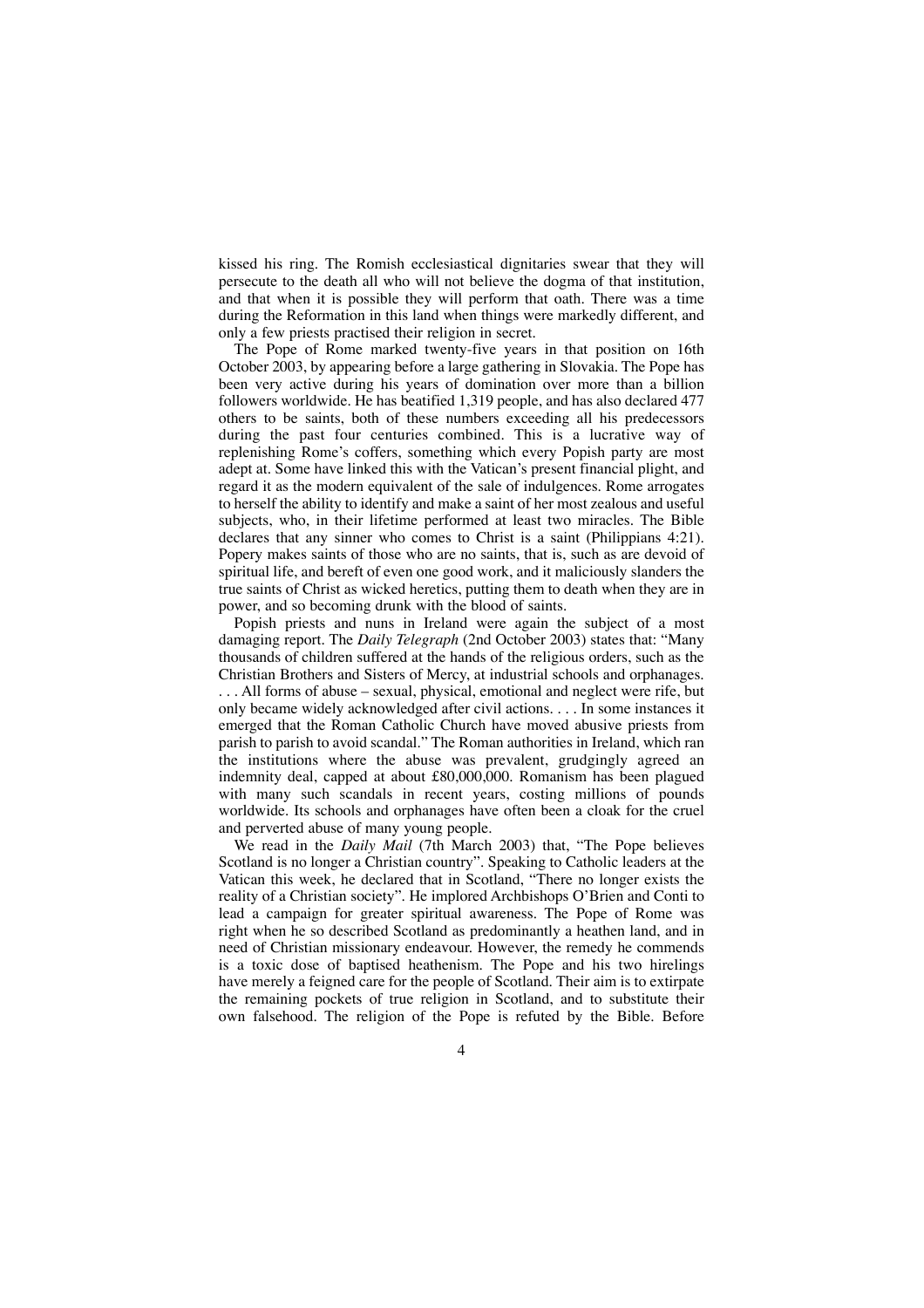the Reformation, when priestcraft held sway in Scotland, the state of religion was deplorable, and the weapons of persecution and suppression of free inquiry after the truth, were ruthlessly wielded. If the Pope and his satanic emissaries were to have their way, Scotland would, once again, be subject to the same tyranny. There is much need for an aggressive Protestantism in the land of John Knox, to counter the threat of that increasingly influential and dangerous sect.

#### *The Church of Scotland*

The Church of Scotland declined further during the past year. Its Moderator, Professor Iain Torrance, was reported by the *Daily Mail* (30th June 2003) to have said that he would be untroubled by the election of homosexual ministers, and that he "cannot understand why there should be any objection to 'gay' ministers". In the same article the Rev. Ian Watson responded by saying, "The defining point is that you accept the Bible as the Word of God, which does not condone homosexuality." Troublous times have enveloped Scotland when the Moderator can make such public comments. The Bible distinctly condemns sodomy as unclean, body-dishonouring, unnatural, vile and unseemly (Romans 1:24, 26-27). The Lord destroyed Sodom and Gomorrah, primarily, because of the sin of sodomy (Genesis 19:24-25). Sodomites are excluded from being ministers of Christ (1 Timothy 3:2,7; Titus 1:5-9). Professor Torrance made other controversial and erroneous comments. The *English Churchman* (30th May-6th June 2003) reported him as saying that the Book of Revelation contains the rantings of a jealous Apostle. Torrance feels that a lot of the fall in church attendance is simply due to people having their own spiritual journey outside the Church. He feels there is a danger that the Church might impose on people's own individual beliefs with its "crushing rhetoric". It is clear from above that Professor Torrance is engaged in much mischief.

There was further evidence of downgrade in the Established Church when two women were the only persons nominated to stand for the position of Moderator-Designate for 2004. Dr. Allison Elliott, an elder, and self-confessed progressive and liberal, was later elected to succeed Professor Torrance. She is the only woman to be so chosen in the 443-year history of the Church of Scotland. The *Daily Telegraph* (15th October 2003) reported: "Dr. Elliott said she hoped she was unlike any other previous Moderator, but would not be drawn on her views on controversial issues facing the Kirk, such as homosexuality in the ministry. That was a 'Churchy Issue' she said, and she had a lot of reading to do on the subject. Asked what John Knox, who condemned women as a 'Monstrous Regiment', would make of her appointment, she said: 'Knox was a reformer of his time, interested in new ideas. I think it would be an interesting conversation.'" The prospective Moderator hopes to be different from her predecessors, and that she will be because she is a woman. John Knox undoubtedly would have strongly condemned Dr. Elliott's election as unscriptural, and appealed to the Bible to prove that women are ineligible to hold office in the Church (1 Timothy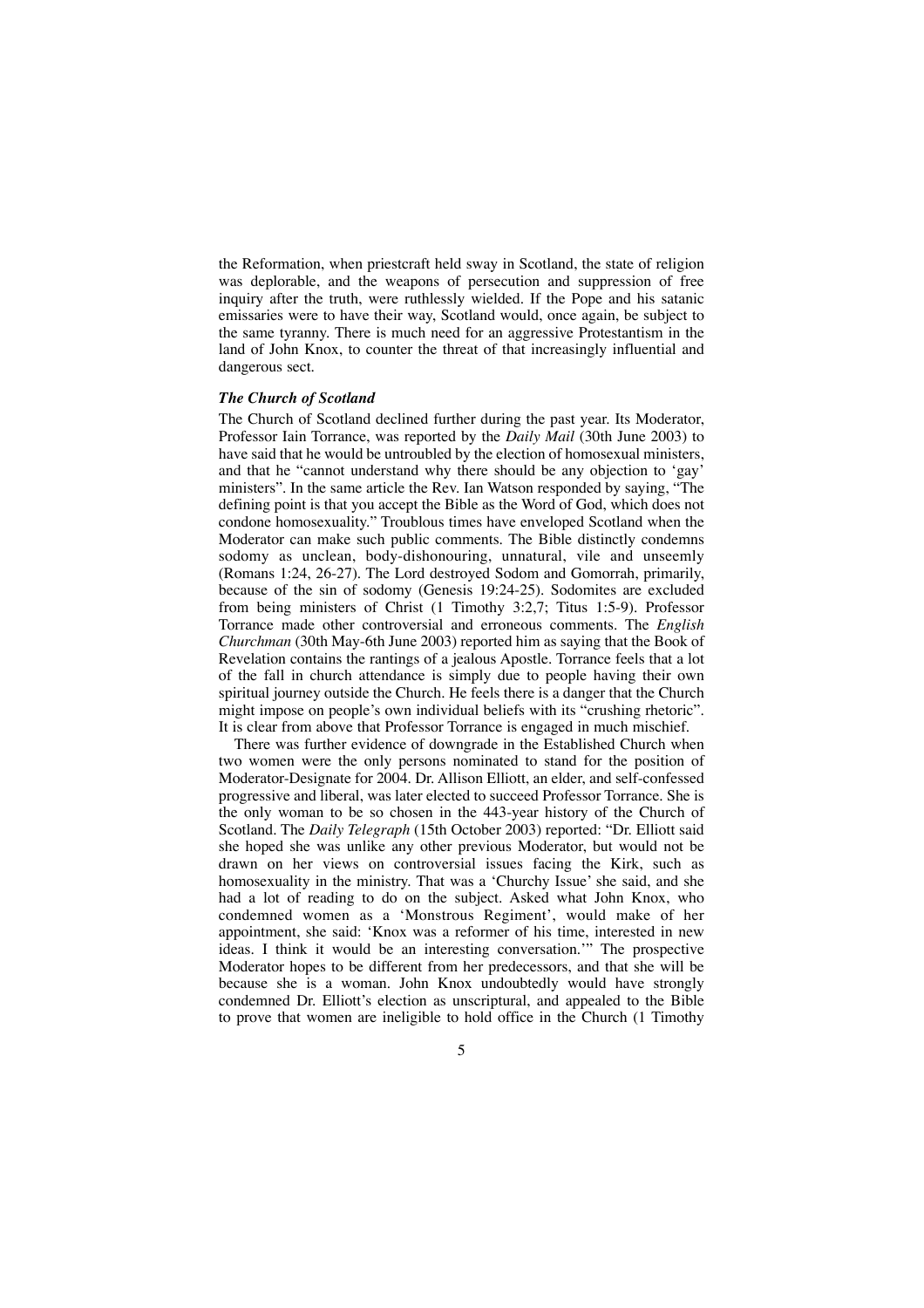2:11-15; 3:1-8, Titus 1:5-8). We are reminded that at the Reformation, Mary argued with Knox about the extent of her lawful authority, and when her arguments were soundly rebutted by him she was left standing for some time as one amazed and shocked by his irresistible wisdom.

The Church of Scotland attendance and income have declined noticeably. The *Daily Mail* (18th April 2003) stated, "Last year the Church's Board of National Mission produced figures showing up to 19,000 people were dropping out each year. Falling attendance has forced the Kirk to consider closing up to 15 churches a year. The Board said the Kirk would effectively cease to exist by 2050 unless action was taken to halt the decline. It also admitted that the principal reason most often recorded in surveys is the lack of relevance of the Church in people's lives. Kirk membership peaked in 1942 at 27% of Scotland's population, but fell to 13% by 1966, and continues to tumble. The Church's capital has dropped from £31.2 million at the end of 1999 to £24.9 million at the end of 2002." These figures reveal a Church which has decayed, and languishes with many problems. To the Kirk's shame, another gospel has supplanted the pure Gospel. The World has crept in, and Christ has left. The decline has not only been numerical and financial, but also, more crucially, spiritual. *"Them that honour me I will honour, and they that despise me shall be lightly esteemed"* (1 Samuel 2:30).

The Church of Scotland has continued its dangerous ecumenical slide. The Kirk organised, and was a leading participant in, the Kirking of the Parliament, which was held in St. Giles's Cathedral, Edinburgh, on 6th May 2003. This event took the form of an ecumenical worship service and involved the following: the Church of Scotland, Islam, the Salvation Army, the Roman Catholic Church, some members of the Scottish Parliament and Prince Charles. The service included the singing of accompanied human compositions, a reading from the Koran, and other items contrary to the Regulative principle. This was but one example of the ecumenical bent of the Church of Scotland, and further evidence that she has swayed closer to Rome.

*The Herald* (6th January 2004) reported that, "Archbishop Conti's invitation to the Moderator, Professor Iain Torrance, to preach in St. Andrew's Cathedral, was a gracious ecumenical initiative. As the Archbishop said this was the first time a Moderator has been formally welcomed on behalf of the Archdiocese of Glasgow." The article also referred to two previous Moderators preaching in Popish Cathedrals during 1998 and 2000, and that in recent years both Archbishops had addressed the General Assembly. These developments were described by the Principal Clerk of the General Assembly as "gracious ecumenical initiatives, bridge building, the renewing of friendships, and a means for ending every manifestation of sectarianism". We regard them as a serious and dangerous departure from the doctrine, worship and practice of the original Church of Scotland. We are of the view that the Church of Scotland is no longer Reformed and Protestant. The Kirk's ecumenical endeavours show a contempt for the Scottish Reformers, and the ecclesiastical and civil privileges obtained through much tribulation.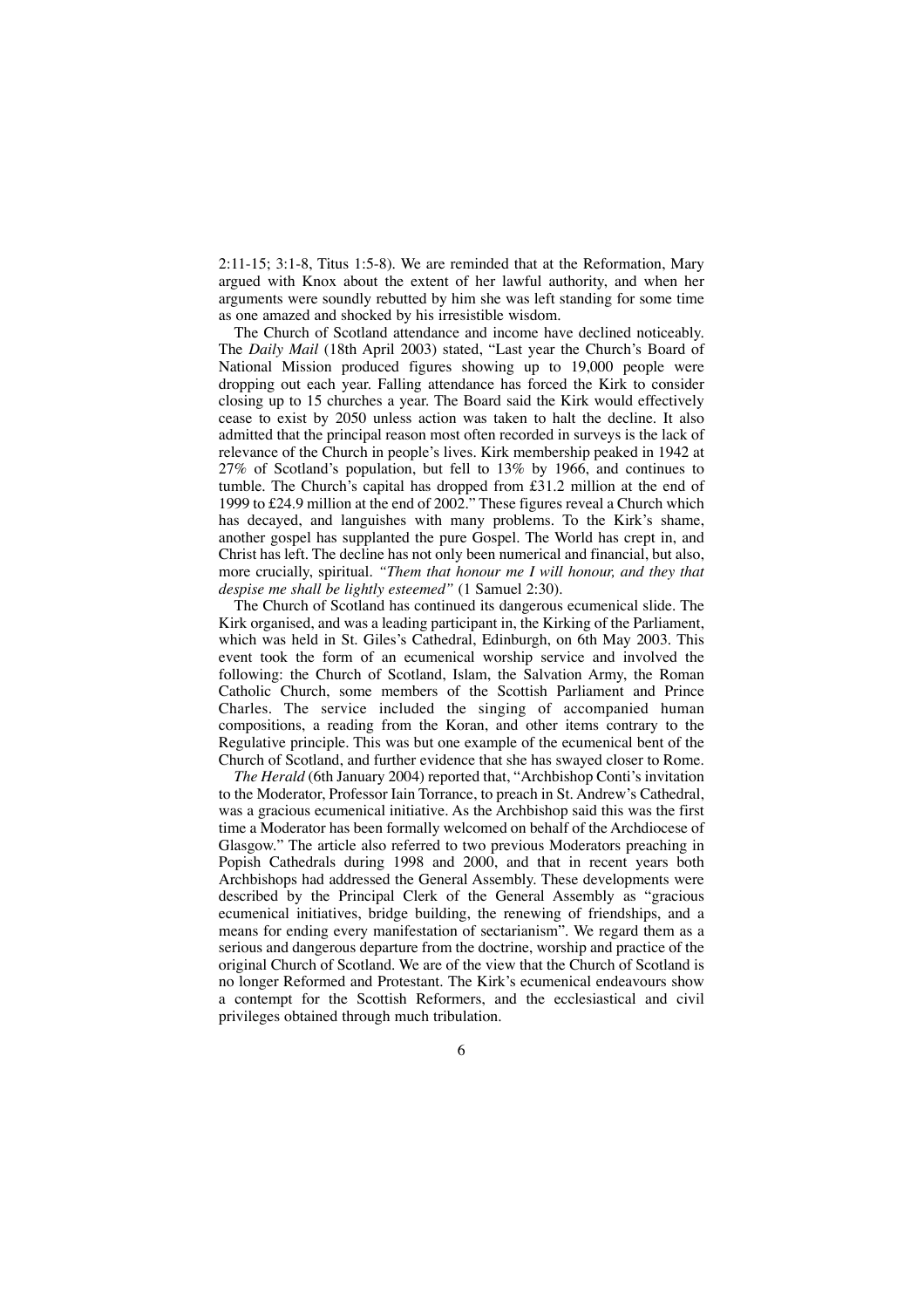#### *The Church of England*

The Church of England has continued to decline, and has manifested a growing tension between the Evangelicals (often supported by the anglo-Catholics) and the Liberals. This was most evident in the bitter dispute over the nomination of Dr. Jeffrey John for a bishopric. In July 2003, Jeffrey John, a homosexual rights man who had lived with another man for twenty-seven years, but who claimed to be presently celibate, accepted the nomination as the suffragan Bishop of Reading. However, a short time later, and after considerate pressure had been applied to him by the Archbishop of Canterbury and some evangelical Bishops, he suddenly resigned. The *British Church Newspaper* (1st July 2003) reported that, "The appointment of Jeffrey John was simply to have been a try-on, to see how far Williams and Bishop Harries could push the homosexual agenda". The pro-sodomite liberals in the Church of England are pressing to have sodomites put into the ministry. This is a dark sign; the liberal element have departed from the Bible and are drawing judgements upon themselves and others.

*The Church of England, Anglican Communion further schism.* The worldwide Anglican Communion, comprising about seventy million people, was ruptured on Sabbath, 2nd November 2003, when Gene Robinson, a sodomite, was consecrated a Bishop of the American Episcopal Church in New Hampshire. Gene Robinson's consecration was opposed by the Archbishop of Canterbury, and a majority of other Archbishops, because it was well known that, not only was he a sodomite, but that he also lived with his partner and is a divorced father of two. Despite such formidable opposition, the consecration went ahead. That produced an immediate reaction from the Archbishop of Canterbury, and most of the other primates, which has led to a "realignment" and "impaired communion", which is, in effect, schism. The offending part of the Communion has been largely isolated for the present. The main opposition to the abominable consecration has come from the "Global South", including provinces across Africa, South East Asia, the Middle East, the West Indies and the southern half of Latin America. These regions contain fifty million people, that is, more than 70% of the Anglican Communion. The Archbishop of Nigeria, Peter Akinola, was reported in the *Daily Mail* (4th November 2003) as saying: "We totally reject and denounce this abnoxious behaviour. It is devilish and satanic. It comes directly from the pit of hell. It is an idea sponsored by Satan himself, and being executed by his followers and adherents, who have infiltrated the Church. . . . A clear choice has been made for a church that exists primarily in allegiance to the unbiblical departures of our generation, a church that enthrones the will of man over and above the authority of God and His revealed and written Word. We cannot go on limping between two opinions." His decisive comments regarding the matter of the consecration reflected the views of his fellow evangelical Archbishops. A commission was established in October to undertake an urgent theological review concerning the future of the Anglican community. The commission are understood to be looking at ways of increasing the power of the Primates to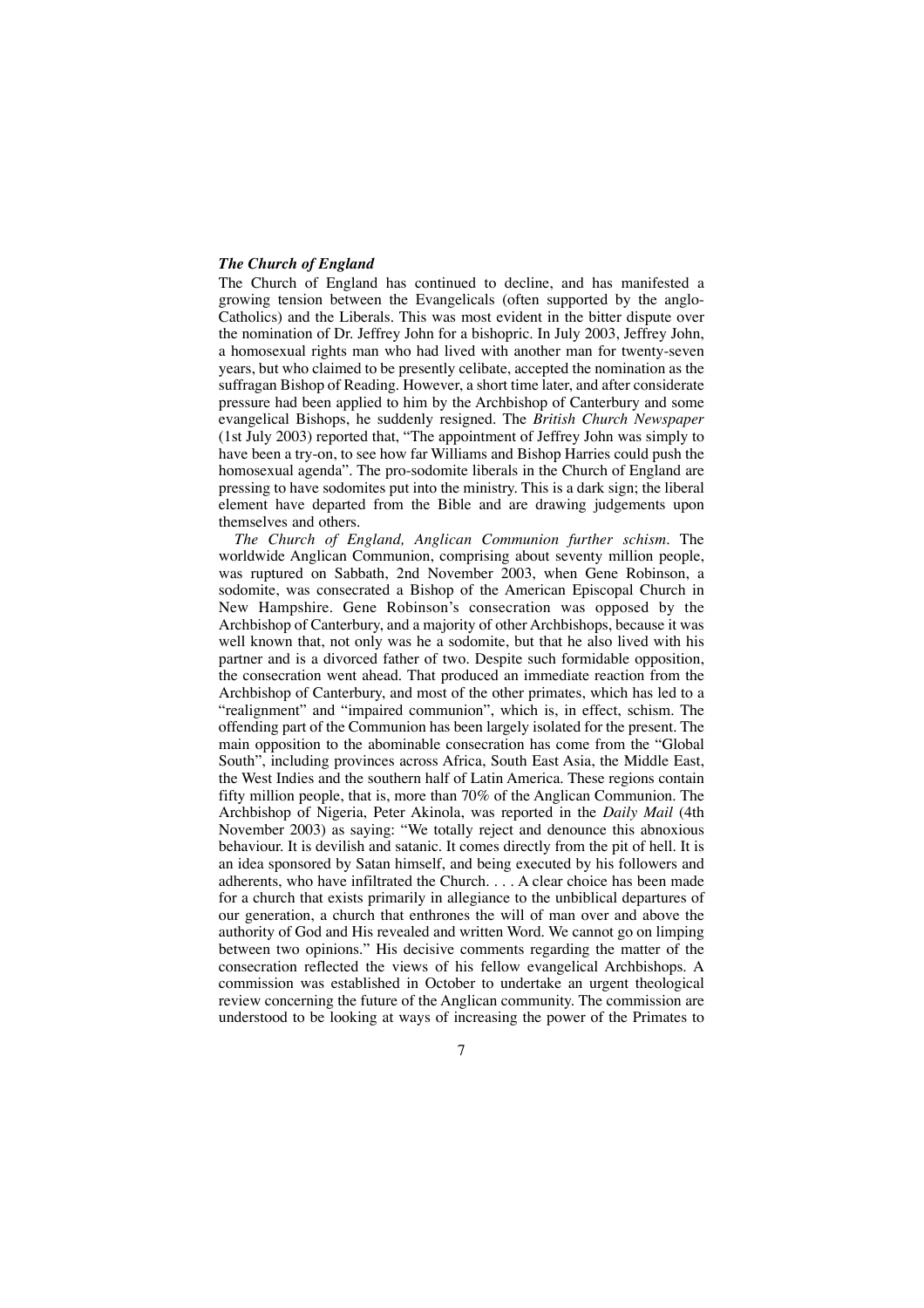act, when a province or diocese rebels, and even at the possibility of implementing a Papal-style authority in the Church. The endeavours to heal the schism within the Anglican Church are largely centred upon the intellect, knowledge and diplomatic skills of Rowan Williams, the Archbishop of Canterbury, rather than Christ and the power of the Holy Ghost.

*The Times* (9th January 2004) has a large coloured photograph of Rowan Williams kneeling before an enthroned Pope and kissing his ring. Actions speak louder than words. It is well known that the Archbishop is a liberal who denies the verbal inspiration of Scripture and who has expressed support for sodomites in the ministry. The photograph captures the high esteem, even adoration, he harbours towards the Pope. He clearly has a heart for Rome, and is headed for it. The issues of women priests, sodomites in the ministry and Papal authority are, supposedly, an obstacle to union with Rome. The Church of England has departed from the Thirty Nine Articles, and the reformed doctrines of the Puritans of old, and is ripe for ensnarement by Rome.

#### *The Suffering Church*

*Death in Mexico* – In many parts of the world abroad, men and women professing to be Christians are being persecuted, oppressed and subjected to sharp trials. A report in the *English Churchman* (14th/21st November 2003) gives the following solemn account from Mexico: "As the second pastor in two weeks is murdered, death threats against the evangelical leaders in Chiapas, South East Mexico, are revealed. . . . The latest death is Pastor Mariano Diaz Mendez, 38, who was on his way to a prayer service . . . when heavily armed men stopped his car and shot him to death."

*Imprisonment in China* – The *British Church Newspaper* (25th July 2003) gives a report of persecutions in China, which occurred in June, and involved the arrest of fifty-three members of various house churches. The paper comments that among them were "twelve members of a house church movement . . . the movement had applied for government permission to hold their meetings, and was delighted when police promised to grant official status. The twelve agreed to meet with officials on 6th June, to sign the relevant documents. However, on their arrival at the Funing County Public Service Bureau the authorities indited four leaders, and held them for trial. The remaining eight believers were sentenced to three years of education through labour.

*Eritrea, more deaths* – The *British Church Newspaper* (27th June 2003) informs us, "that several young Christian soldiers were shot after being discovered reading the Bible. Other reports show Christian soldiers as having been arrested, tortured, assaulted or sexually abused." These reports do not give details of the teaching and ways of these sufferers. Nevertheless, in these reports, we are told that they professed to be followers of Christ, read their Bible, and were prepared to suffer, even death, in following Him, and *"that we must through much tribulation enter into the kingdom of God"* (Acts 14:22).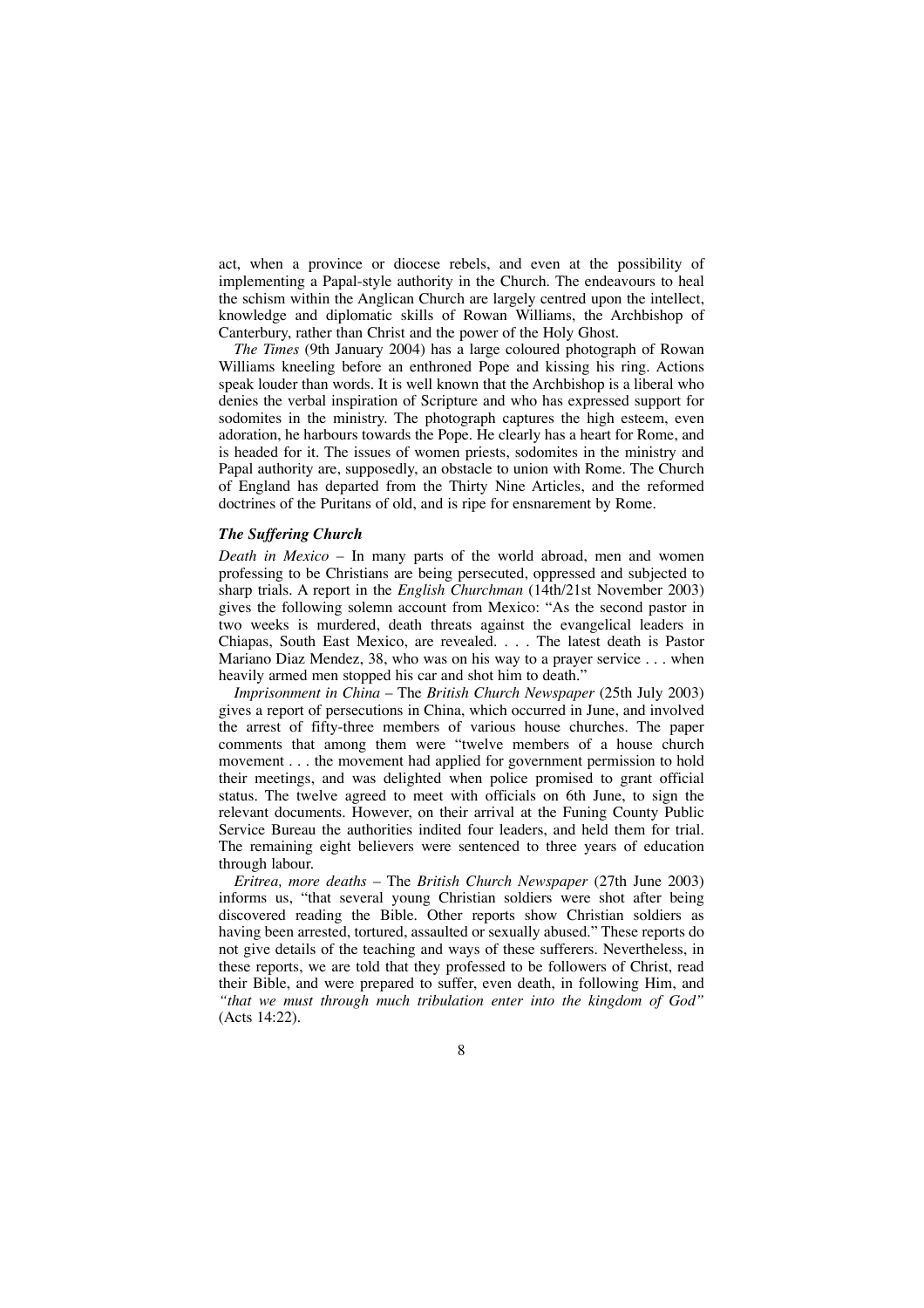The days are evil. The twin pillars of Satan and Error abound, the love of many waxes cold, the visible Church is depleted and weak, and professing Christians manifesting a heart ablaze towards Christ, and who are effectual, fruitful and vigorous in His service, are a rarity. Yet better days are promised in the Bible, when *"the mountain of the Lord's house shall be established in the top of the mountains, and shall be exalted above the hills; and all nations shall flow unto it".* Until then, wherever the Word is proclaimed in power there shall be drawn out of these nations such as should be saved in every generation, and Jesus Christ shall see of the travail of His soul and shall be satisfied.

#### **MORALS**

To do a study of our nation's morals is a depressing exercise and one that brings to mind the state of the world at the time of the Flood: *"The wickedness of man was great in the earth, and every imagination of the thoughts of his heart was only evil continually"* (Genesis 6:5). That this wickedness involved both men's relationship with one another, and with God, is clear also for we are told, *"The earth also was corrupt before God and the earth was filled with violence"* (Genesis 6:11). Significant in this are the words of the Saviour: *"As it was in the days of Noe, so shall be also in the days of the Son of Man. They ate, they drank, they married wives, they were given in marriage, until the day that Noe entered into the ark, and the flood came and destroyed them all."* As has often been pointed out, there is nothing wrong in any of those things but simply there is no mention in any of this of God. God, clearly, was not in all their thoughts. So it is with the vast majority in our nation today. Truly we are *"an evil and adulterous generation".*

In attempting to bring out the state of our nation we may focus on five things that especially stand out at this time.

#### *The Rising Crime Rate*

One of the best indicators of the crime rate is the prison population and it is a fact that never in the history of our nation has this been so high. In the May *Evangelical Times* it was reported that, "The number of people in prison in England and Wales has reached a new high of 73,091. Home Office officials estimate that the prison population will rise to 91,000 by 2006 but says there is only space for  $77,500$ ." Such statistics – and the trend in Scotland is quite similar, especially in a nation notoriously soft on crime – ought to immediately alert us to the fact that something is far wrong and to what that something is.

When one enquires what type of crime is on the increase, the answer is crime of all sorts: murders, muggings, crimes of a sexual nature, break-ins to property – all are on the increase. What is particularly disturbing in this connection, and what we would like to highlight in this Report, is that the beginnings of criminal behaviour is now very visible in school children. In an article in the *Daily Mail,* on 18th May, Katie Grant writes: "Verbal and physical assaults have reached epidemic proportions in Scotland's schools."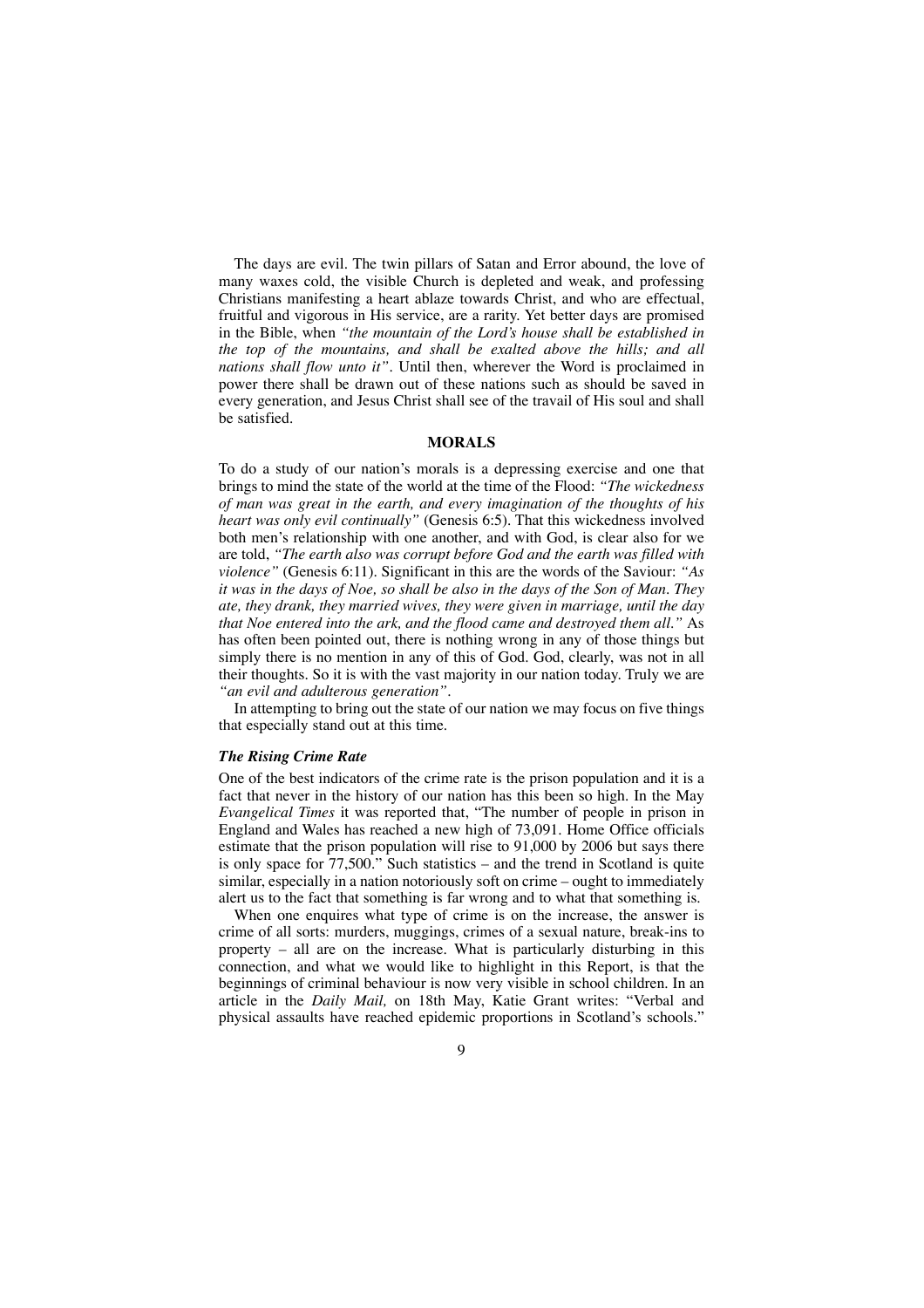"There are," she continues, "now seven times more attacks on teachers than in 1997. In Scotland, a teacher is assaulted by a parent on average every day and by a pupil every 15 minutes." Then in an article on 25th March 2003 in the same paper, about behaviour out of the classroom, Scottish Political Editor, Eddie Barnes, informs us that "badly behaved children, as young as eight, could be fitted with electronic tags to prevent them from going out at night". "Ministers," he writes, "will unveil plans to crack down on youngsters who have vandalised or disrupted local communities."

With such behaviour, both in and out of the classrooms, and with such pressure now to introduce an anti-smacking ban, we shudder to think what the future holds for the generation to come. Certainly the crime rate can only continue to rise as we as a nation insist on permitting children to do *"what is right in their own eyes".* One of the great evils of our day, and surely a big factor in crime, especially of a violent nature, is the television which, it appears, has sunk to new depths with record complaints about violence and swearing. In the "Notes and Comments" of the *Free Presbyterian Magazine,* Vol. 108, Number 1, on the subject of the Communications Bill, the director of a notoriously violent film was quoted in a BBC interview as saying: "Film is a very powerful medium, film is a drug, film is a potential hallucinogen . . . it goes into your brain, it stimulates and it's a very dangerous thing . . . it can be a very subversive thing."

In light of this, and in light of its connection with trouble on our streets and in our classrooms, surely it is time to curtail drastically what is of the *"prince of the power of the air"* and to enquire once again as a nation, *"What saith the Lord?".*

#### *Drink and Drugs*

Mention has been made of the influence of television, on the young especially, and of how this can lead to crime. Other factors in the rising crime rate are drink and drugs. As these are separate problems and not always related to crime, and as they figured much in the news this year, we now consider them separately, looking first at drink.

In the April *Evangelical Times,* in a quotation from the charity Alcohol Concern, we are informed that, "three million people in Britain cannot get through the day without an alcoholic drink. Researchers said at a recent conference that one in thirteen adults was alcohol dependent – twice the number of people addicted to legal or illegal drugs. They estimate, continued the report, that 65% of suicide attempts were related to alcohol and up to 50% of homeless people were alcoholics." It is ironic that while the Scottish Executive recognises the problem as well as the health risk of excessive drinking, including binge drinking, and the time lost to employers, they are doing nothing to curb this. Indeed it could be argued that they are encouraging the sale of alcohol by their proposal to liberalise the nation's licensing laws, which could mean pubs, off-licences and supermarkets selling drink 24 hours a day, seven days a week! In an article in the *Daily Mail,* on 25th August, Kate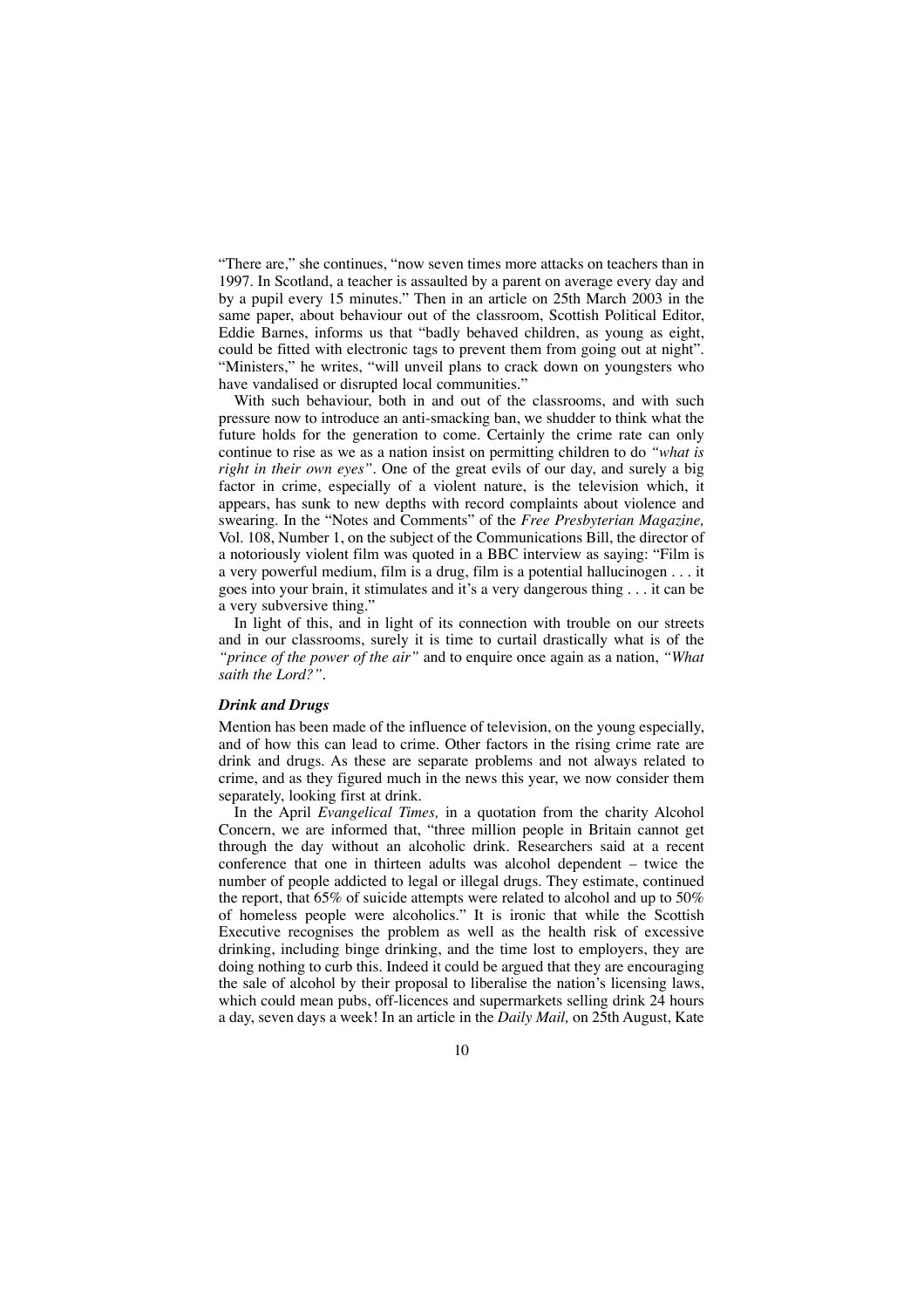Foster, writing of this, tells us that, "The World Health Organisation experts have warned that (those) plans fly in the face of internationally recognised advice and would lead to higher levels of public drunkenness, brawls, accidents and injuries". This article, entitled "A Licence for Binge Drinkers", concludes: "The proposals come as a new survey by soft drink manufacturer Lucozade shows that holiday makers who take days off sick to recover from the effects of a week or two spent drinking excessively, cost Scottish businessmen up to £28 million a year!"

Regarding drugs, this evil continues to grow. In the *Free Presbyterian Magazine,* Vol. 108, Number 1, we were reminded that the Scottish Executive has published the "Clubbers Guide" which advises young people on the safest way to take illegal drugs and how to cope with the bad effects of using them. This article rightly points out that the answer to the drug problem is "not to give advice about the safe use of drugs, or decriminalise cannabis, or attempt to cure addiction by administering methadone but to express loudly and clearly the principle of the Apostle's urgent cry to the Philippian jailor *'Do thyself no harm!*'" That there seems to be no sign of this happening is evident from the present demoting of cannabis from a Class A to a Class B drug.

#### *Attacks on the vulnerable (young and old)*

In the 2002 Report it was pointed out that about 600 abortions are carried out every working day in the United Kingdom. While there was a very slight decrease during 2002 (0.5% in England and Wales and slightly more in Scotland, according to provisional figures), yet we are still as a nation viewed, according to the *Daily Mail* of 13th March, as "the abortion capital of Europe". What is particularly sad is that, to further quote the above report, "a thousand abortions were undertaken on girls under 15 in 2001, and 2,777 were done at a gestation period of 20 weeks or over". The response of the Government to this is to have school children lectured on "safe sex" and to advocate the handing out of free condoms to any pupil over 16 years who asks for them. This proposal, despite First Minister Jack McConnell's resistance to it, has in effect gone ahead, as pupils are now referred to teenage sex clinics!

On the subject of abortion, the one encouraging development is that in America a powerful anti-abortion lobby is growing and President Bush has promised to approve the banning of "partial birth abortion", i.e. the aborting of a baby after 24 weeks in the womb, if this be passed by Congress.

For those who survive to birth, the danger is not over. As implied already, peer pressure is extended on children to experiment with sex and drugs. It was reported in the *Daily Mail,* of 28th March, that the charity Marie Stopes International, an organisation which among other things provides NHS abortions under contract, was now offering free condoms to children as young as 11 years! The most recent development in our schools is the proposal of guidelines being given to teachers (as reported by the *Daily Mail* on 31st December) designed to encourage children to "address the issue of homosexuality" by way of drama, video and musical productions. These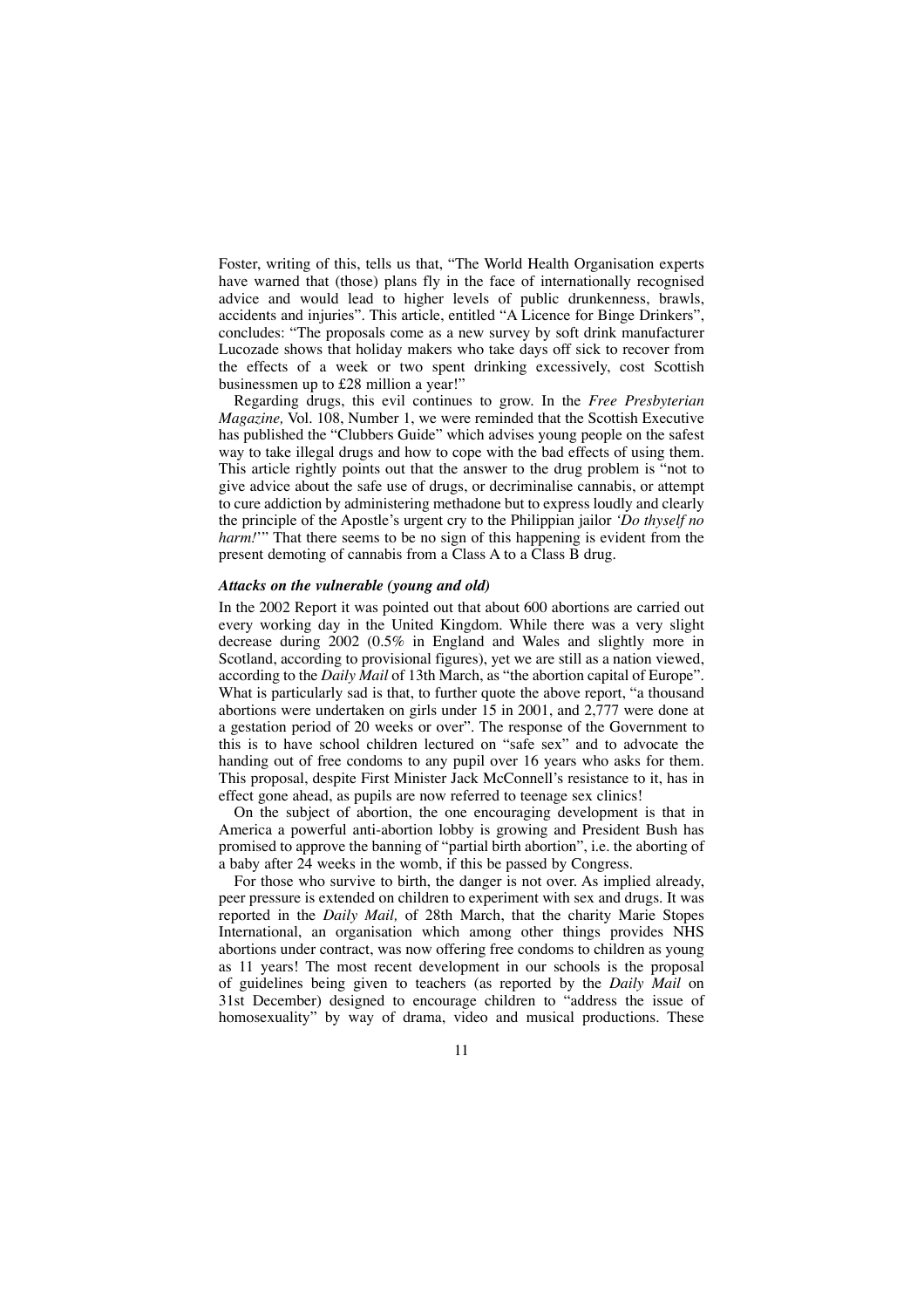guidelines have been penned by a "gay rights group" and we deeply regret that they have the full support of the Scottish Executive.

Mention has already been made of the evils portrayed on television and how Christian parents, if they must have a television, should at the very least ensure that their children do not have unsupervised access to it. Another great problem today is the Internet, and there have been several cases of 'grooming" in children's chat rooms which led to sexual assault. Assaults on young children have, of course, been highlighted recently by the conviction of Ian Huntley for the horrific murders of the two girls, Holly Wells and Jessica Chapman.

At the other end of the scale the vulnerability of the sick and elderly is becoming ever more a reality with increased pressure on the Government to legalise euthanasia. Plans are afoot, as was reported in the September *Evangelical Times,* to legislate for this on the Isle of Man. Two island politicians were given leave to introduce a bill on euthanasia and a select committee of the House of Keys was set up to investigate the issue and take submissions from the public and concerned groups. It is, however, an encouragement, in connection with this subject, that the secular press was disturbed about British citizens committing suicide at a clinic in Switzerland. Also the Head of Science and Ethics at the BMA, Dr. Vivienne Natheson, expressed concern (as was reported in the *Free Presbyterian Magazine,* Vol. 108, Number 7), "that a couple could die with such ease while suffering with such illnesses that did not need to make their lives unbearable". It is also encouraging that a recent survey has revealed that about three-quarters of doctors in our country would refused to perform assisted suicide if it became legal.

In such as day as this, it ought to be our prayer, when so little value is placed on life, that there would be a return to the Bible which makes it very clear how precious life is, and that none but God Himself has the right to take it.

#### *Breakdown of family life*

When looking at the subject of family life, we do well to remember that in the vast majority of cases today, families begin outwith wedlock. It is a fact that since 1999 more than 85% of civil marriages have started with co-habitation. Many couples, of course, never marry so we can imagine how few children are brought up today in a normal situation of loving married parents. A report in the *Daily Mail,* of 12th March, informs us that the number of single parent families in Scotland has risen in 10 years from 19,937 in 1991 to 151,484 in 2001, an increase of 66.6% per annum. Such figures give us some idea of the state of things.

What is the cause of this breakdown in moral standards leading to such statistics? Undoubtedly, the main factor is departure from the Word of God. It is no coincidence that as we witness a decline in church attendance and of the whole counsel of God being preached where there is attendance, we witness a breakdown of family life. The old saying, "those who pray together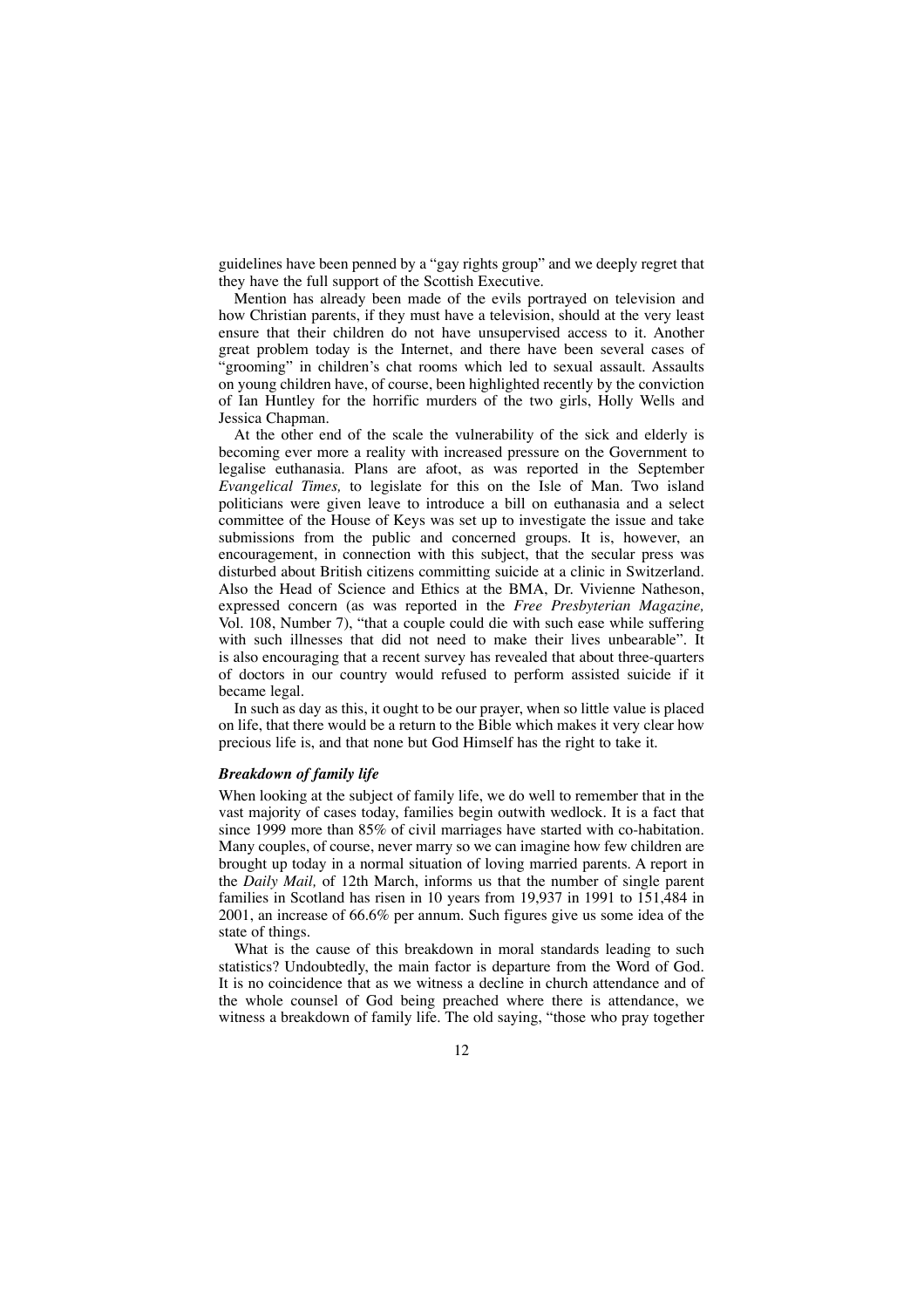stay together", has proved true over and over again, whereas, when family worship in the home and the worship of families in public, is neglected, all kinds of evil follow. Three factors in the breakdown of family life need to be highlighted.

*First there is the increasing trend towards covetousness.* In an article in the April *Evangelical Times,* reference is made to an interesting report from the Centre for Economic Performance at the London School of Economics, which show that people are no happier than 50 years ago, in spite of being much better off in terms of living standards and health. The report states: "Income is a source of happiness because happiness depends on what you have relative to a norm, but the norm is profoundly affected by what others have . . . we should not sacrifice too much in order to increase income, otherwise we risk being less happy than before. Happiness is about feeling good and seeing life as worth living. . . . It is important to have goals but materialist targets become self-defeating if they can be reached only at the expense of family, friends and camaraderie at work." "14% of people aged 35," the report continues, "indicate that they have suffered a major depression, yet only  $2\%$  of those over 65 recalling having done so at that stage of life." "Such statistics," the editorial concludes, "demonstrate that material possessions do not bring either the peace or the satisfaction people say they are searching for." It is perhaps worth adding, as a footnote to the above, that while in a high percentage of cases today both the husband and wife (or partners) work, yet the Government's Office for National Statistics reveal that 6 out of 7 women would rather be at home than out working, and that 22% of wives under 40 see their husbands as the bread winner. Surely the conclusion, therefore, must be that many wives work reluctantly in order to maintain a standard.

*The second factor in the breakdown of family life is that of the bias of politicians towards unmarried, as against married, couples.* Writing in the *Daily Mail,* on 14th May, Katie Grant rightly takes issue with the Scottish Green Party's proposal to give unmarried couples the same right as married couples in the "Civil Partnership Bill". The writer correctly points out that "marriage is not a lifestyle option. It is a serious and deep-seated commitment, not just to the marriage partner, but to the wider community. We marry in public, before witnesses, to acknowledge the role that marriage plays in forming those famous 'building blocks' of society." The article goes on to ask the question, Where do children fit into all of this? and to point out that the Scottish courts are crammed with unhappy and disenchanted young people, brought up in "anything goes" households that offer no kind of role model for future relationships of their own. "And now," she concludes, "politicians wish to undermine marriage even further." Of course, the Scottish Executive is at present pressing for homosexuals to be given the same rights as married heterosexual couples. There would be joint pension rights, freedom from inheritance tax and a taxpayers' subsidised "gay divorce system". We are indebted not only to newspapers but to the Christian Institute for keeping us abreast with all these things. The most recent development, we are told in the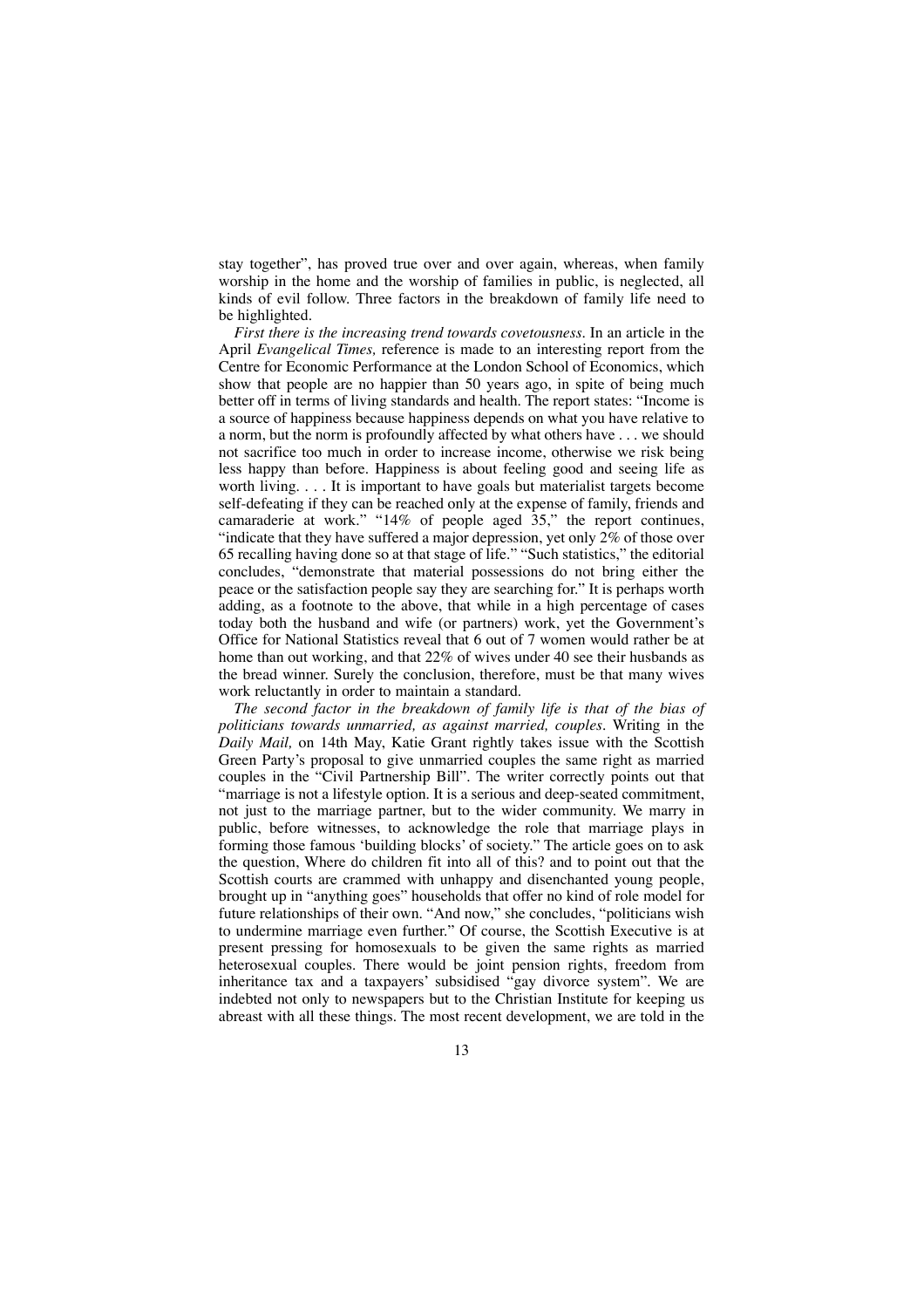November newsletter, includes the proposal to  $- (1)$  Scrap the wording of the marriage ceremony, (2) Phase out marriage certificates (along with birth and death certificates), and (3) Legalise novelty weddings such as skydiving marriage ceremonies, etc. There can be no doubt that behind such schemes are the numerous sodomites in high places, even within the cabinet at Westminster. The Scottish Parliament is fast in pursuit of those proposals also and with such militant members as the lesbian Margaret Smith in the Liberal Democrat Party, and sodomite Patrick Harvey in the Green Party, there is every likelihood that Scotland will continue to go in the same direction as England and Wales. Of this, more is written below, but what is said highlights the determination of many politicians to destroy the God-given institution of marriage. On the contribution of politicians to the breakdown of family life, one could add the pressure to ban the smacking of children which also is a proposal in clear opposition to the teaching of Scripture to chastise – albeit in a loving and restrained manner – disobedient children.

*The third factor in the breakdown of family life is the condoning of immorality by the Church.* In the May *Evangelical Times* an article entitled "Marriage under Attack", by Jonathan Skinner, draws attention to a new Church of England report, "Co-habitation: a Christian Reflection", which questions whether young people should be "burdened with the Church's traditional teaching on sex before marriage". The argument put forward in the report is that society has changed and so the Church should consider changing its teaching. It says: "All the media now presents co-habitation uncritically as the practical equivalent of marriage, and in this context it is difficult for the Church, perhaps especially at the local level, to present Christian teaching in a positive and attractive light." "The report," the article goes on to inform us, "rejects co-habitation with no intention to marry as unacceptable for believers, yet claims that traditional teaching is creating a sense of guilt in many people. Indeed it notes that some have left the Church over the issue." The article rightly proceeds to attack the report in the strongest of terms stating that "a Church that conceals a godless ethic with a religious veneer offers nothing and has no reason to exist". Sadly, while every Church would not go so far as the above, many of today's Churches are so woolly on the doctrines of truth, such as the holiness of God, sin, judgement and hell, that multitudes see little or nothing wrong with an immoral lifestyle. Since then, of course, things have moved on with the sin of Sodom now being openly condoned in the priesthood of the Church of England.

#### *Sexual Perversion*

At the beginning of this report it was observed that as a nation we are guilty both in our relationship with God and with one another, and no doubt there is a connection between the two, for where there is a departure from God, there is inevitably a "giving over" in judgement which in turn leads to a conflict in human relationships. We noticed this already in the breakdown of family life. We see it also in the increase of sexual perversion.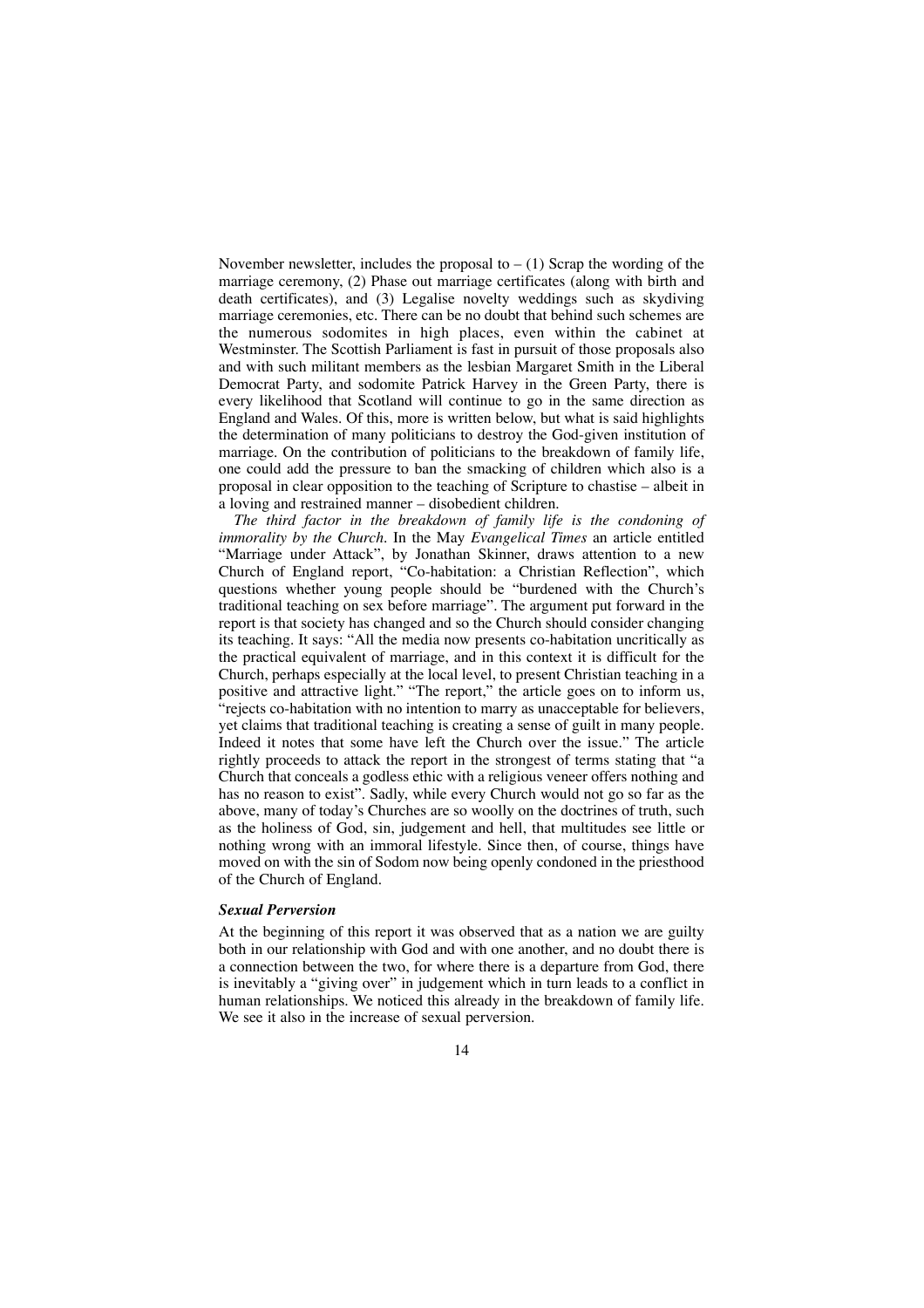In Romans chapter 1, Paul indeed traces the perversion of that time to departure from God to idols. *"Because they changed the glory of the incorruptible God into an image made like to corruptible man, and to birds, and fourfooted beasts and creeping things. Wherefore God also gave them up to uncleanness through the lusts of their own hearts to dishonour their own bodies between themselves: Who changed the truth of God into a lie and worshipped and served the creature more than the Creator who is blessed forever. Amen*" (Romans 1:23-25). All this can be seen most clearly in our day both in the alarming increase of paedophilia and sodomy.

*Paedophilia:* Reference has already been made to the danger of the Internet and chat rooms. We would just add here that over the past number of months there have been numerous cases of individuals being charged with downloading pornographic material involving children. Much of this was a result of names being discovered on US databases during the worldwide child porn crackdown, "Operation Ore". One of the alarming features of this exposure was that many of the offenders were professional men who, to all appearances, enjoyed a happy family life. However, some of the biggest offenders have been the monks and priests of the Church of Rome but, as much of this has been brought out in last year's Religious Report, no more need be said here except that cases still come to light and large sums of compensation continue to be poured out of the coffers of the Vatican.

*Sodomy:* Things have come to such a sad pass in our land now that many in State, and even Church, are doing their utmost to promote the sin of sodomy. Over the past few months two developments have made the headlines. The first of these has been dealt with already – the promotion of sodomy by the Politicians themselves. The second is the condoning of the appointment of sodomite priests by a sizeable section of the Church of England.

For a long time it seems to have been the case that in the Church of England a blind eye was turned to sodomy but over recent months the floodgates have indeed been opened. In the July *Evangelical Times* it was reported that a homosexual couple in New Westminster, Canada, had been blessed by an Anglican Bishop, an action that resulted in the severing of communion with that diocese by Nigerian Anglicans. Even worse was soon to follow. In the USA, Canon Gene Robinson, who lived with a gay partner, was elected Bishop of New Hampshire, while in the UK the homosexual theologian Canon Jeffrey John was chosen as the next Bishop of Reading. As events turned out, Canon John, much to the annoyance of the sodomite lobby, declined the appointment, thus affording a temporary truce, at least, between the two sides.

No more need be said here except to refer to a recent publication by a Dominican Priest, Gareth Moore, entitled *Search for the Truth.* This publication, which perhaps captures the spirit of our day as good as any, was the subject of a review in *The Times* on 17th June. In it Moore rewrites the story of Sodom and Gomorrah in an attempt to prove that homosexuality was not the sin of Sodom but rather the attempted rape of the two men (angels) in Lots' house. How far fallen man will go in his attempt to justify himself!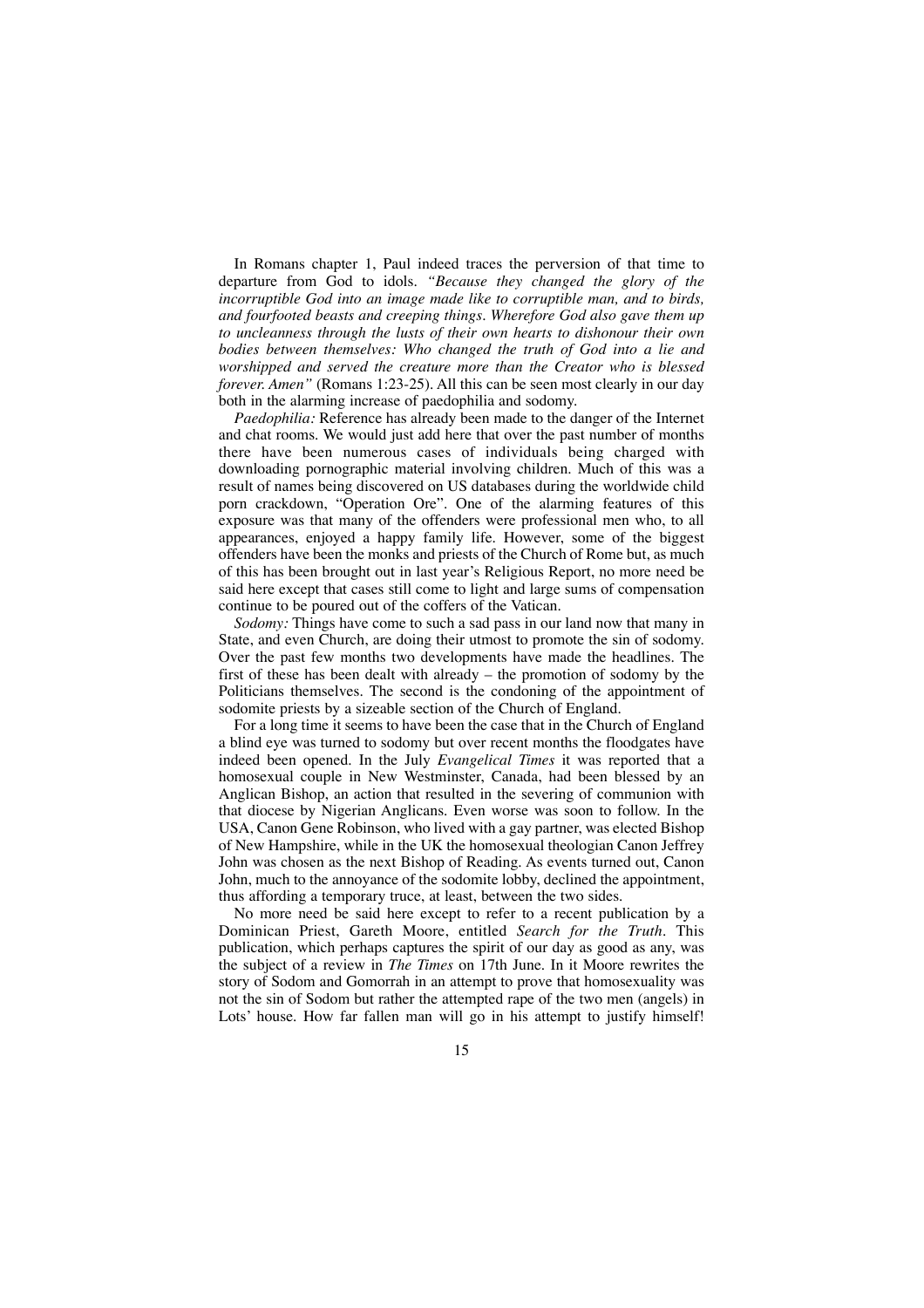The truth of God, however, will stand and every refuge of lies will at length be swept away.

#### *Conclusion*

One is very conscious, with regard to the points on which we have focussed, that a great deal more could be said. We have, however, tried to highlight the issues that have been in the forefront of the media during 2003 and we believe that sufficient has been said about these to show the sad state of our land, and the fact that we are a people with whom God has a controversy.

What response is required of us to all this? Surely the same as was required of Judah and Israel in Hosea's day and Isaiah's day – to recognise God's hand upon us and to return in penitence to the One against whom we have sinned so grievously. There is no other hope for us as individuals, as a Church, or as a nation. This is what those prophets called to: *"Wash you, make you clean; put away the evil of your doings from before mine eyes; cease to do evil; Learn to do well; seek judgement, relieve the oppressed, judge the fatherless, plead for the widow. Come now, and let us reason together, saith the Lord: though your sins be as scarlet, they shall be as white as snow; though they be red like crimson, they should be as wool. If ye be willing and obedient, ye shall eat the good of the land: But if ye refuse and rebel, ye shall be devoured by the sword: for the mouth of the Lord has spoken it"* (Isaiah 1:16-20).

## **SABBATH OBSERVANCE COMMITTEE'S REPORT Convener: Rev. D. J. MacDonald**

THIS report will no doubt strike a similar note to the one which has been struck by Sabbath Observance Committee reports over the years. There is little in it to cheer the hearts of the Lord's people, those who love the Sabbath and grieve at the wholesale profanation of the Lord's Day. There is no need to go into unnecessary detail of the widespread breaking of the Sabbath but we could ask, Are we as grieved as we ought to be by this sin in our own communities and our nation? We need the spirit of Nehemiah of old who testified against Sabbath breakers: *"What evil thing is this that ye do and profane the Sabbath?"* We as individuals are in need of being concerned that Sabbath breaking is an evil thing whether it is done in public at big sporting events, in shopping or even in our own personal and private conversation on the Sabbath. As religion becomes more shallow so scriptural Sabbath keeping continues to recede.

The Committee's main method of protesting against Sabbath breaking, planned or actually committed, is by writing to the persons or organisations concerned and this year has again covered almost all areas of the United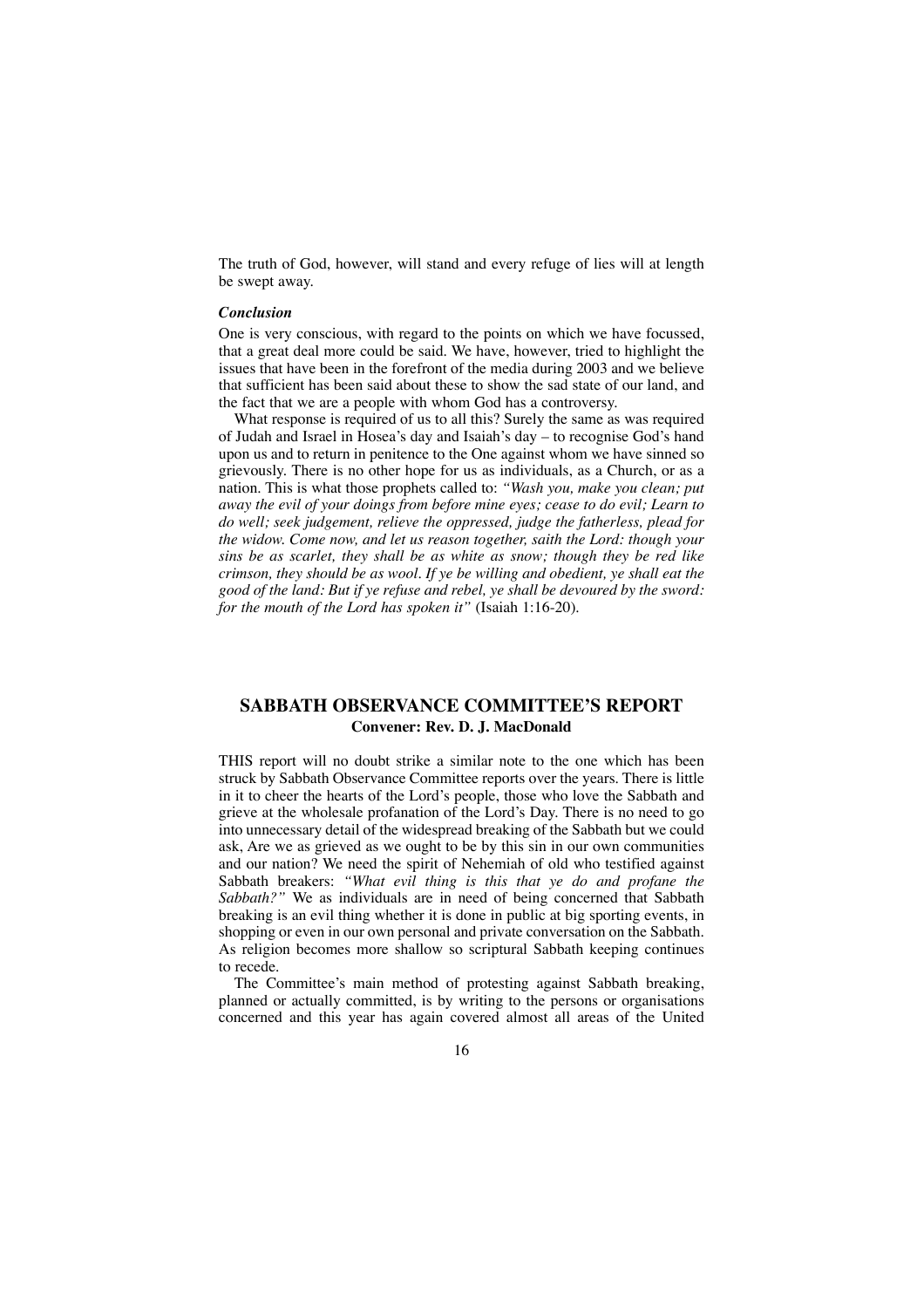Kingdom. The number of letters sent was not as high as last year but this was due to the indisposition for a number of weeks of the Convener. We cannot possibly protest against every profaning of the Sabbath advertised in the Press as that would be a full time job in itself, but we have tried to judge as to where a protest is most necessary or would be most likely to be effective. For example, in the realm of sport we have confined ourselves to one letter to each football club in the Scottish Premier League rather than writing to them on every occasion they play on the Sabbath. Similarly with retail traders who regularly work on the Lord's day. We have confined ourselves to letters when some special event is planned. Our letters have gone far and wide – from the Western Isles Council to the Prime Minister.

The reception to our protests has been mixed. Almost half of our letters receive no acknowledgement and the Prime Minister's office is one of the most culpable in this respect. It is truly a token of the Lord's displeasure when Sabbath breakers are at the head of affairs in our Government.

A brief selection of letters and replies will give members of Synod a clearer picture of the work of the Committee:

*Network rail Glasgow*

*I write on behalf of the committee to protest at your plans to carry out improvements on the railway line at Kyle of Lochalsh on the Lord's Day.*

*While we know this work has to be done we would respectfully remind you that the Lord's Day is the Christian Sabbath and is bound by the moral strictures of the Fourth Commandment, "Remember the sabbath day to keep it holy . . . " (Exodus 20:8).*

*To break the Sabbath is to break God's Law and so to bring guilt on your own souls. You not only propose to break the Sabbath yourselves but are requiring others to do so also, for all who are engaged in this work will be Sabbath breakers.*

*We urge you to rearrange your programme so as to do this work during quiet times throughout the week and to forbear from trampling God's Law under foot.*

The following reply was received: -

*Thank you for contacting Network Rail on 24th July 2003 regarding the works at Kyle of Lochalsh.*

*I appreciate your comments and have passed them on to our project manager. You will be aware that the works have not started and this is because the project, including the methods of work practice, is*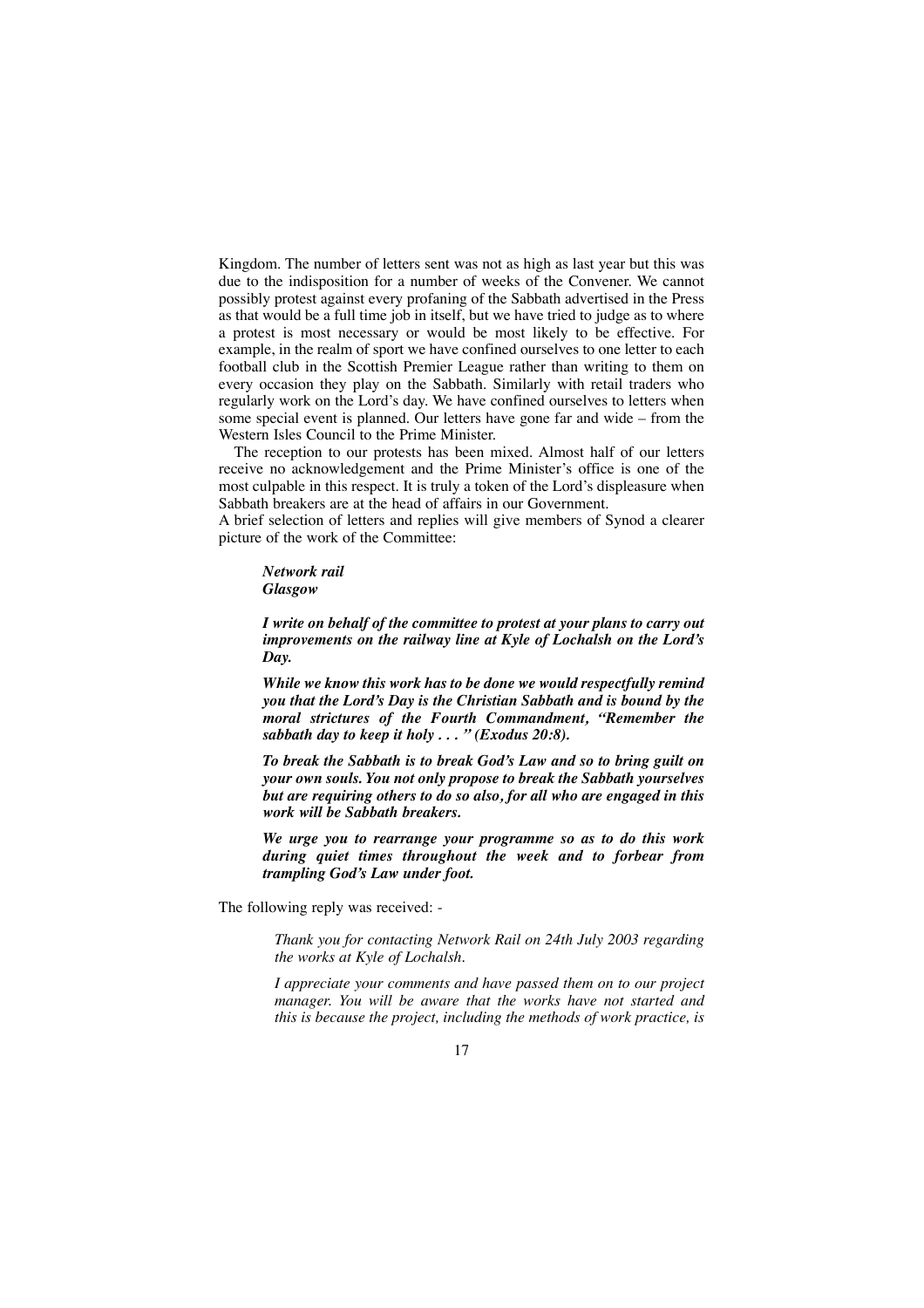*being reviewed at present. We will certainly take your concerns into consideration; however, I cannot promise that work will not take place during Sundays.*

*Waverly Excursions Glasgow*

*I am writing on behalf of the Committee to protest against sailings of the "Waverley" on the Sabbath throughout the summer and autumn as these are advertised in the public press.*

*We would respectfully remind you of God's Law which says, "Remember the sabbath day to keep it holy". This law still covers the first day of the week, which is the Christian Sabbath.*

*Though public perceptions have changed, the Law of God is unchangeable and we urge you to consider seriously the fact that you are breaking it. This action, if persisted in, can lead only to God's condemnation at the last.*

*We would sincerely ask you to consider this protest.*

*I can confirm that we have noted your protest.*

*Scottish Kennel Club Championship Dog Show*

*I write on behalf of the Committee to protest against your holding of this Show on 24th August.*

*We would respectfully remind you that the first day of the week is the Christian Sabbath. It is the Lord's Day which is governed by the Fourth Commandment which states: "Remember the sabbath day too keep it holy. Six days shalt thou labour and do all thy work . . . " (Exodus 20:8). This commandment is as binding on us as all of God's commandments, e.g., "Thou shalt not steal".*

*We ask you to urgently consider our protest in the light of the fact that we are all responsible to God for our actions and He will judge according to how we live our lives in this world. "For we must all give an account of ourselves unto God" (Romans 14:12).*

*I am sure that our Executive Committee will respect your views about the Sabbath day. However, you will no doubt appreciate that they will have their own views on this matter and currently they see no reason why our dog shows should not be held on a Sunday.*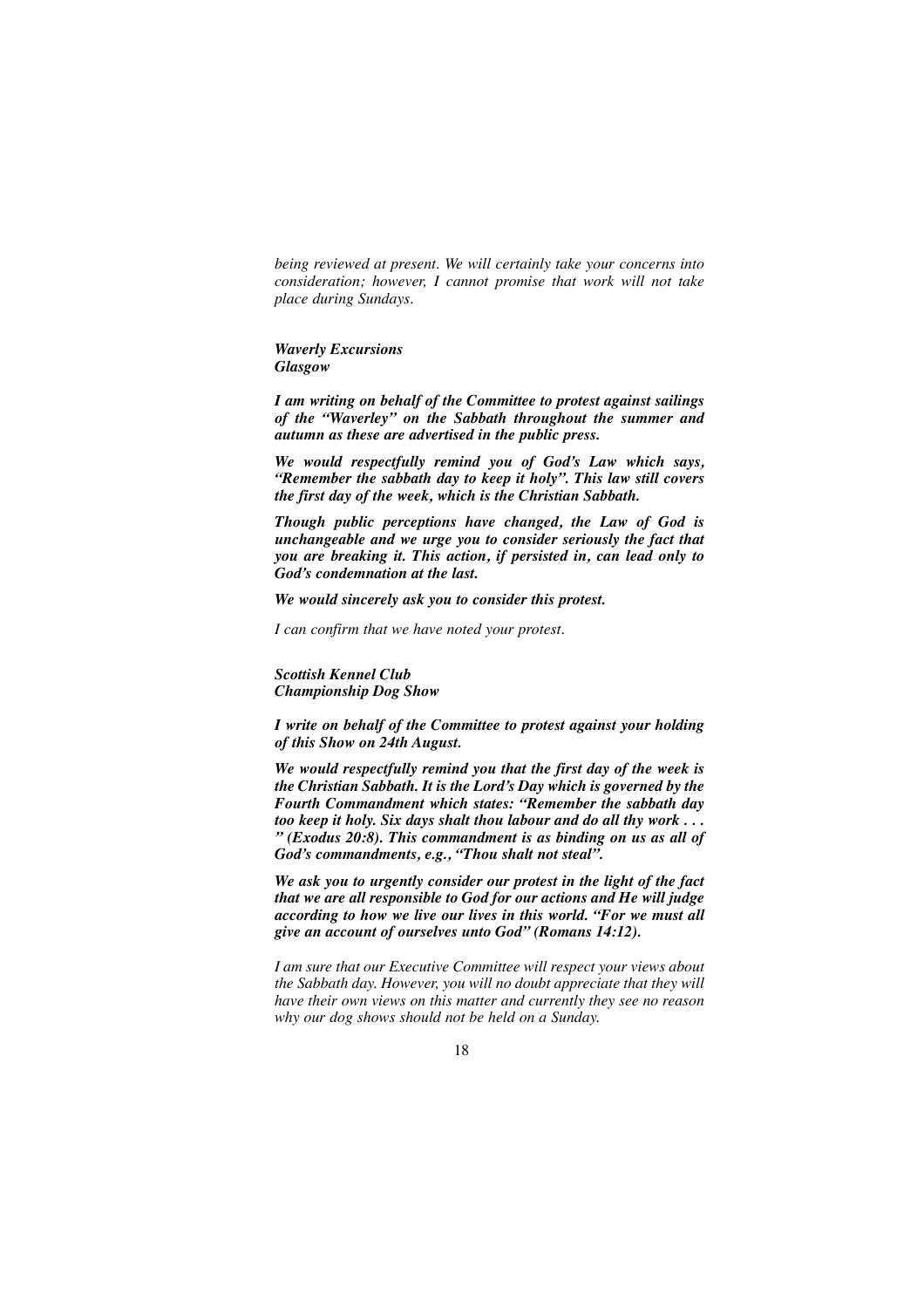*Our shows have been held at the weekend for many many years and I am curious as to why this matter should have arisen at this time.*

*As an elder of the Church of Scotland it would be my own personal view that every day of the week is the Lord's day not just Sunday and it is a matter of personal judgement as to how we spend each of these days.*

#### *Wilkies Music Hall Perth*

*I am writing on behalf of the committee to protest about the events you are planning in the City Hall, Perth, on 26th October. We would respectfully remind you that the first day of the week is the Lord's Day – the Christian Sabbath, and is bound by all the strictures of the Fourth Commandment: "Remember the sabbath day to keep it holy. Six days shalt thou labour and do all thy work. . . . " God gives the Sabbath to us for public and private worship and for setting our minds on spiritual and eternal realities. Your present planned entertainments are far removed from this. We earnestly ask you to consider that you are breaking God's Law and so leaving yourselves open to God's righteous anger.*

*We plead with you in God's name that you heed this protest for it is God's glory and your spiritual good we have in view in writing to you.*

## *Thank you for your interesting letter.*

*My wife died in February this year, after five years of dreadful suffering and heartbreak. Her illness was Alzheimer's disease. It was brought home to me that few people realise how devastating this illness really is, and therefore there is not much help readily available for those who suffer form it. I am trying as far as I can to remedy this. However, if you care to forward the £2,000 or so that I hope to donate to Alzheimer's Scotland, I will forgo the fund raising show.*

*Perhaps you would include us in your prayers. Pray that we get a full house so that we can give some real practical help to those suffering Alzheimer's, and pray that the good Lord will understand our reasons for working on Sunday.*

#### *The Right Honourable David Blunkett London*

*I write on behalf of the Committee to protest against the terrorist emergency exercise carried out in London on 7th September 2003.*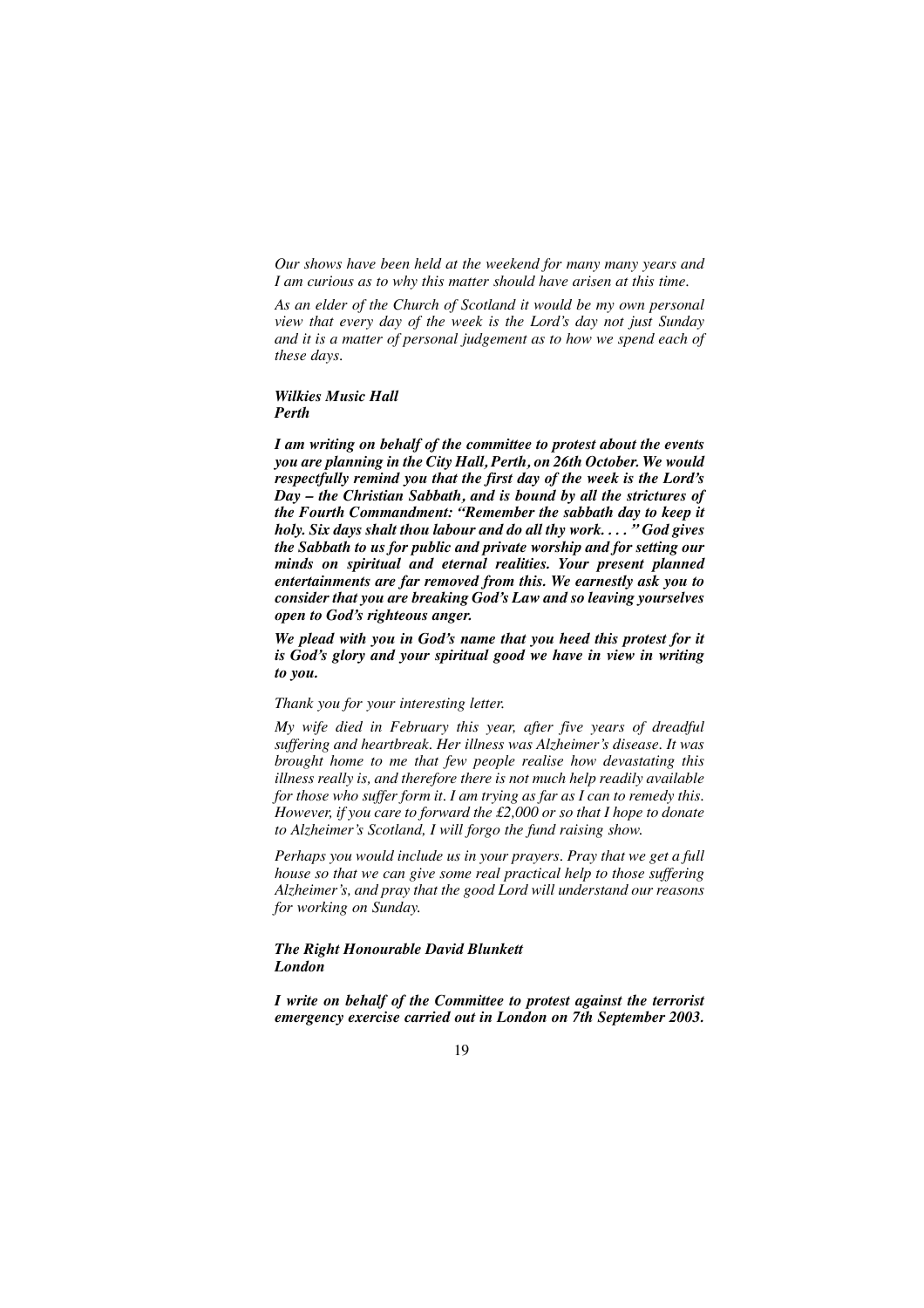*We are conscious of your weighty responsibilities in countering terrorism and crime and the maintaining of law and order in the nation, and we seek to give you all practical and prayerful support in these tasks.*

*However, we must protest against your using the Lord's Day for such an exercise. While it may have been the most convenient day in general terms, to hold this exercise on the Lord's Day was a blatant breach of God's Commandment which says: "Remember the sabbath day to keep it holy. Six days shalt thou labour and do all thy work . . . " (Exodus 20:8). There is a moral obligation placed on us by God Himself to give one day in seven to His worship and our own spiritual good. You have not only offended many loyal citizens you have offended the One who says of Himself, "By me kings rule and princes decree justice".*

*We would respectfully remind you of your accountability not only to Parliament and voters but also to God Himself for, "Everyone of us must give account of himself to God".*

*We urge you to heed our protest and resolve not to abuse the Lord's Day again in this way.*

*We regret any offence that was caused by holding this exercise on a Sunday. I would mention though, that for sheer logistical reasons it would have been extremely difficult – and possibly quite risky – to hold such an exercise on any other day of the week. As you may be aware, this was a major event, involving large numbers of personnel and heavy equipment that requires the closing of a key London Underground interchange (Bank Tube station) and a large part of the City of London. Holding the exercise on any other day of the week would have severely disrupted thousands of people's lives and could also have significantly increased the risk of unauthorised personnel entering the exercise Zone at risk to their own safety.*

#### *Bear (Scotland)*

*I am writing on behalf of the Committee to protest about your vehicles "white lining" the A9 in the Dornoch/Golspie area on Sabbath 15th February.*

*We would respectfully point out to you that the first day of the week is the Lord's Day, the Christian Sabbath. As such it is bound by God's Law which states, "Remember the sabbath day to keep it holy . . . " (Exodus 20:8).*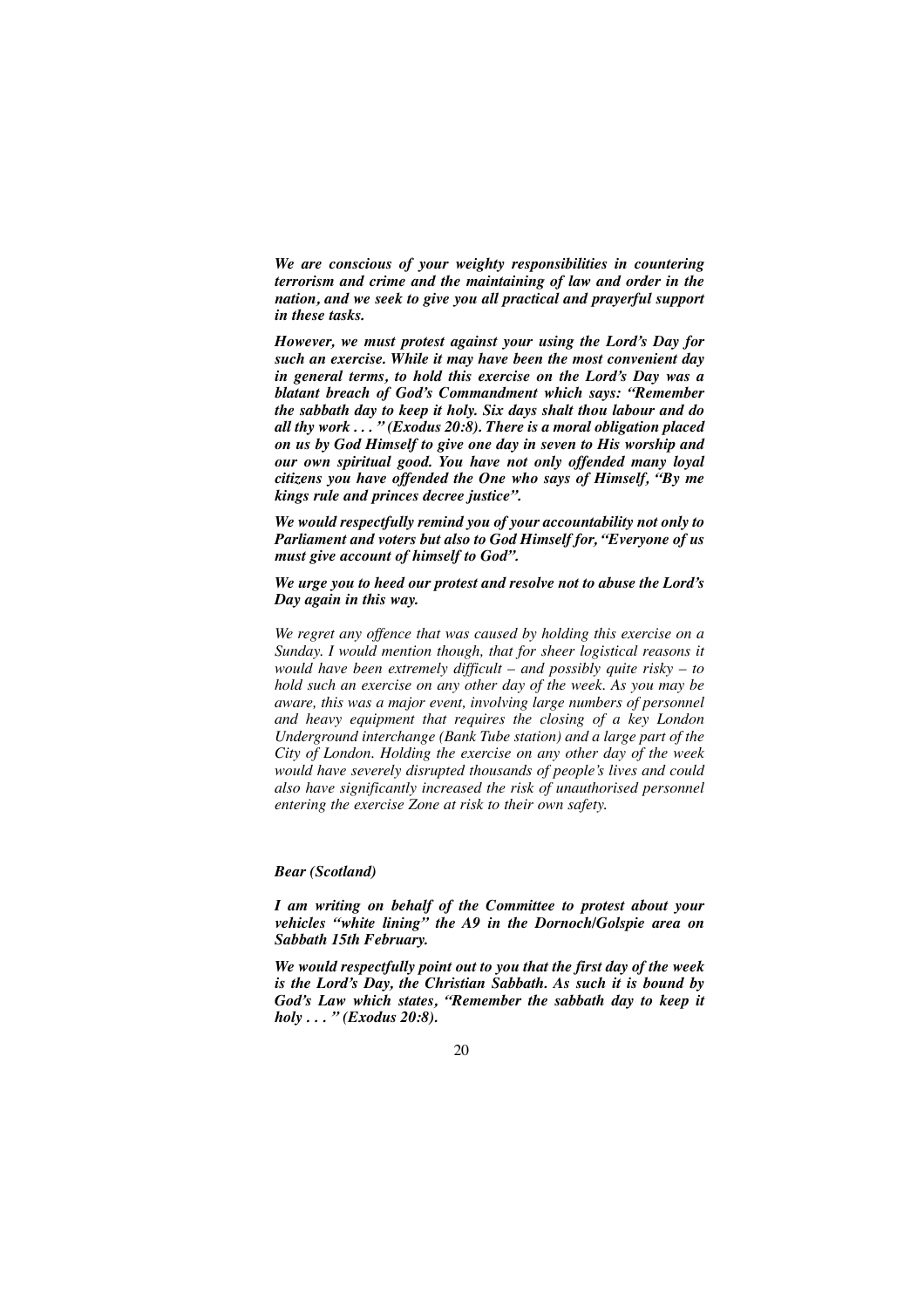*God has given us six days of the week for our own work and leisure and He claims the first day of the week as His. To do our own work on the Sabbath regardless of God's Commandment is to "rob God" and He states so in His Word.*

*We would ask you that you see to it that no such work is done by you in the future.*

*It is not normally our policy to carry out works on a Sunday, but in this instance we feel we have good reason to do so. As you will be aware, these areas of new surfacing have been lying without white lines for some weeks. This was principally due to the prevailing weather conditions being unsuitable to the type of work involved. . . .*

*I trust that you will accept this was a one off situation and whilst it is not our intention to intrude into the beliefs of your congregation, sometimes the need a rises to do so, for the sake of the common good.*

#### *Rt Hon Michael Howard M.P.*

*I am writing to you on behalf of the Committee, which has a nationwide responsibility.*

*We are very disappointed to know that you gave your address to the Conservative party meeting on 7th March and vigorously protest against your doing so.*

*We would respectfully remind you that the first day of the week, the Lord's Day, is the Christian Sabbath and is bound by all the strictures of the Fourth Commandment: "Remember the sabbath day to keep it holy . . . " (Exodus 20:8). God has given us six days of the week for our own business and pleasure and has commanded us to give the seventh day to Him for his public and private worship. To use the Lord's Day for political or other worldly affairs is to rob God. We fear that you have not attained to the scriptural requirement, "Them that honour me I will honour" (1 Samuel 2:30).*

*We would convey to you our prayerful good wishes in your new responsibilities but we cannot but speak frankly against your profaning of the Sabbath.*

*Jonathan Hellewell, Private Secretary, acknowledged this letter.*

A protest was sent to a businessman in the Western Isles regarding the opening of his shop on the Sabbath. He replied courteously that he would wish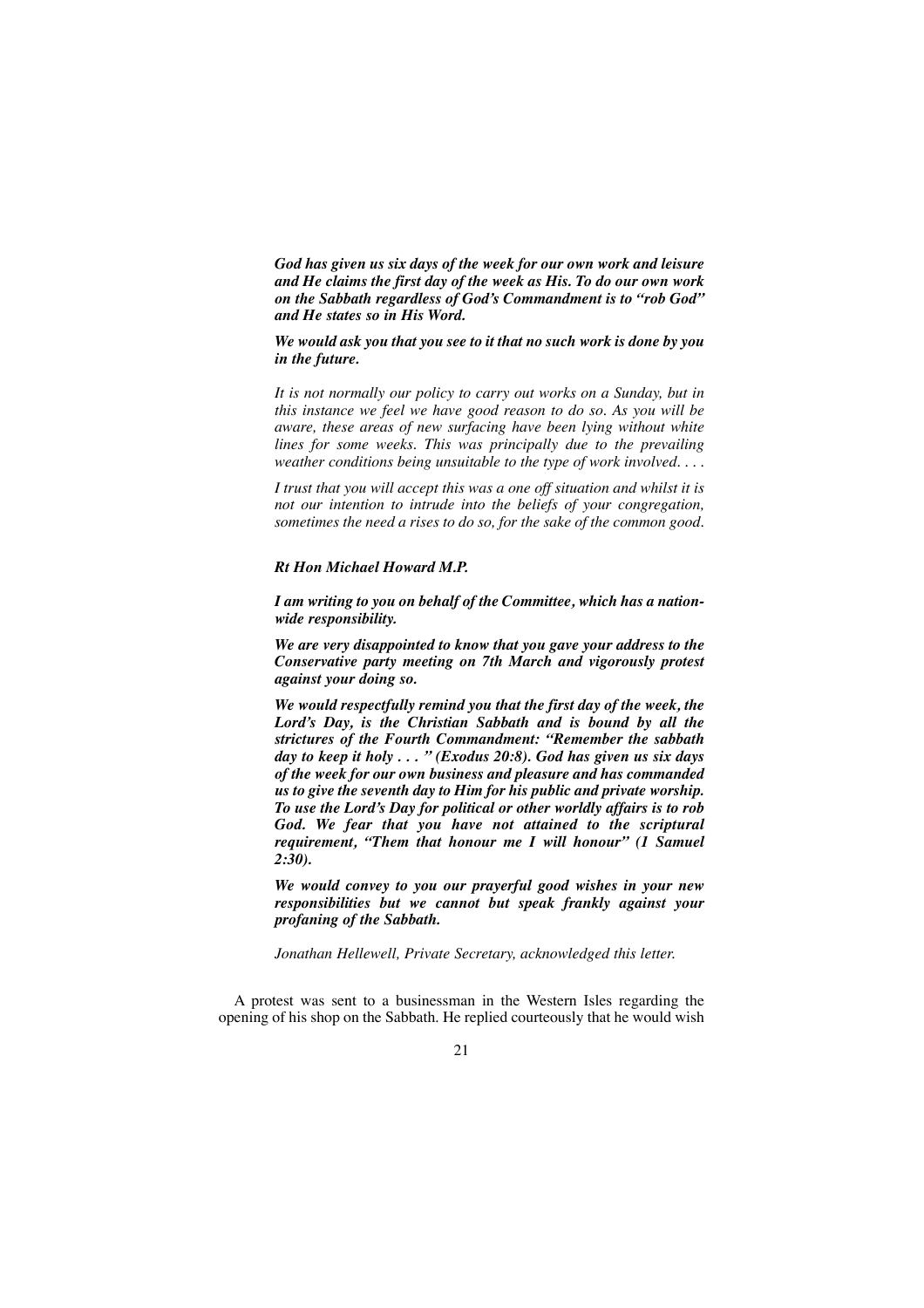to discuss the matter with a member of the Committee. This task was undertaken by Rev. A. Smith as the Committee member in Lewis. In the end there was no meeting of minds on the matter and we understand the shop continues to open on the Sabbath.

Letters to the Western Isles Licensing Board re the selling of alcohol on the Sabbath were not acknowledged.

At its meeting in October, the Committee appointed its Clerk to approach Members of the Scottish Parliament to ascertain the correct procedure for bringing before the Scottish Parliament the concerns of the Committee that the Fourth Commandment was largely being ignored in the land, and to point out that legislation was required to protect the Sabbath Day. The Clerk was advised that the best way forward was to approach the Scottish Parliament Petitions Committee. The Committee agreed to draw up a Petition for the approval of next year's Synod, DV. It is hoped that then speakers will be appointed to represent the Church in petitioning the Scottish Parliament regarding the need for legislation to protect the Sabbath from the increasing inroads being made on it.

Our report is, we trust, a fair reflection of our efforts to testify on behalf of the Lord's Day. This has been an integral part of our Church's distinctive testimony from its beginning and we would desire that it should be so. We would ask that every praying person who reads this report would pray that our efforts would be blessed by the Lord Himself, whose day we are seeking to defend.

## **JEWISH AND FOREIGN MISSIONS COMMITTEE'S REPORT**

#### **Convener: Rev. John MacLeod**

## *General*

Once again the Committee has to report that over another year and in the Lord's kind providence, the Church has continued to maintain its work and witness in the African Mission field and has also persevered in its endeavours to begin Mission work again among the Jews. We, alas, do not see the fruit that we so much desire to see, but we still seek to encourage ourselves by bringing into view the promise that *"Ethiopia shall soon stretch forth her hands unto God", and, in regard to the Jews, the assurance that "if the casting away of them be the reconciling of the world, what shall the receiving of them be, but life from the dead?".* Our aim has been to do what we can towards the fulfilment of these promises.

#### *Zimbabwe*

The centenary of the arrival of the Rev. J. B. Radasi in Bulawayo to begin the Free Presbyterian Church of Scotland's Mission work in Africa occurs at the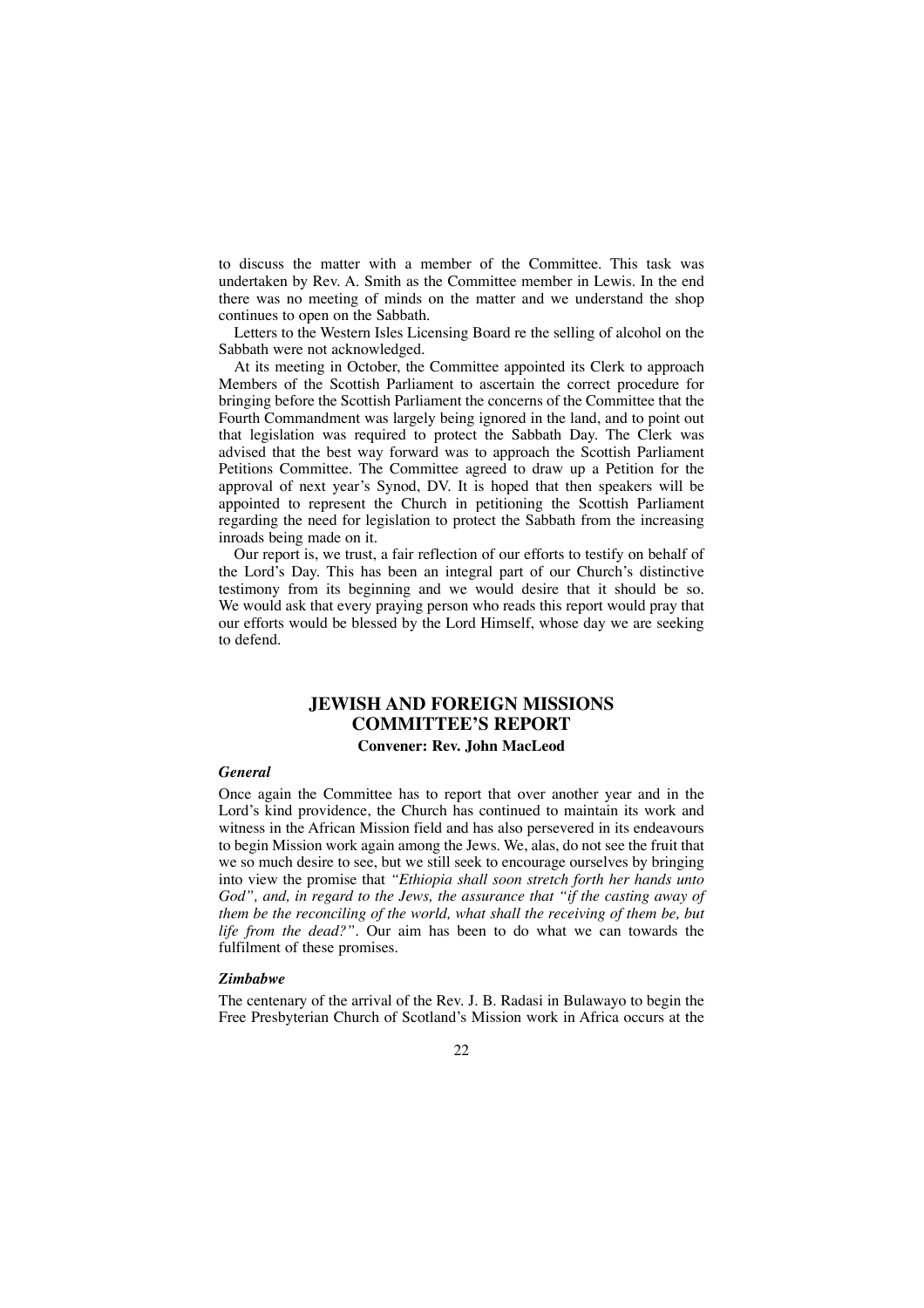end of this year. The Gospel which he brought with him continues to be preached unimpaired and we have reason to be thankful that the Lord has continued to raise others in the place of those whom He has removed. The Rev. P. Mzamo continues to labour at Mbuma, the Rev. Z. Mazwabo at New Canaan, and the younger ministers, Rev. M. Mloyi and Rev. S. Khumalo, at Zenka and Bulawayo, respectively. Ingwenya remains a vacant charge but Mr. Khumalo takes services as circumstances allow. We are sorry that the state of the Rev. A. Ndebele's health is such that he is not now able to take services but we are sure that he continues to pray for the prosperity of the Cause of Christ in Zimbabwe and elsewhere, and long may he be spared to do so, since *"the effectual fervent prayer of a righteous man availeth much".* Mr. Nedson Banda, Student, has not yet been licensed to preach the Gospel.

The same high standard of education continues to be maintained at the John Tallach School. Mr. Ncube, who is proving to be a most efficient and authoritative Headmaster, was on leave for six weeks and Miss N. B. MacLean (who re-assumed her duties in January 2004 after four months' furlough) had to shoulder additional burdens over that period. Needless to say, she carried them unmurmuringly while continuing to perform all her other duties, attending to all with the devotion and efficiency which we now take for granted. Miss R. MacKay continues to labour in her own sphere and beyond it, wherever duty has called. She has been a source of support and strength to others who have stood in need of help in other departments. We are grateful to Miss Marion Tallach for answering the call for help at a time when there was a dearth of Bible Knowledge teachers. She has proved to be very competent as a teacher and her presence at Ingwenya has been helpful in many other ways. One of the late Rev. B. B. Dube's sons, who had been teaching at Ingwenya for a number of years, recently became a member in full communion and is now with great acceptance sharing the burden of Bible Knowledge teaching. In September, Mr. James Macleod spent four weeks at Ingwenya attending to the computers and setting a network in place. It is hoped that he will shortly go out for a year to help with the teaching of computer science and skills. We are grateful to him for that.

Miss K. M. MacAulay, indefatigable as ever, helps with teaching as she is able, but most of her time at present is taken up with the revision of the Ndebele Bible. Mr. Teus Benschop, accompanied by his wife and child, returned to Bulawayo and began to work again on this project. As a result of the labours, principally of Miss Macaulay and Mr. Benschop, the revision of the New Testament is now more or less complete. The Trinitarian Bible Society has indicated that it highly rates this revision that it merits its approval. This has been a notable achievement on the part of those immediately involved and we believe that posterity will yet give due recognition to their work.

Our last Synod report mentioned Miss Jessie Coote as "holding the fort" alone at Mbuma Hospital. She continued to do so until Miss Truus Ringelberg came from Kenya to help from February to May. Then Mrs. C. A. Murray, Edinburgh, spent May and June helping out at the Hospital. Miss Peta van de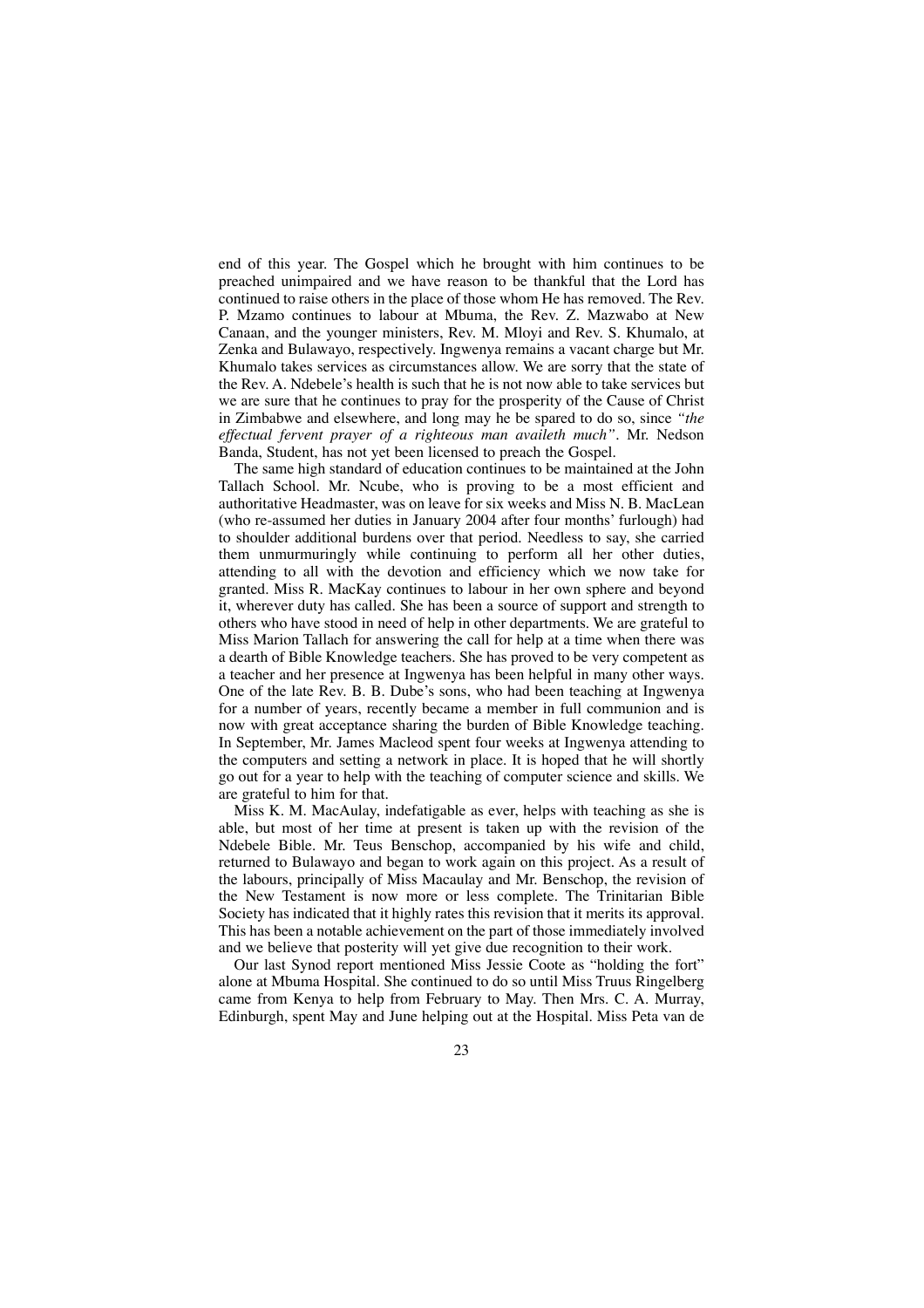Ridder moved there from Sengera in July and has remained there ever since. Miss W. Geurtsen arrived from Holland in August. Miss Coote finally left for home in October 2003 and the Committee would like to express its appreciation of the years of faithful service she has given to the Mission in Zimbabwe and Kenya. Miss P. Beukers arrived at Mbuma in February 2004. We are grateful to all these ladies for their self-denying work and what we regard as a "labour of love". Their Master is not forgetful. The Mbuma Hospital, of course, stands in need of a resident doctor, the post having become vacant when Dr. Janette Benschop resigned from it at the beginning of 2003.

Having kept the Mbuma Zending fully informed, it was agreed that the Oikonomos Foundation would continue to help in improving accommodation at school locations and a School Improvement Committee is now being set up with a view to improving the quality of the education provided.

#### *Kenya*

Mr. and Mrs. Hugh MacKenzie returned to Sengera in October 2003 and this enabled the Rev. K. M. and Mrs. Watkins to come home to this country on furlough from 8th October until 8th December. After serving the Church and Mission well, Mr. MacKenzie is due to return home in June 2004. It was on short notice that Mr. MacKenzie agreed to go to Sengera at the outset and it is with some sadness that we learn that he now desires his employment to come to an end. His organisational skills and ability to handle men were utilised to the full over the years and the fact that the Sengera Mission is a model of efficiency is largely to be attributed to him. Mr. Watkins' health is improving but continues to cause concern. It is hoped that a change of treatment in regard to malaria which has been recommended by a specialist in Nairobi will be helpful. The general work of the Mission continues as will be noted in reading Mr. Watkins' own report. Opposition from the kingdom of darkness is only to be expected and in Sengera, as is generally the case, it is such as have been weighed in the Church's balances and found wanting that are foremost in this work. Translation work proceeds and both Mr. Watkins and his wife have made significant progress in learning Ekugusii. Thirty-three of the Psalms have now been translated and, printed in a very attractive booklet, are regularly used in the public worship of God. Mr. Nedson Banda, Student, was directed by the Zimbabwe Presbytery to go to Sengera for some time and duly arrived on 17th April 2003. He was to remain there, apart from two short breaks, until 3rd March when he departed for Zimbabwe to meet with the Presbytery.

The Omorembe Clinic, located within the Mission compound, continues to provide much-needed medical facilities, but, in the absence of a resident doctor, there are limits to that provision. Miss Truus Ringelberg is now, in the absence of Miss Peta van de Ridder, in charge of the Clinic. She is assisted by long-serving Miss Celia Renes and by Miss Gelia Wijngaarden who, arriving in Kenya last year, proved, like the others, to be a very capable and hardworking member of staff.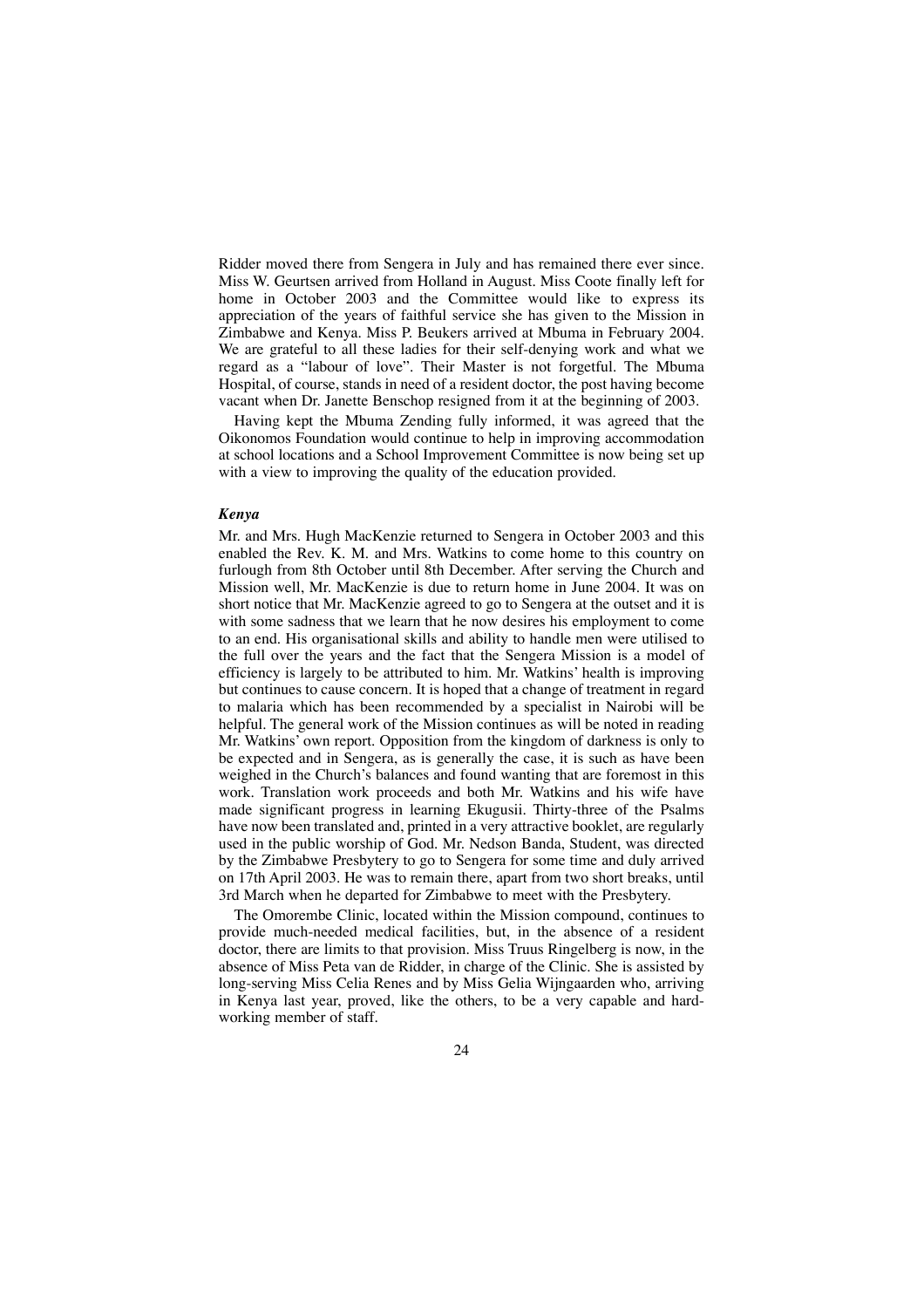#### *Jewish Mission work*

The Free Presbyterian Church of Scotland has always had an interest in God's ancient people and has endeavoured within the limits of its ability to reach them with the Gospel. It is now almost certain that the Israeli Government will grant the necessary visa to enable us to establish a presence in Israel, if that is the mind of the Synod. The Committee would urge Synod members to give consideration to this matter from all aspects. The Rev. John Goldby is to be commended for his diligence in exploring ways of reaching the Jews with the Gospel. His own report on the situation will reveal this to be the case and the matter is one which merits, in our view, careful and prayerful consideration. A donation of £500 was sent to the Society for the Distribution of the Hebrew Scriptures.

#### *Mbuma Zending*

As in previous years, we have to acknowledge the financial help given by our Dutch friends. Without their help, as has been pointed out time and again, our Mission work in Africa, humanly speaking, would have to be severely curtailed, if not brought to an end in some areas. In writing this, we are not to be thought of as failing to appreciate the generous response of our own people, at home and abroad, when they are asked to contribute to the Jewish and Foreign Mission Fund. It is very much appreciated, yet it must be said that it is the interest and support of Mbuma Zending that is our mainstay. Our relationship with them remains cordial – our common aim being the advancement of Christ's cause and kingdom in the world.

#### *Conclusion*

The Committee would commend our missionary activities in Africa and our endeavours to reach a helping hand to Jews to the praying people of God among us. We ask them to pray that those who labour, whatever station they occupy, may be sustained by the Most High and that, by His grace, they would be enabled to let their light so shine before men that He may be glorified. "*Let us hold fast the profession of our faith without wavering; (for he is faithful that promised;) And let us consider one another to provoke unto love and to good works: Not forsaking the assembling of ourselves together, as the manner of some is; but exhorting one another: and so much the more, as ye see the day approaching."*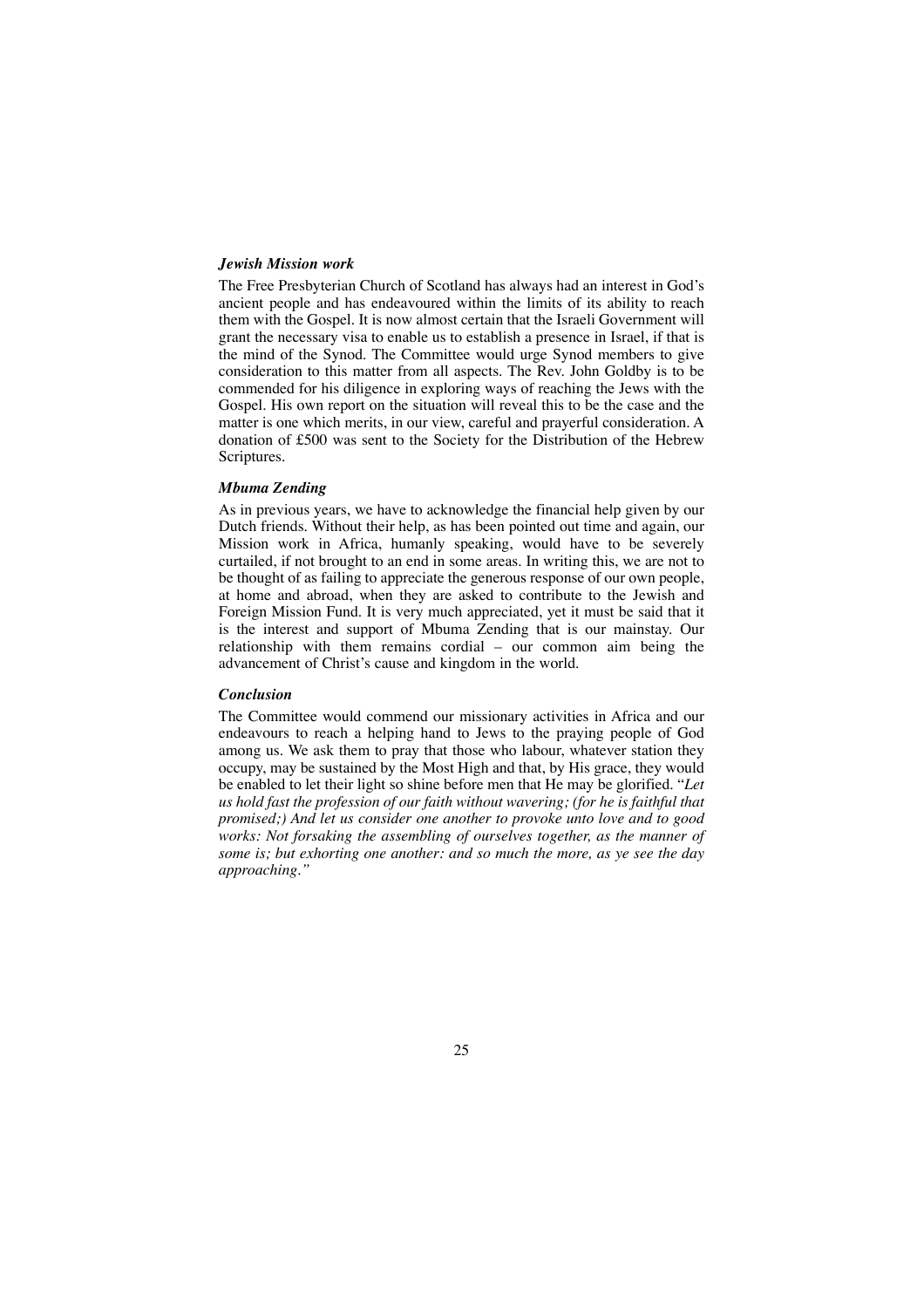## **JEWISH REPORT Rev. J. Goldby**

WHEN preaching before the House of Commons in 1649, John Owen spoke of the "bringing home of His (God's) ancient people to be one fold with the fullness of the Gentiles, raising up the tabernacle of David, and building it as in the days of old, in accomplishment of innumerable promises, (John 10:16; Isaiah 37:31; Jeremiah 30:9; Ezekiel 34:23; 37:24-25; Hosea 3:5; Amos 9:11) and in answer to millions of prayers put up at the throne of grace for this very glory, in all generations" (*Works,* Vol. 8, p. 266, BOT ed.).

Days of prayer and humiliation were kept in Scotland, one particular object being that the promised restoration of God's ancient people, the Jews, may be hastened. Rev. Robert Smith and his colleagues experienced a remarkable foretaste of what is yet to come. Speaking of January 1843 and the Church of Scotland's Mission in Budapest he said: "Our hands now became so full of work that frequently we had not time so much as to eat bread; from early morning until late at night we were occupied guiding, counselling and instructing those who were inquiring earnestly what they must do to be saved . . . for a time the whole Jewish community was deeply moved wondering whereunto these things would grow" (*Life of John Duncan,* D. Brown, FPP,

pp. 334-335).

Early in 2002 the Jewish and Foreign Mission Committee began to examine ways of resuming work on the Jewish aspect of their remit. The Committee first began to investigate various organisations working for the Jews. Among these were, The Trinitarian Bible Society, the Society for Distributing Hebrew Scriptures, the Netherlands Reformed Congregations, Board for Israel, and Christian Witness to Israel. In June, Rev. J. Goldby visited the headquarters of the Board for Israel in Holland where he was kindly entertained by the Board's Convener, Ds. Meeuse, members of staff and other ministers. A brief visit was also made to the HQ of the Society for Distributing Hebrew Scriptures in Hitchin, Hertfordshire. Reports on the work of these organisations were submitted to the Committee. The interesting labours of Rev. D. Urquhart in Palestine, recorded in the Synod Reports from 1928 to the war years, were noted. Helpful information was also received from various individuals who had heard of our interest and contact was made with a Christian Jewish printer in Jerusalem called Victor Smadja. The possibility of a website was considered, although this option has not been pursued meantime for various reasons.

The Ukraine is home to some 500,000 Jews, more than twice the Jewish population of Britain. Now that we have a small congregation in Odessa, a city that has a Jewish population of around 45,000, the Committee naturally gave consideration to the possibility of making endeavours in that direction. Members of the Netherlands Reformed Church visiting Odessa gave a positive response to a local suggestion of reprinting the *Articles of the Synod of Dort* in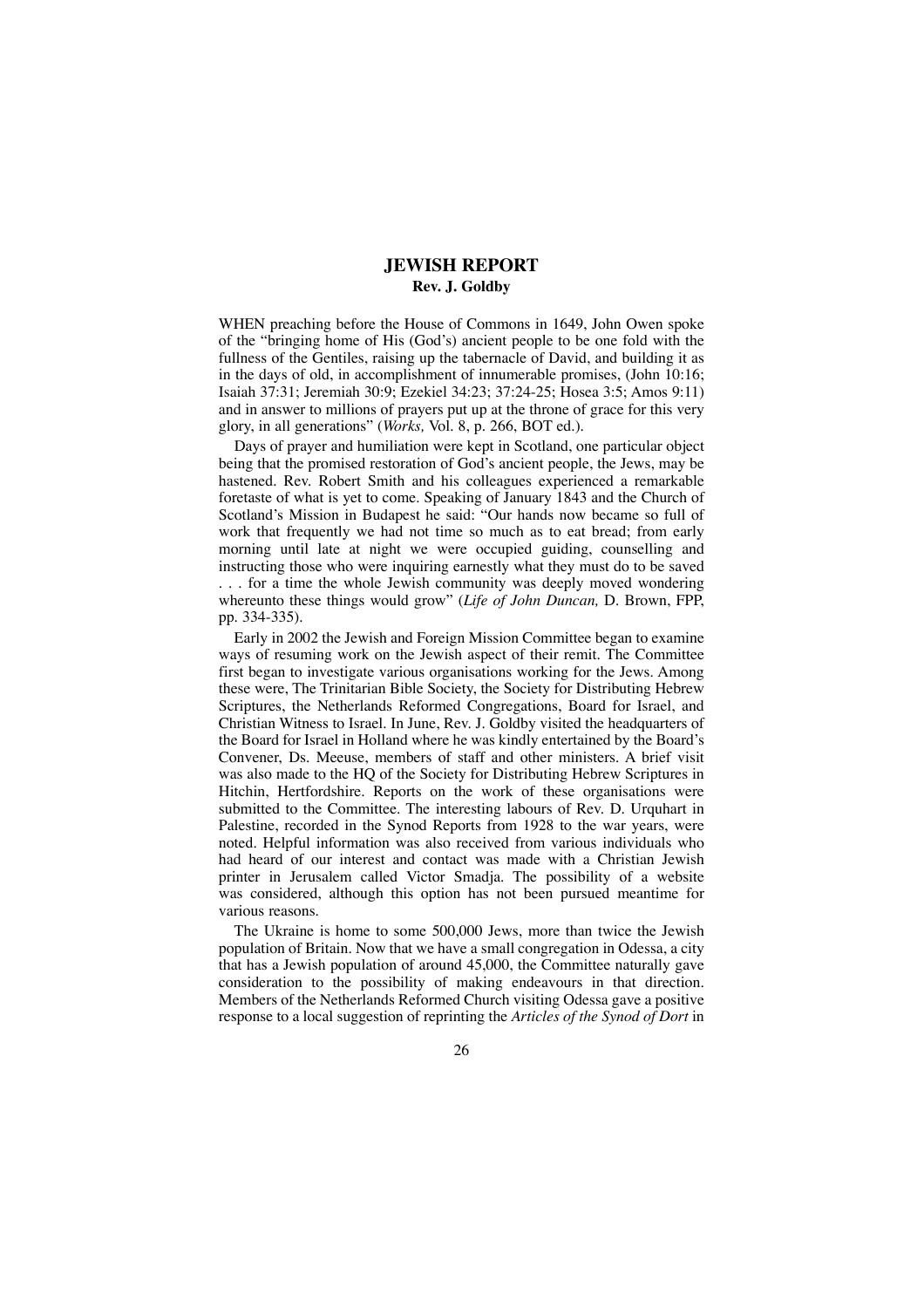Russian. Although this suggestion was attractive, the JFMC decided against proceeding with the project at this time.

It was agreed that Rev. J. Goldby should visit Israel in the autumn of 2002 (DV) together with Mr. D. P. Rowland, General Secretary of the TBS, who was himself planning a visit on behalf of the Society. Owing to Mr. Rowland's busy timetable, this visit to Israel had to be postponed. In providence this turned out to be beneficial for us, because in the interval we received from members in the Shieldaig Congregation the addresses of two Jewish families who had visited the Applecross Coast and Diabaig. Neither of these families had any connection with the other yet both had come into contact with members of our Church.

We wrote to these Jewish people individually and arranged to meet with them separately in Jerusalem in January 2003. One of the men, Giora Kulka, is a secular Jew and an historian working for the Open University of Israel. The other gentleman, Shlomo Naeh, is a Professor in the Department of Talmud in the Hebrew University in Jerusalem. The latter invited Mr. Goldby to stay overnight with them and keep a Jewish Sabbath. He attended their Synagogue and observed the manner in which Orthodox Jews keep the Sabbath. Interesting discussions followed. He asked of the Jewish view of the person of the Messiah and spoke about the question that Jesus put to the Jews, *"What think ye of Christ? whose Son is He?"* (Matthew 22:42). Professor Naeh was particularly interested in the TBS's list of omissions and changes to the NT text. This is a "Textual Key" which reveals the corruption of modern versions of the New Testament. He was given a copy of *Man's Fourfold State,* by Thomas Boston, and a CD of Scottish Metrical Psalms. "*The Life of Rabbi Duncan*" was sent to Dr. Kulka.

Shortly before leaving for Israel, one of our Church members in Lewis kindly put us in touch with Malcolmina Graham from Ness. Miss Graham has lived and worked among the Jews and in Israel for many years. She in turn introduced us to Miss Mary Kilbride, a Brethren lady who has lived and worked in Israel for more than forty years. The help and advice given by these two ladies with their extensive knowledge of the land has been invaluable.

Victor Smadja, the Jewish printer, was also visited in January 2003. He was sent a two volume set of Adolph Saphir's *Expository Lectures on the Epistle to the Hebrews*, from which he has since reprinted 1,000 sets of the same, to be sold mainly among Jewish people in Israel. Our Church Librarian, Dr. D. R. MacSween, has sent out a number of library books written by Jewish Christians. *Israel in Canaan,* by Alfred Edersheim, was loaned to Mr. Smadja from the library of Rev. J. Macleod, Stornoway. All these books have been copied with a view to reprinting. Since 1992, Mr. Smadja has re-printed more than 2,000,000 Christian books and Bibles, mostly in Hebrew but also in Russian and English. Many of these books have been given free on request to Jewish people. One of Mr. Smadja's Hebrew Bibles has been passed to Dr. D. Anderson, of the TBS, for examination and comment. Mr. Smadja has been given the *Life of Rabbi Duncan*, which he has read with great interest whilst he has given us some samples of the books and Bibles that he has printed.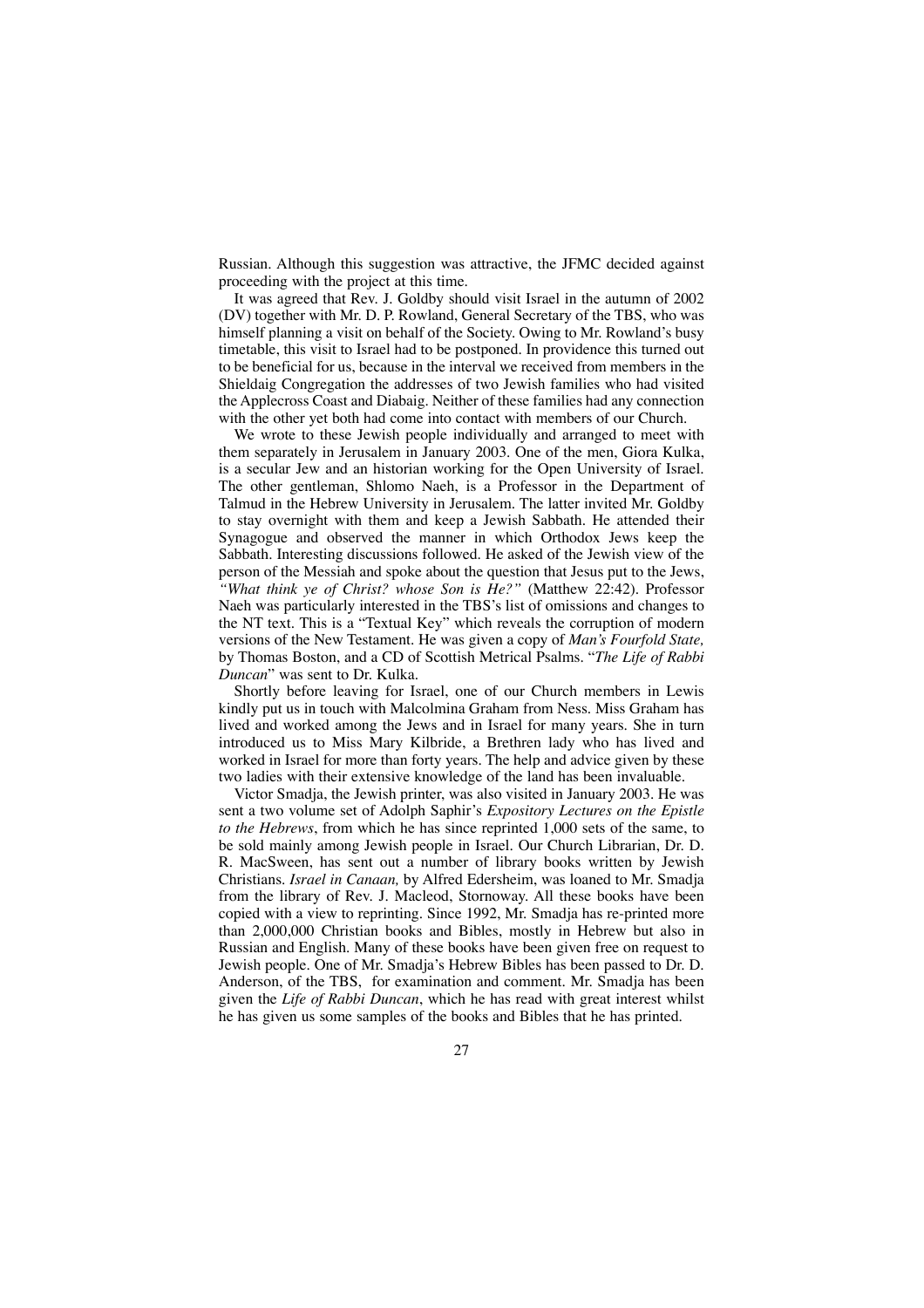Following the visit to Israel in January 2003, the Committee arranged a meeting with the Ministry of Religious Affairs with a view to the Free Presbyterian Church being permitted to establish an official presence in the State of Israel. A second trip to Israel took place on 27th March to 3rd April 2003, when a meeting was held in the Ministry of Religious Affairs. For the information of the Israeli legal advisor we provided a Ministry official with copies of *The History of the Free Presbyterian Church*, *The Westminster Confession of Faith* and a *Free Presbyterian Magazine.* Subsequently a letter was sent by the JFMC, on behalf of the Church, requesting permission for a representative of the Free Presbyterian Church of Scotland to be stationed in Israel. New churches are not allowed to come into Israel by law but the law of Israel does allow churches that were in Palestine before 1948 to maintain a presence. Because of this there seemed to be at least a possibility of our gaining a foothold in the land. Our claim was based firstly, on the link between the FPCS and the Church of Scotland whose first Missionaries arrived in 1840 and secondly, upon the presence of a resident Free Presbyterian Minister in Palestine from 1928, Rev. Donald Urquhart. Mr. Smadja was consulted as to whether he thought we had any hope of being allowed to work in Israel. His reply was: "They will never allow it."

A third visit to Israel took place in July 2003 when the Convener, Rev. J. Macleod, accompanied Rev. J. Goldby. A lengthy meeting with the Israeli Ministry's legal advisor, Mr. Hershler, resulted in our being asked to provide a document setting out our application and views more fully. During this visit we met the C of S minister in Jerusalem, Rev. Clarence Musgrave, and his wife Joan. Mr. Musgrave kindly gave us the use of the St. Andrew's Church of Scotland building for a service on Sabbath night. As on former occasions, we met with a variety of people. Some literature was distributed and a Psalm CD was given to a Jewish man who had attended our service. A few Russian Catechisms and Confessions were also passed on to Jewish people from Eastern Europe. Each visit increases the number and range of contacts and extends our knowledge of the field.

At the July 2003 meeting, the JFMC received a report from the TBS following a visit to Israel in February by the General Secretary, Mr. D. P. Rowland. Among other things the report stated that –

(1) The Society would like to print the Hebrew Bible in Israel and have a distribution agency of some form in that country.

(2) There would not appear to be any Churches in Israel at present that uphold Reformed principles, as we understand them.

(3) Whilst there are no doubt many good people in the Churches of Israel, all the Hebrew speaking congregations have adopted the seventh day as the day of Christian worship. (The Lord's Day is a working day in Israel.)

(4) The Society visited Jewish Evangelical Baptist congregations composed mainly of Russian speaking immigrants whose knowledge of Hebrew is limited.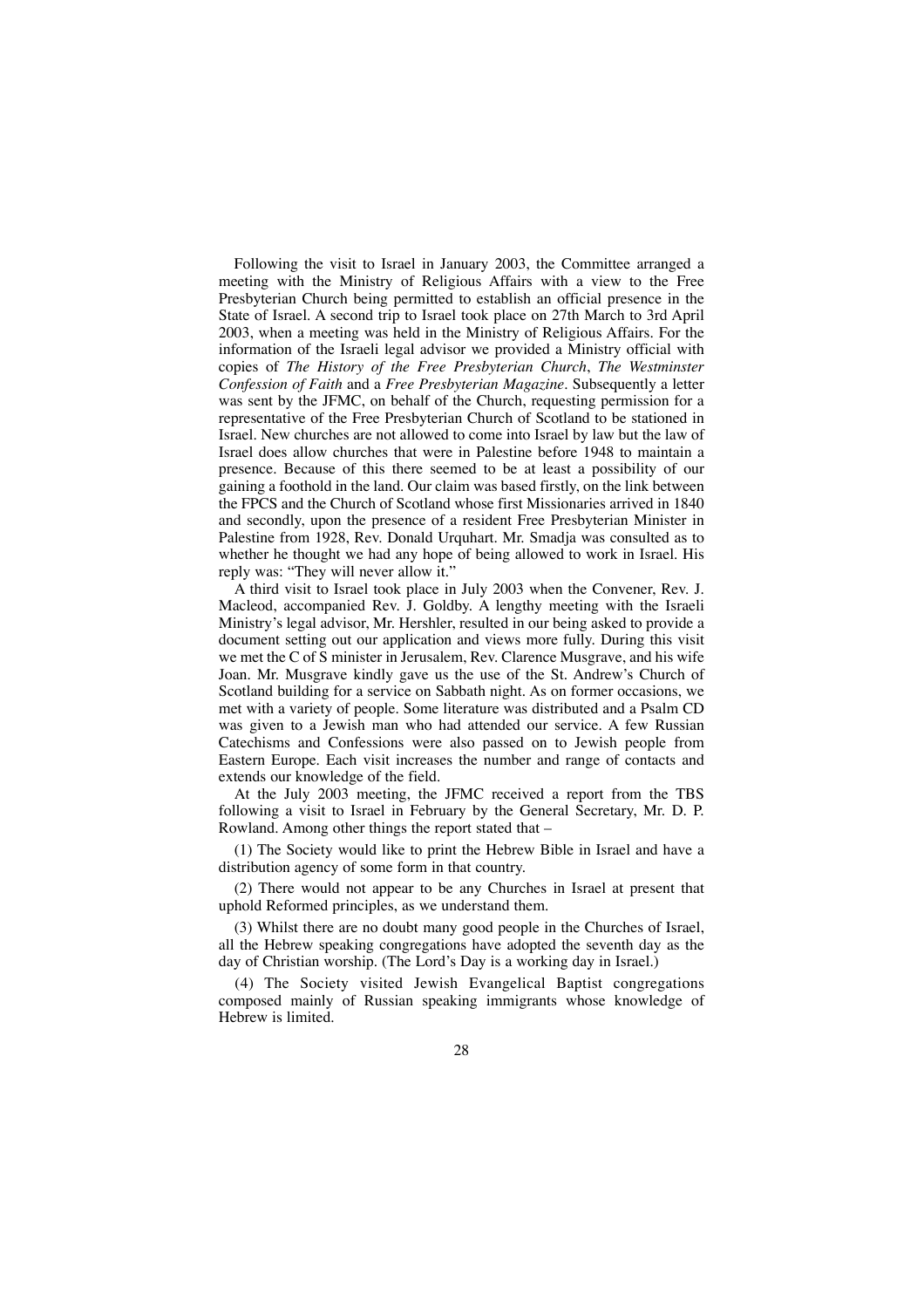(5) The Russian people, although poor, extended a warm welcome to the representatives of the Society.

(6) The doctrinal knowledge of these congregations is very limited.

(7) Although the Society would like to assist these congregations by providing copies of the scriptures in Russian and Ukranian, the deputies could not recommend them to act as the Society's agents in Israel.

(8) The Society met with personnel of the Netherlands Reformed Congregations who are to send a literature distribution worker to Israel in the near future.

(9) The TBS would like to work with the FPCS in Israel should a presence be established in the land.

At the same meeting the committee considered the report of the last visit to Israel and it was also agreed to draw up the document required by the Israeli Government.

When the JFMC met in September 2003, the draft document to the Israeli Government was considered. A Jewish Christian translator, recommended by Malcolmina Graham, translated the main sections of the document into Hebrew. The document was entitled, *Comments on Our Application for Recognition by the State of Israel.* The paper explains our Church history, sets out our views of relevant topics, and requests permission to carry out the same Church functions in Israel as in Scotland. The following six appendices were attached and the document was then sent to Mr. Hershler:

- *1. Israel and the Roman Catholic Church.*
- *2. Our attitude towards Palestinian terrorism.*
- *3. Relations between the Jews and the Puritans.*
- *4. Restoration of the Jewish people to the land of Israel.*
- *5. Summary of the formation of the State of Israel (from our perspective).*
- *6. A copy of our original letter to the Ministry of Religious Affairs (for reference).*

The evening prior to a fourth visit to Israel, from 12th to 25th November, some encouragement was taken from Metrical Psalm 60: 8:

> *"Moab's my washing pot; my shoe I'll over Edom throw; And over Palestina's land I will in triumph go."*

During this visit Mr. Goldby met again with Mr. Hershler, who, having read the Hebrew version of our document, invited us to write applying for one visa for a minister and his family. We were required to agree that there would be no future additional applications for ancillary workers. The Israeli Government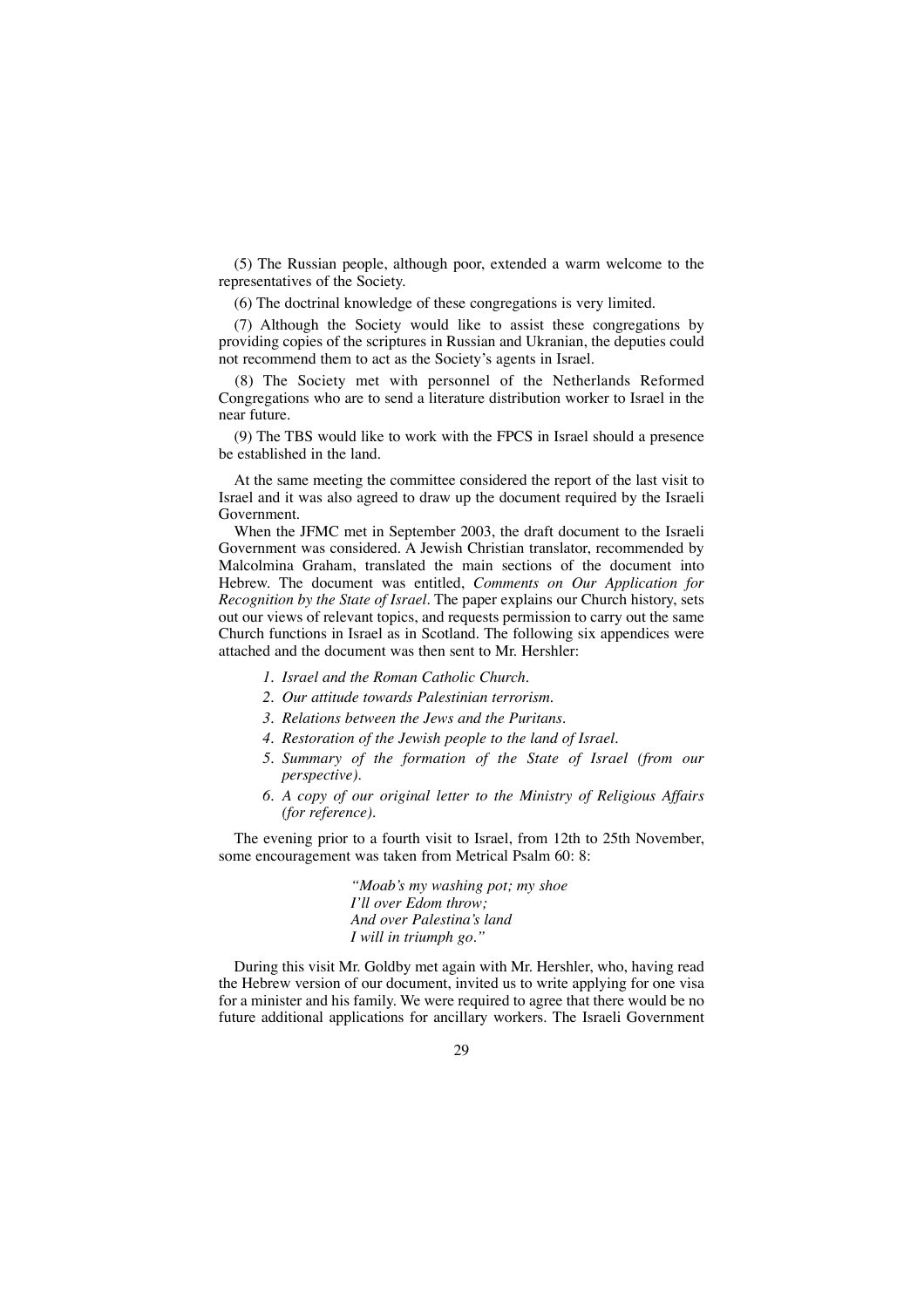has been reducing the number of Foreign Church visas in recent times and several persons in Israel expressed surprise that we were being invited to apply.

Once again during the visit there were opportunities to speak with new Jewish people, some secular, some Orthodox, and a Rabbi. More literature was distributed.

At the 1st December meeting of the JFMC it was agreed to apply for the Temporary Resident's Visa in accordance with the terms stipulated by Mr. Hershler. It was agreed that 150 TBS Hebrew and Arabic calendars be sent to various persons in Israel for distribution.

At the 15th December JFMC meeting it was decided that Miss M. Rechnitzer be engaged to translate the *Westminster Confession of Faith* into Modern Hebrew. A few years ago this lady translated the *Pilgrim's Progress* into Modern Hebrew. It was also suggested that investigations be made re the singing of Psalms in Hebrew.

At Mr. Hershler's request, a further meeting was arranged with him for the end of January 2004. For legal purposes, Mr. Hershler required a letter from Rev. C. Musgrave, in his capacity as the "Scottish Ecclesiastical Ambassador to Israel" confirming our status as a bona fide Presbyterian Church in Scotland, etc. He also required that an application form be submitted for a visa. The form was submitted (meantime) in the name of Rev. J. Goldby and a letter from Mr. Musgrave was faxed to Mr. Hershler. On Friday, 5th March 2004, Mr. Hershler said that when Mr. Musgrave next comes into his office he would put our visa into his hand. We presume that this means a form that must then be taken to the Ministry of the Interior and the Class A3 Temporary Resident's Visa stamped in the passport. This is the visa under which all foreign clergy from churches recognized by the State of Israel operate. Once this takes place we will then have an opportunity to carry out all the functions of the Free Presbyterian Church in the land of Israel.

## **INGWENYA MISSION REPORT Rev. S. Khumalo**

SOON after my ordination and induction to the Bulawayo congregation, I was appointed by the Presbytery to be the interim Moderator of Ingwenya congregation. Ingwenya was left vacant due to the resignation of Rev. Ndebele because of ill health.

Ingwenya is composed of the following preaching stations: Cameron, Gadadi, Insiza and Inyathi.

At Ingwenya I am thankful to the elders, Mr. P. Moyo and Mr. I. Manzini, for keeping the congregation supplied at all times on Sabbath and at weekday prayer meetings. Though travelling has not been easy, due to the shortage of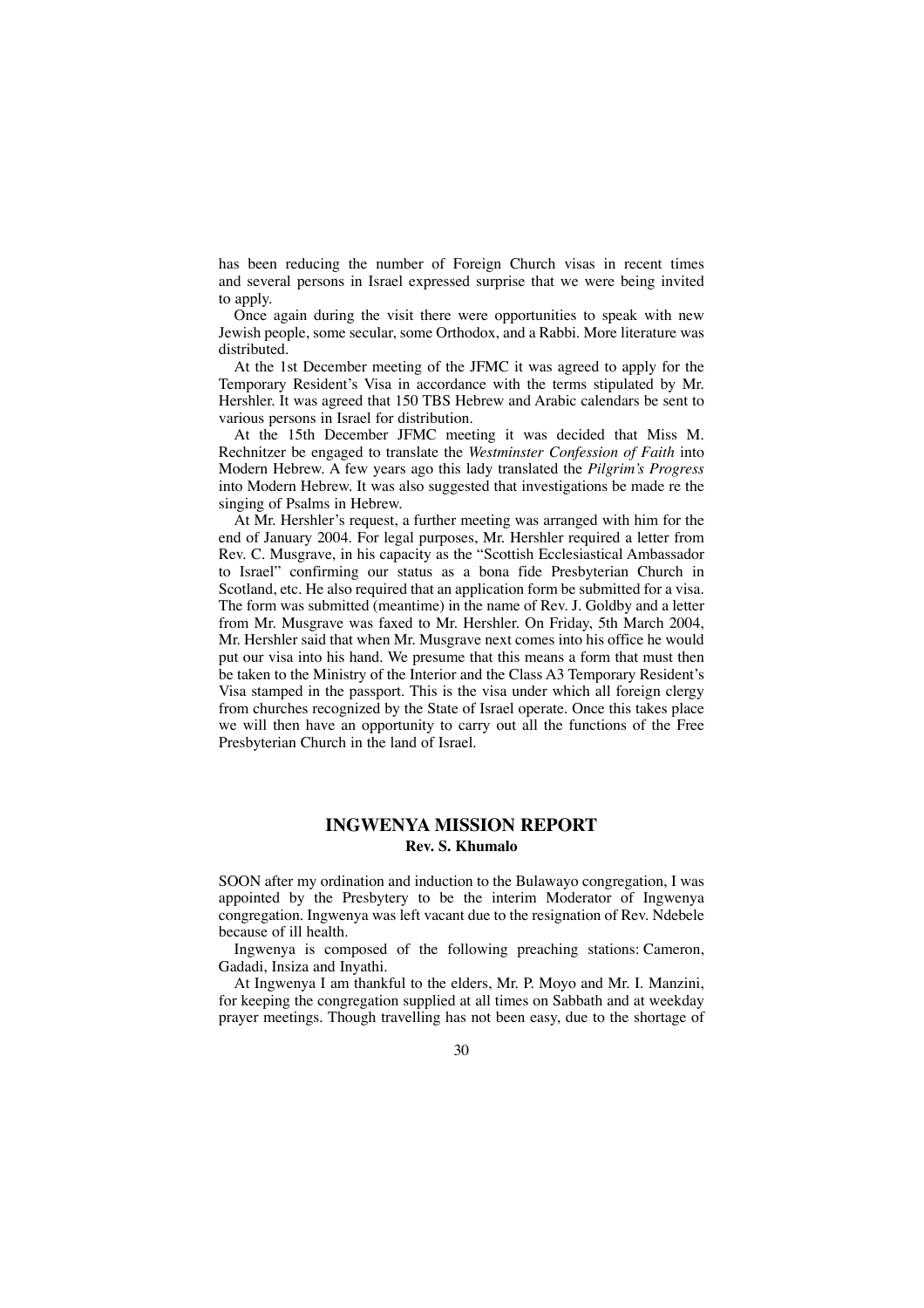fuel, I am thankful to the Lord that I am enabled to frequently supply there and at other stations.

At Ingwenya there is also an evening service for the students and all within the Mission. I am pleased to say the supply for it continues smoothly, for almost every Sabbath, after the services in Bulawayo, I proceed to Ingwenya for the evening service. On occasions they are supplied by an elder from Bulawayo. When I visit Inyathi or Insiza and Gadadi on a Sabbath I end my day at Ingwenya for the evening service.

Cameron and Gadadi were supplied by the two elders who resided in Mbembesi, Mr. Nxusani and Mr. P. Mzamo, for almost the whole of last year, until the sudden death of our faithful and long-serving elder, Mr. S. Nxusani. It was a big loss to the Ingwenya congregation itself as well as to the Church in Zimbabwe and abroad. More to the small congregation at Cameron, where he was a preacher and the community of Mbembesi where he was the light shining in darkness put on a hill. We mourn his passing away in this life, submitting ourselves to the will of God by saying, *"Thy will be done on earth as it is done in heaven".*

We pray that the God of all grace will preserve this little flock until that time, according to His own will, when He will provide another of his faithful servants. At present, Mr. P. Mzamo, who was supplying Gadadi, is supplying Cameron, while Gadadi is supplied from Ingwenya.

It was very encouraging recently when I visited Cameron that quite a number of young people and children were at the means of grace. Who can understand the ways of the Lord?

Two communion seasons are held at Ingwenya, in March and September, one in Cameron in July, and one at Inyathi in November. At Ingwenya three female members were received and added to the communion roll, and one received the sacrament of baptism. Also at Inyathi, one female member was received and added to the communion roll and a number of children received baptism.

Ingwenya has been made poorer by the removal from amongst the office bearers through death of Mr. S. Nxusani. But the Lord has not left us in the dark as to what we should do, when He said that the harvest is truly plenteous but the labourers are few. *"Pray ye therefore the Lord of the harvest, that he will send forth labourers into his harvest."* What a great encouragement to the people of God from the Head of the Church, the Lord Jesus Christ.

I would like to conclude with my sincere thanks and appreciation, on behalf of Ingwenya congregation, for the assistance rendered to them in these difficult and trying times of drought, by the Church abroad, giving drought relief and by the friends in Holland giving clothing. We are experiencing an increased number of orphans due to the AIDS pandemic. This makes us more thankful for all these material things, for the need of such orphans is ever escalating.

*"Moreover, brethren, we do you to wit of the grace of God bestowed on the churches of Macedonia; how that in a great trial of affliction the abundance of their joy and their deep poverty abounded unto the riches of their liberality"* (2 Corinthians 8:1-2).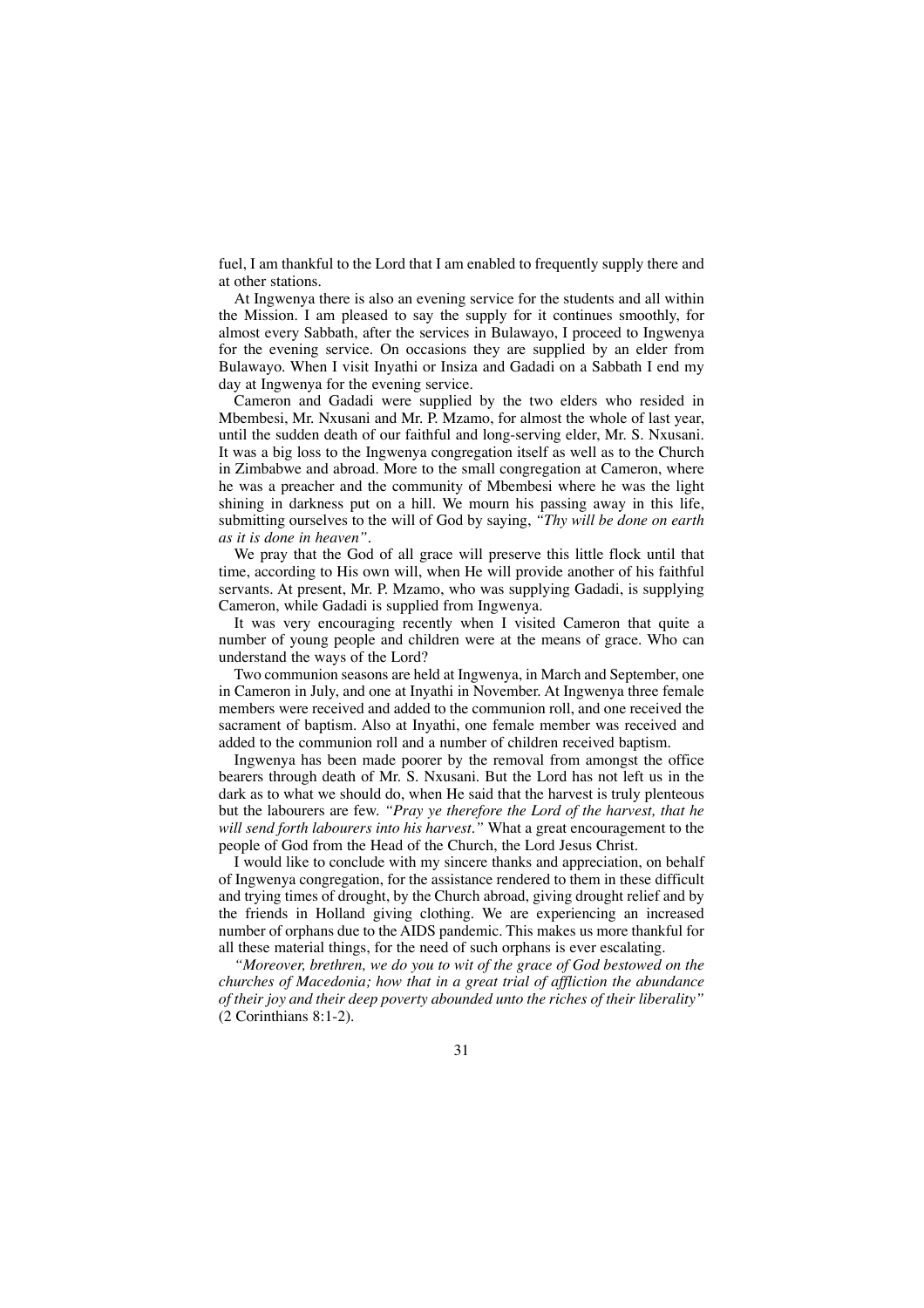## **JOHN TALLACH SECONDARY SCHOOL REPORT Miss Norma B. MacLean**

THE work at John Tallach School here at Ingwenya has continued as in previous years. The faces around us change each year as the Form 4s leave to continue studies elsewhere and are replaced with a fresh batch of Form 1s, all eager to enjoy the variety of experiences which secondary school promises them. New faces also appear among the teachers and ancillary workers as some move elsewhere or retire and others take their places. The same is true of the congregation which we join for public worship on Sabbaths and weekdays; we were saddened when Mr. S. Nxusani, whose supply we appreciated so much on Sabbath evenings, died suddenly towards the end of the year. Rev. S. Khumalo's ministry among us began in April when he was appointed interim Moderator of Ingwenya. These changes ought to impress on us all that the passage of time continues unabated, yet the Gospel remains with us as does the Biblical teaching in the school from day to day, year by year reminding us that it is "*the Word of the Lord which endureth for ever".* The continuing aim of the work, amongst all the distractions of a busy school routine, is that this truth would be indelibly impressed on the minds and hearts of the children, teachers and workers here with us.

As was the case in 2002, this was another difficult year economically – there were many financial constraints and many shortages of foodstuffs and imported goods. We reached a crisis in our Fashion and Fabrics department when the sewing machines could no longer be repaired because of lack of availability of spare parts. We were deeply grateful to the St. Jude's Deacons' Court for stepping in to assist with the finance to purchase 30 new sewing machines from South Africa so that the O level practical examination could proceed in October. We benefited also from the continued interest of Miss Eleanor Wylie and Mr. James MacLeod – Miss Wylie was the means of sourcing a large number of microscopes for us and Mr. MacLeod sourced a large number of computers which he came out in September to set up. During his visit he also managed to install a network in the administration offices enabling the three main users there to share files and one printer – this network has significantly improved the efficiency of the office. The Oikonomos Foundation, through Mr. Wilfred van der Kooij, continued to provide much appreciated support for the computer laboratory which they had donated to the school. When it became clear that the people employed locally to give technical support were unable to do so, a volunteer from Holland, Mr. Herbert Bakker, was sent out. Mr. Bakker not only did a lot of work on the system and spent some time giving basic computer training to the teachers but he also trained Mr. T. Bope, one of our teachers, to carry out some maintenance on the networks. We wish to record our thanks for all this assistance and also to the many people who sent donations and sponsored children at the school – we have so much to be thankful for when we see the Lord opening the hearts of people to contribute to the work.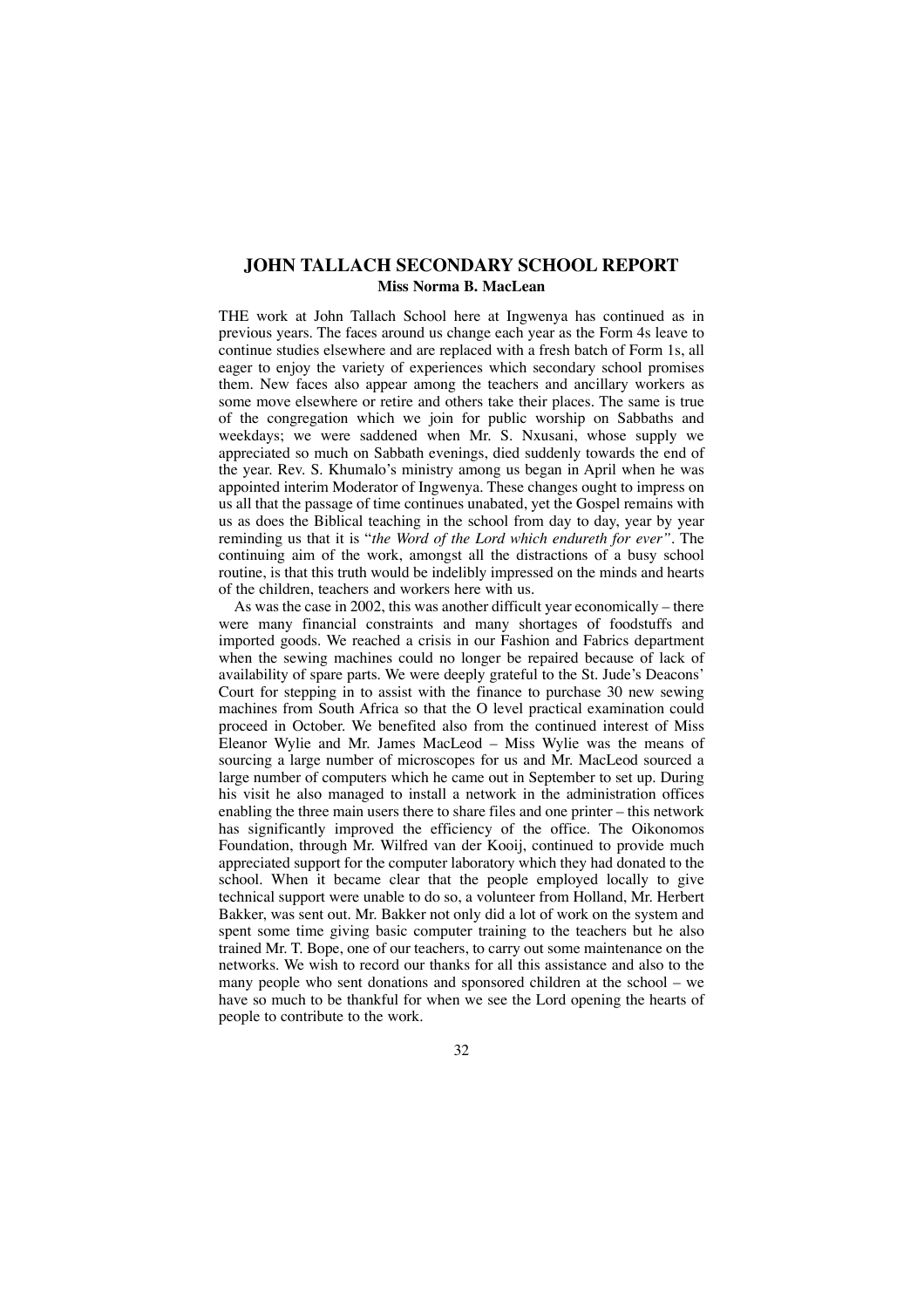The economic and financial difficulties were compounded by another drought – the crop around Ingwenya failed entirely, leaving the local people without a harvest and completely dependent on famine relief from charitable organisations. The impact of the drought on the operations of the school was significant: maize was difficult to source although the Ministry of Education did intervene in order to assist boarding schools; bread became too expensive as wheat was also scarce. As maize is the main crop in our area, pupils from local families experienced difficulty in meeting their fees commitments – when there are good harvests we are happy to accept maize from local families in place of cash for fees.

#### *Staffing*

Mr. B. Ncube has still not been formally appointed as Headmaster – there appears to be a long term moratorium on filling promoted posts but he has continued to be the acting Headmaster, fulfilling his duties as usual with cheerful efficiency. Twenty-five teachers were supplied and paid for by the Ministry of Education with two expatriate teachers in addition – Miss MacKay and Miss MacLean. The number of staff continues to increase because of the new lower pupil/teacher ratios in practical classes. During Miss MacLean's leave in term 3, Miss C. M. Macaulay stepped in to assist in preparing the Form 4s for their O level examinations in Bible Knowledge. She also took over many of Miss MacLean's administrative duties in addition to her own duties on the translation project. Miss Macaulay's continued devotion to the school is very much appreciated. Miss N. Dube and Mrs. T. P. Moyo continued to assist with Bible Knowledge classes. Towards the end of the year we were in the happy position of being able to appoint Mr. D. Dube to the post of Senior Master, which had been vacated by Mr. Ncube on his appointment as acting Headmaster. Mr. Dube is a member in our Bulawayo congregation and we are thankful to have his assistance. Miss S. Gumpo is acting as Senior Lady (with special responsibility for the supervision of the girls): Miss Gumpo is a former student and Head Girl of the school and has been teaching with us since she qualified five years ago. Her continued interest in the school is much appreciated. We continued to experience difficulty in finding a suitable teacher for computing – during the year we had two different teachers, both of whom left us to pursue interests elsewhere. This is clearly not a satisfactory situation, in particular for the students who are studying for O Level Computing Studies, so it is an area of concern to us.

There is still a great need for assistance from expatriate teachers: Bible Knowledge is a key subject area for us and it is not easy for us to cover all the classes with suitable Church personnel. The opportunity still exists for us to bring in teachers from overseas, particularly in recognised shortage areas such as science and computing, but it is also still possible to bring in other teachers on Church recommendation. Applications from suitably qualified people would be very welcome. The main qualification required for expatriate applicants is a university degree with teaching subjects; teacher training is not necessary.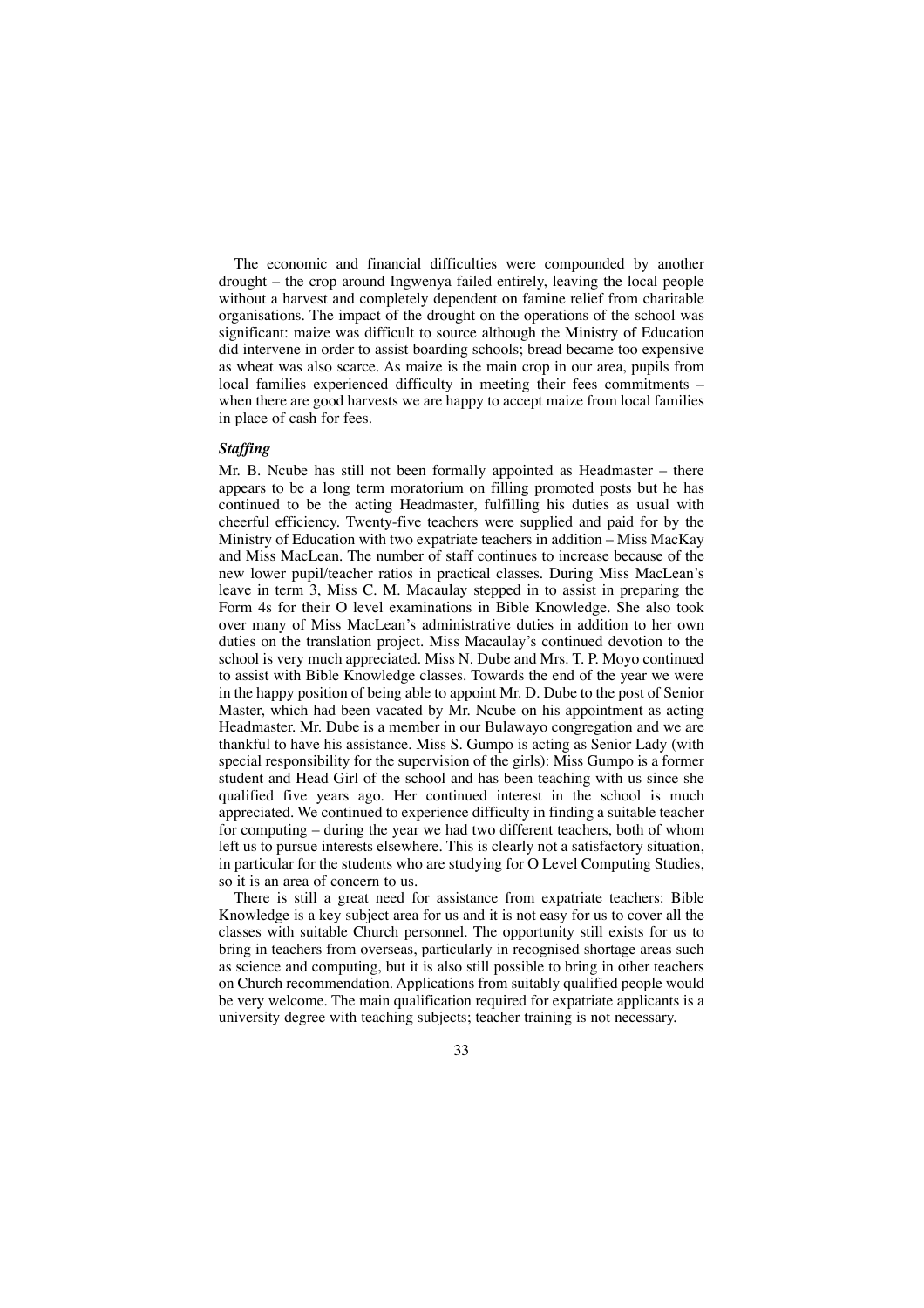#### *Pupil enrolment*

We enrolled 578 pupils in Forms 1 to 4 during 2003, with approximately 100 attending on a daily basis from the local community and the remainder boarding at school for the whole term. Nine children with varying degrees of visual impairment benefited from the services of our specialist teacher, Mrs. Muzanargwo, in the Resource Room.

As has become the pattern in recent years, pupils continued to leave us because of difficulty in paying the fees and also in some cases to move overseas. Demand for places, however, continues to exceed the number available and any available places are heavily oversubscribed.

As has been reported elsewhere, one of our Form 3 pupils, Sly Jaricha, was diagnosed with Hodgkins Disease. Being an orphan with no medical insurance cover, Sly had no hope of receiving treatment for his illness. We, and Sly's family, are deeply grateful to all who donated so generously to the fund set up to assist him – by the end of the year Sly had completed his chemotherapy and radiotherapy. He is to have a scan in April 2004, DV, when the final prognosis will be given, but he appears presently to be very well.

## *O Level Results*

The O Level results for 2003 were very satisfactory, with 96 of our 124 candidates passing 5 or more subjects; i.e. 77%. We were delighted that 4 students managed 9 A passes, a further 5 were awarded 8 A passes, 3 had 7 A passes, 11 had 6 A passes and 8 had 5 A passes. The percentage pass rate was lower than 2002 but we had expected that and we feel it is a fair reflection of the ability of the pupils we had in that year group.

At the annual Awards Ceremony for Matabeleland North 2002, hosted by the Ministry of Education in Bulawayo in August, we were presented with trophies for:

| 1st in Mathematics | 1st in Physical Science |
|--------------------|-------------------------|
| 1st in Geography   | 1st in History          |
| 1st in Woodwork    | 1st in Public Speaking  |

We were also awarded the trophy for having the highest number of pupils with 5+ A passes in Matabeleland North. It was a disappointment to lose the trophy for Bible Knowledge, in spite of our very high pass rate of 96% in the subject. We were told that in 2002 our overall pass rate was the second highest in the Province.

This continuing success meant that we remained under immense pressure during the year to make a commitment to introduce A level classes. We declined to make a definite commitment because of the massive financial investment which would be necessary for us, as we are presently operating at full capacity and there is still a lot of upgrading required on our existing facilities. However, education to O level standard is no longer a complete education in Zimbabwe and it is becoming very difficult for us to explain our reluctance to agree to a commitment.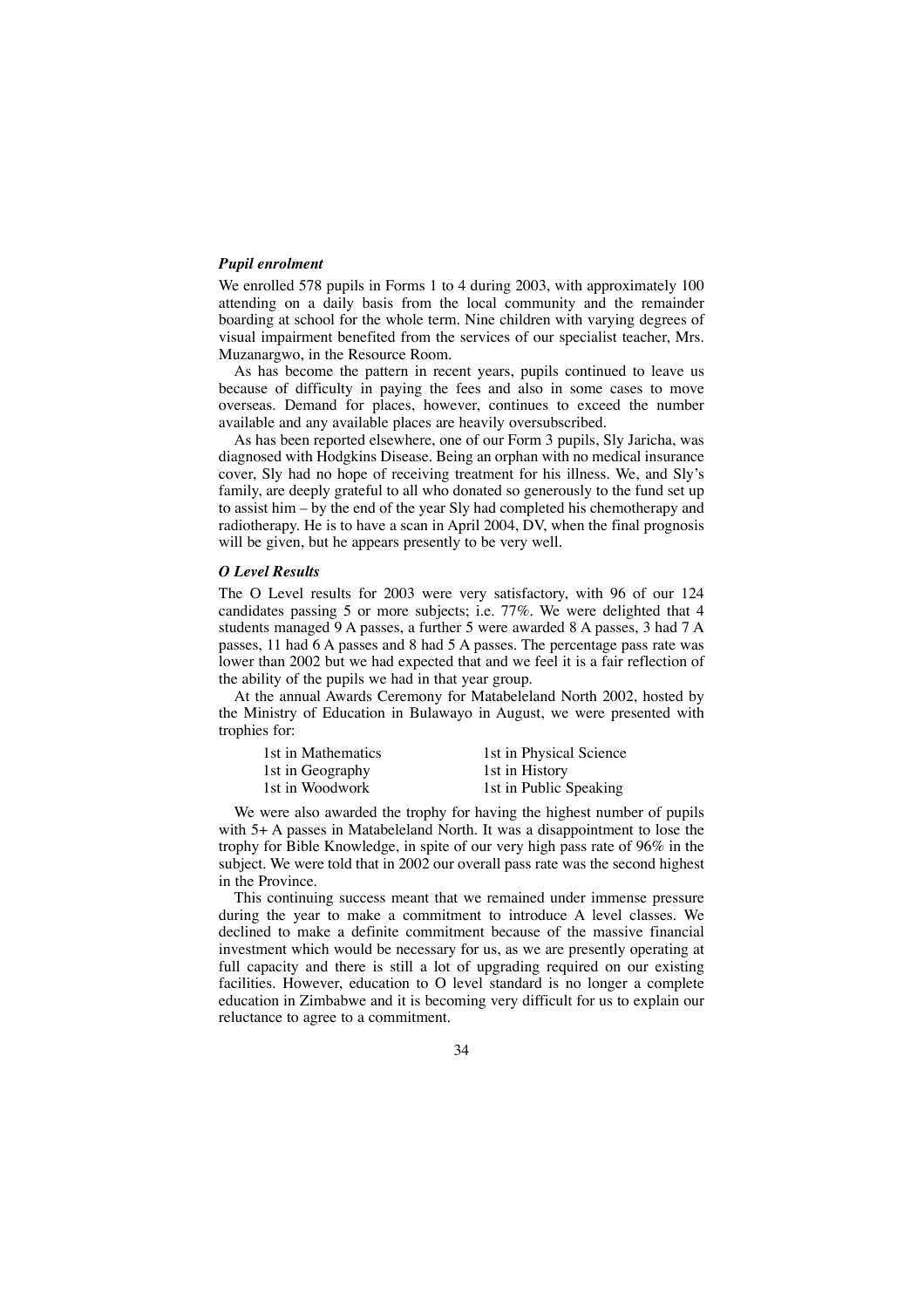#### *Finance*

Serious hyper inflation was experienced throughout the year with rates as high as 760%. To give an idea of the situation we faced: in February our food bill was \$1,795,790; by June it was \$4,154,050, an increase of about 230% on February's figure; in October the figure was almost 860% higher than February's at \$15,484,743 for more or less the same items. The level of fees set for the year quickly became insufficient to cover our costs: we began the year in January with fees set at \$35,000 per child increasing to \$120,000 per child in September which was a rise of only 342%, well below the rate of inflation as it continued to rise beyond all expectations.

The school operates under a policy of having to meet its running costs from income from school fees, while the Jewish and Foreign Missions Committee and Mbuma Zending have been very generously funding the capital expenditure. It quickly became clear that this year it would not be possible for the school to meet its running costs, so a plea was made to the Jewish and Foreign Missions Committee for assistance in financing the deficit and we were deeply grateful that this was granted. The eventual deficit amounted to \$20,893,249 for Terms 1 and 2 but we were very happy to report that no assistance was necessary for Term 3 as we managed to reach a break-even point. As soon as it became clear that our fees of \$120,000 were insufficient to cover Term 3's expenditure, a surcharge of \$50,000 per child was set in order to complete the year with sufficient funds. This surcharge meant that over the year the fees increased by approximately 485%.

In this financial climate, when our expenditure had been pared down to the absolute minimum, with only the most basic of maintenance work being carried out, it was a most wonderful provision to receive the generous legacy of £14,349.11 left to the school by the late Mrs. A. MacLeod. This legacy will enable us to resume improvements which have had to be abandoned over the last two years: such as, mattress and bed replacement, classroom/dining room furniture, interior and exterior painting, purchase of a new photocopier and other projects as the funds permit.

#### *Vehicles and Buildings*

Our vehicles again served us well, although the cost of repairs increased dramatically and it was just as difficult to obtain spare parts as in 2002. The biggest problem in relation to transport was the difficulty in obtaining fuel, both petrol and diesel, so the strictly essential trips only policy effected in 2002 continued for most of the year as exorbitant prices had to be paid for the fuel when it could be found. The situation eased a little towards the end of the year when the Mission's bulk purchase of petrol from South Africa became available.

There was little progress on buildings during the year, as even basic maintenance became very difficult due to the rate of inflation and also due to the lack of availability of cement and other supplies. Work continued on the new girls' dormitory started in 2002 but progress was disappointingly slow so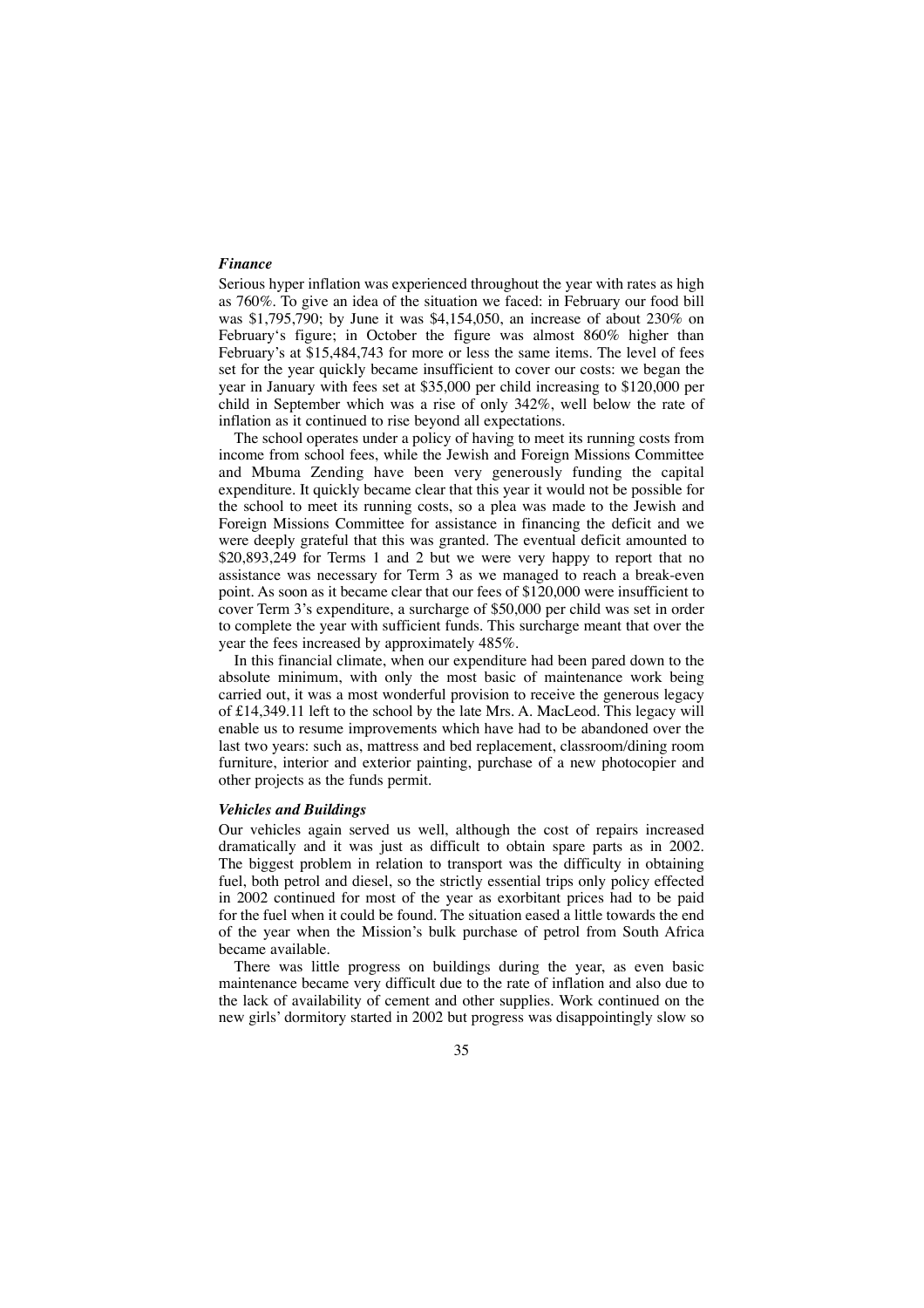it was not finished and ready for occupation until the end of the year. It is, however, a very nice building with large rooms, a beautifully tiled bathroom, new beds and comfortable mattresses. The completion of this dormitory means that we are now able to comfortably house all the boarding girls in Forms 1 to 4.

Overcrowding is still a big problem in the boys' department, however. It had been hoped that a new dormitory would have been started to provide extra space for the Form 3 boys, so we were disappointed that the funding was not available but we are hoping that this project can be started during 2004, DV.

We are also desperately needing an extra Science Laboratory. At present we are unable to accommodate all the science classes in the existing two laboratories, which is clearly not a satisfactory situation.

Our kitchen premises for the school dining hall are also in need of modernisation and renovation. All food is cooked in wood-fired pots but we are experiencing increasing difficulty in sourcing wood. An attempt was made to convert to coal but it is now even more scarce than wood. We would like to convert to electricity, keeping one or two wood-burning pots for emergency back-up. At Ingwenya, electricity is fairly reliable and is, of course, much more hygienic. The storage of food also needs to be improved – when we are feeding almost 500 children three times a day, the installation of a proper cold room is now a modern necessity, although we are managing reasonably well with our collection of freezers.

A very worrying development for us is the increasing instance of theft – in 2003 the engines from two of our boreholes were stolen. After the theft of the first one, security of all the engine houses was reviewed. New brick engine houses were built and burglar bars were installed in the roof spaces, metal doors were also installed but even all this security failed to prevent the theft of the second one – on a windy night the thieves simply broke through the wall at the ventilation point.

#### *Conclusion*

Much has been said about economic and financial problems but AIDS continues to have its devastating impact around us. Societies where AIDS is prevalent have been described as being *overwhelmed by death* and we are very much aware of that here – almost every week children are called to the funeral of a close relative and every year more children are being orphaned during their time with us. In the midst of this death and despair how necessary is the hope of eternal life through Christ Jesus: we would plead your prayers that all around us would come to the knowledge of the Lord of whom it is said, *"But thou O Lord shalt endure for ever; and thy remembrance unto all generations . . . But thou art the same, and thy years shall have no end."*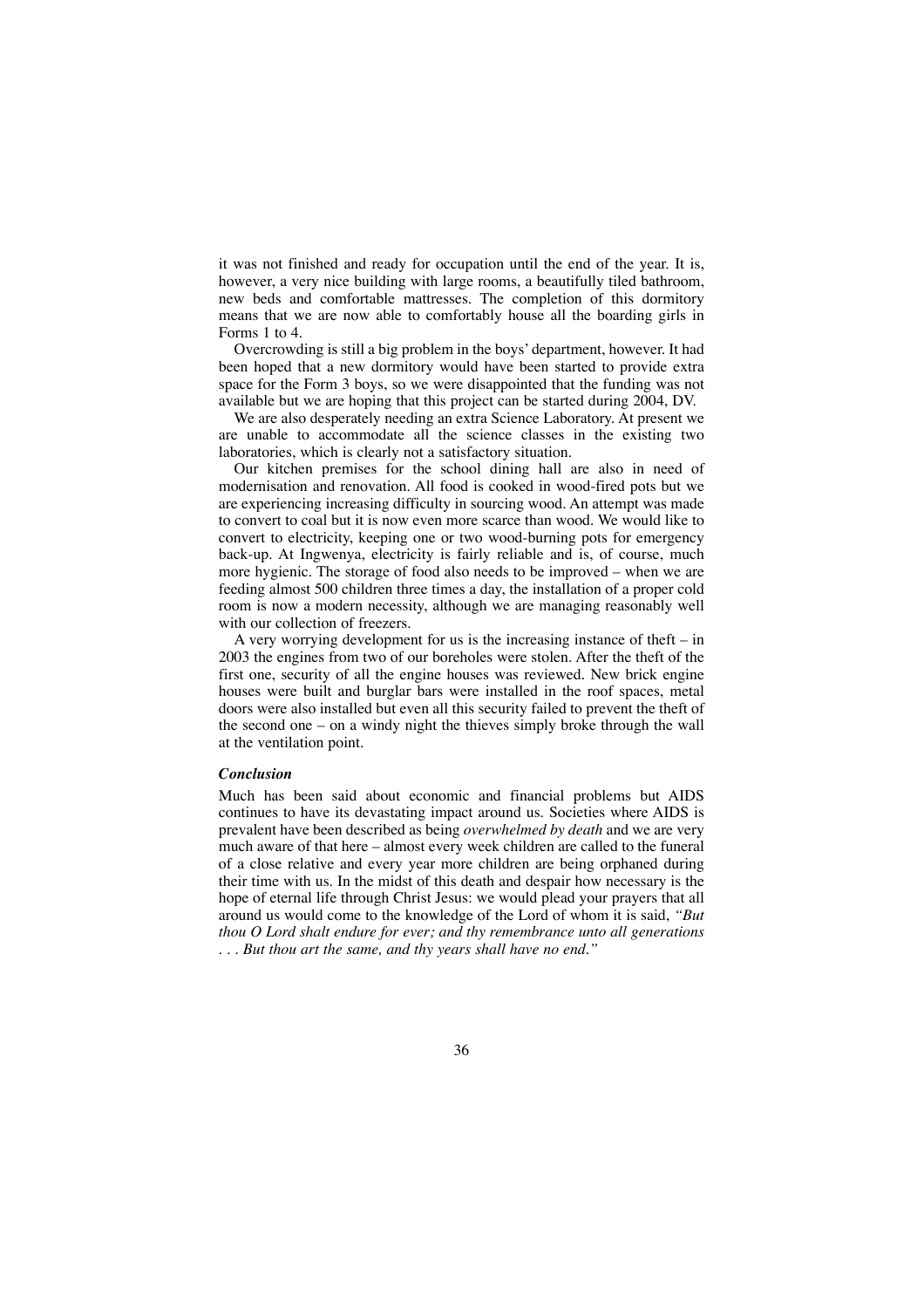# **ZENKA MISSION REPORT Rev. M. Mloyi**

BY the grace of the Most High I am settled in the Zenka congregation. There are two communion seasons in the congregation. In August, the second communion season in the year was my first communion here and it was very interesting to meet South Harris friends on their first visit to Zimbabwe.

Church services have been conducted on the Lord's Day at the preaching stations – these are Zenka, Katasa, Mabayi and Fudu. At Gwampa there is no preaching station now because most of the residents have moved to new settlements at the farms. If transport is made available for the Zenka Mission, we would be able to visit the people there. Some new settlers are from Zenka congregation itself.

Mabayi preaching station was reopened after being closed due to shortage of manpower. As there is now a resident pastor in Zenka, the Kirk Session resolved to revive it. I often alternate with elders to preach at these stations but it is difficult in summer because the roads are wet and muddy. Fudu station has been visited no more than once, due to transport problems.

I alternate also with elders to conduct worship at the local clinic every Wednesday and Friday at 8 a.m. The Word is read and preached to the working staff there and the locals attending the clinic. The staff are appreciating this work and we pray that it would be profitable to their souls.

One male member was ordained as a deacon – Mr. Judea M. Sibanda. We hope that he will be a faithful servant in the Lord's vineyard. The other deacon, Mr. Moses Dlamini, is struggling with ill health. By the grace of God he has seen the New Year begin.

The loud voice of death was heard in the area by the passing away of young and old. We have attended some of the burials where we had been asked to say a word of comfort to the bereaved and of warning to the careless. The past year saw the deacon, J. Sibanda, lose a son and his mother (widow of the late George Sibanda, Zenka, elder), and two nephews and a niece of Paul Magaya Ncube passed away.

In between the first service and the second there are Sabbath School classes. Juniors are taken by the deacon, J. Sibanda, and seniors by the elder, D. M. Ngwenya. On Fridays at 2 p.m. there is a Bible Study for all interested members or non members. This is conducted by the minister. Topics covered so far are Sin and the Fall of Man and the Redeemer of God's Elect. Attendance at times is affected by wet weather.

We are thankful to the Most High for the good rains, although they started late. We do not deserve this because of our sins. We pray that these rains would continue. We are thankful for the food aid – supplying mealie meal and beans – from the World Vision in helping the locals and also the Church. Presently people are waiting patiently for the latter rains, as mentioned in James 5:7.

We are also thankful to the Oikonomos Foundation for installing solar power at the mission in the Teachers' Cottages, the School Office, one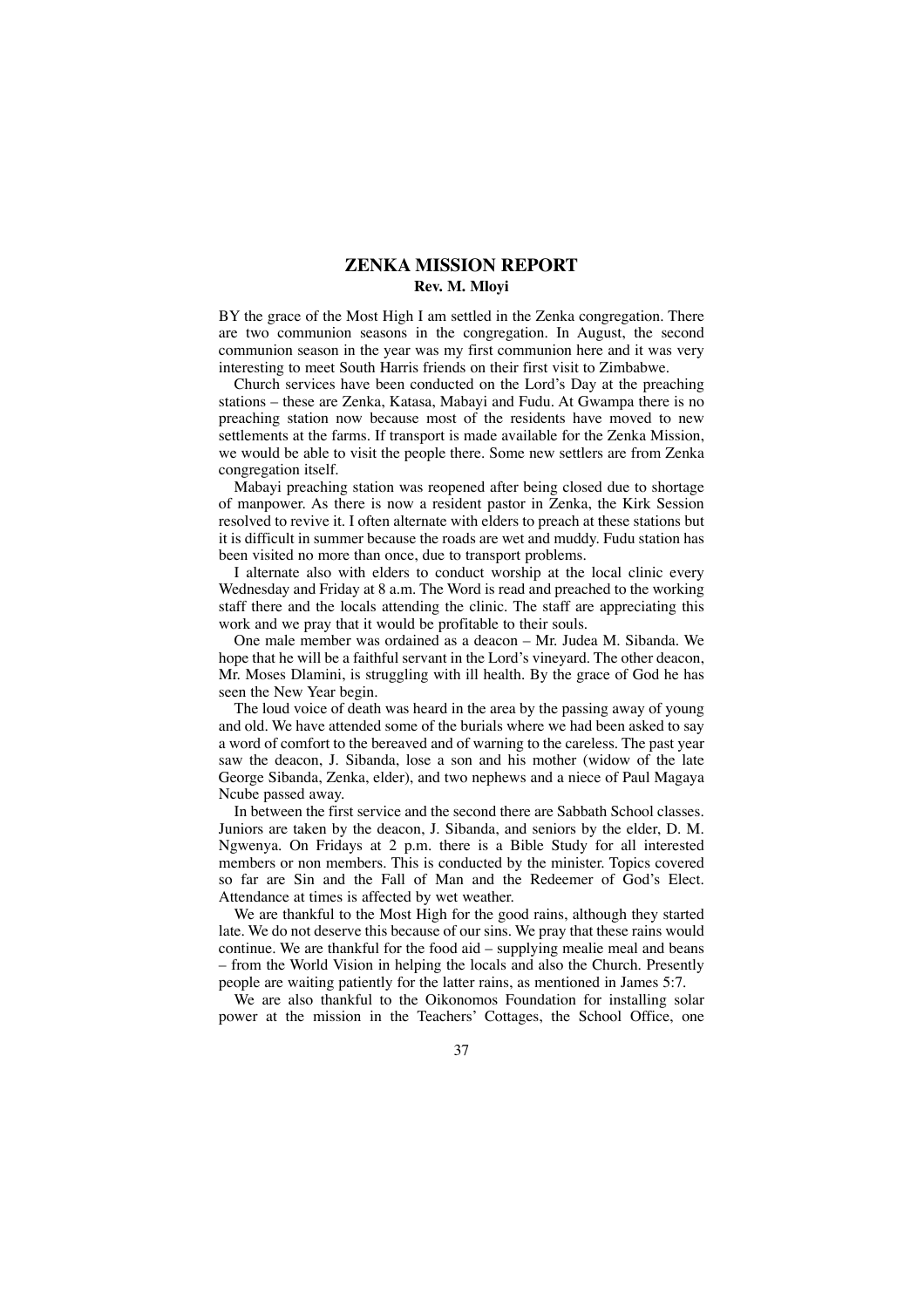classroom and in the manse. It has been a great help to us in providing light especially. The Zenka community was also helped by the Oikonomos Foundation which gave maize seed prior to the planting season.

The present manse is too small to accommodate my family and visitors at communion seasons and, also, the roof is too low and leaking, thus damaging the ceiling.

There is a great need of a security fence around the Mission, as at other Mission stations. Zenka Mission did not get a fence because the former minister was residing at his own homestead. We need to close out stray goats and locals who make the Mission a passage way to the shopping centre – even on the Sabbath. The present barbed wire fence, which is old and broken, is not serving its intended purpose. We need proper security because people can get in anywhere.

I pray for the Lord's guidance in this great pastoral work in this Mission field, for its prosperity. May He grant me wisdom to lead, as in the words of Solomon: *"Give therefore thy servant an understanding heart to judge thy people, that I may discern between good and bad: for who is able to judge this thy so great a people?"* (1 Kings 3:9).

# **NKAYI MISSION REPORT Rev. M. Mloyi**

CHURCH services were held regularly on the Lord's Day and at weekday prayer meetings. Because of transport problems, I have not managed to conduct prayer meetings recently at the Nkayi stations, but this was done by elders residing there. On the Lord's Day I used to often go to the following stations: Donsa, Nkuba, Mathetshaneni, Manomano and Nkayi by arrangement with the transport manager. He provided a car and driver to ferry me to and fro. It is only Mathendele preaching station that I have not visited so far. The deacon there helps on the Lord's Day, alternately with elders.

The elders also conducted burials of the dead, warning the careless and comforting the bereaved. Nkayi had the privilege of the Lord's Supper being dispensed. In preparation for the 2004 communion season, the Kirk Session of Nkayi proposed to resume the June Communion which was stopped because of the immense workload which was borne by the former interim Moderator, Rev. P. Mzamo. If God wills, Nkayi will have two Communion seasons a year – on the 1st Sabbath of January and the second Sabbath of June.

The Donsa Communion has been moved to the second Sabbath of May because in March travelling is difficult due to rain. One of the professing members at Donsa lost his wife who died from malaria, and the elder lost his daughter after a long illness.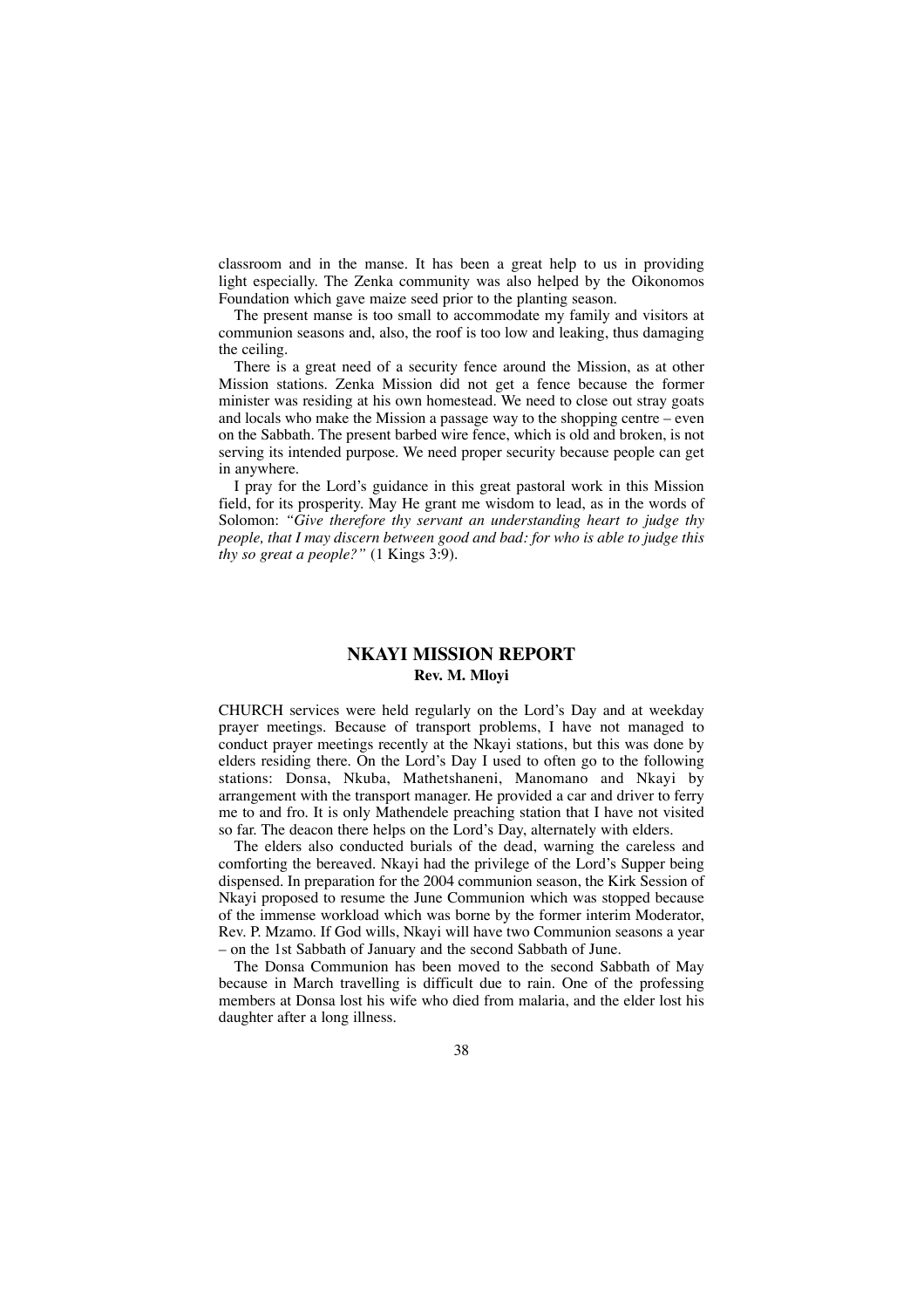The Sacrament of Baptism was dispensed at Nkayi and Mathetshaneni; two were baptised at Nkayi (a boy and a girl, aged 17) and an old man at Mathetshaneni.

Two men were ordained as deacons at Nkayi congregation, Mr. Ben B. Mpofu and Mr. John B. Moyo. We pray that they will be faithful servants in the Lord's vineyard. There is great need to visit these Nkayi preaching stations often, especially Donsa, where the elder, Mr. L. Sithole is on his own most of the time. The other professing member cannot help much because he is an invalid.

In this area also people are being helped by the World Food Programme in this time of need. The Church also is supplying mealie-meal and beans. We pray that the rains will continue so that the people will get a better harvest this year.

# **REPORT FROM NEW CANAAN Rev. Z. Mazwabo**

AGAIN the wheel of time has made a complete circle and we have once more arrived at the place of reflection upon the past, which was otherwise shelved and forgotten. It is a humbling experience to look back at the difficulties and the failings that we have come across in the past year and as it were mourn over them again. In the area of Chief Mazvihwa, near where we have our congregation of Maware, rich deposits of diamonds have been discovered, and a company called Rio-tinto has started the works of extracting the precious stones from the ground, but before the work was started all the people who had villages in that area were evacuated, and resettled on land previously purchased for that purpose outside the asbestos mine of Mashava. They are happily settled in their beautiful homes built for them by the company. But that was not all, the graves had to be opened and the dead bodies buried in them exhumed and reburied on new ground outside the site of the mine. The Mazvihwa people do not have a common burial place but each family have their graves near their homestead. So family after family was called to witness the digging of the graves of their relatives. It was a painful experience when the old memories of the loss of their loved ones were once more revived and they mourned over them again. All families were affected; there was no exception. The talebearers have it that some bodies were intact almost just as they were during the time of burial. Some coffins contained only bones, yet from some graves nothing was found to the confusion of many, thus encouraging the superstitious belief of witchcraft, which is rife among the people of these lands. We do not often think about it that below the ground are so many dead bodies, far more than the ones above, for there is but one generation above and no one knows how many generations are below, all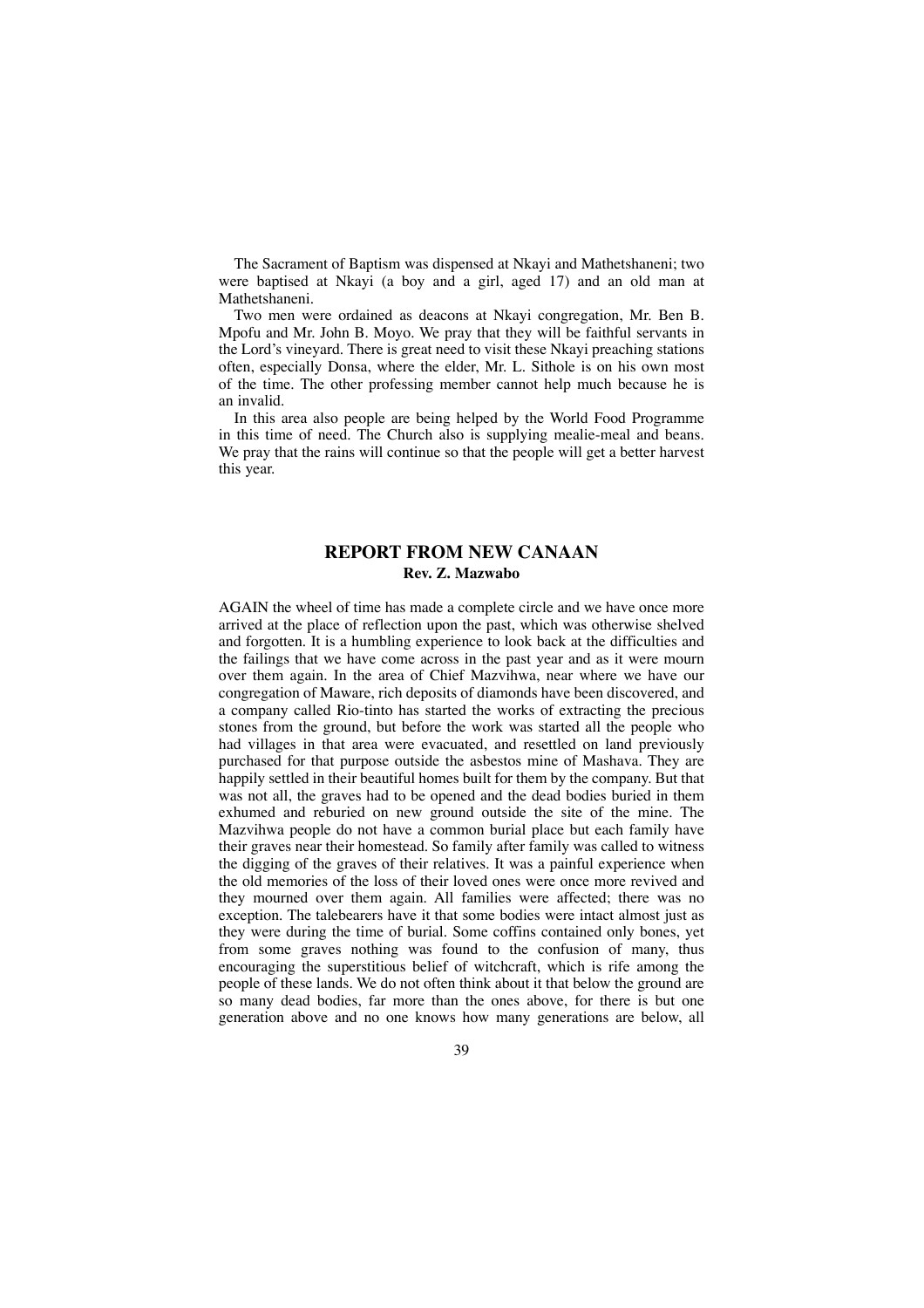waiting for that great resurrection day, of which we read: *"For the Lord himself shall descend from heaven with a shout, with the voice of the archangel and with trump of God and the dead in Christ shall rise first. Then we, which are alive and remain shall be caught up together with them in the clouds to meet the Lord in the air and so shall we ever be with the Lord"* (1 Thessalonians 4:16-17).

The main load of spreading the everlasting Gospel of our Lord Jesus in this part of our Church is shared among myself and my two home missionaries, Mr. N. Siziba and Mr. J. Mashavakure, with our other elders for whom I am very thankful. Mr. N. Siziba looks after New Canaan, Makovere, and Ebenezer congregations. Mr. Siziba could go much further but the other stations are far away. Mr. J. Mashavakure looks after Chiedza Ngezi, where he has his new home, and Munaka congregations. Munaka is the only congregation on the other side of the river in the province of Masvingo. The rest of the congregations are supplied by elders. I try to go to New Canaan for the first Sabbath of the month and the subsequent week take the prayer meetings in those congregations with Mr. Siziba, then on the following Sabbaths, take the first service at Chiedza and go to one of the congregations for the second service and go to their prayer meetings during the week until the end of the month. When the first Sabbath of the next month comes round again I go to New Canaan again. On the second Sabbath I come back to Chiedza taking the first service and continuing the second service where I left off. We notice that our people are ignorant, so we endeavour to instruct them in the Scriptures, both from the pulpit and in their homes. Times have been set in all our congregations for prayerful instruction both from the Bible and from our subordinate standards, reminding them of their duty to, in turn, instruct their own children and bring them up in the fear and admonition of the Lord as it is written: *"And these words which I command thee this day, shall be in thine heart. And thou shalt teach them diligently unto thy children, and shalt talk of them when thou sittest in thine house, and thou walkest by the way, and when thou liest down and when thou risest up"* (Deuteronomy 6:6-7). There is need to instruct our young, especially so in this our day and generation, when the Bible is given no place in school and in public places. We are also persuaded that it is because of this that there is so much lawlessness among young people. But no doubt we need generations of prayerful Christian teaching, with all dependence upon the Lord, before we can notice any real change in the conduct of communities. But we also know that there is nothing impossible with God. The fact that as a denomination we have no witness in the towns to which our children go to work is still a painful problem. A suitable place of worship in Zvishavane is becoming more and more necessary.

The AIDS pandemic is not abating yet; on the contrary it is on the increase. The hospitals cannot cope with the many sick people that need beds, so after the primary treatment the patients are sent home to continue their treatment at their own places under the scheme which has come to be known, countrywide, as home based care. This is something about which we have not done as much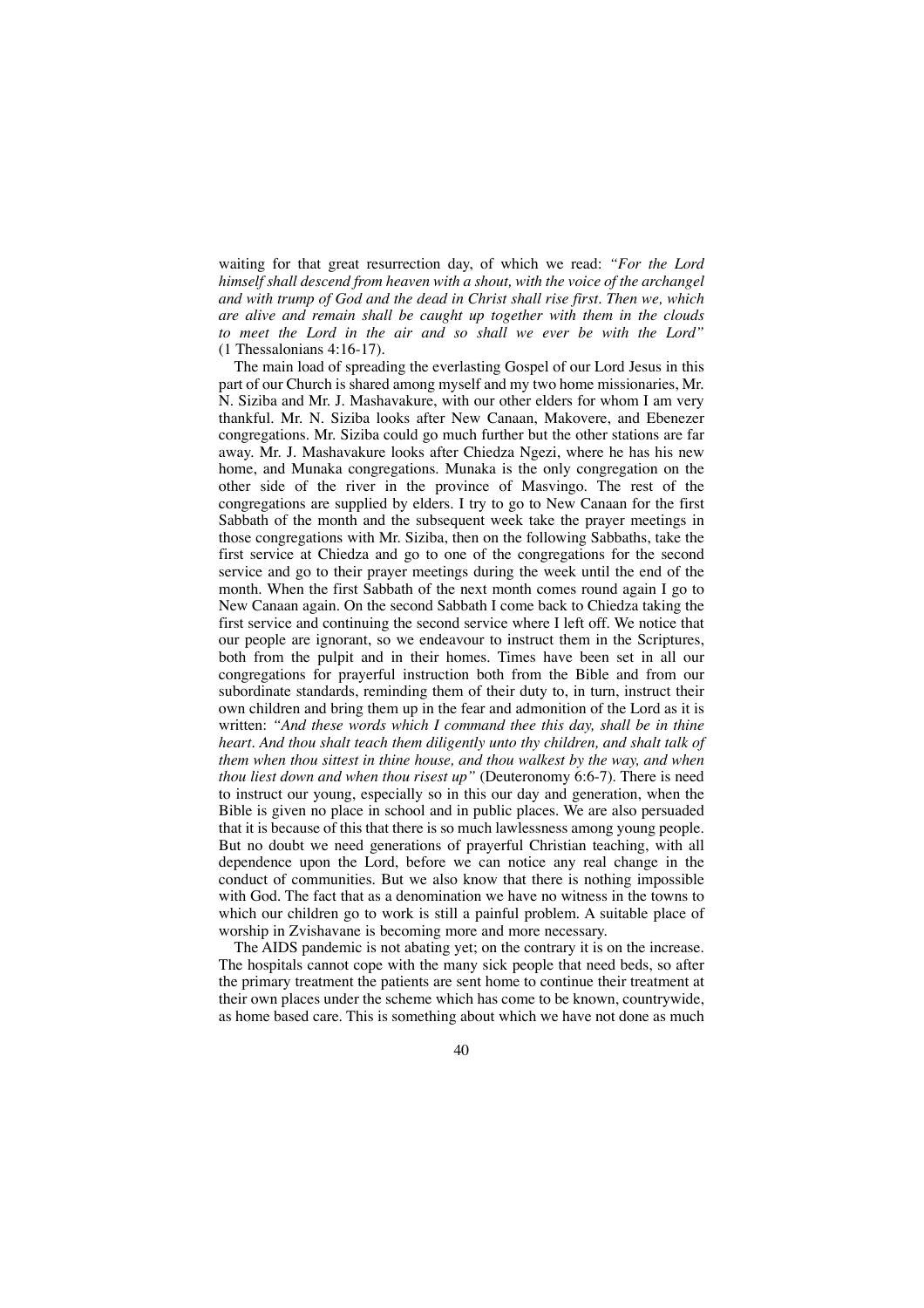as we would wish but it is something we cannot ignore. It involves training people for the task which is handling and advising and administering the medicines that there be. But for a Church it involves training Christian people so that they will not only bring medicine but also the Word of life. The farmers put us to shame in that they toil on and continue in good and bad weather. They do not give up so that if the first attempt fails they try again until they succeed. And do we not get encouragement in the words of the Psalmist: *"They that sow in tears shall reap in joy. He that goeth forth and weepeth , bearing precious seed, shall doubtless come again with rejoicing, bringing his sheaves with him"* (Psalm 126:5-6).

We have to confess that we have been fed from the basket-like hands of those to whom we are thankful, who minded to give both from the Church and the international community. Thank you very much and may the Lord bless you. The drought is not over yet. On our part the people of New Canaan and the people of Chiedza will be better off this year than they were last year. But the people of Mazvihwa will reap nothing from their fields. The crops in the whole of that area failed almost totally. If one who once visited the Mission field had an opportunity to do so again, one would be surprised to find out that there is not much difference as far as the congregations are concerned. They have not increased very much but perhaps, happily, have not decreased very much either. There are not very many new faces but the same old faces we meet again and again. We only hope it is not so only in the inward part but that there are some of whom it might be said: *" . . . and they have kept thy word. Now they have known that all things whatsoever thou hast given me are of thee: For I have given unto them the words which thou gavest me, and they have received them, and have known surely that I came out from thee, and they have believed that thou didst send me" (John 17:6-8).*

And we pray that we may be given the strength and the grace to work while it is day; the night cometh, when no man can work.

# **MBUMA MISSION REPORT Rev. P. Mzamo**

IN the kindness of the Lord, the Church work was not disturbed throughout the year. The work in the hospital is being disrupted by the absence of qualified Christian staff. We need them to work among the civilised educated heathens of our generation, and to witness on the Lord's side by word and life.

The church services on the Lord's Day were held in the usual manner in all our preaching stations, as were the weekday prayer meetings. The two new ministers had their first communion in their own congregations and got on very well.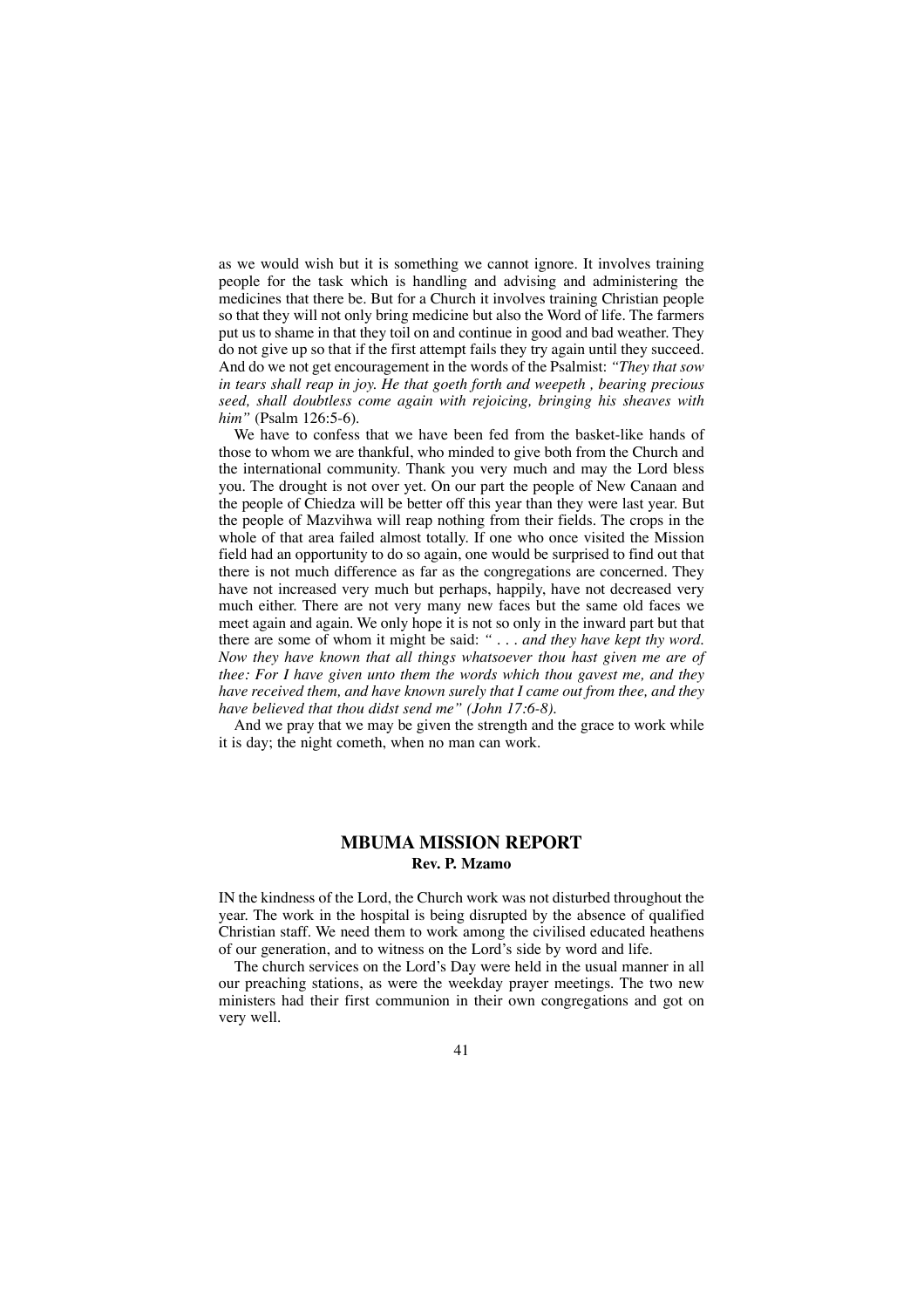Throughout the year a few were added to the communion roll and a few to the offices of the eldership and deaconship. Ten children were baptised.

In preparation for a communion season we continue to have the usual starting on a Thursday and continuing to Saturday. Attendances increase each day – the largest gathering being on Sabbath. It is encouraging that people now provide their own transport. At a communion time we see people coming to the Mission from every direction, carrying their bedding on their heads or on carts drawn by donkeys. These stay in the Mission until after the Monday thanksgiving service, which is usually held in the morning. Communion seasons are like oases in the desert.

The elders and some of the other men continue taking church services in our various congregations. Although fuel is expensive and hard to get, and spare parts for cars and bicycles are also very expensive and scarce, the Lord still continues to give means, and a measure of health and willingness to do the work.

On New Year's day I gave an address on the great necessity of the new birth, as the Lord expresses that need in John 3:3. There was a very large gathering in the church when every sitting space was occupied.

There are bright prospects of a good harvest this year in Nkayi district.

Now, I take this opportunity to sincerely thank the home Church at large, and the friends in Holland for their continued support of the work in the Mission field and for famine relief, so generously given. *"Your labour is not in vain in the Lord."*

# *Binga*

Two elders visited this small gathering in Cemende and Senka. The precious seed was sown at both places. *"So shall my word be that goeth forth out of my mouth: it shall not return unto me void, but it shall accomplish that which I please, and it shall prosper in the thing whereto I sent it"* (Isaiah 55:11).

There is a need for regular visits to these places, and a greater need for a professing man to settle among Tonga people.

# **MBUMA MISSION HOSPITAL REPORT J. A. Coote and P. van de Ridder**

AS we write the Hospital Report for 2003 we once again have to raise up our Ebenezer saying, *"Hitherto hath the Lord helped us".* In many respects, 2003 was a very difficult year but we deeply acknowledge that the Lord has been to us a very present help in every time of need. Drought, famine, shortages of food, fuel and staff continued throughout the year. Moreover, we were very conscious of the hand of the Lord in continually providing in many different ways for all our needs.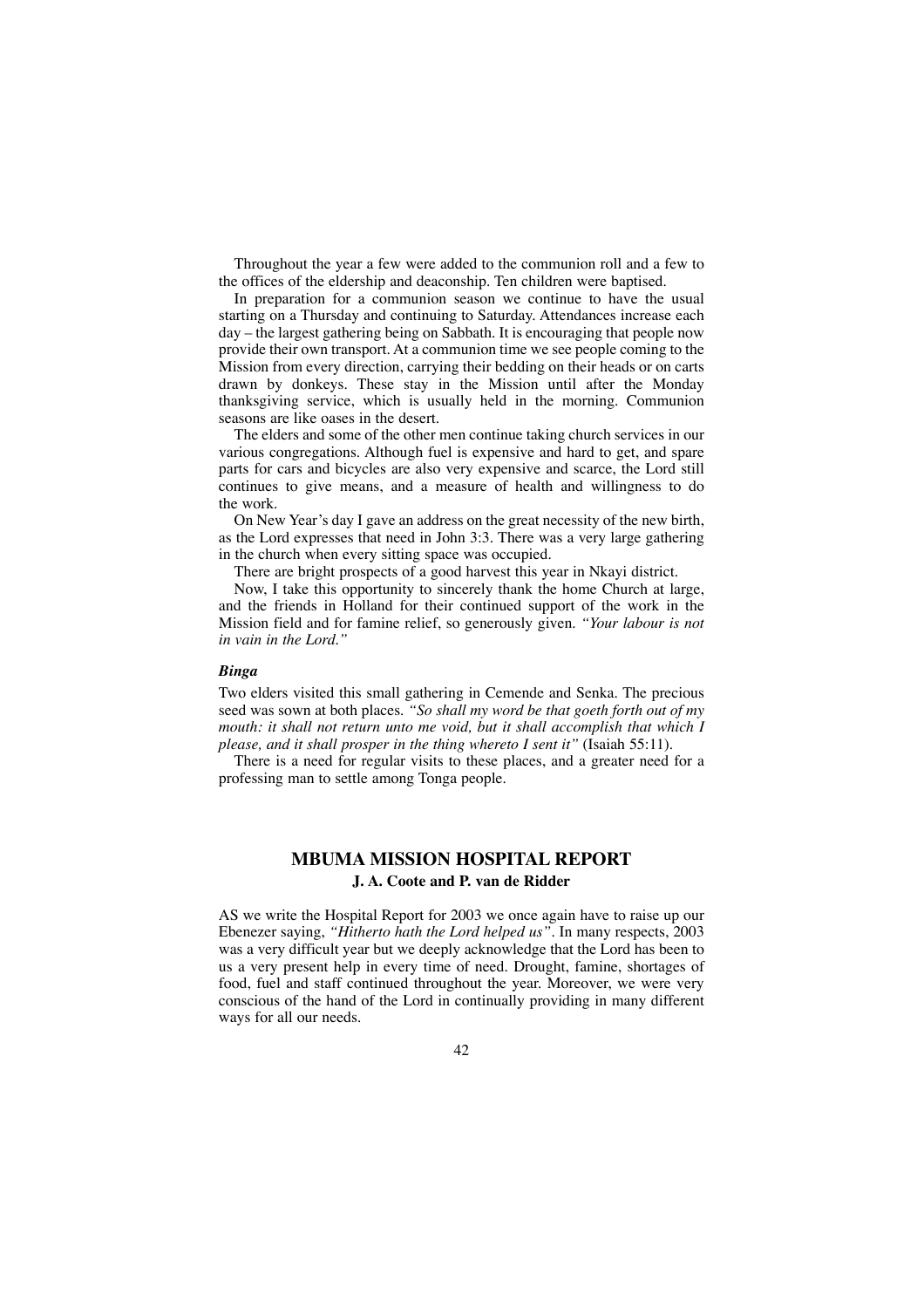# *1. Famine Relief*

Famine Relief was carried out in different ways:

*Famine Relief Fund* of our own church. Each of the five mission stations was responsible for the distribution of relief from the Famine Relief Fund.

*Christian Care.* This organisation has been, and still is, active in our area, supplying rations of maize, cooking oil and beans at monthly intervals.

*ENDRA* (Emergency Nutrition and Drought Recovery Assistance). Our hospital is involved in this ENDRA feeding programme which was started by ZACH (Zimbabwe Association of Church related Hospitals) and is expected to continue into 2004.

The programme caters for different categories of needy people, which is as follows:

- Malnourished children under 5 years;
- Malnourished children over 5 years and adults;
- Chronically ill patients, e.g. HIV and AIDS, TB and Cancer patients;
- Pregnant mothers from 7 months onwards until 6 months after birth.

These groups receive 5kg of a mixture of maize/corn and Soya meal every 2 weeks. Near the end of 2003, 5kg of rice was also added once a month.

In the hospital every inpatient gets a daily portion of 150g of this highly nutritious blend over and above their ordinary meals. On discharge they get 5kg to take home and if they are in any of the above mentioned categories they continue getting it every 2 weeks. For TB patients this is half a year after completing their treatment.

# *2. Fuel*

Diesel and gas were still in short supply throughout the year and drastic measures had to be taken to conserve fuel –

- The length of time the generator and water engines were running had to be reduced;
- Boiling of water and autoclaving had to be done on an outside fire;
- Flasks were filled at night (before the generator went off) with hot water for breakfast the next morning.

The reader can imagine the effects – less lights at nights, and less water supply. Refrigeration was cut down to a minimum and watering of the vegetable gardens curtailed.

The generator charges a battery system and with a few solar panels provides the night-lights. Installation of solar panels is expensive and other sources of power need to be considered.

Rural electrification was to have been completed by 2003 but as yet there has been no sign of this happening.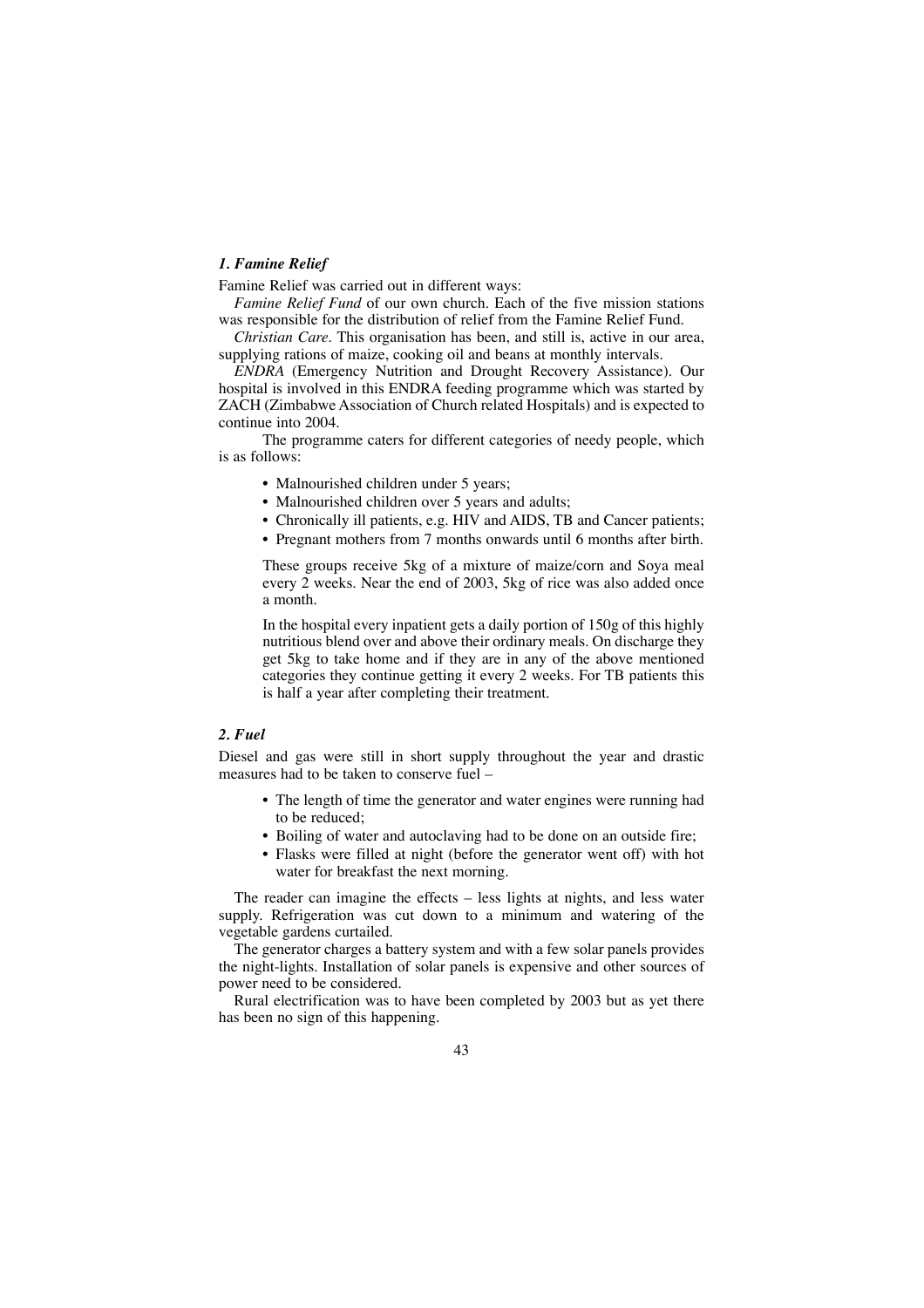#### *3. Transport*

Transport was also difficult due to fuel shortages. Trips had to be reduced. Vehicles were frequently in need of repair and due to lack of availability of parts they were often out of action for weeks rather than days. Both the lorry and ambulance after such a repair broke down on more than one occasion on the way home! Regular changing and also stronger vehicles would be helpful in transport management at the hospital.

#### *Communication*

The telephone was a constant problem, as it was so often out of order. It is a great boon when it is working, as we do not feel so isolated and can keep in touch by email, etc.

We have to thank the John Tallach Secondary School for giving us a computer for hospital use.

#### *Staff*

The situation has been critical throughout the year. Sister Coote and Sister Dube were often the only trained staff on duty. When one was off the other coped alone. Trained locum staff were also difficult to recruit and none were available until the end of February with no guarantee of regular help continuing for the remainder of the year.

Our colleagues in Kenya came to our aid. Sister T. Ringelburg arrived at the end of February and Mrs. Cathie Anne Murray, ex Sister at Mbuma, came in May. Both were with us for three months. They were a valuable asset to the staff and we are most grateful to them for their help. Sister P. van de Ridder came from Kenya in July and she received her Temporary Employment Permit at the beginning of August.

Two Dutch nurses had been waiting since 2001 for their Nursing papers and Temporary Employment Permits. We are thankful to say that Willie Geurtsen received all her papers and was able to arrive safely at the beginning of August with the added bonus for us that she was allowed to do her orientation year required by the Nursing Council at Mbuma. She has settled in well to the work. Sister Coote was then able to think about furlough and to hand over to Sister van de Ridder. A few days before Sister Coote left on furlough, the Temporary Employment Permit for Petra Beukers arrived. She also will be able to do the year of orientation at Mbuma. She is expected to arrive early in the New Year, DV.

Ancillary staff at the Hospital are around 50 to 60 in number. This includes Nurse Aids, Domestics, Clerks, Drivers, Grounds-men and Gatemen, all valuable members and all very supportive in the very difficult situations we were faced with. They themselves faced difficulties, including the ever-rising costs of basic provisions and transport.

Four of our Nurse Aids have left us this year and have started an eighteen months Primary Care Nurse Training Course, and one has started the 2 year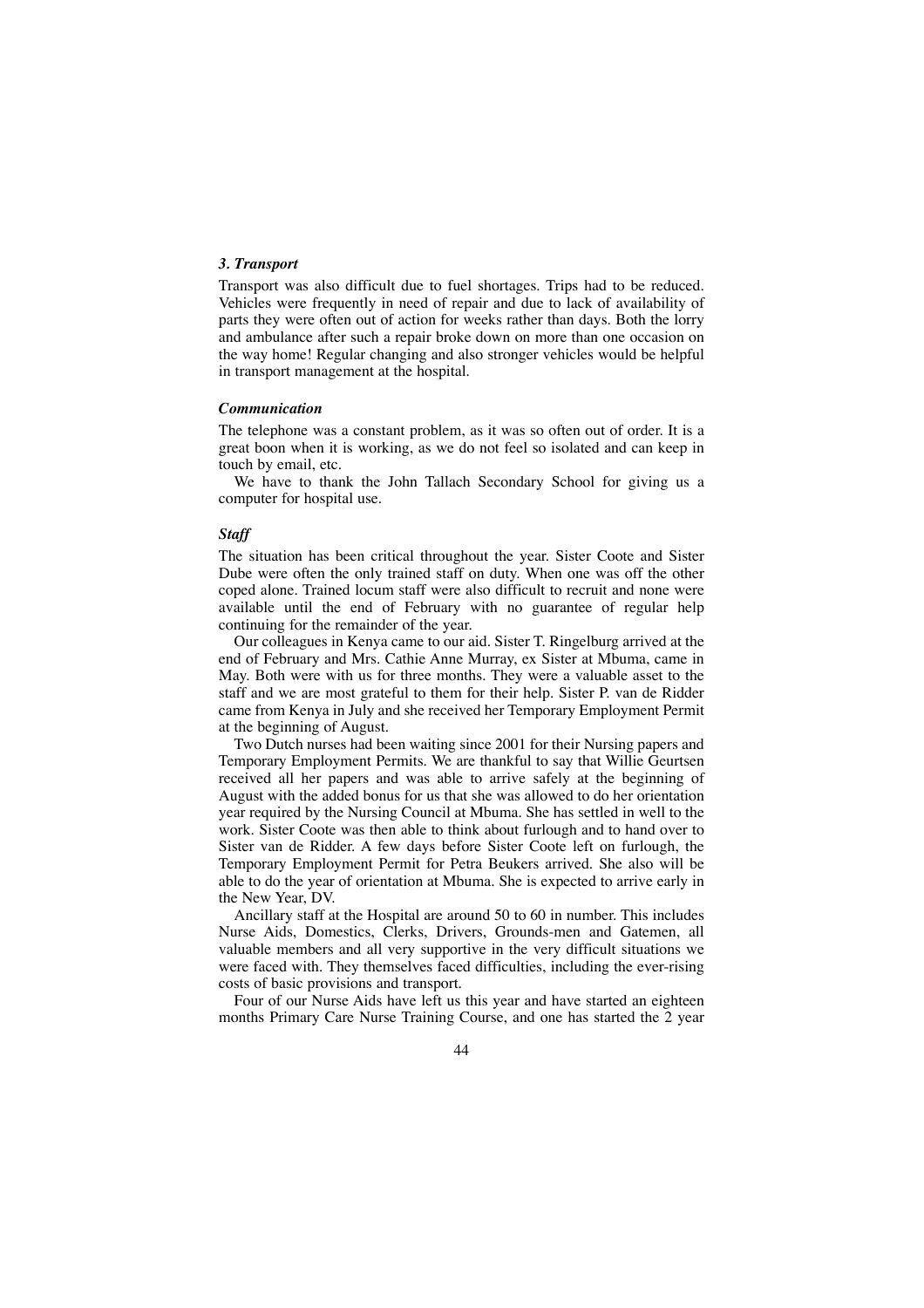Training for SCN. All their homes are around Mbuma and after their training is finished they are likely to return to our hospital as qualified nurses, which will be a big improvement on the staff situation, DV. Meanwhile we have been able to recruit new Nurse Aids in their place.

We are still mourning the sad and sudden loss of Nhlanhla (Nkala) Dube who died on 18th December 2003. She had been a very valuable and capable Nurse Aid with our Hospital for many years. Latterly she mainly worked in the laboratory. At present we have not been able to recruit a suitable replacement.

#### *Hospital*

Due to shortage of qualified staff, we have tried to limit the numbers of admissions. This resulted in quite a marked rise of the number of outpatients, as the following statistics show. Among our inpatients the majority have TB, which in many cases is HIV related.

With regard to the TB patients we are not keeping them for 2 months, as we did in the past. After being diagnosed they start their treatment and then stay for one or two weeks to observe how they respond to the treatment. If there are no complications, then after being well instructed, they go home and come back regularly for follow-up visits.

We admitted many malnourished children and others with failure to thrive to the Childrens' Ward. Not thriving is frequently due to HIV related conditions. From time to time we have had to treat children with burns, who had fallen into the fire or had an accident with hot water, tea or porridge.

At the end of the year we treated many Anthrax cases and Nkayi District was declared to have had an "Anthrax outbreak". Some of them could be treated as outpatients. Quite a number needed admission for a shorter or longer period. Thankfully, all survived.

We also had many snake bite cases, and sadly lost a small child from a scorpion bite.

# **STATISTICS**

|                      | 2002   | 2003   |
|----------------------|--------|--------|
| <b>Admissions</b>    |        |        |
|                      | 881    | 726    |
|                      | 424    | 303    |
| <b>Discharges</b>    |        |        |
|                      | 808    | 634    |
|                      | 426    | 281    |
| <b>Bed occupancy</b> |        |        |
|                      | 11,742 | 14,584 |
|                      | 2,692  | 5,798  |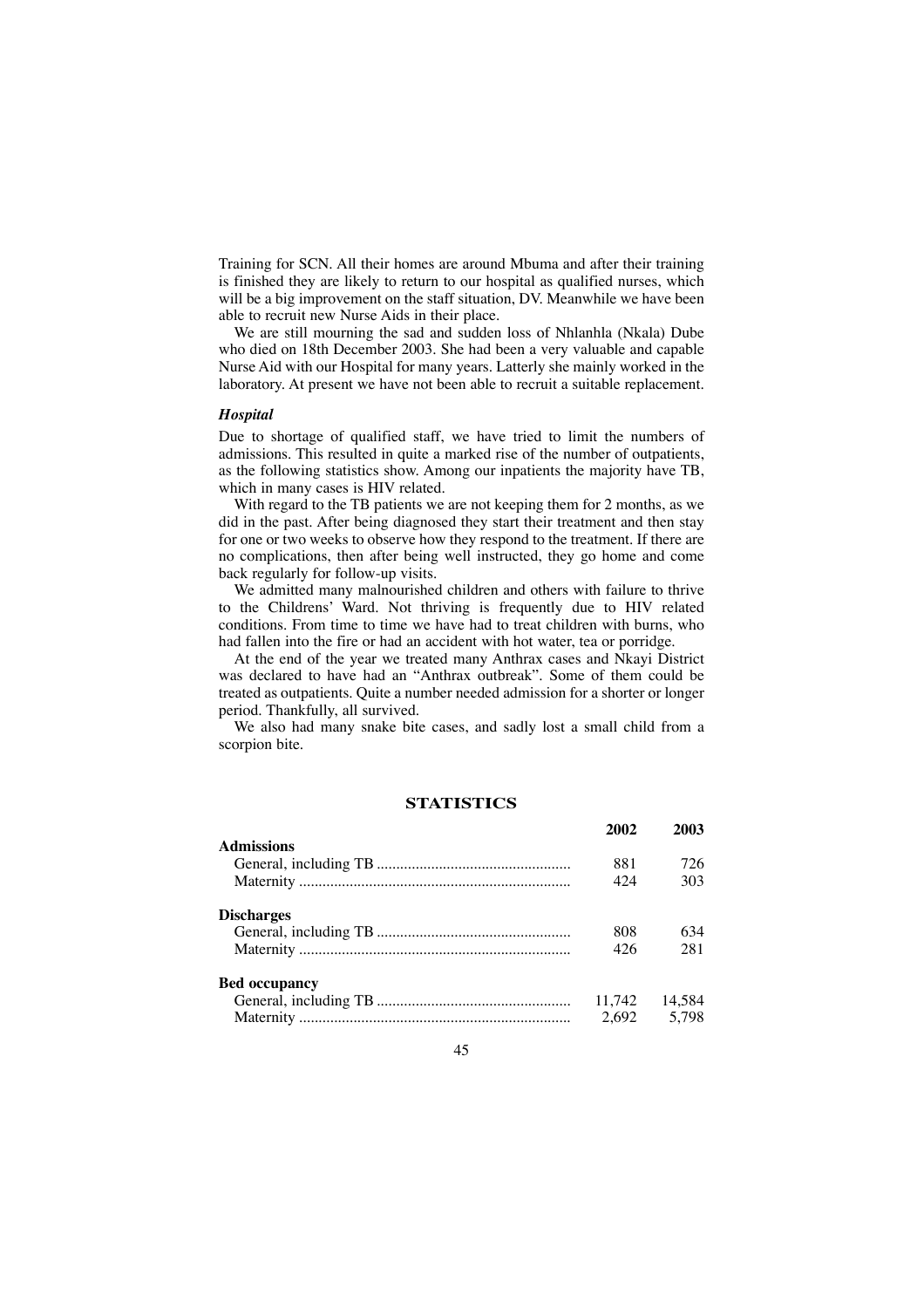| <b>Deaths, including NND</b>                           |              |              |
|--------------------------------------------------------|--------------|--------------|
|                                                        | 115          | 89           |
|                                                        | $\Omega$     | 1            |
| <b>Outpatients</b>                                     |              |              |
|                                                        |              | 9,816 15,476 |
|                                                        | 13,619       | 18,620       |
| Confinements                                           |              |              |
|                                                        | 389          | 287          |
|                                                        | 387          | 286          |
|                                                        | 5            | 1            |
|                                                        | 6            | 2            |
|                                                        | 2,112        | 2,164        |
| <b>Major operations</b>                                |              |              |
|                                                        |              |              |
|                                                        | $\mathbf{1}$ |              |
| <b>Minor operations</b>                                |              |              |
|                                                        | 146          | 222          |
|                                                        | 127          | 6            |
| X-rays                                                 |              |              |
|                                                        | 166          | 142          |
|                                                        | 248          | 172          |
| <b>Ambulance</b>                                       |              |              |
|                                                        | 107          | 155          |
| Other cars used – number of trips (not available 2003) | 91           |              |
|                                                        | 40,328       | 32,820       |

# **Five major health problems 2002 2003**

| Age below 5 yrs | 1. ARI<br>2. Diarrhoea<br>3. Skin disease<br>4. Eye disease<br>5. Malnutrition | 1. ARI<br>2. Diarrhoea<br>3. ENT<br>4. Eye disease<br>5. Skin disease |
|-----------------|--------------------------------------------------------------------------------|-----------------------------------------------------------------------|
| Age $5-14$ yrs  | 1. ARI<br>2. Injuries<br>3. Skin disease<br>4. Eye disease<br>5. Malaria       | 1. ARI<br>2. ENT<br>3. Skin disease<br>4. Injuries<br>5. Malaria      |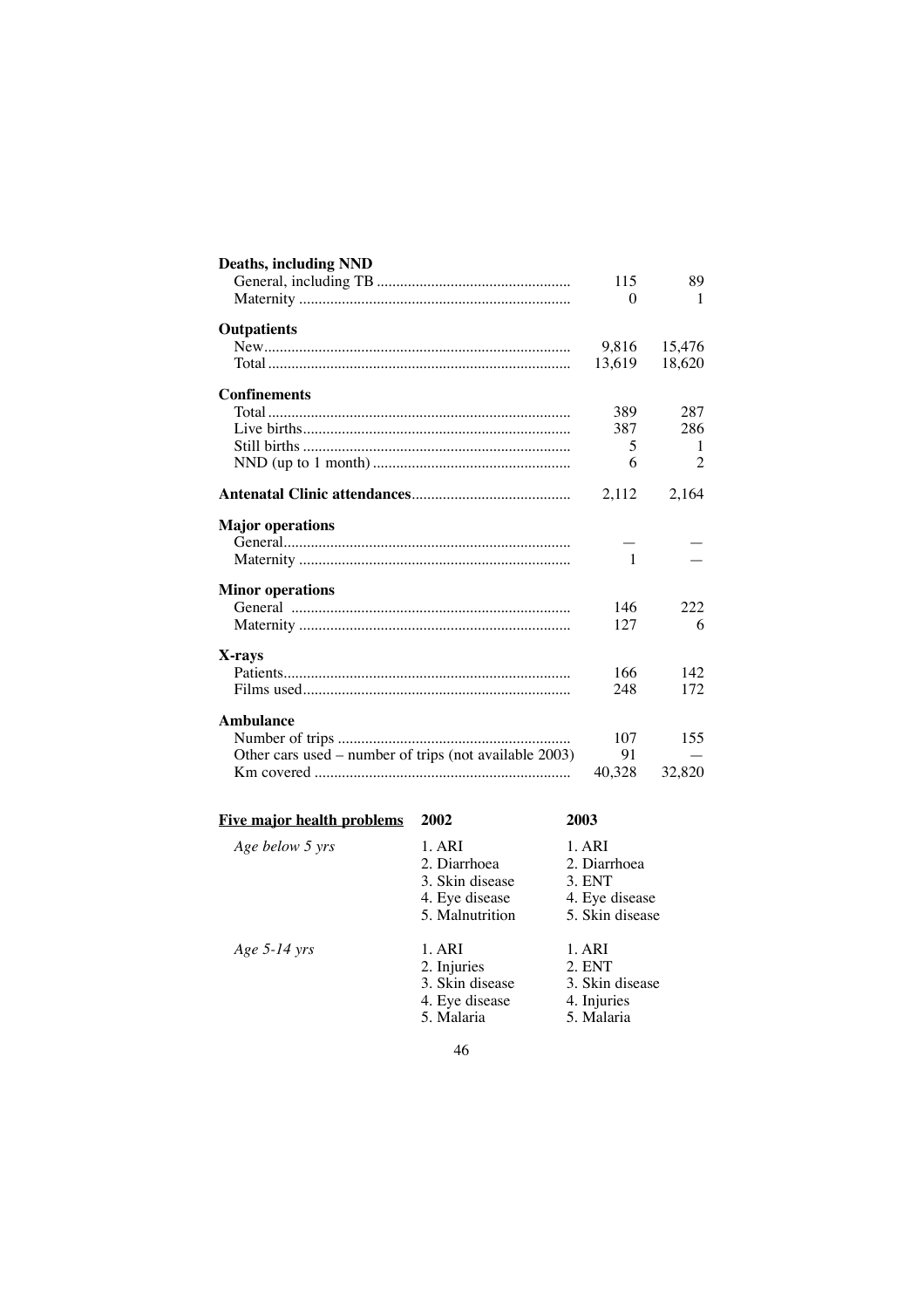| 2. STD<br>2. STD                   |
|------------------------------------|
|                                    |
| 3. Malaria<br>3. Malaria           |
| 4. Skin disease<br>4. Skin disease |
| 5. Injuries<br>5. Injuries         |
|                                    |

ARI = Acute Respiratory Infection

STD = Sexually Transmitted Disease

 $ENT = Ear Nose & Throat$ 

#### *Conclusion*

In spite of all the discouragements and difficulties, we acknowledge the kindness and goodness of the Most High for keeping us and giving us health and strength to carry out our work. As before, we commend the work and the people at and around Mbuma to all the praying people of the Church. We are conscious of our need for His guidance, wisdom and protection in all our duties and highly value the prayerful support of the Mission friends throughout the world and their continued financial help without which our work would not proceed. We seek the Lord's blessing on the work and the endeavours through it to spread the Gospel.

# **BULAWAYO MISSION REPORT Rev. S. Khumalo**

IT is almost a year now since I was ordained and inducted as the minister of the Bulawayo congregation, and so became the third minister after Rev. D. A. Ross, who was the first minister of Bulawayo, followed by the late Rev. A. Mpofu.

Bulawayo had no minister for more than twelve years since the removal by death of Mr. Mpofu and one might have been tempted to think that the number would dwindle. But wonderfully, the Lord by His providence preserved and kept it faithful and united in all trials. Supply was continued by the moderators, Rev. A. B. Ndebele and Rev. Z. Mazvabo respectively. The elders of the congregation also supplied the congregation every Sabbath, lifting up Christ and Him crucified in the Gospel.

We have a reason to say, like the Psalmist, that *"the Lord hath been mindful of us: he will bless us"* (Psalm 115:12).

The Bulawayo congregation consists of three preaching stations – Lobengula church being the main station, and Nkulumane and Mguza outstations on the outskirts of the city. Services are continued in these stations every Sabbath.

On weekdays the prayer meeting is held in three places; that is, Lobengula on Friday at 4 p.m., Thembiso on Tuesday at 9 a.m., and Mguza on Thursday at 3 p.m. In all our preaching stations, both on Sabbath and prayer meetings,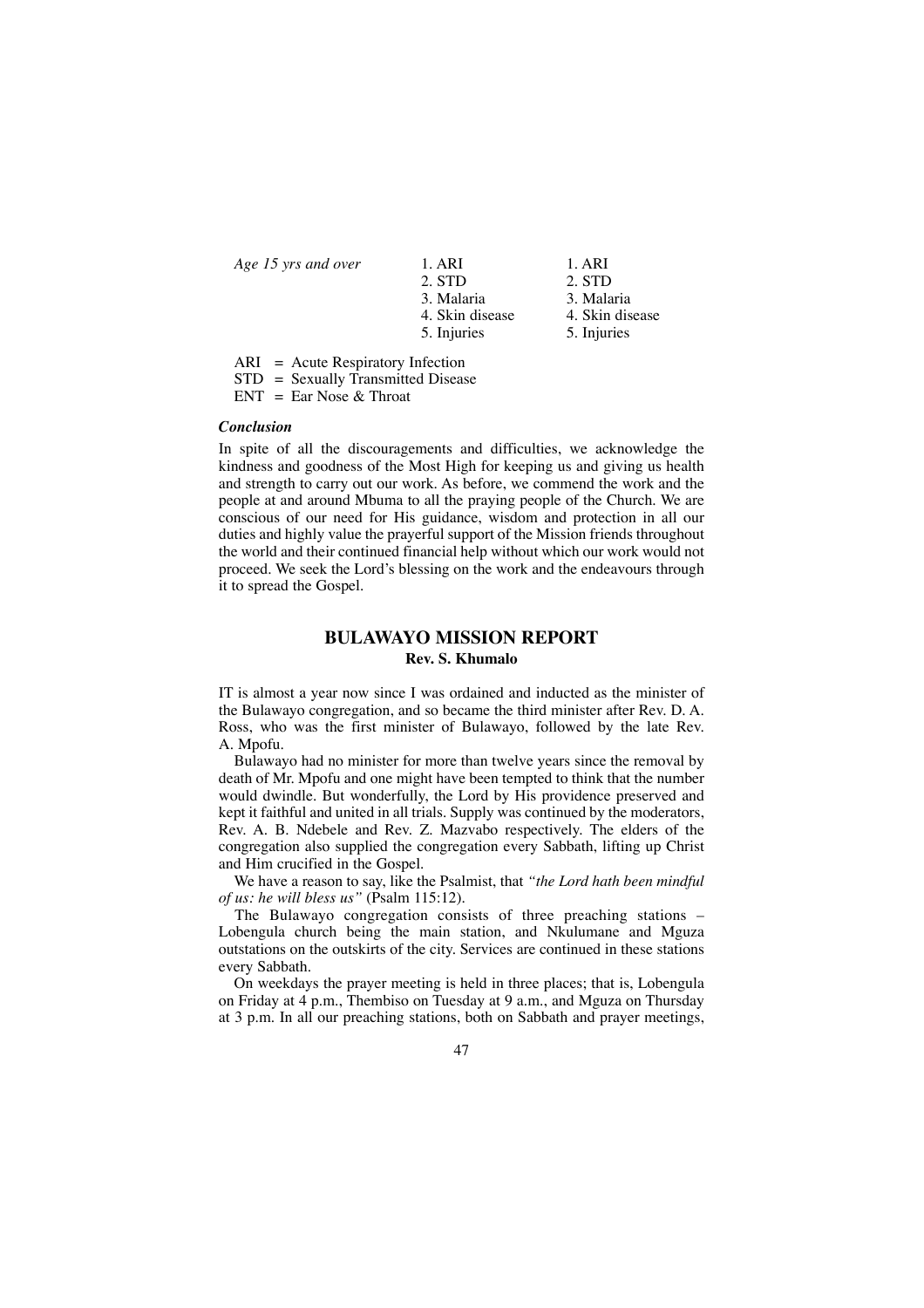the attendance is very encouraging. Big crowds come to hear the Word of God. More encouraging is that most of the people that attend are young people with their families.

It was the desire and prayer of our old ministers and the Church at large that a place of worship would be established in Bulawayo, as most of the young people and their families were migrating from the rural areas to the cities in search of employment and were making their homes there. Rev. Ndebele used to say that because of the concern for the souls of our own children a church was built for them in Bulawayo that the truth might follow them, and they would also bring up their own children under the preaching of the truth and the fear of the Lord as practised in the Free Presbyterian Church of Scotland. *"For the promise is unto you, and to your children, and to all that are afar off, even as many as the Lord our God shall call"* (Acts 2:39). May the growth not be in numbers only but also in the knowledge of *"the only true God, and Jesus Christ, whom thou hast sent"* (John 17:3).

Two communion seasons are held each year, in June and December. As for the past year, both of them were well attended and three male members were received and added to the communion Roll and nine children were baptised. May the Lord Himself graciously bless them with all spiritual blessings.

Also in the year there was the addition of elders and deacons. To the present two elders, Mr. Zikhali and Mr. Jubane, were added Mr. B. Mziya and Mr. N. Sibanda. The men ordained to the office of deacon were Mr. D. Sibanda, Mr. B. Ncube and Mr. T. B. Mpofu. We now have four elders and four deacons, Mr. S. Ncube, who is already serving in the office, being the fourth deacon. *"Except the Lord build the house, they labour in vain that build it: except the Lord keep the city, the watchman waketh but in vain"* (Psalm 127:1).

In conclusion, I would like to extend my sincere thanks, on behalf of the Bulawayo congregation, to the Church in Scotland and other parts of the globe, for the help rendered to us in these difficult times by giving drought relief and to the friends in Holland for the clothing sent and for their interest and support in the Mission work in all its departments.

"But my God shall supply all your need according to his riches in glory by Christ Jesus" (Philippians 4:19). *"For ye know the grace of our Lord Jesus Christ, that, though he was rich, yet for your sakes he became poor, that ye through his poverty might be rich"* (2 Corinthians 8:9).

# **NDEBELE BIBLE REVISION REPORT C. M. Macaulay and T. Benschop**

THE revision of the Ndebele New Testament has continued over the past year with the assistance of the Ndebele language helpers, Mr. N. Mpofu and Mr. B. Mziya. Miss S. Ndlovu helped for some months. It has been re-read a few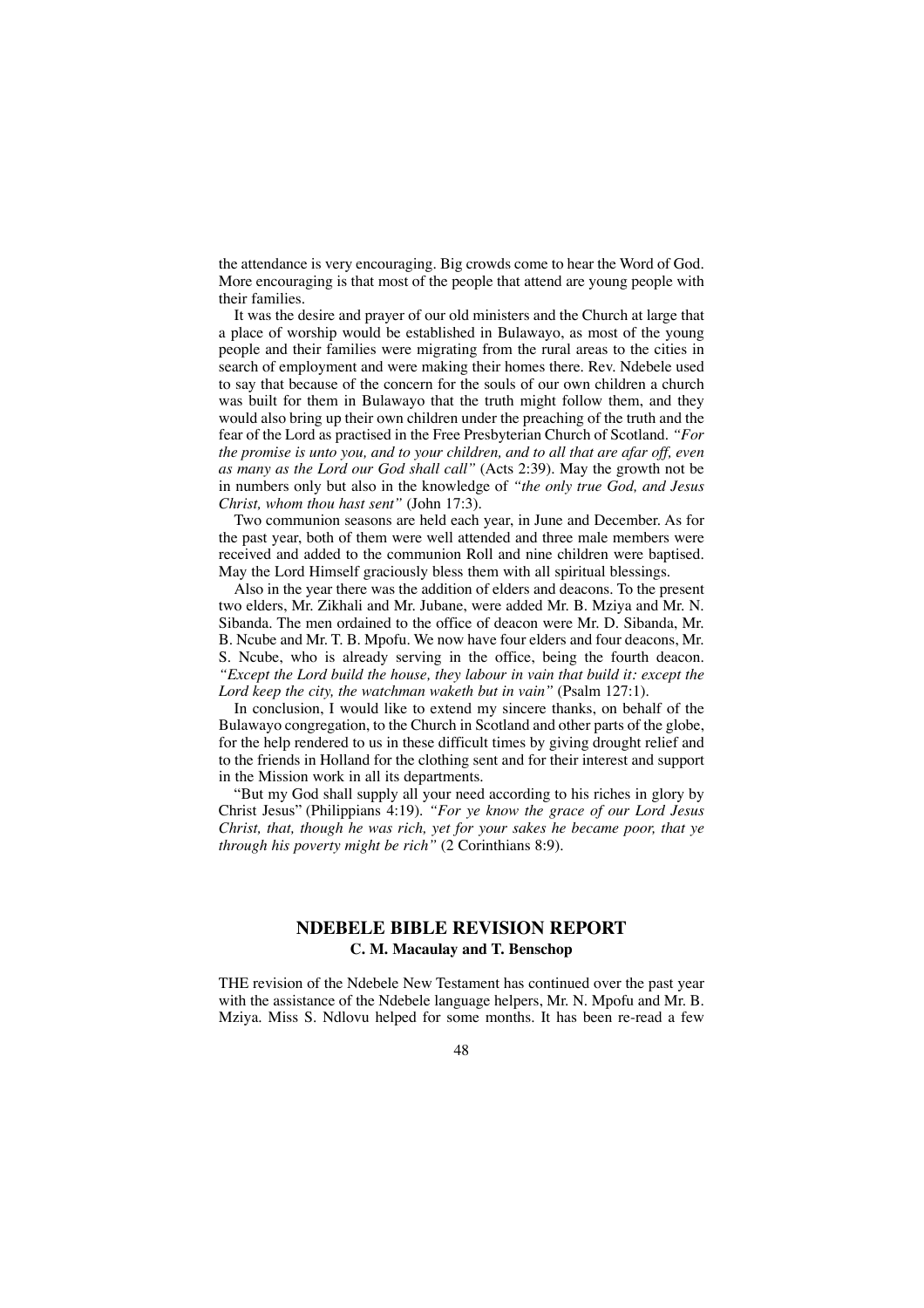times to check the Ndebele translation against the original Greek as well as against the AV English version. We realise that it is very important to give an accurate translation, and we need the daily assistance of the Lord in the work. We have consulted Mr. Anderson, of the Trinitarian Bible Society, on a regular basis for advice when we were not sure of certain points and we also referred some points to the Home Church for clarification.

We also drew up a list of queries in language and usage. Recently, a Translation Panel met to discuss these, and the proposed changes were incorporated in the translation. This included points like vocabulary, spelling of certain words, names of plants, and various other points. The panel included the ministers, some elders and members who had helped in the work at different times, and Ndebele language specialists who are also members of the Free Presbyterian Church. They had already been issued with the current translation for reading through. The Presbytery has indicated that they would like a further meeting of this nature before the text is sent for printing. Meantime additional checks and comparisons are continuing and any corrections noted and entered.

As the New Testament revision in now completed, except for final checking, we hope that it will be ready for the printers very soon. If it were possible, we and the people here would like to have the Revised Ndebele New Testament printed in time for the Centenary of the Free Presbyterian Mission, which is next year, DV.

We wish God's rich blessing on those who will read it.

In recent weeks, the translation team has been doing revision of the Ndebele Psalm Book in preparation for a reprint.

# **EBENEZER SCRIPTURE MISSION REPORT S. B. Mpofu, Superintendent**

WE have come to the beginning of another year and have every reason to give thanks to the Most High for sparing us. The year 2003 had lots of problems but we managed to pull through.

> *"Oh come, let us sing to the Lord: Come, let us ev'ry one A joyful noise make to the Rock Of our salvation."* (Psalm 95:1)

This is what the Psalmist wished and if all at this institution were of the same mind then God would have the first part in our lives.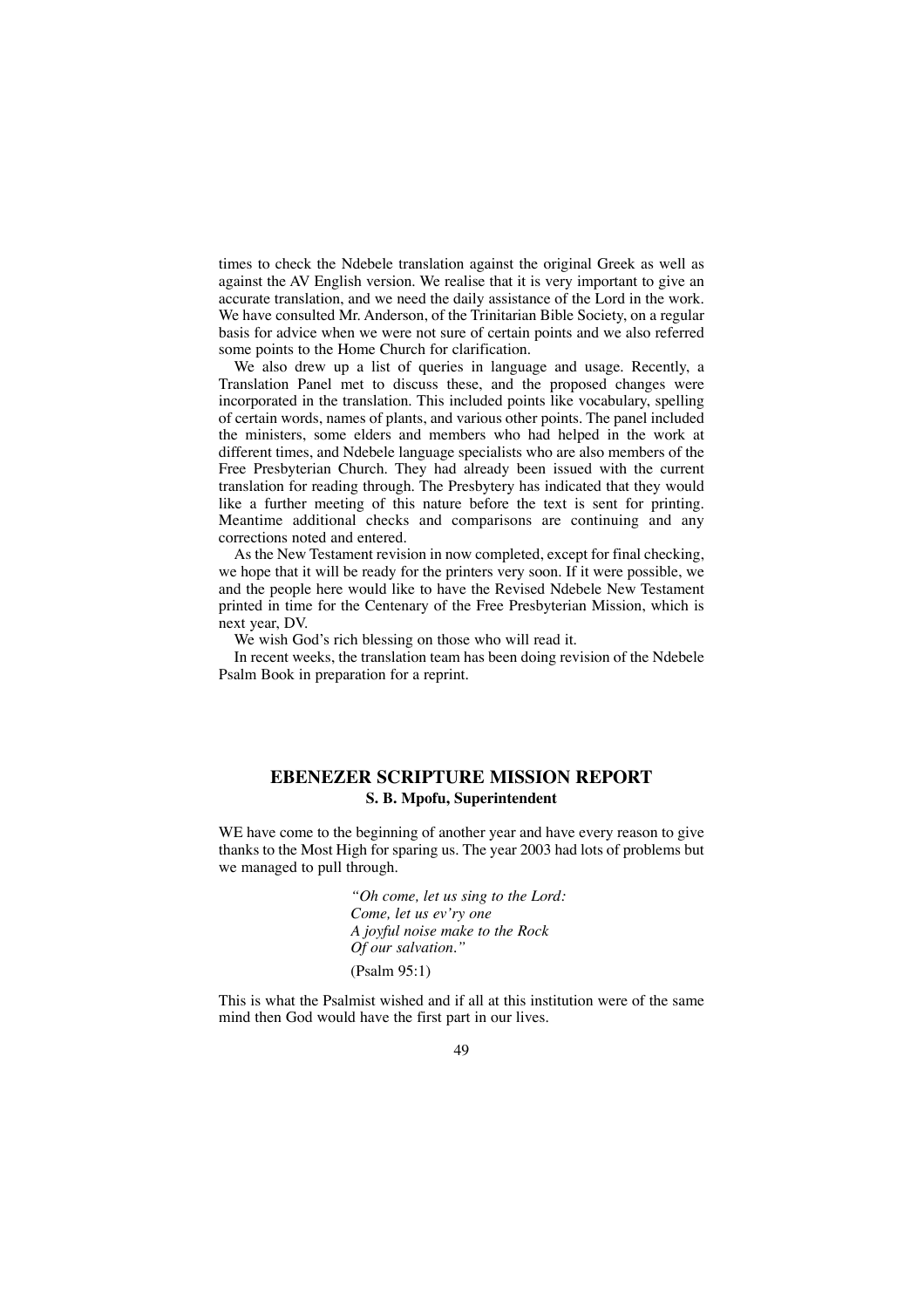# *Thembiso Children's Home*

Our residents are above our quota, which is 53. Most children are healthy with only a few who have minor health problems. We safely went through 2003 without any loss of life. Thabo, the youngest baby girl, is  $1<sup>1</sup>/2$  years old and Nkosilathi Ndlovu is the oldest. He is now above 19 years of age. It's sad to say this boy does not have any document to identify him. He has remained so long in the institution because he does not have any concerned relatives.

The three pre-school classes have continued with very little problems. These classes help our children to get used to local children. Last year we had a very colourful graduation day.

# *Staff*

Our staff has remained at the same number. When Miss Z. Mavundkla, the matron, left, Mrs. S. Mathambo was appointed matron. The staff continued to render their services, though at times some failed to do so fully because of absences which characterised 2003. We sometimes have volunteers and those who are on community services to help us. However, there is need of an additional watchman so that there are two on guard at night.

#### *Supplies*

During the year, food prices rose so quickly and, along with their scarcity, I thought we would fail to feed the children. Bread reached \$2,900 per loaf and meat was also more than half a million dollars for 60kg – being the supply for a week. When milk became too expensive for us, we were helped by the Ingwenya Mission, which sold us some during school holidays. We are glad that these necessities are now affordable.

The children have enough clothing and bedding. Most of our clothes come second-hand from overseas. We buy the children school uniforms and a few other things. Some local companies have helped by donating to the home.

#### *Church services*

We thank the Most High for providing us with ministers. Rev. S. Khumalo has been taking our prayer meetings on Tuesdays and he preaches to the whole primary school. Our Sabbath school is operational and we thank Miss K. Macaulay for the lesson materials.

# *Problems at the institution*

Firstly, lack of birth certificates – up to now, about 36 children are without these. Secondly, constant burglary. Thieves break into our institution at night. We have made two repairs to our security fence when it had been cut and carried away. The first repair cost \$2,306,317. Just yesterday yet another cut was made in the fence. Thirdly, salary rises are now beyond what we can locally afford.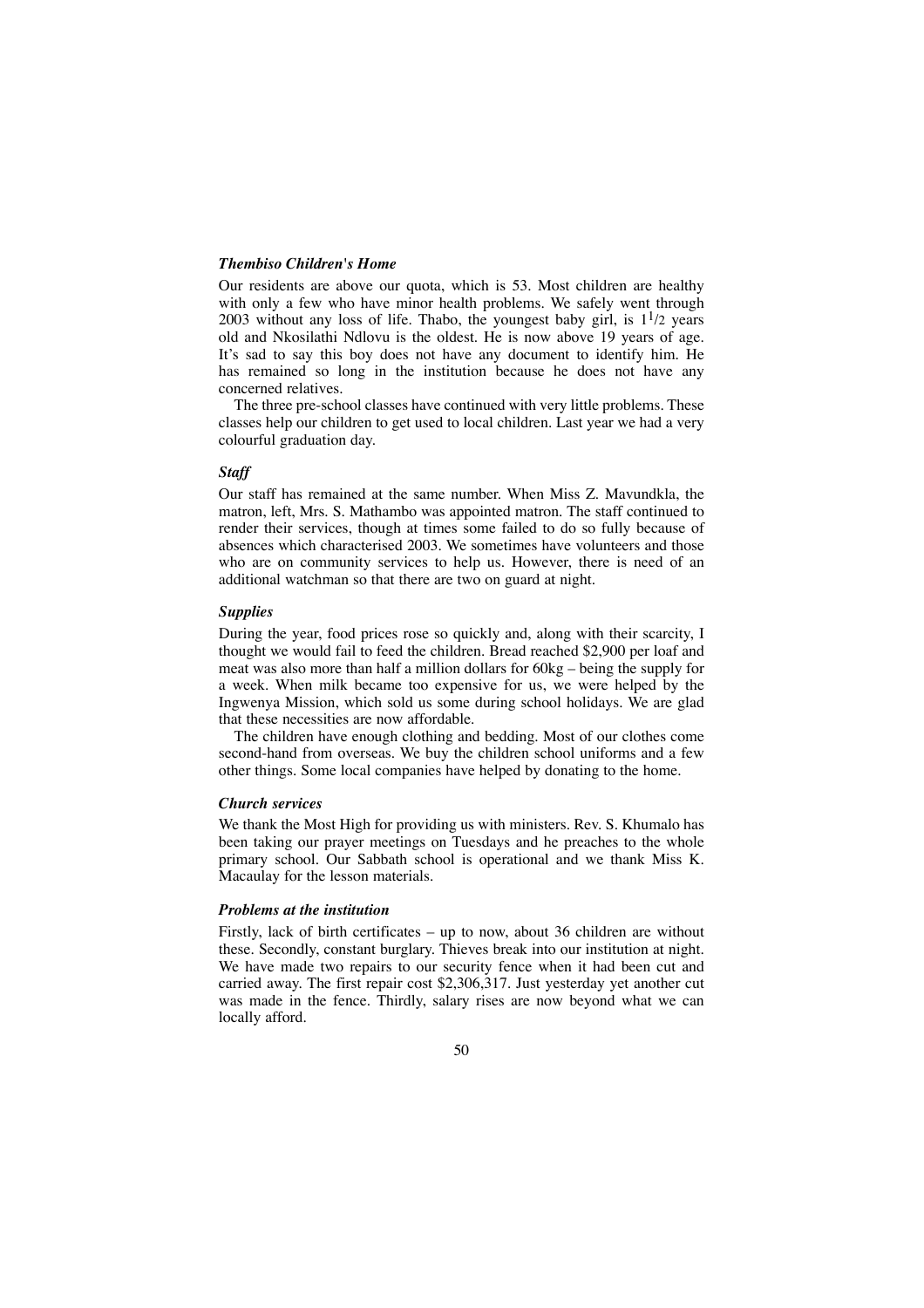# *ALOZ classes*

The two centres at Thembiso and Mabutweni have been functional throughout the year. The Thembiso Centre had better results at the end of the year. Adults continue to receive catechism lessons from their tutors.

#### *Reformed bookroom*

The bookroom staff of three members worked harder than usual this year when we had many more customers towards the end of the year. Business was much improved during the year. We had to buy a till for \$3,797,300 as the old one needed replacement. Sales were bettered by the improvements in stock made by Miss K. Macaulay, who procured religious books from overseas. The bookroom staff experienced problems from shoplifters and running costs at the bookroom are now high as our new landlords have much increased the rent.

# **ZIMBABWE MISSION ADMINISTRATOR'S REPORT Mr. E. B. Zikhali**

THE year 2003 was one of the most difficult years in the history of our Church in Zimbabwe. However, in the Lord's kind providence, we have been enabled to continue with the work.

Throughout the country there was a shortage of cash, basic commodities, fuel, drugs and building materials. Generally fuel could only be found on the black market. Employees'salaries and wages were raised by 100%, backdated to 1st May 2003. The shortage of staple food was so serious that some communities were without food for weeks. We are very thankful that none of our Church people died of hunger.

The Mbuma Hospital was kept going in spite of the fact that it did not have a doctor. The arrival of nursing sisters from both Holland and England was a great relief to the hospital. When Sister Jessie Coote left, we witnessed the arrival of Sister Peta van der Ridder from Kenya, and Willemrie Geurtsen and Peta Buekers from Holland. The hospital is now fully staffed, apart from not having a doctor. We are very thankful for how things worked out.

The Field Committee continued to meet to discuss matters pertaining to the Mission finances and projects in Zimbabwe. Projects were carried out in spite of expensive building materials. Oikonomos Foundation continued the building programme at Mbuma, Lutsha and Zenka schools. It also installed solar energy at Zenka teachers' houses and the manse. In addition to this, it has set up the School Improvement Committee which will deal with the buying of books for the primary schools mentioned above. We think this will indeed improve the results in our schools.

The Mission was enabled to buy two new cars for the new ministers. The present fleet of vehicles is still able to do the workload for the hospital,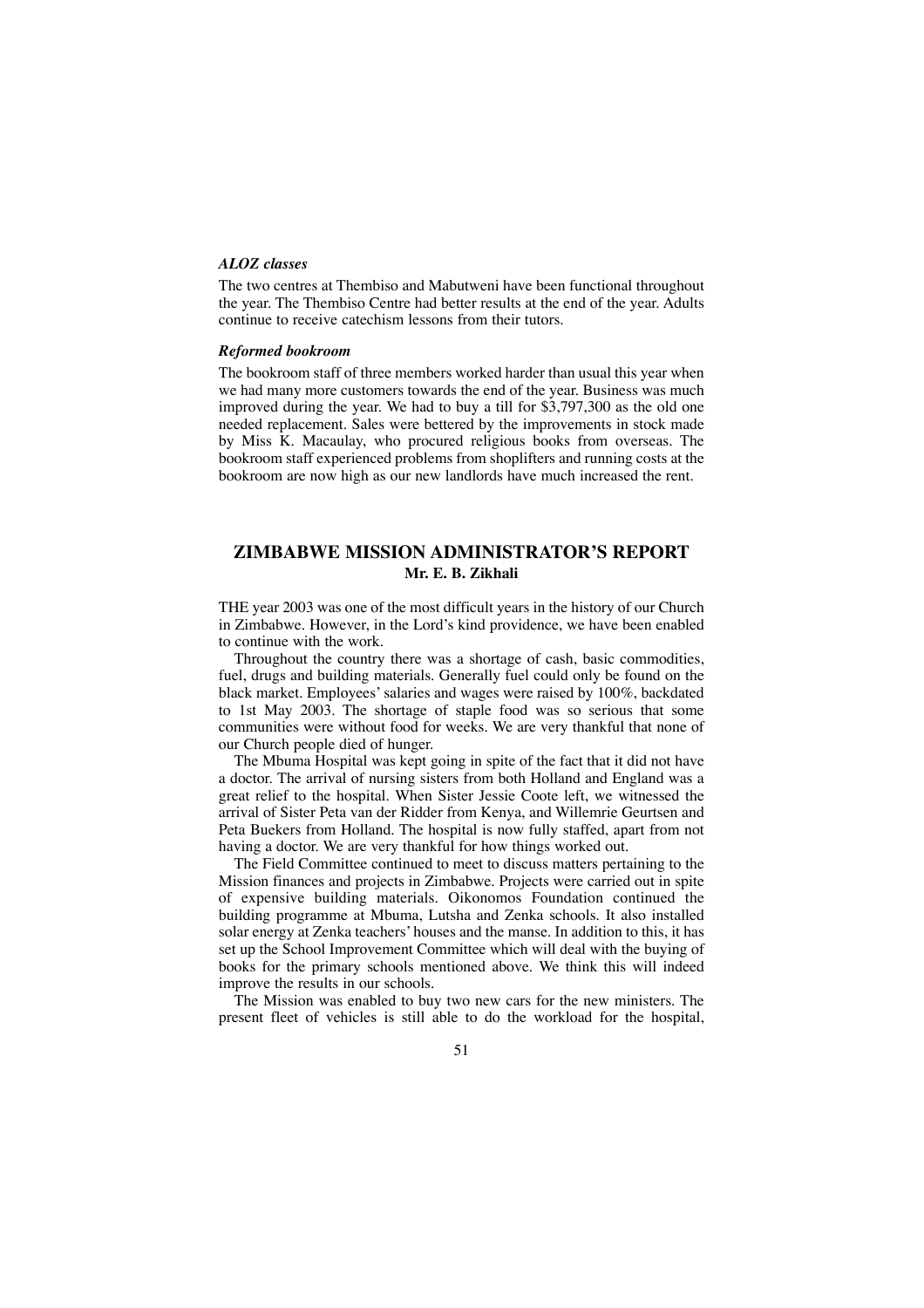ministerial duties and general Mission maintenance, although some of them are too old. We should be, indeed, thankful. Theft among our Mission stations has drastically increased. Some efforts are being made to remedy the situation.

The FMC purchased a house in Bulawayo for the Benschop family; Mr. Benschop being still fully involved in the Ndebele Bible revision. Deacons' courts continued to support the ministers in buying fuel and maintaining church buildings. The political situation continued to be gloomy when the Government and the main opposition party failed to resolve their differences.

Zimbabwe's annual inflation stood at 525.8% last November – one of the highest in the world – and nearly 80% of the population live in abject poverty. The country has also been rocked by shortages of nearly all basic commodities as well as foreign exchange rate collapse that has resulted in the country being dry of imported fuel. It is, however, pleasing of late to see heavy rains all over the country, giving hope of a bumper harvest.

Mbuma-Zending continued to supply second-hand clothing to our Church stations, which was gratefully received and much appreciated. We are very thankful to the Lord for having opened the hearts and hands of the people in Holland towards the Mission. We are deeply grateful to them. *"Every man according as he purposeth in his heart, so let him give; not grudgingly, or of necessity: for God loveth a cheerful giver"* (2 Corinthians 9:7).

My report would be incomplete without the mention of the invaluable services rendered by Miss N. B. Maclean, as Deputy Head at John Tallach Secondary School, Miss Rhoda Mackay as a teacher of Religious Knowledge, and Miss Macaulay in the Ndebele Bible revision.

The year 2004 is very unique in the history of our Church in Zimbabwe in that it marks 100 years since the Free Presbyterian Church of Scotland came to Zimbabwe – then Rhodesia. We are looking forward to its celebration in 2005, DV, and the preparations are at an advanced stage. We have every reason to be thankful to the Most High for bringing us to witness this important anniversary.

*"O give thanks unto the Lord, for he is good: for his mercy endureth for ever"* (Psalm 107:1).

# **BUILDING AND TRANSPORT REPORT Mr. J. B. Mpofu**

#### *Building*

The Mbuma Mission classrooms are under repair because of cracked and falling plaster, and the replastering is being done by a man we have employed. Our own workmen are repairing cracks in other Mission buildings. The main dormitory has been repaired and one Mission house is under repair. The Blair toilet at the hospital was damaged by heavy rain and we were forced to close part of it. A new toilet has been dug and we are building it up with the bricks we have moulded for it.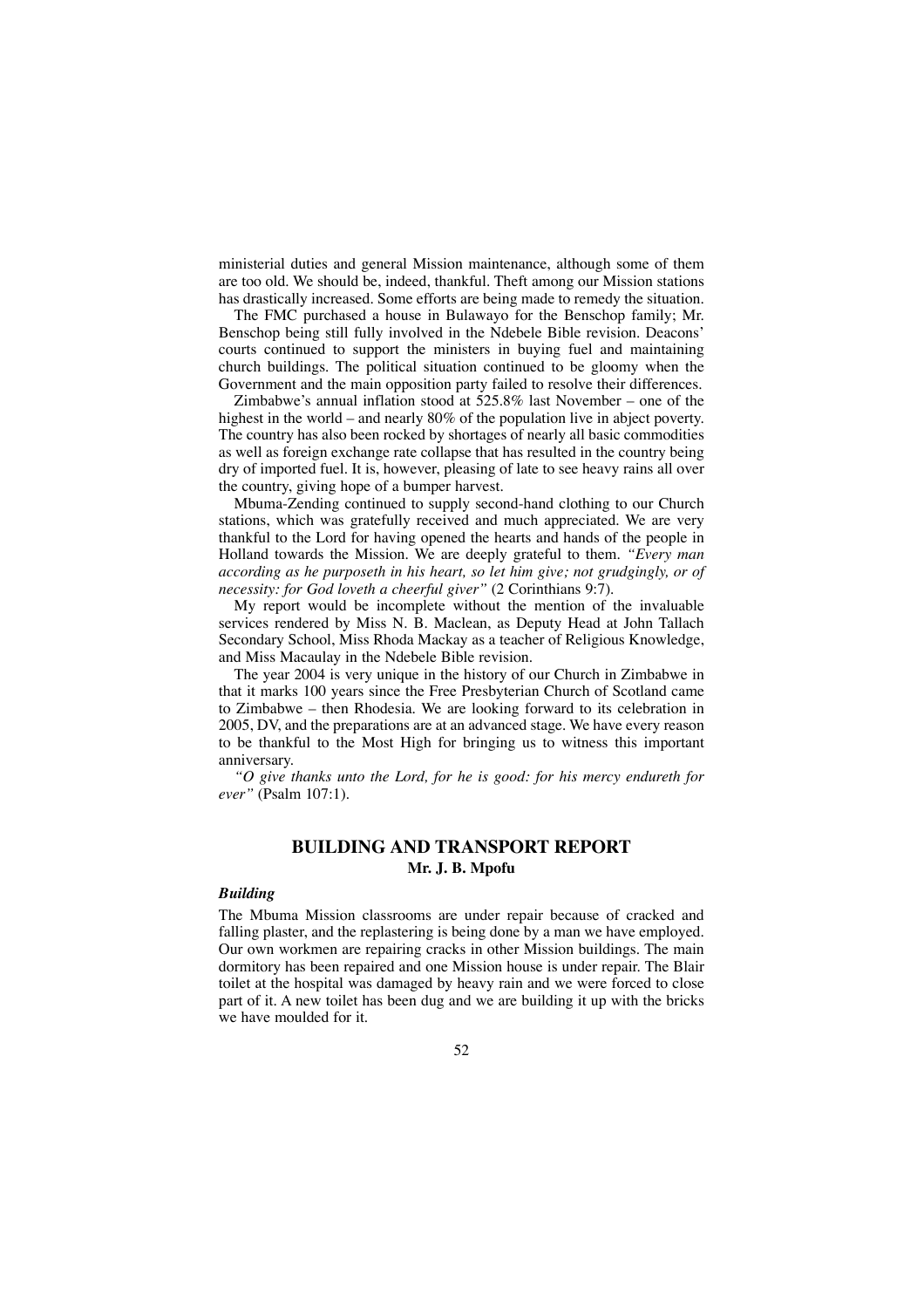We thank Oikonomos Foundation for installing a solar system to give light to the houses of the minister and teachers and to the school office at Zenka Mission. They did the same in the Mbuma teachers' houses.

Ingwenya girls' dormitory has been completed. The children went into it at the beginning of last school term. The manse at Ingwenya is being roofed with asbestos by the contractor. We hope it will be finished in the near future. We have plastered the bare brick walls of one of the old houses at Ingwenya and have painted them white.

The John Tallach Secondary School sports covered area has been improved by adding some brickwork, laying a concrete floor and providing a new roof made of the salvaged asbestos from the girls' old dormitory which was demolished.

The churches at Bulawayo and Zenka were both fitted with new facia boards on the gables.

#### *Transport*

The transport fleet has remained much the same, with the following cars located at the different stations.

The Mazda used by Rev. Mzamo is still in good condition, as is the one used by Mr. Benschop, but it has seen many years of good service. The Mazda Ambulance is running well but not as well as the B2200 Mazda. It uses more fuel than the B2200 and has been sent to the garage many times for repairs.

The Jimbie Lorry is in good running order and now has much improved door handles to those that were mentioned in my last report. The old Landrover Defender is still very useful on the Mission and the Mazda used by the Building and Transport Manager is still in good condition. The Venture vehicle used by the John Tallach Secondary School, the Mazda School Bus, the other school bus donated by the Ingwenya Friends, and the Leyland Comet Lorry are all in good condition and running well. The Mazda used by the Bulawayo office is roadworthy and Rev. Mazvabo's Mazda is also giving good service.

At Thembiso, both the Superintendent's Mazda and the institution's Combie are in good condition. The Bulawayo congregation bus is still serving the congregation very well in bringing people to church.

The main changes in the fleet have been that we sold the Ford Correa and bought two new Toyota cars – one for Rev. M. Mloyi and the other for Rev. S. Khumalo.

The driver of our Leyland Comet Lorry, who has a good knowledge of repairing vehicles, does good work in repairing our mission cars when he is not driving.

> *"Remember me, Lord, with that love Which Thou to Thine dost bear Why Thy salvation, O my God, To visit me draw near."* (Psalm 106:4)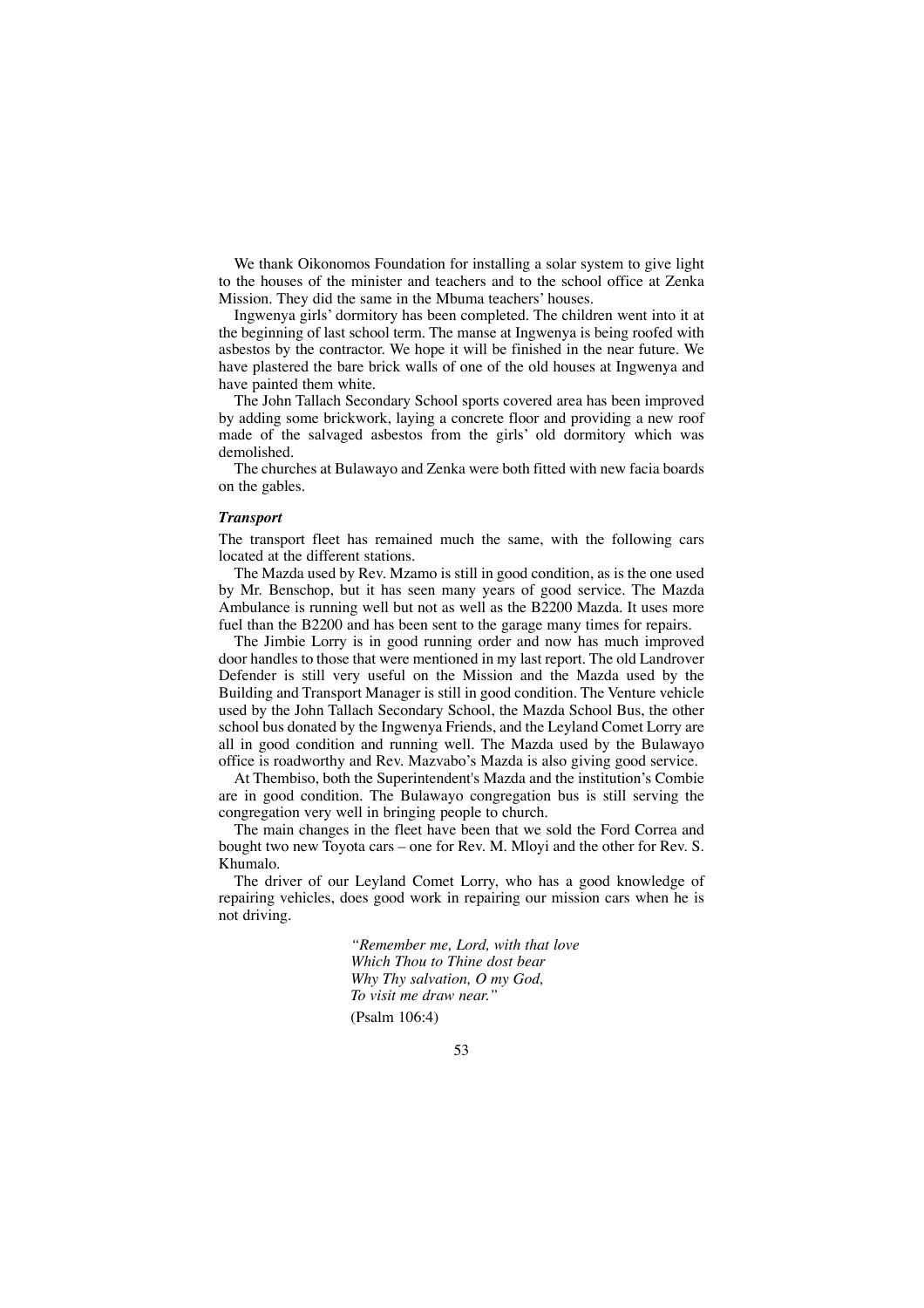# **KENYA MISSION REPORT Rev. K. M. Watkins**

FOR me personally it has not been the easiest of years, on account of continuing health problems. There were times when words in a Hudson Taylor biography felt applicable: "He was conscious only of two things – great and growing opportunities on the one hand, and rapidly failing health on the other; so that while longing to multiply himself into 100 missionaries, he was increasingly unequal to the work of one." It is a consolation to recall the many missionaries of the past who battled with sickness again and again, and yet the Lord used them. Trophimus, a missionary colleague of the apostle Paul, fell sick and had to be left at Miletum (2 Timothy 4:20). Paul's own sickness seems to have led to the establishing of the Lord's cause in Galatia (Galatians 4:13-15).

It has not been myself alone, but a number of the European staff have suffered from recurring bouts of malaria this year. Sengera is almost 6,000 feet above sea level, almost level with the equator, and in a region endemic with "highland" malaria. The health of Europeans takes a constant beating, which over time can wear down even the strongest. We are all very thankful for the much-needed furlough after each 12 months of being here.

Nevertheless, the work of the Kenya Mission goes on and progress has been made. Thankfully, Mr. Nedson Banda from Malawi was with us for most of the year, and that helped greatly to continue the spiritual work. I am grateful to Mr. Banda for his timely assistance, especially during the time of my furlough.

For the Sengera congregation, the usual morning and afternoon services were held each Sabbath, as well as the weekly adult catechism class, with the willing help of Mosoti and Mishael, the interpreters. It would rejoice the hearts of Synod members to hear some 70 to 80 souls reciting the *Shorter Catechism* each week, some in English and some in their own Ekegusii language, and many of them doing it word perfectly. Most of the year was spent on the many questions dealing with the Ten Commandments. This was most useful among a people whose culture and thinking are so morally corrupt and contrary to the perfect law of God. How can sinners know Christ without knowing sin, and how can they know sin without knowing the divine law? *"For sin is the transgression of the law"* (1 John 3:4). And how can they understand the cross of Christ without understanding the curse of the law?

Services were held on a few Saturdays at Magenche and Maiga, which had previously been outstations of the Mission and where there are still groups of people interested in and attached to the witness of our Church. Various contacts have been made with others who seem to have an interest in truth and a readiness to be taught it, and we await the unfolding of providence as to where these things will lead. One thing is certain: the whole Kisii tribe (more than 2 million people) needs the pure Gospel, not just the few thousand souls in our immediate vicinity. "Churches" and "pastors" abound, and so do people who think they are born again, but the real Gospel is almost unknown.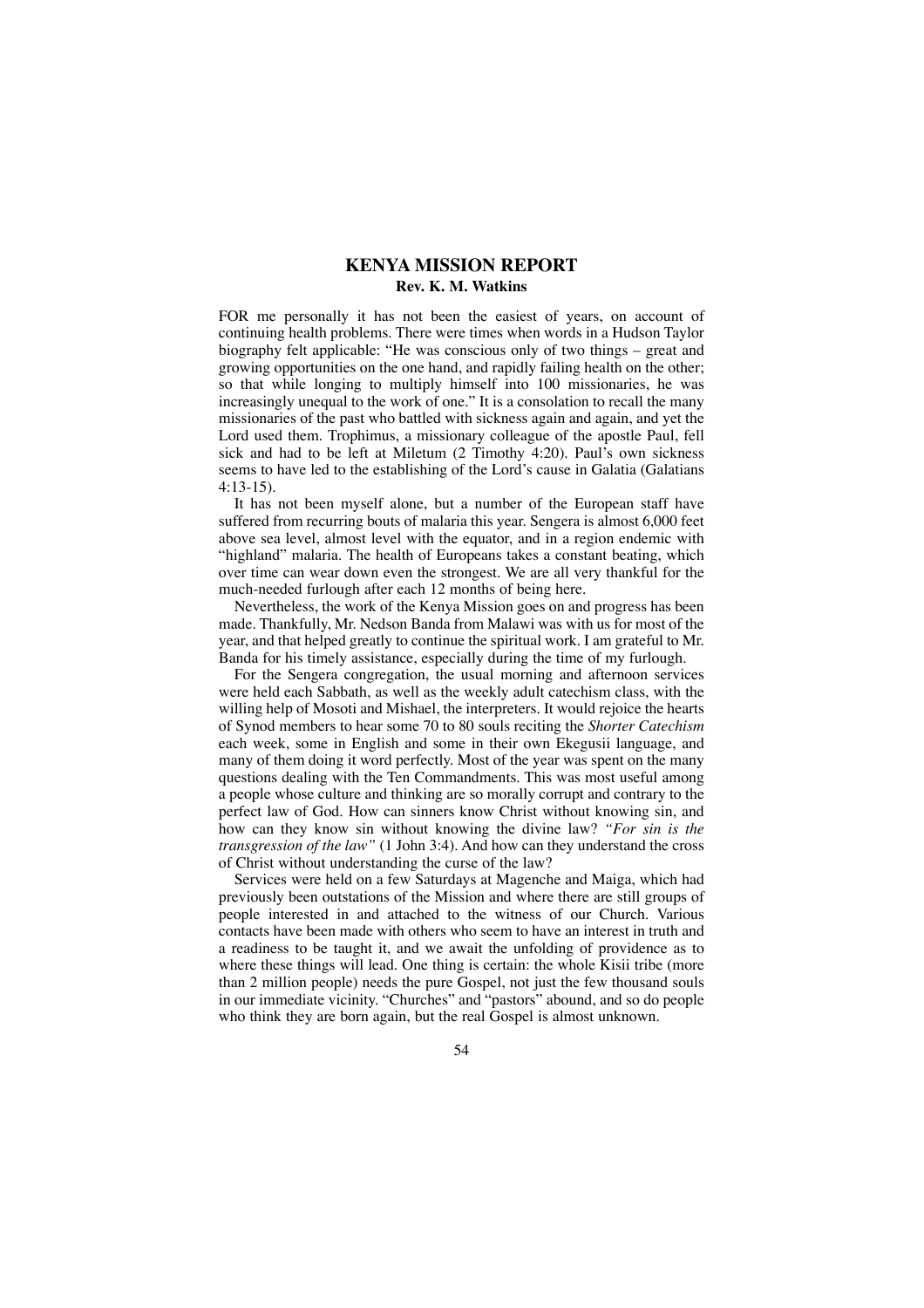Recent employment statistics show that missions and non-government organisations are the second largest employer in Kenya. Our Mission is by far the largest employer in the rural location of Sengera. So whilst our desire is for spiritual fruit, we have to realise that our mission-station approach creates a major economic impact. Inevitably, given the lack of other employment opportunities and relative poverty of the area, too many see the Mission only or mainly as a means of temporal advancement. People come to church, learn what the Gospel is, and even pretend to be real Christians – all in the hope of temporal gain. This makes one wary of trusting professions that people make, as there are so often ulterior motives. This is nothing new, of course. In the Saviour's day, many followed Him only for temporal things, not spiritual. He had to say to them: *"Ye seek Me, not because ye saw the miracles, but because ye did eat of the loaves, and were filled"* (John 6:26).

The thing that has impressed itself on me this past year is that the Saviour did something about that unsatisfactory situation. For one thing, He did not continue to produce food miraculously. For another, He told the people to seek the spiritual food of His flesh and blood. He knew what effect that hard teaching would have: *"From that time many of his disciples went back, and walked no more with him"* (John 6:66). Through the spirituality of the preaching, a division was made among the people. It is our duty to follow in the Master's steps.

Over the past year, the Poor Fund Committee has endeavoured to be more strict in the distribution of free maize. We have tried to apply scriptural rules as thoroughly as we can. For example, if a widow has a family who could help her – especially if they are connected with the congregation – it is not the duty of the Church to help (1 Timothy 5:4). Through this tighter policy, we lost perhaps a few dozen people from the congregation. We have also done something about the continual unnecessary latecoming of a sizeable group of people. Much explanation was given as to how insulting this was to the God of glory, but still many wilfully attended church late. When practical measures were taken to stop this, thankfully a number of the offenders mended their ways, but regrettably a few others have been lost.

It has been encouraging to speak and pray with some who have been seriously sick, for whom worldly interests faded from view. A man in his midthirties snatched from the clutches of death, who admitted that he had shown little interest in Christ before, began to speak of "the blood of Christ" and "the finished work of Christ" with such feeling, not only as a means to escape punishment but also for leaving sin. A woman, on the day she was diagnosed with HIV, when asked what she had been praying about, replied that she had been confessing her sin. But wasn't it her husband's unfaithfulness that had brought the disease? Yes, she said, but there were all her own sins, and that is what was concerning her. A young woman dying of AIDS, who when she was well had adamantly refused to come to church, now seems to have only one bright thing in her life: nothing but talking of Christ's salvation for sinners can light up her face.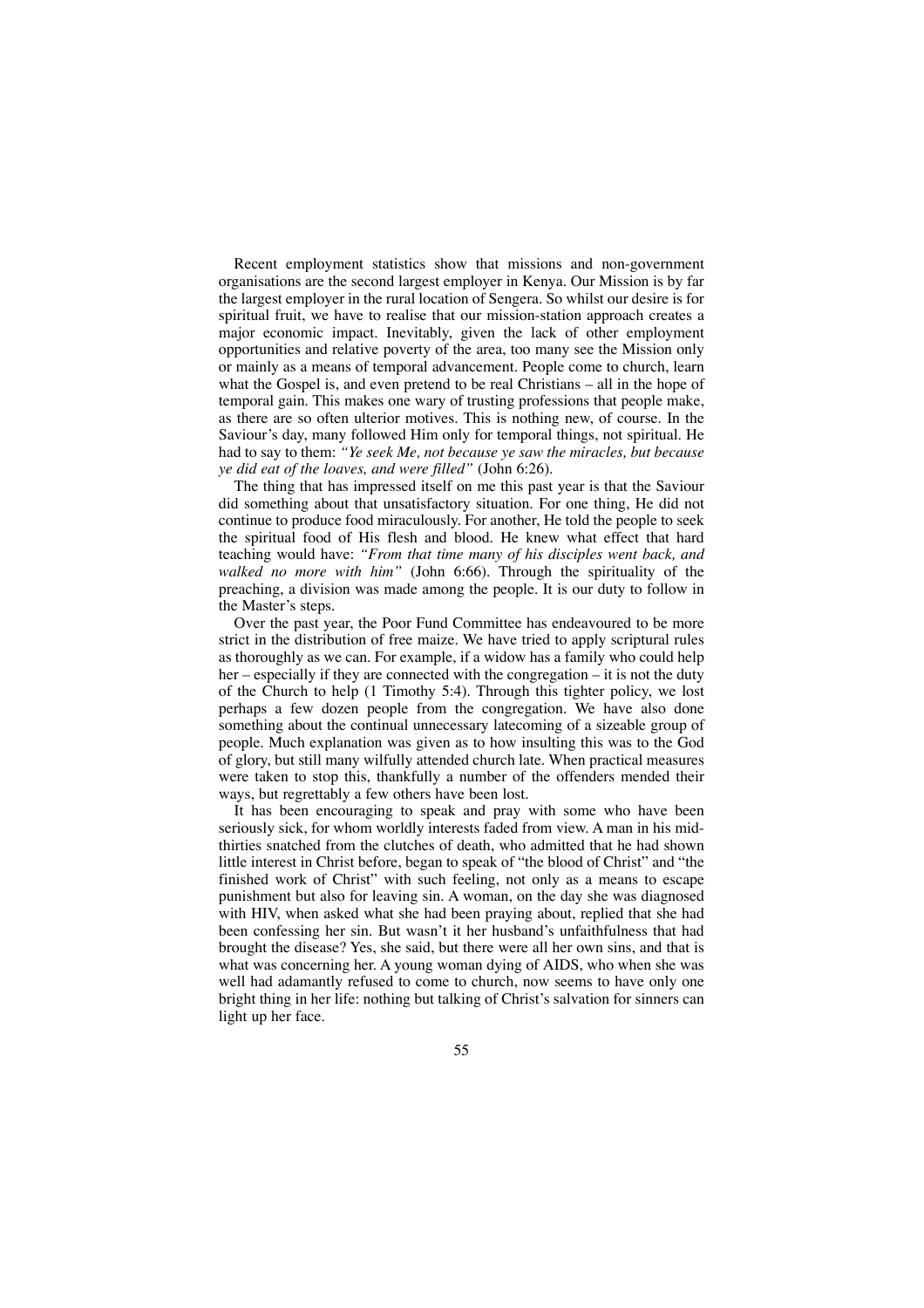In recent weeks, four men left the congregation, having invited an American charismatic church to start a Mission here in Sengera. It is sad to see this, especially as they had been under FP teaching for many years and had even been Mission employees in the past. But when the truth is not blessed with power unto salvation, there is no stability in the things of God, nor loyal attachment to Christ's holy Cause in the world. *"They went out from us, but they were not of us; for if they had been of us, they would no doubt have continued with us: but they went out, that they might be made manifest that they were not all of us"* (1 John 2:19). May the Most High show glorious mercy and yet make them feel the power of saving truth!

On the translation side, a metrical psalm book twice the size of the previous one, with over 550 stanzas, was published in September 2003. A tract on hell was printed at the turn of the year and thousands have been distributed. The TBS calendars were translated and distributed in January to many homes, schools and workplaces both near and far in Kisiiland. The much needed retranslation of the *Shorter Catechism* has continued. The *Dear J* letters project has continued, but we have met with many translation difficulties. We would dearly love to begin in earnest on a Bible translation, as the only Kisii translation is dire, but we wait on the Lord in His providence for such a major undertaking. I am grateful to all those involved in the translation work for their diligent and painstaking attention to this most important work.

We are thankful to the two European wives for their contribution throughout the year. Although not officially employed by the Mission, they can be found as hard at work as anyone. Mrs. Katherine Mackenzie has spent hours and hours sewing – to assist a young ladies' sewing class run by Sister Truus Ringelberg, and also baby wraps for the clinic. The translation team appreciated Kathie's help in distributing the TBS calendars in January. Apart from all the unseen things, she is always so hospitable and will be greatly missed when she leaves in June. Mrs. Elizabeth Watkins continues to work full-time in the translation team, co-ordinating the work and producing with the main interpreter, Mosoti, the initial drafts of each translation project before I get involved. She also spent much time during the year teaching an English course to him. I must also acknowledge her help when Mr. Mackenzie was on furlough and I was laid aside, for the burden of Mission administration fell on her for most of the summer. Both ladies help with Sabbath School classes and Ekegusii reading classes.

The separate Clinic report has been written by Sister Truus Ringelberg this year, as our Matron, Sister Peta van de Ridder, has spent most of the year in Zimbabwe, giving essential support to Mbuma hospital. I am thankful to Sister Truus for fulfilling the role of Acting Matron throughout this time. As her report shows, the Clinic has continued to develop its influence for good, in particular by educational courses on AIDS and Malaria in schools and market places. The women's Ekegusii reading class has seen the fruit of a few women now able to read their Bibles and sing the Psalms. Sister Celia Renes has continued her work within the clinic and out in the community, in particular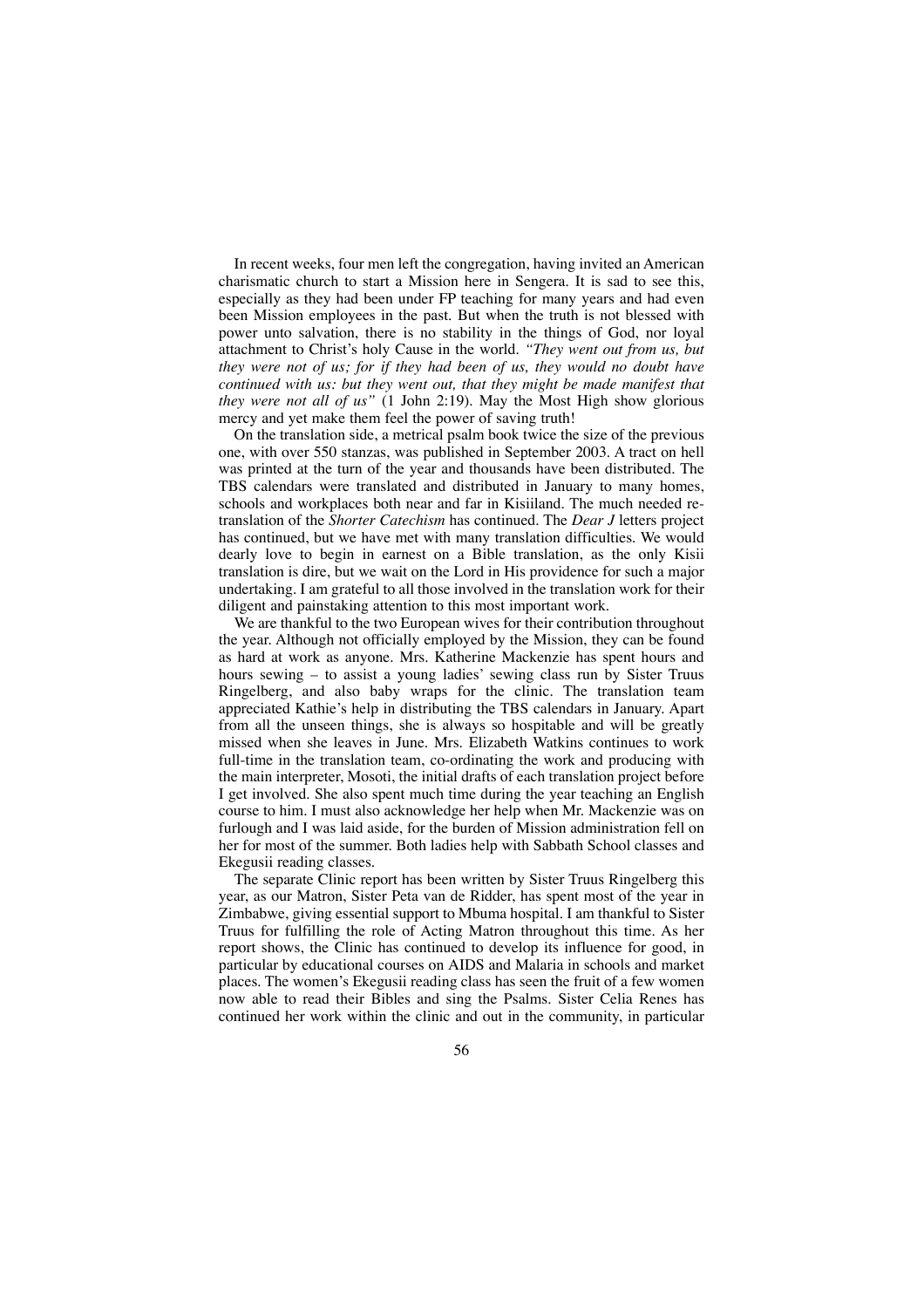with AIDS patients, and Sister Gilia van Wijngaarden has completed her orientation, and returns from furlough soon. All the Sisters help with Sabbath School classes.

We are thankful to all the staff, both European and African, who contribute in any way to the Mission's ongoing witness to the grace of Christ.

The Administrator's report shows the advances that have been made in the past year. This is to be Mr. Hugh Mackenzie's last report as Administrator, and the Kenya Mission is a transformed place compared to when he first came. The vehicles are up-to-date and well maintained, the infrastructure is vastly improved, our homes are comfortable, well-decorated and pleasant to live in. The advantages of modern technology are very evident on the compound. Difficult and time-consuming office procedures like immigration have been simplified and regularised. There is just no comparison between the roads surrounding the Mission as they are now and as they were before. The orderliness of the congregation in public worship, a thing rare indeed in Kenya, is largely due to his untiring efforts over his time here. Mr. Mackenzie has always been very mindful of my spiritual responsibilities as a Gospel minister, and has endeavoured to shield me as much as possible from the day to day burdens and problems of the Mission. This was especially true during my prolonged malaria attacks, when he bore the burden of the temporal side of the Mission almost entirely himself, at a time when among other problems there were long-running and difficult legal cases in the courts. I am thankful indeed to Mr. Mackenzie for all his work here, both spiritual and temporal, and wish him and his wife the Lord's blessing as they prepare to leave us.

Here at the Kenya Mission we wish to thank all friends throughout the world who have given their support in any way to the work for another year, whether from the denomination or from Mbuma Zending or in a more personal way. It is a privilege indeed to be labourers together with God in the work of the Gospel.

# **KENYA MISSION ADMINISTRATOR'S REPORT Mr. Hugh Mackenzie**

ANOTHER year has passed at the Kenya Mission where we can once more express our thankful acknowledgement to the Most High for His great goodness toward us in maintaining the Cause in our midst. The following report covers the work undertaken in the administrative areas under the canopy of the Gospel work in Sengera.

Several members of the Mission staff have undergone formal and informal training over the past year. Miss Gilia Wijngaarden successfully completed a 6 month orientation programme at Kisii General Hospital and is now registered with the Nursing Council of Kenya. Mrs. Beatrice Mwendi, who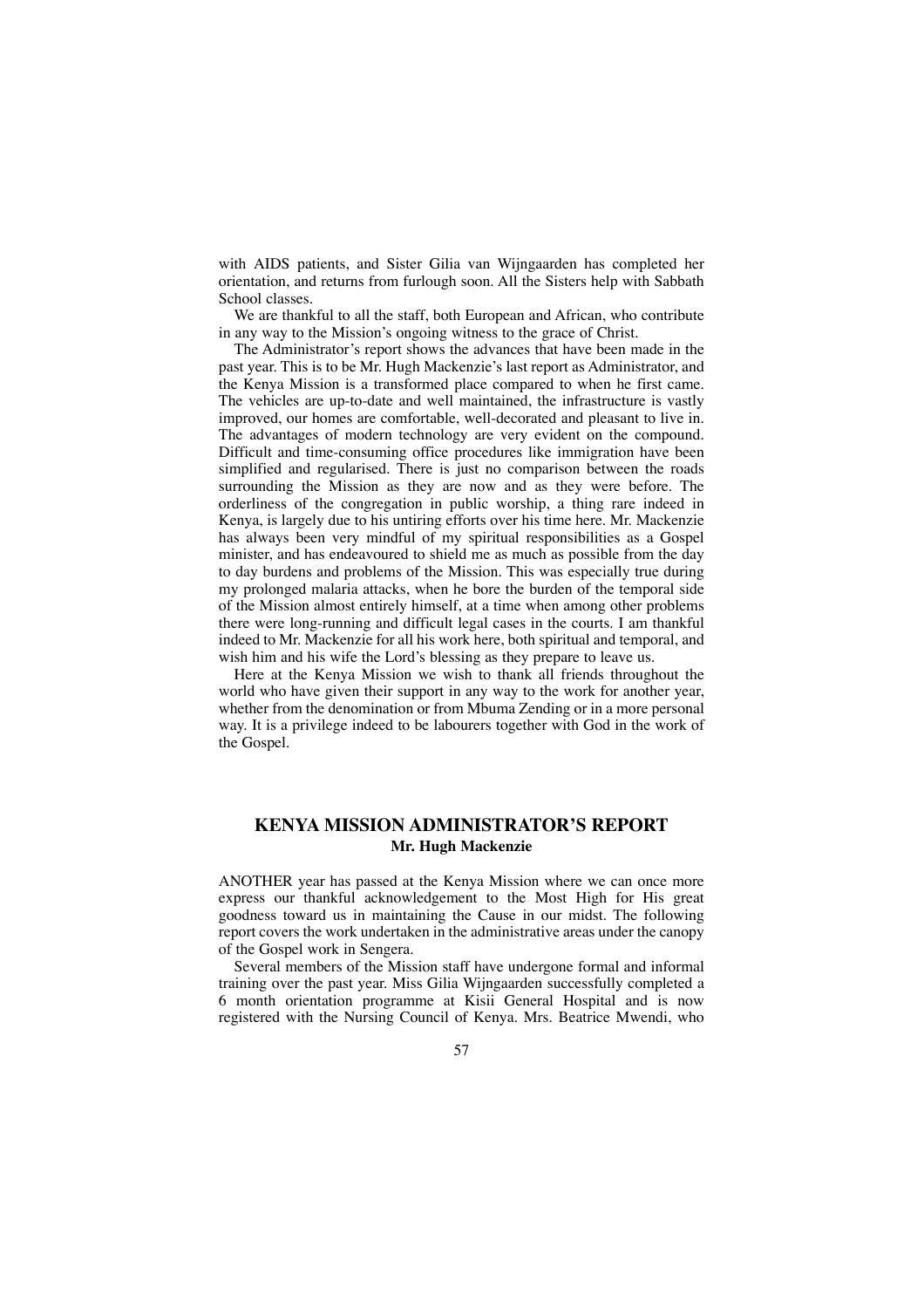was a Nurse Aid at the Clinic, is now in her second year of her nursing course at the Medical Training College in Kisii. Mr. Justus Mosoti, Mission Translator, successfully completed an English Learners (ESL) correspondence course and has been awarded a Certificate with distinction. Several of the Mission tradesmen are on continuing programmes of assessment and certification in their respective grades and trades.

A new training room has also been established. Several training programmes have been run, including computer courses for European and African staff involved in the use of Information Technology. A low-cost network server has been installed to allow ease of access to training material and to improve the teaching and learning environment. European staff will also be able to use the equipment to prepare computer based presentations of the Mission work they are engaged in to show to interested groups while on furlough. Consideration is being given to the development of a Mission website which would keep interested parties up-to-date with Mission activities and also have a link to the main Church website.

The roof replacement programme has been completed and all the homes have now been brought up to a good standard of maintenance with little or no work envisaged over the coming year. The same can be said of the clinic, offices, workshops, canteen and out-houses. The present church building (formerly the hospital) is due to undergo some minor renovations, internally and externally, to improve the lighting and décor and provide better access at the front of the church.

Because the existing timber pillars supporting the 6 water towers on the Mission compound are constantly attacked by termites, we have begun a programme of replacement with steel pillars and frames. The repair of some of the existing underground tanks is continuing and when the whole project is complete the Mission will have a reliable and substantial long-term water storage and distribution system in place.

Until recently, access to the bottom compound by vehicle has been via the track down to the school. During the rains it became very difficult for vehicles, especially since the drainage from the new road feeds directly onto it, turning it quickly into a river during heavy rains. A gravel track with drains similar to the main road up to the market has greatly improved the condition of the surface and makes our access to that part of the Mission much easier. It is hoped to extend the track as far as the school at the bottom of the Mission land area.

All the Mission vehicles are in reasonably good condition and well looked after by our mechanics. There is no immediate need to replace any of these in the near future. The improvement to the local access roads has reduced the wear and tear on our vehicles.

The legal proceedings concerning the land adjacent to the Mission continue. Over the past year we have been involved in various stages of pursuing the case through the courts and recently secured a ruling in our favour. The defendant has appealed against the ruling and we now await the magistrate's judgement on this appeal.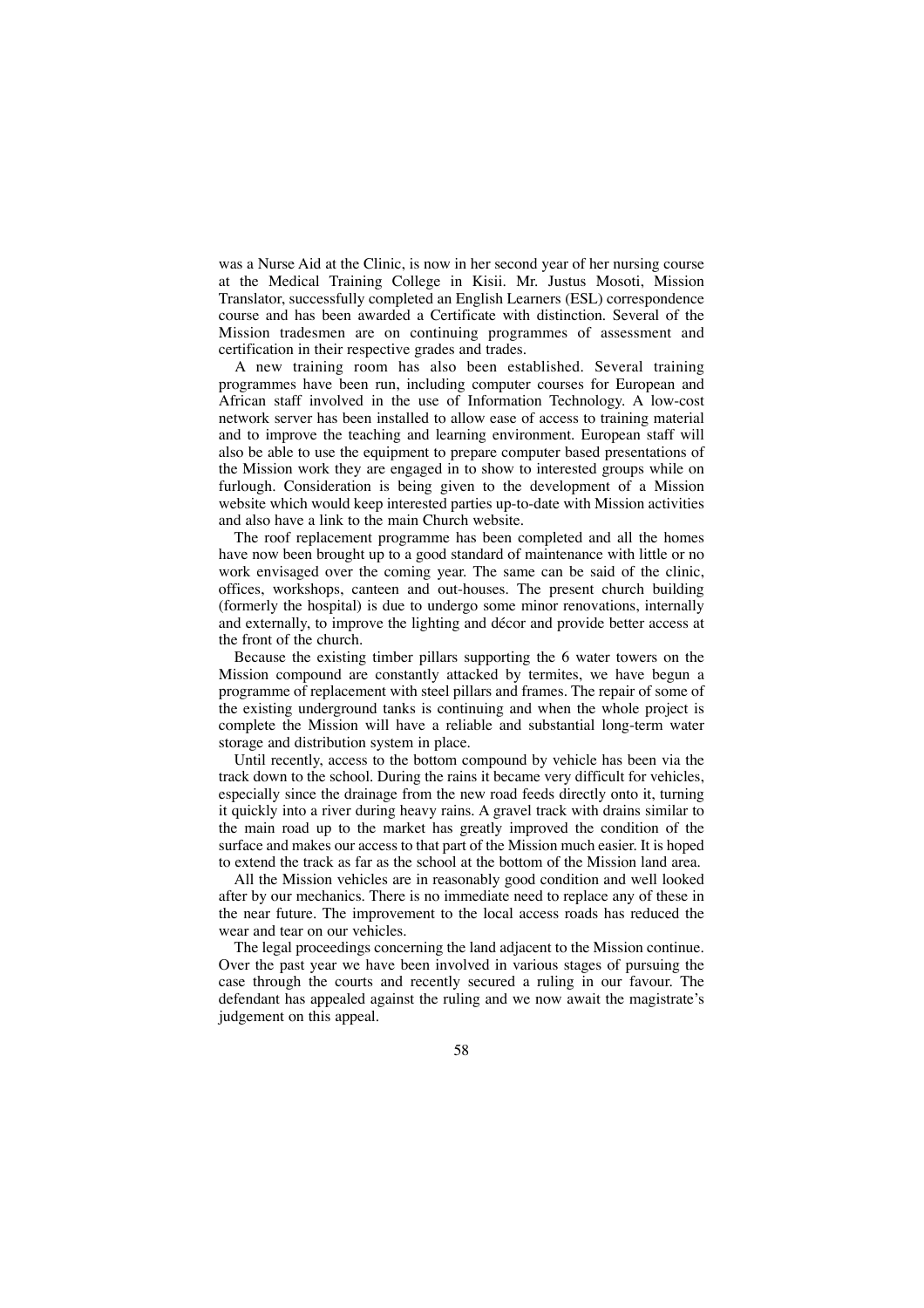In recent months the local primary school situated on Mission land has undergone some management and staff changes for the better. In co-operation with the Schools Inspectorate and Gucha District Education Department, the Mission has been able establish an influence in the appointment of school managers and the head teacher. The previous holders of these positions were not in sympathy with our Church's teachings, neither were they conducting the financial affairs of the school in a trustworthy manner. A new head teacher, who is an adherent of the Sengera congregation, has been appointed together with a new School Board chairman and treasurer, both of whom are Mission employees and Church adherents.

In conclusion I would like to express grateful acknowledgement to all who have contributed to the continuance of the Gospel work in this part of Africa, both by practical and spiritual goodwill throughout the year. *"Brethren pray for us".*

# **KENYA MISSION OMOREMBE HEALTH CENTRE REPORT Sister Truus Ringelberg, Acting Matron**

AS the Matron, Sister P. van de Ridder, has been absent in Zimbabwe most of the year, I will try to give a summary of the work in Omorembe Health Centre. Most of the work in the clinic has continued as the years before. It has its quiet and more busy periods, depending on the season of the year.

#### *1. Outpatient Department*

Looking through the whole year it has not been very busy in the outpatient department, except in January, February, June and July. These months are known as the malaria season and quite a few people have to be referred to a proper hospital, due to anaemia, cerebral malaria, or other complications. Even in these months it has not been extremely busy, as some organisations have been helping the community with mosquito nets, which were given freely to high risk patients, and others were helped with anti-malaria treatment. Usually patients coming to the OPD are really sick and need proper treatment; they do not come for small things. Perhaps it is good to highlight one incident what happened on the 1st July at the chief's camp where one of the walls of a nearby house collapsed and 26 people were injured and rushed into the clinic. Nine of them had to be referred to a large hospital due to fractures and other major injuries; 17 were treated in our clinic.

#### *2. Maternity*

Most of the time there is some activity in the maternity. It has its quiet, busy and very busy spells. It is one of the most happy parts of the work, as usually there is joy when life is spared and new life is given.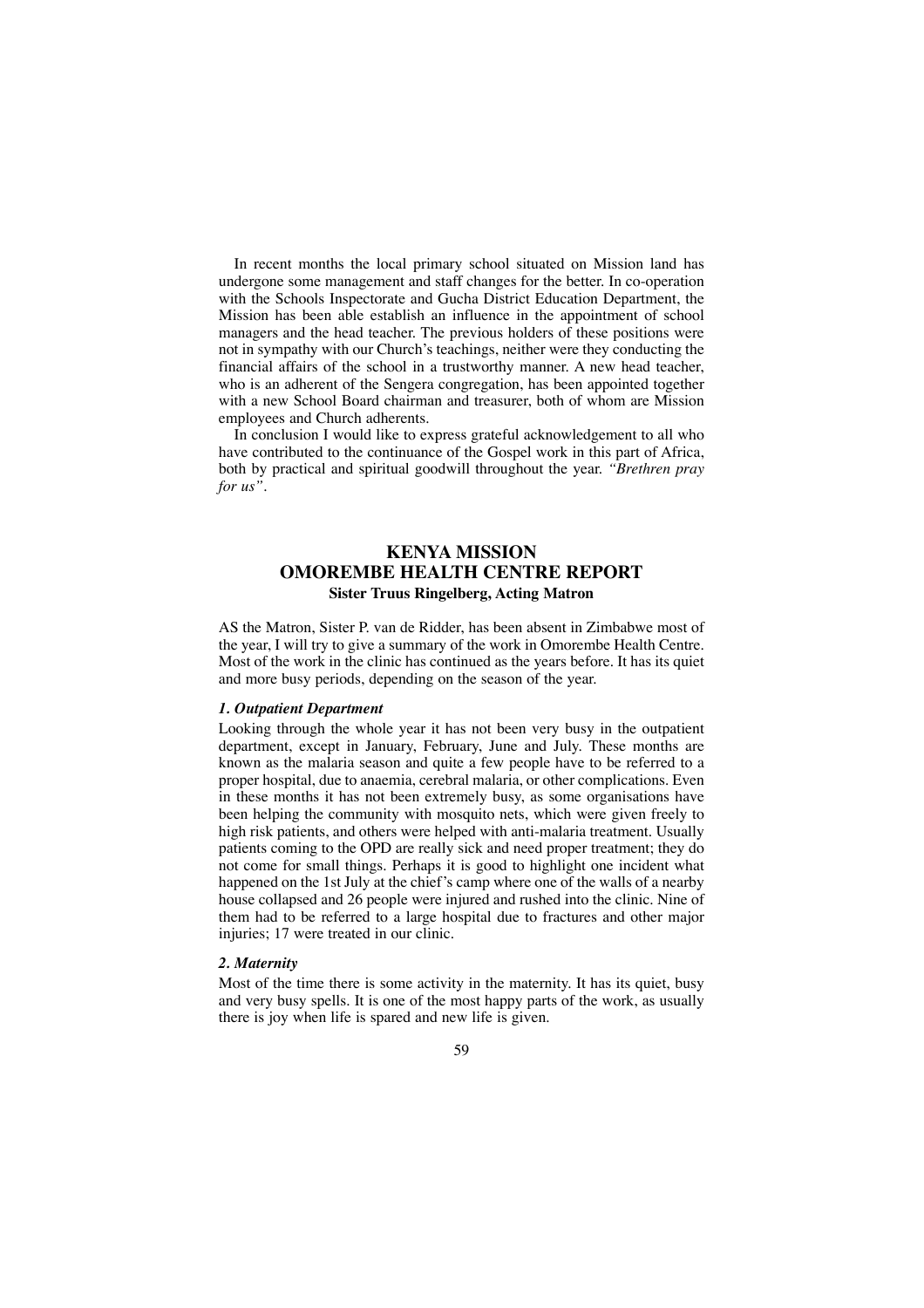# *3. Ante Natal Clinic*

The weekly ante natal clinic is well attended. An amount of Ksh100/= (about 80 pence) is paid at the first visit. For this they receive their card, laboratory test, routine medicines and TT injections. This certainly does not cover the costs and therefore the lab. test is paid from the AIDS Fund as it has to do with diagnosing sexually transmitted diseases. Ogembo General Hospital has been providing us with Fansidar tablets, and a dose is given two times during pregnancy to prevent malaria. Also weekly lectures are given to the attendees. We would like to see part of the work being extended in some villages from where we get a number of patients who have to come a long distance by foot. This might be a help to them.

# *4. Laboratory*

Both of our lab. technicians have been upgraded in examination of AFBs so that we are able to examine and treat tuberculosis patients, although we have not received the medicines yet, as our laboratory needs to be adjusted to some requirements first.

#### *5. Medicine supply*

So far we have nothing to complain about regarding the supply of medicines in Kenya. It rarely happens that an item is not available. Every month an order is sent to MEDS in Nairobi and we receive the supplies as ordered. MEDS also pay us a visit every year to check our medicine store, and other issues, if necessary, are discussed. A very strict eye is kept on the expiring dates of the medicines, for in no way are they to be used when expired. All medicines have to be recorded precisely, and a special record has to be kept for all the antibiotics as these medicines are very sensitive in Kenya.

#### *6. Deworming*

Deworming tablets have been given out at different schools. It is first discussed with the teacher of the school and a date is set to come and distribute the treatment. Every student pays  $KSh10/ =$  for a full dose. The same has been done at a few markets and many were treated. At the same time we set up a table at the market and advertise "Waterguard" and tablets for treating bed nets, to make the people more aware of these items. Waterguard is so useful for ensuring safe drinking water without boiling, and the tablets for preventing malaria. But it must be said that it is not very easy to get the people to understand it. They would rather wait until sickness appears, than think ahead, although that would be far more economical to them. Hopefully this might change as we continue to try to persuade them.

#### *7. School education*

Most of the nearby schools, both primary and secondary, have been visited and lectured on AIDS. It continues to be a great problem in Africa. The lectures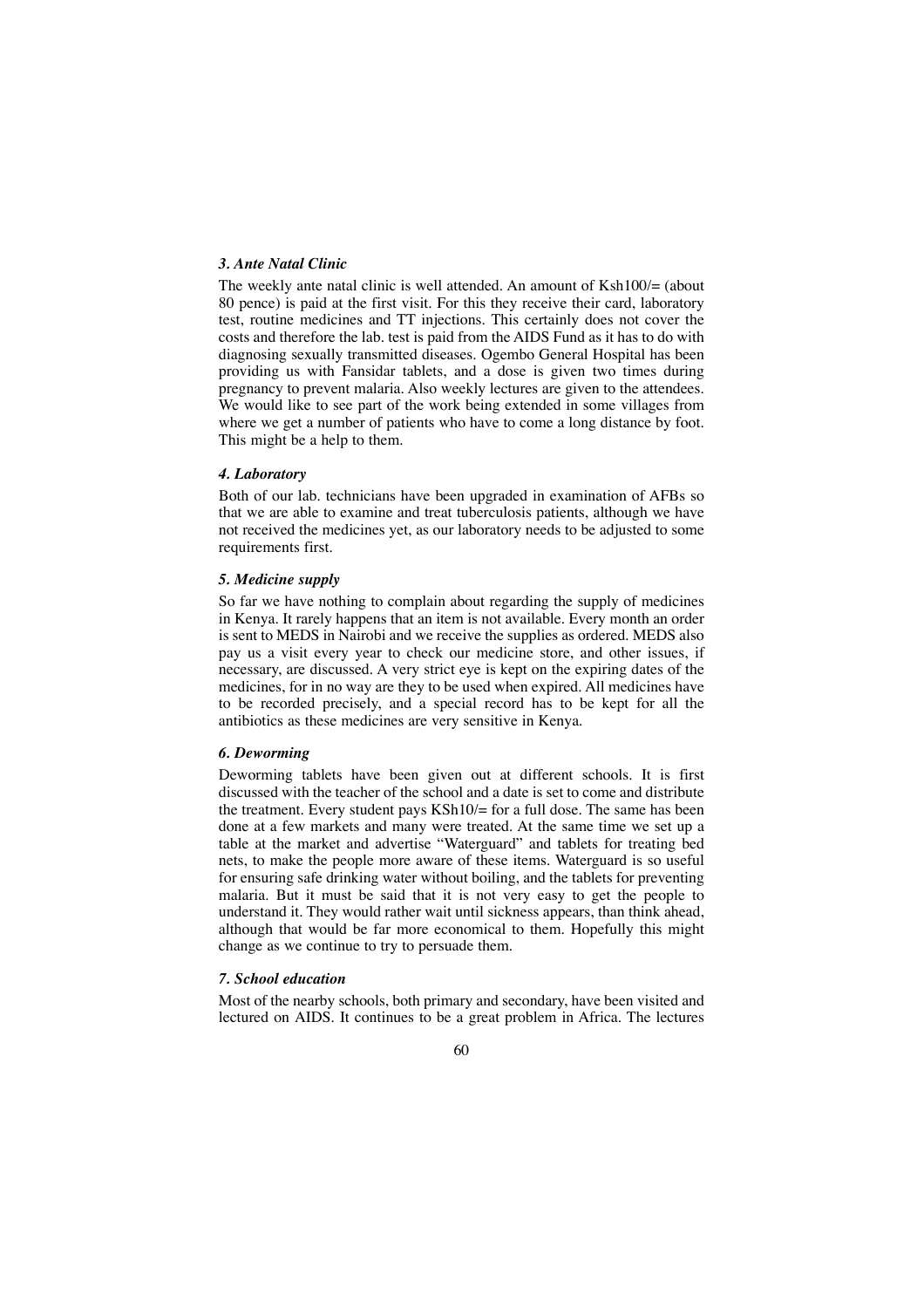take about 2 to  $2^{1/2}$  hours. The first hour is spent on teaching, with the help of posters, which we received from Kijabe Hospital and are very helpful; the second part on answering questions. Many questions are asked by the students and real wisdom is needed to answer them in a right way, pointing them to the Christian principles which are to be found in the Word of God to guide us in all things. Our hope and prayer is that the Lord would be pleased to bless the efforts made to the glory of His Name and to the help of the Kisii people.

|              | General<br>Outpatients | Malaria<br>Cases | <b>STD</b><br>Cases | Cases |     |          | Ante Natal Deliveries Stillbirths/ Referral by<br>Perinatals Ambulance Referrals | Other | Lab<br><b>Tests</b> |
|--------------|------------------------|------------------|---------------------|-------|-----|----------|----------------------------------------------------------------------------------|-------|---------------------|
| Jan          | 441                    | 411              | 29                  | 167   | 40  | 1        | 13                                                                               | 18    | 440                 |
| Feb          | 344                    | 287              | 19                  | 121   | 29  | 1        | 12                                                                               | 21    | 458                 |
| Mar          | 269                    | 191              | 22                  | 143   | 37  | 0        | 8                                                                                | 13    | 216                 |
| Apr          | 168                    | 88               | 49                  | 145   | 40  | 0        | 9                                                                                | 9     | 207                 |
| May          | 186                    | 97               | 14                  | 118   | 33  | 1        | 6                                                                                | 5     | 241                 |
| Jun          | 225                    | 135              | 25                  | 122   | 37  | 1        | 9                                                                                | 12    | 174                 |
| Jul          | 432                    | 314              | 10                  | 121   | 30  | 0        | 17                                                                               | 26    | 367                 |
| Aug          | 229                    | 144              | 24                  | 115   | 35  | $\theta$ | 8                                                                                | 5     | 141                 |
| Sep          | 160                    | 71               | 33                  | 113   | 51  | 1        | 5                                                                                | 5     | 160                 |
| Oct          | 139                    | 71               | 29                  | 100   | 33  | $\Omega$ | 6                                                                                | 11    | 119                 |
| <b>Nov</b>   | 157                    | 79               | 27                  | 82    | 27  | 0        | 5                                                                                | 6     | 139                 |
| Dec          | 183                    | 102              | 24                  | 125   | 39  | 1        | 5                                                                                | 5     | 169                 |
| <b>Total</b> | 2933                   | 1990             | 305                 | 1472  | 431 | 6        | 103                                                                              | 136   | 2831                |
| 2002         | 3924                   | 2400             | 380                 | 1683  | 494 | 19       | 113                                                                              | 158   | 3233                |

# **CLINIC STATISTICS FOR 2003**

# **DOMINIONS AND OVERSEAS COMMITTEE'S REPORT Convener: Rev. D. A. Ross**

IN God's providence, the Church was in a position to send deputies to all our overseas congregations. Revs. Edward Rayner and Johannes van Dorp have a wide field of labour in Australia and New Zealand. When ministers from the home Church visit their congregations there is no question about the appreciation of the congregations and their ministers who are delighted with the help they obtain. They are glad also that Mr. Alasdair MacPherson (Missionary) visited New Zealand in March and was able to take services while there and also in Singapore.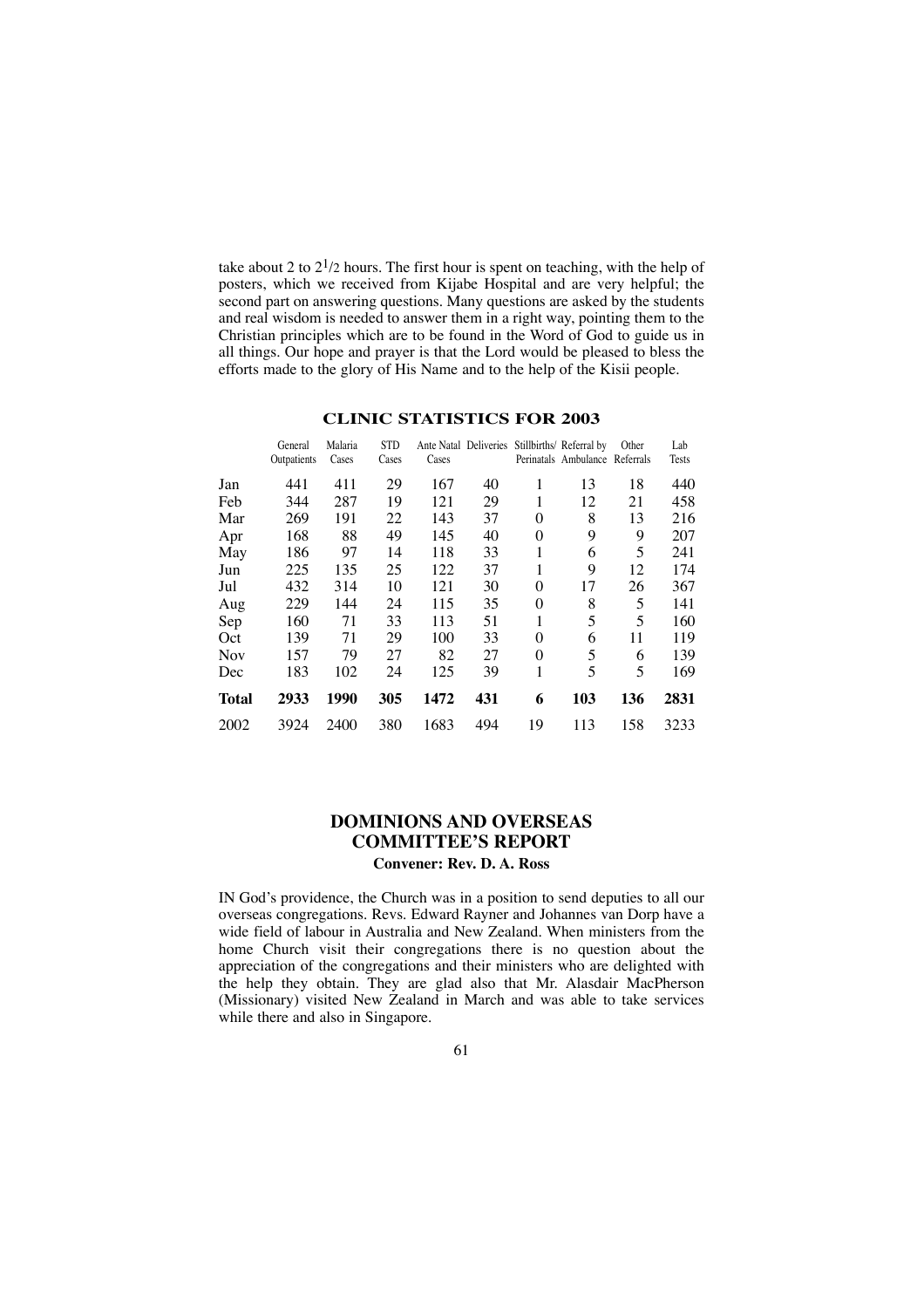Australia and New Zealand are old fields of Gospel labour where generations of families have followed the Free Presbyterian Church. I was glad that I was able at long last to visit our congregations there. My twenty years of absence from those parts was too long, and I was reminded of this on several occasions by our friends there. I hope in the providence of God that I will be in a position to visit these places again in the not too distant future. My full report gives more details of my visit. In the last eight years, Church deputies have visited these countries almost yearly but there was a three-year period, shortly after the split in 1989, when no deputies were able to go.

Mr. Rayner, of Grafton, also has the oversight of the Sydney congregation, and Mr. van Dorp in Gisborne has the oversight of Auckland, Wellington and Tauranga congregations. They are both extremely busy in the work of the Gospel. The Grafton congregation is the largest of all the congregations, with between 60 and 70 people attending regularly. It is encouraging for the future that there are young families in most of these congregations. If they follow the true religion they have inherited it will augur well for the continuation of the Free Presbyterian Church in Australia and New Zealand. I was privileged to assist at communions in Singapore, Tauranga and Auckland.

Both Mr. Rayner and Mr. van Dorp are beyond retiring age. It is a concern to them, and indeed to us, that there are no young men being raised up to continue the work of the ministry. However, as a Church, we have been experiencing the Lord's kindness in supplying pastors. Let us continue to plead the promise of God to send us pastors after His own heart, not only to replace our older ministers, but also to suffice all our congregations.

Singapore is under the oversight of Mr. van Dorp. It is cause for wonder and thankfulness that we have an established congregation in Singapore. The elder, Mr. Bernard Yong, continues to take the services each Sabbath and the midweek prayer meetings when there is no minister present. I was to be in Singapore for one Sabbath but due to illness I had to remain a second Sabbath. During my stay there I was able to take all the services as well as to assist at the communion season.

Rev. Neil Ross was able to supply in Chesley, Canada and Richmond, Texas, for two Sabbaths in each place. There were communion seasons in both places and there was one new member added to the communion roll in Richmond. Rev. George Hutton, who is the interim Moderator of Chesley, was unable to visit the congregation because of illness. Mr. Neil Ross is the interim Moderator of the Richmond congregation. At the time of writing this report, Rev. Barry Whear is supplying Chesley for six weeks. It is hoped that in April and May the Rev. Wilfred Weale will visit Chesley and Richmond for two weeks in each place and at the same time preach at the communion seasons in both congregations.

There have been three visits to Fornaci di Barga, Italy. Mr. Lucio Strata and I went once and Mr. Strata went alone on two other occasions. The usual Sabbath services were conducted, as well as weekday services. We were well received by our friends during these visits. The amount of money given for the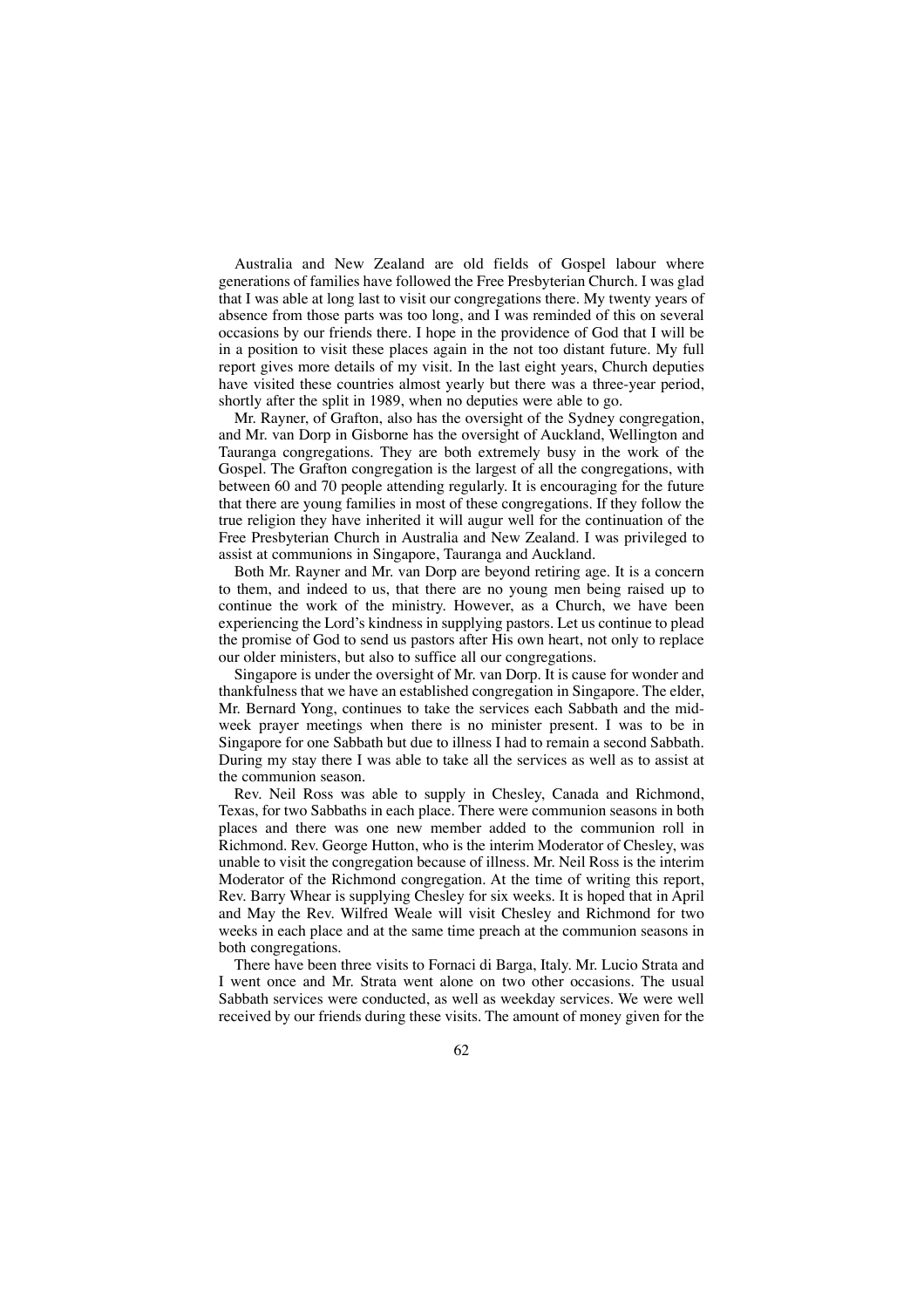furtherance of the Gospel by our friends in Italy is an indication of their goodwill towards the work. Mr. Strata has supplied two volumes of Spurgeon's sermons in Italian and these are read to the people by one of the men. We also visited relations of Mr. Strata in Stabio, Casella, near Genoa, and had the opportunity to give a short address from the Word of God. Considering that the people are of Roman Catholic persuasion, it is remarkable that this door seems to be opening in providence. May the Lord by His Holy Spirit open the understandings of the people to receive the Word in truth.

Again we have not been in a position to visit our friends in Vancouver. As reported last year, the congregational property continues to be constantly well cared for by Mr. John MacLeod, to whom the Church is deeply indebted.

The congregation in Odessa continues steadfast in the truth. There is little need to say much in this report since other reports on Eastern Europe have considerable detail of the work going on there. We hope that the reception of Mr. Dimitriy Levitskiy by the Western Presbytery to study for the ministry will eventually prove to be of great benefit to the advancing of the Gospel in the Ukraine.

I conclude my report by noting that despite occasional difficulties in our congregations overseas (and what congregation does not have its difficulties from time to time?) the Lord has been mindful of us and continues to bless us. The work of the Gospel continues – despite what seemed to be a great setback in 1989, we have been able to carry the Gospel far beyond our borders. May it all redound to the glory of God, of whom we must say: *"The Lord of us hath mindful been and He will bless us still"* (Psalm 115:16, metrical).

# **AUSTRALIAN REPORT Rev. E. A. Rayner**

SINCE the last report, I have continued to supply Sydney on a regular basis as in previous years. The yearly communion was put forward to the Easter holiday period since I did not need to go to Gisborne owing to the Rev. Neil Ross being there to assist. This gave the opportunity for more of the Grafton congregation to attend. The Sydney congregation continues much the same in numbers as last year. The extensions to the recently purchased manse have now been approved with an interest free loan from the Presbytery's Property Fund. The work will proceed when the chosen builder is available.

It was a privilege to have Mr. Ross to assist at the Grafton communion held at the usual time on the first Sabbath of May. There was one new communicant. We do hope and pray that others will be raised up by the Lord and then make a profession to take the place of the older generation when they pass on. Some of them are now quite aged. I have managed to assist at the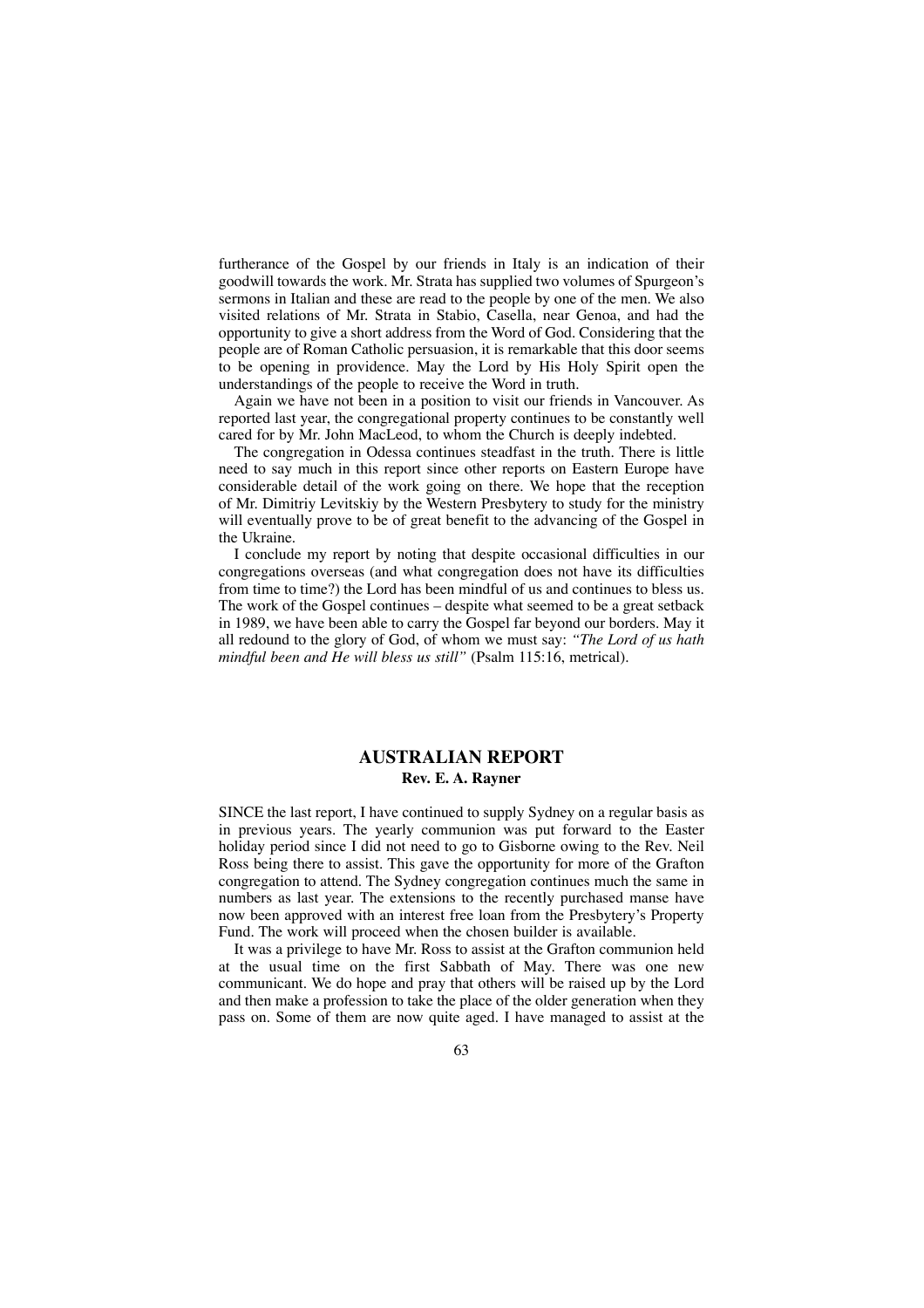various communions in N.Z. as in the past. In addition I was in Singapore to supply for two Sabbaths. During my visit there some properties were looked at with a view to purchase. Since then other developments have taken place to secure a different property. We enjoyed the usual generous hospitality and fellowship with our friends there.

The sad decline of Christianity in Australia is of great concern. More people than ever now class themselves as having no religious affiliation; in fact more than a quarter of the population according to the latest government figures. In addition there is a significant increase in the number of those who follow Buddhism (1.9%) and Islam (1.5%). The decline of Christianity has no doubt much to do with the change in principles and practice adopted in so much of the professing Church.

Many people think of Australia in the light of penal settlement at the start of European settlement. Yet if we go back 100 years there were men of a sound Christian profession in public and business life. "Two very well known men in the early days of Australia were quite successful businessmen, also active Christians, deacons in the same church (Pitt Street Congregational) and philanthropists. One was John Fairfax of *Sydney Morning Herald* fame and whose favourite motto was 'Pray without ceasing'. The other was David Jones, a man of action, expressed by the press 'diligent in business, fervent in spirit, serving the Lord'. He kept the Sabbath, the stores bearing his name today, ought to remember from whence they came. Among his last words on earth were from John 14, 'In my Father's house are many mansions', indicating his preparation for death" (*Faith and Freedom*, November 2003). Sadly not only has the nation forgotten the Sabbath but also the Church.

There is more and more reason to plead with the Psalmist, *"Help, Lord; for the godly man ceaseth; for the faithful fail from among the children of men"* (Psalm 12:1). May the Lord enable us in this part of the world to hold fast the form of sound words till it please Him to revive His work.

# **NEW ZEALAND AND SINGAPORE REPORT Rev. J. A. T. van Dorp**

AS my wife required two hip-replacement operations, I have not been able to visit other congregations this year as often as I did in the past. The usual communions, however, have been conducted in all congregations and the sacrament of baptism has also been dispensed in Gisborne and Auckland. The weekly Sabbath services and prayer meetings were maintained in all congregations with the help of Ken and Cornell van Kralingen in Auckland, Dick Vermeulen in Tauranga, Neil Hicklin and Hank Optland in Wellington, Jacob Geuze, Ken MacPherson, Peter Vermeulen and Jim Haringa in Gisborne, and Bernard Yong and Tham Wing Keong in Singapore.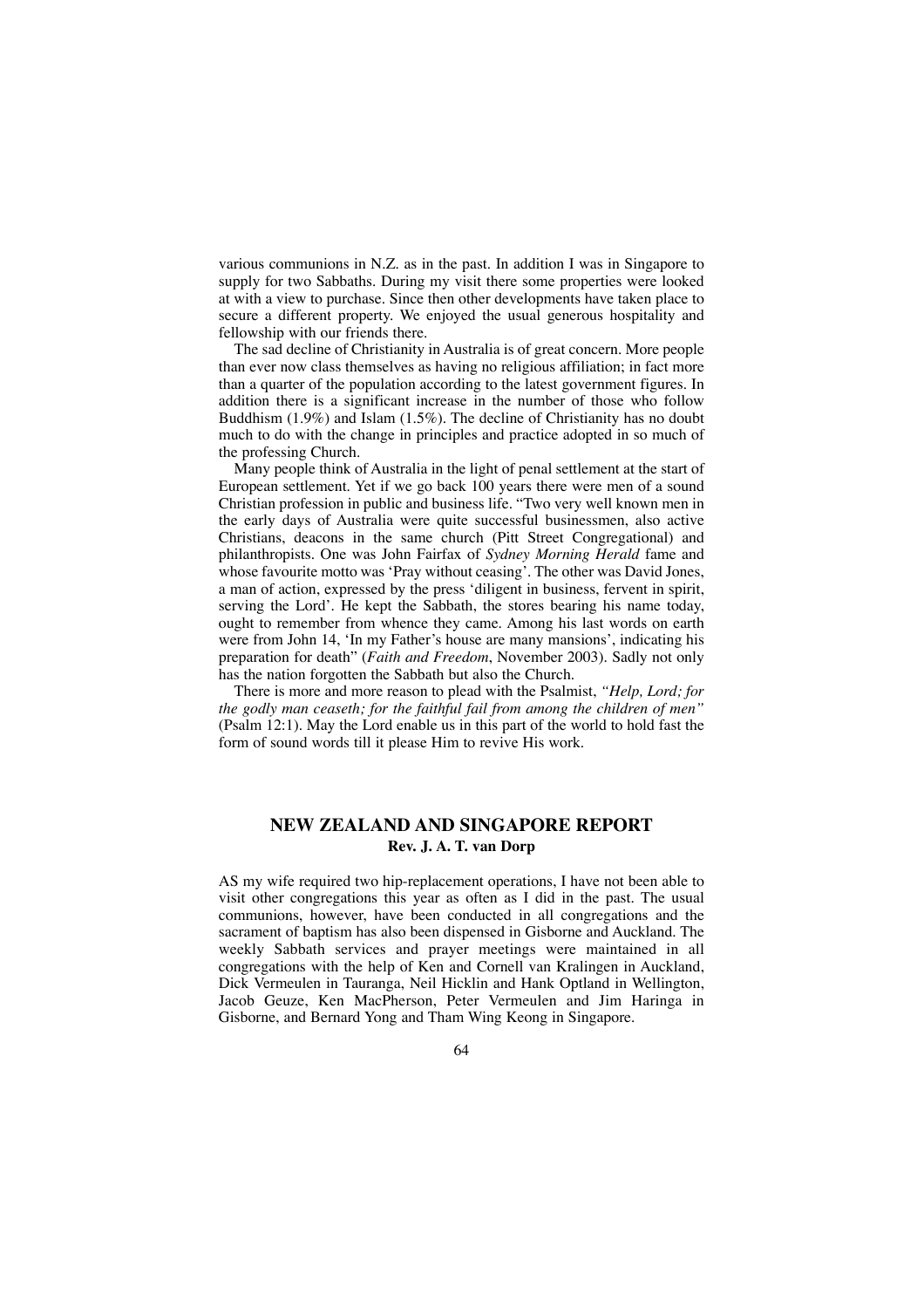Jim Haringa was lately elected an Elder in the Gisborne congregation and was ordained on the 16th November, whilst Dick Vermeulen, who until recently was an Elder in Wellington, has been elected in Tauranga and was inducted on the 22nd December.

There are no signs at all of the religious decline in New Zealand abating. In Gisborne this is evident in the establishment of both a Bahai Centre and a Buddhist Centre. In the Botanical Gardens one can frequently see either individuals or small groups of people in eastern meditation poses.

A more disturbing occurrence was the invitation extended by the Anglican Vicar in Gisborne to the retired liberal Anglican Bishop John Spong. The result was an evening of dialogue during which this heretical cleric was permitted to air his most unchristian views in a supposedly Christian environment. It is not difficult to guess the calibre of this gentleman's "Christianity" when it is revealed that he is on terms of friendship with the openly homosexual, newlymade USA bishop, Gene Robinson, and that his "theology" is very similar to that of Professor Lloyd Geering of New Zealand. These two men, together with Don Cupit, a British liberal, formed an unholy trio in the religious radio programme *Connexions,* which won an award some time ago.

Another most unsatisfactory development is the decision of the Presbyterian Church of Aotearoa, New Zealand, to express their view that there are no specific regulations barring the ordination of homosexuals. This is expected to open the way for a 40-year old lesbian woman to train for the ministry of the Presbyterian Church.

The small congregation in Singapore continue faithfully in the means of grace established in their midst. They commenced the year with a New Year's Day service and have been enabled to maintain a consistent and faithful witness on the side of the truth throughout the year. This includes the two services on the Sabbath, the prayer meeting on the Wednesday evening and the day of humiliation and prayer as appointed by the Synod. The communion has been settled for the first Sabbath in December – it being the holiday season means a little more time is available for the extra services.

This year was the fifth occasion that the Lord's Supper was dispensed on the Asian continent and the first occasion that a Church deputy was present during this solemn season.

There are times when hotel guests staying at Bayview Hotel join the Free Presbyterian worshippers for public worship, as there is a conspicuous notice in the foyer drawing attention to the services. Also, since Singapore is on the travel route from Britain to Australia and New Zealand, there are occasionally visitors who are en route to Australasia and who know of the services through the Church magazine or the Church website. This may well be the last year that the services are conducted in Bayview Hotel, as at present negotiations are being made to purchase a suitable place for worship. The property under consideration is now registered for association use so that application is required for change of use to religious services. Procurement of the place will obviously be very helpful for the congregation.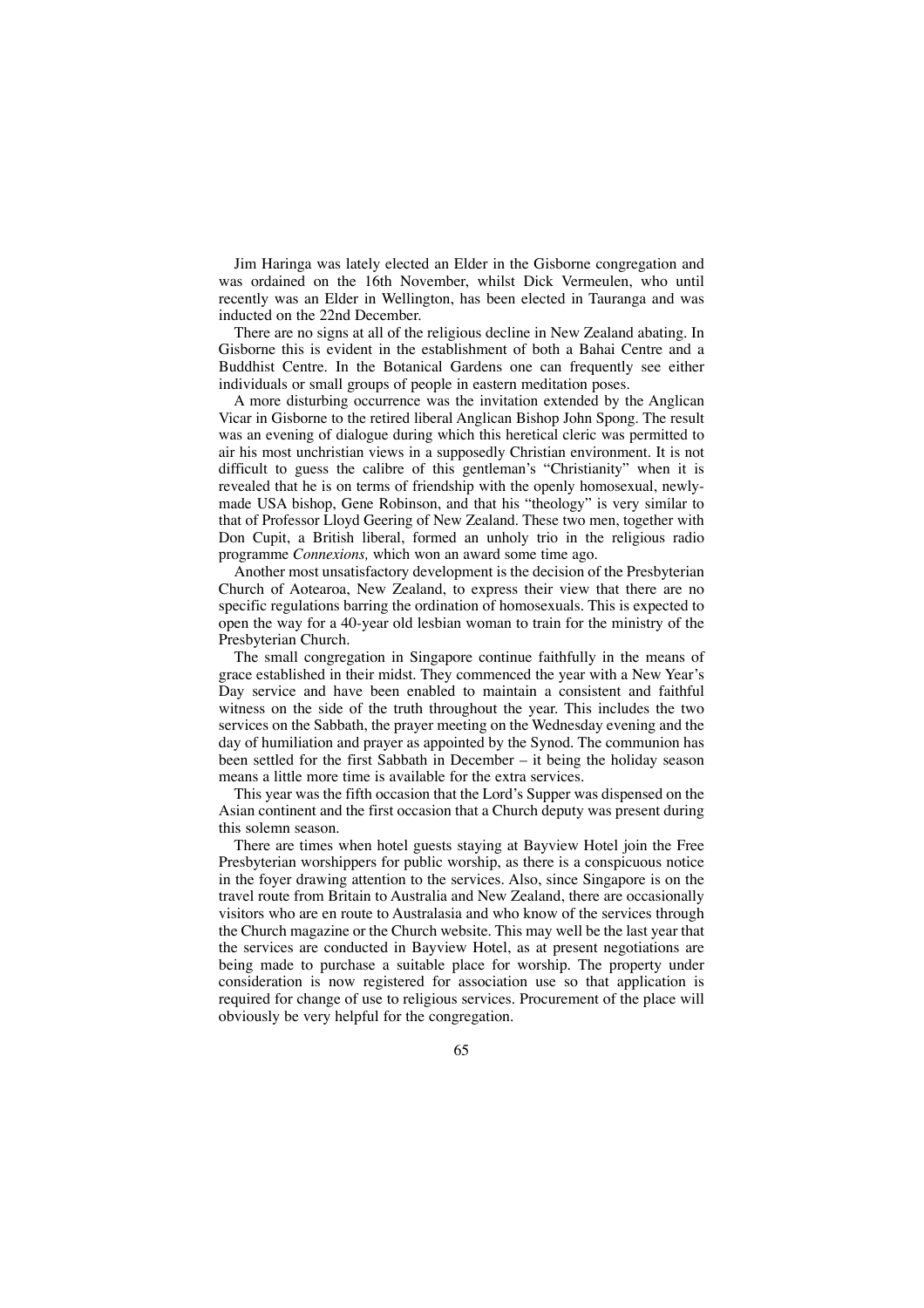There was much appreciation of Rev. Neil Ross' visit to these parts earlier this year and the Rev. Donald Ross' visit during the closing weeks of this year and into the New Year. Mr. D. Ross' last visit to this part of the vineyard was in 1984 and was occasioned when I suffered a period of ill health as the result of a heart attack. This time Mr. Ross required hospital treatment himself in Singapore, when he suffered an attack of cellulitis. It just shows that we are frail creatures and there is much need that younger labourers be raised up to continue the work which will not be completed until the last of the flock has been gathered in. When Satan does his utmost mustering his forces of liberals, let us pray the Lord of the harvest, who is the hearer of prayer, to send forth His labourers, for the harvest is great but the labourers are few.

# **EASTERN EUROPE REPORT Rev. D. A. Ross**

IN the good mercy of the Most High, the small gathering of our Church people in Odessa remains steadfast in the manner in which they began. The congregation continues to meet every Sabbath and during the week, when a sermon is read or a portion from a suitable book. They have read McCheyne's book of sermons several times because of the shortage of suitable works in Russian. They also read Boston's *Fourfold State* and Calvin's *Institutes*.

There is a lack of sermons in Russian and indeed of sound Calvinistic literature. However, this want is being redressed by various Christian groups which appreciate the need for Reformed literature. We are doing what we can, although it is a slow and painstaking task. Some other groups are making greater progress in producing sound literature.

Our first communion was held in Odessa last May. In the kind providence of the Lord, the appointed Kirk Session, which consisted of Messrs, Kenneth MacLeod, Edward Ross and myself, was able to visit Odessa for two Sabbaths in April and May. On the first Sabbath we had the normal services and the following Sabbath was the communion Sabbath. We had all the preparatory services and, as already reported in the *Free Presbyterian Magazine*, there were two new communicants received – Mr. Igor Zadoroshniy and his wife Tanya. Mr. Dimitriy Levetskiy and his wife Inna were already communicants on the Laide Congregation communion roll and were transferred to the Odessa communion roll. The work of preparing a communion table and benches and a small reading desk was done while we were there. Since then a local carpenter has supplied a more substantial table and seats. There have been also considerable renovations to the room where the services are held, making it more suitable for meeting each Sabbath. It is hoped, God willing, that the next communion will be in June of this year, when the Rev. Neil Ross and Messrs. Kenneth MacLeod and Edward Ross will attend.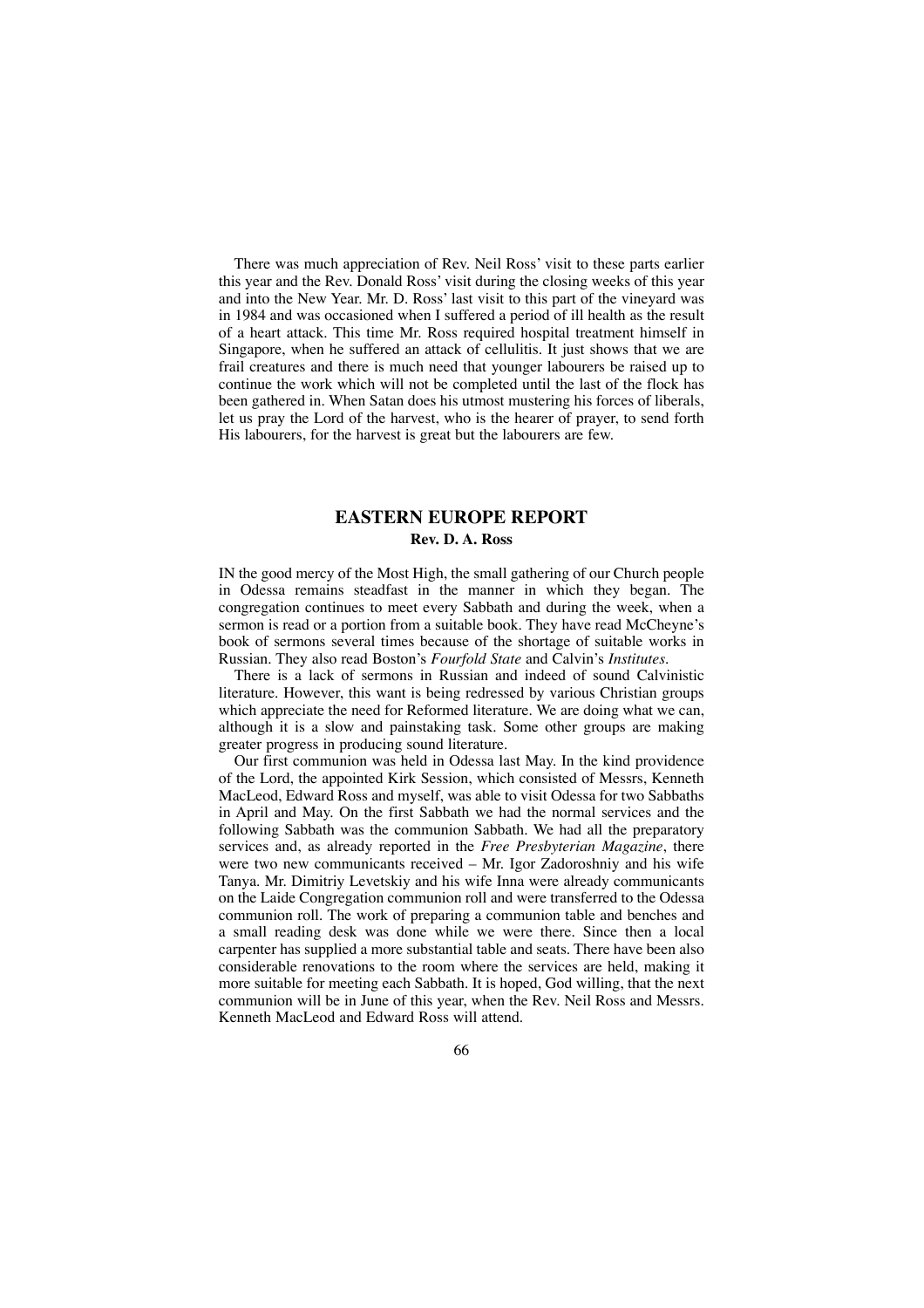Over the communion season there were twelve people in attendance. However, this is not possible every Sabbath since there are some who have difficulty in attending. The church members are in a position to attend regularly along with their children. There has been no growth in the congregation over a number of years. One reason, in part at least, is because at this point in time we are not registered with the government and it is not expedient to advertise the church service in Odessa. Not being registered and at the same time holding services could possibly cause problems with the local authorities.

Thankfully we have been able to resume the process of registration which we hope will be granted by the authorities. A lawyer whom we have employed to facilitate registration has informed us that to function fully as a religious body it is necessary to register separately as a charity and as a church. A charity cannot engage in church work and a church cannot engage in charity work. The lawyer is being paid as work proceeds. The last amount paid was £280, but will be considerably more by the time registration is completed.

Translation of Rev. Donald MacFarlane's sermons continues at a rather slow pace. The translation of Rev. Robert Shaw's *Exposition of the Westminster Confession of Faith* is now complete. Two groups of editors have been engaged in editing the work. We contacted a third party, the "Reformation Society" in Moscow, which pointed out the need for further improvement in theological precision and grammatical style and suggested a further editing. This we have agreed to, and it will take two months to complete. Thereafter we should be ready to go to print. The cost of translation and editing runs to a few thousand pounds but the Lord has graciously supplied this need. We have completed the translation of two leaflets, *Pentecostalism* and *Seventh Day Adventism.* Mrs. Inna Levitskiy has now translated 29 of the Psalms into metre and supplied music for some of these.

Since we published the *Westminster Confession of Faith* in Russian, a number of words have been discovered in it which need improvement. This makes us more aware than ever what great care is necessary in translation work and the final editing of any translation. There can be disagreement between the translator and the editors over certain words. It is not an easy matter at times to come to a decision but, usually, after discussion, the final decision is left with the translator.

There is a growing demand for the literature we produce and we receive many expressions of appreciation for the literature we distribute. The Director of the Reformation Society in Russia says: "We are grateful to you for your faithful adherence to Reformation endeavours in Ukraine and Russia throughout years and years."

Our principle activity is, of course, sending Bibles to many different people, particularly in the Ukraine, since we are stationed there. Igor Zadoroshniy continues to be the person engaged in this important work. For the year 2003 he has distributed 1,000 Bibles and with 987 of these he sent a *Shorter Catechism* and a selection of tracts. He also distributes the *Westminster*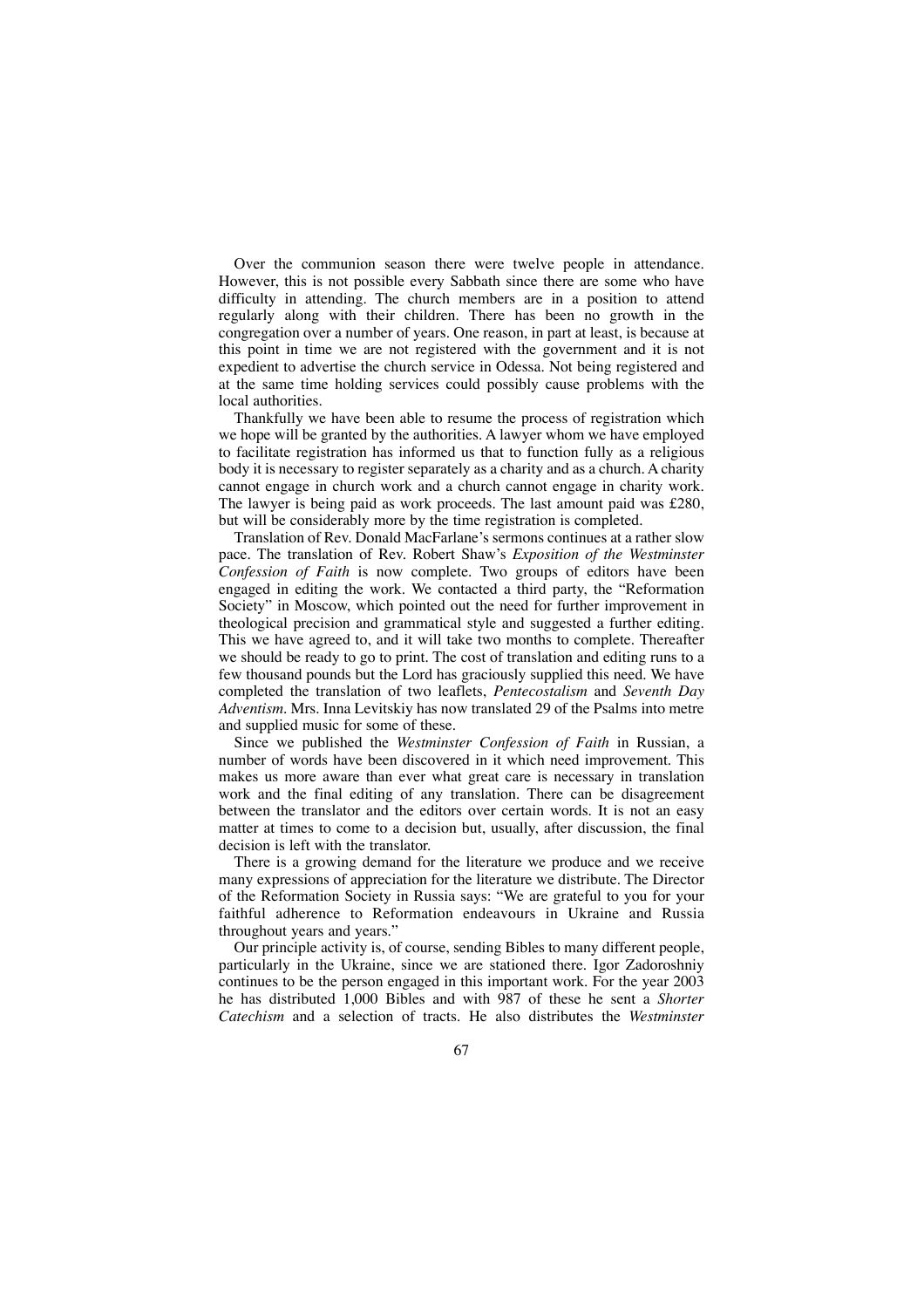*Confession of Faith* booklet as well as the volume that includes the Catechisms and other documents. Fifty-two copies of the *Confession* and 80 *Shorter Catechisms* were donated to the Moscow Christian Library. We also obtained Calvin's *Institutes of the Christian Religion* in Russian and have distributed five sets of these three volume editions. From the Church Office in Glasgow, under the direction of Miss Norma Morrison, a considerable amount of Bibles and literature have been distributed to Russia, Ukraine, Hungary, Romania and other countries. In all, 303 Bibles, 492 pieces of literature (such as the *Shorter Catechism,* the *Westminster Confession of Faith, The Apostolic Church*), 3,230 Gospels of John, 3,300 tracts and some Bibles and literature in English have been forwarded to the Ukraine.

At the end of 2003, with the help of others, Igor Zadoroshniy distributed ten thousand *Words of Life* calendars provided by the Trinitarian Bible Society. These were distributed to various churches in Odessa, and government institutions and offices. We go on with this distribution work with a deep awareness of its futility if the Lord do not bless it. Without that, all labour is in vain. We know, however, that the purpose and promise of the Lord is that the work will not be in vain, as the parable of the sower amply demonstrates.

We were able to go with only one load of aid to Odessa. Our normal run to Romania had to be cancelled because of the volume of other Eastern Europe work. We were glad that Messrs. Edward Ross and Christopher Lamont were able to take a load of medical aid to Odessa Children's Hospital. A journey of this sort costs in the region of £2,000. However, the medical equipment we bring is worth considerably more than the expense involved and is deeply appreciated by the hospital authorities. The last load also included Bibles and Christian literature, some of which went to the hospital. We do not engage in these works of charity simply to show kindness to those in need, although that is proper. It is always with a view that this work will lead to doors being opened for the Gospel.

We were thankful that Rev. David Campbell was able to give two Sabbaths to the congregation in Odessa. He had the usual services and during the week gave a number of lectures on different subjects. His visit was very much appreciated by our people there. The congregation is very isolated, and more especially because they have taken a strong stand against Arminianism. Some Arminian churches are very opposed to our distributing the *Westminster Confession of Faith,* and they regard Mr. Igor Zadoroshniy as a heretic. We are very grateful that in such circumstances, Rev. D. Campbell was able to hold services and lectures. Mr. Campbell also chaired the Field Committee meeting there and was able to assist with the registration procedures and other matters.

Dimitriy Levetskiy appeared before the Kirk Session in May of last year and applied to be received as a divinity student in the Free Presbyterian Church. The Kirk Session saw fit to recommend him to the Presbytery. He has now been accepted by his Presbytery as a student of the Church to study for the ministry. He continues to study English and History.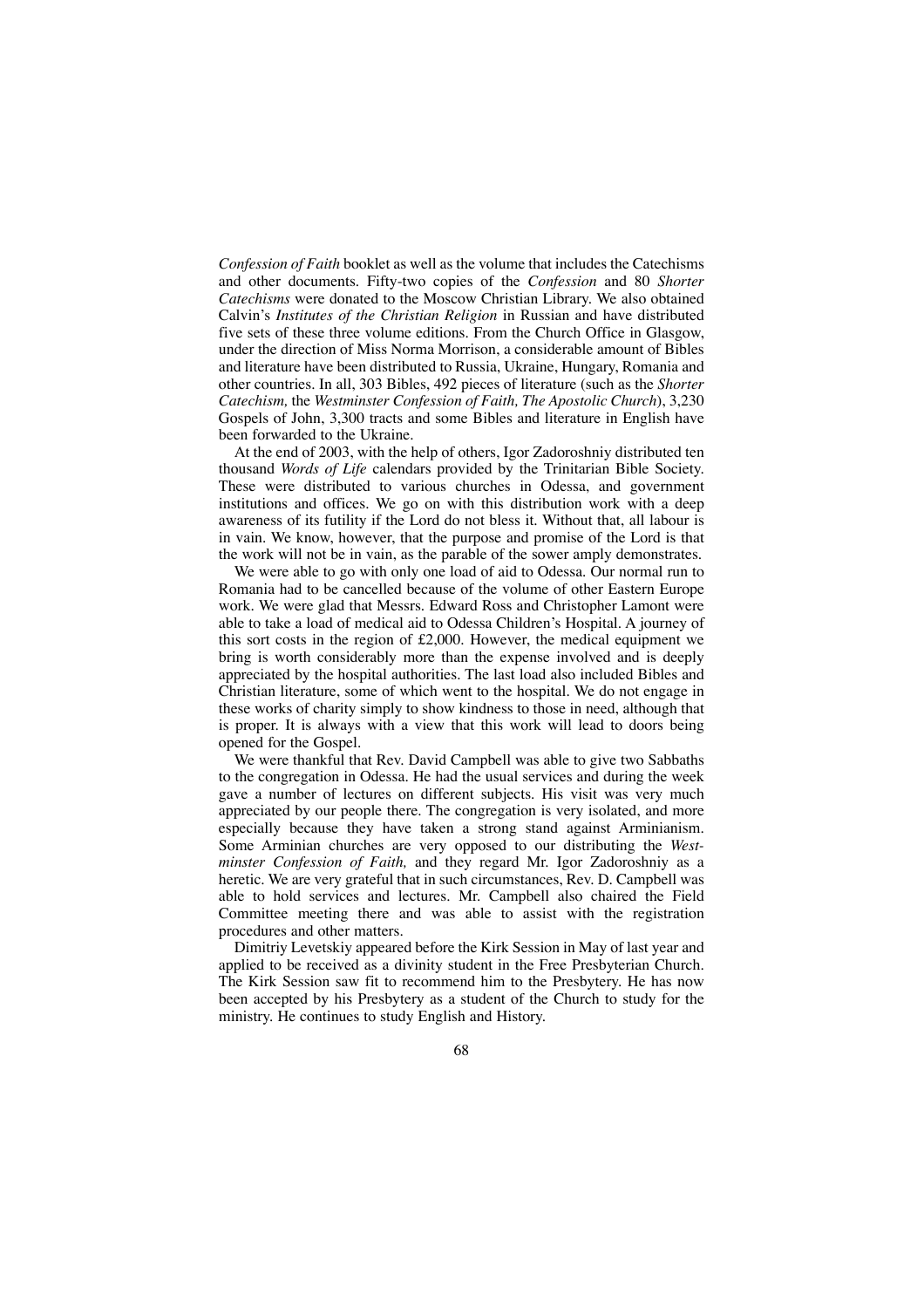There are Calvinists in the Ukraine and outwith who take an interest in our work. One can imagine that our small congregation in their isolation do have leanings toward such, but they do see the differences. I believe they appreciate the firm stand we endeavour to make as a Church. However, they do need to be prayed for; that they would be steadfast and unmovable in this good work in Odessa which the Lord has begun through our Church.

We are deeply indebted to all who in any way contributed to the furthering of the Gospel and works of charity in Eastern Europe. The Trinitarian Bible Society kindly continues to give grants of calendars and Bibles. A person in Canada has now for a number of years donated Russian Bibles on a regular basis. The Inverness ladies have again helped greatly in the preparation of aid and others too numerous to mention have contributed toward the work. Thanks are also extended to those who continue to donate the money without which the work could not carry on – as it does to this very day.

It is a marvel that lands which not so long ago were curtained off from the rest of the world and the Word of God have had that steely curtain taken away by the Most High. We believe He surely must have a great purpose to advance the gospel of His grace in these vast lands so long denied the truth. *"He hath done all things well"* (Mark 7:37).

# **REPORT ON VISIT TO ODESSA Rev. D. Campbell**

IN response to a request from the interim Moderator of the Odessa Kirk Session, Rev. D. A. Ross, I agreed to spend two Sabbaths in Odessa and accordingly flew out on Tuesday, 7th October 2003, from Stornoway, and on Wednesday 8th from Heathrow Airport. I was met at Borispol Airport outside Kiev by Mr. Dimitriy Levitskiy and after a short wait took a bus to Odessa. This over-night bus trip of about 8 hours was not a pleasant experience, as noise from videos being shown, together with poor quality roads, made any proper sleep impossible. However, in the Lord's kindness, we arrived safely in Odessa at 5.20 a.m. and were met by Mr. Igor Zadorozhniy, who took us to his home where I was to stay for the duration of my trip. At the time, Mr. Levitskiy and his young family were staying with Mr. Zadorozhniy and his wife Tanya while they awaited a move into their new home at the end of October. As a result, I was able to get to know both families during my stay. I was very warmly received and treated with every hospitality and kindness by my hosts, for which I am most appreciative. It did not take me long to become acquainted with my surroundings and, however different from home, I was soon very comfortable and felt much at ease.

In all, I conducted six services and gave two lectures during my visit. I took a prayer meeting on the Friday evening after my arrival and gave a brief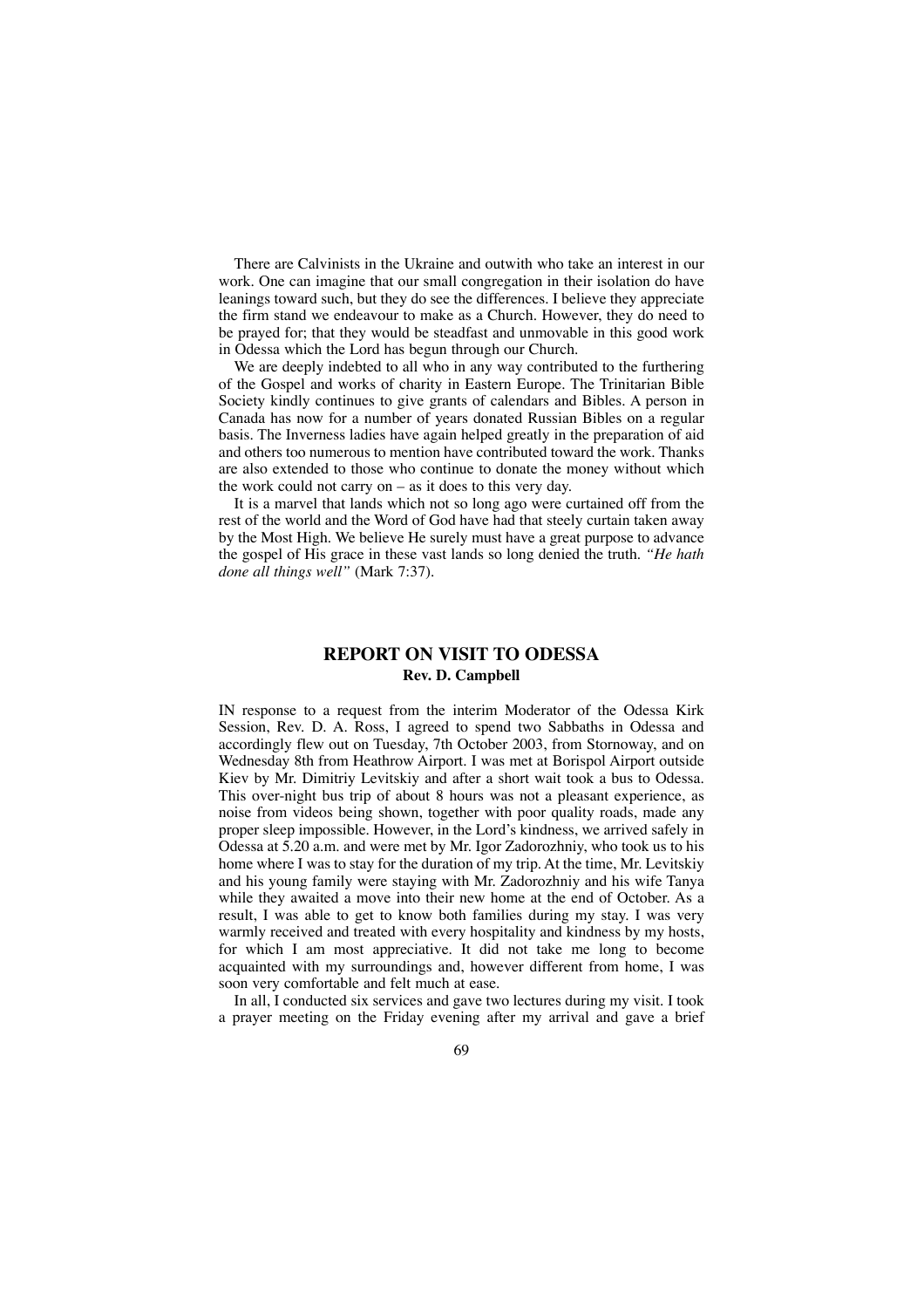lecture on Saturday on the Second Coming of Christ. The services on the Sabbaths were an hour apart, for the benefit of a family who had come from the other side of the city. There are four attending from this family besides the families already mentioned, making a total of ten. I conducted a prayer meeting on the evening of Wednesday 15th and gave another lecture, on the Regulative Principle, on the following Saturday. All the services and lectures were translated by Mr. Levitskiy, who has a good grasp of spoken English and maintained a flow of speech in translating to a commendable level. The services were very attentively listened to and on several occasions there were prolonged periods of discussion afterwards. The room in which the services are held has all the appearance of a church since the provision of a well constructed pulpit and the neat rows of comfortable chairs. It is hoped that this room will soon be extended by a couple of metres.

Together with my preaching duties, which were my primary reason for visiting Odessa, I was asked to engage in some other activities associated with our Mission. Accordingly, on Monday 13th October, accompanied by Mr. Dimitriy Levitskiy and Mrs. Tanya Zadorozhniy, I visited the children's hospital which is regularly supplied with aid from Scotland. I was greeted warmly by the head of the pathology department of newborn babies, Dr. Torbinskaya, who took me through the department showing me the use made of items brought from Scotland. The poverty and lack of proper resources in the hospital department is very clear to see when one visits and the help given is much appreciated. I also had a chance to meet some of the mothers and their new-born children. Before leaving I purchased a quantity of medicines for the department from the in-house pharmacy with funds given for that purpose. A little British money goes a long way in Ukraine and this small gift was gratefully received.

On Thursday, 16th October, we arranged a visit with the lawyer whom Mr. Ross had met previously, Mr. Vladimir Popov. It was hoped that this visit would have got the process of registration as a charity finally moving, but one further delay was encountered. This has now been settled and progress towards registration is being made. As requested by Mr. Ross, I also chaired a meeting of the Field Committee in which the present situation of our group and its endeavours were discussed. Clearly our witness is very small and, compared with the numbers attracted to other organisations, we may be deemed an irrelevancy. Yet the Word of God and the Westminster standards are being sent out in large quantities and we can hope and pray that He who alone can bless the truth will follow these endeavours with a rich and abiding blessing.

I left Odessa on Monday, 20th October, at 7.30 a.m. After another 8 hour bus trip, which enabled me to see some of the country through which I was passing, we arrived at Borispol Airport. Ukraine is a very flat and fertile land, at one time producing bread for the whole of the USSR. However, poverty is very evident and it was most disturbing to see so many aged women huddled in the cold at road junctions trying to sell miserable quantities of produce to passing motorists. Corruption and deception are sadly only too common in this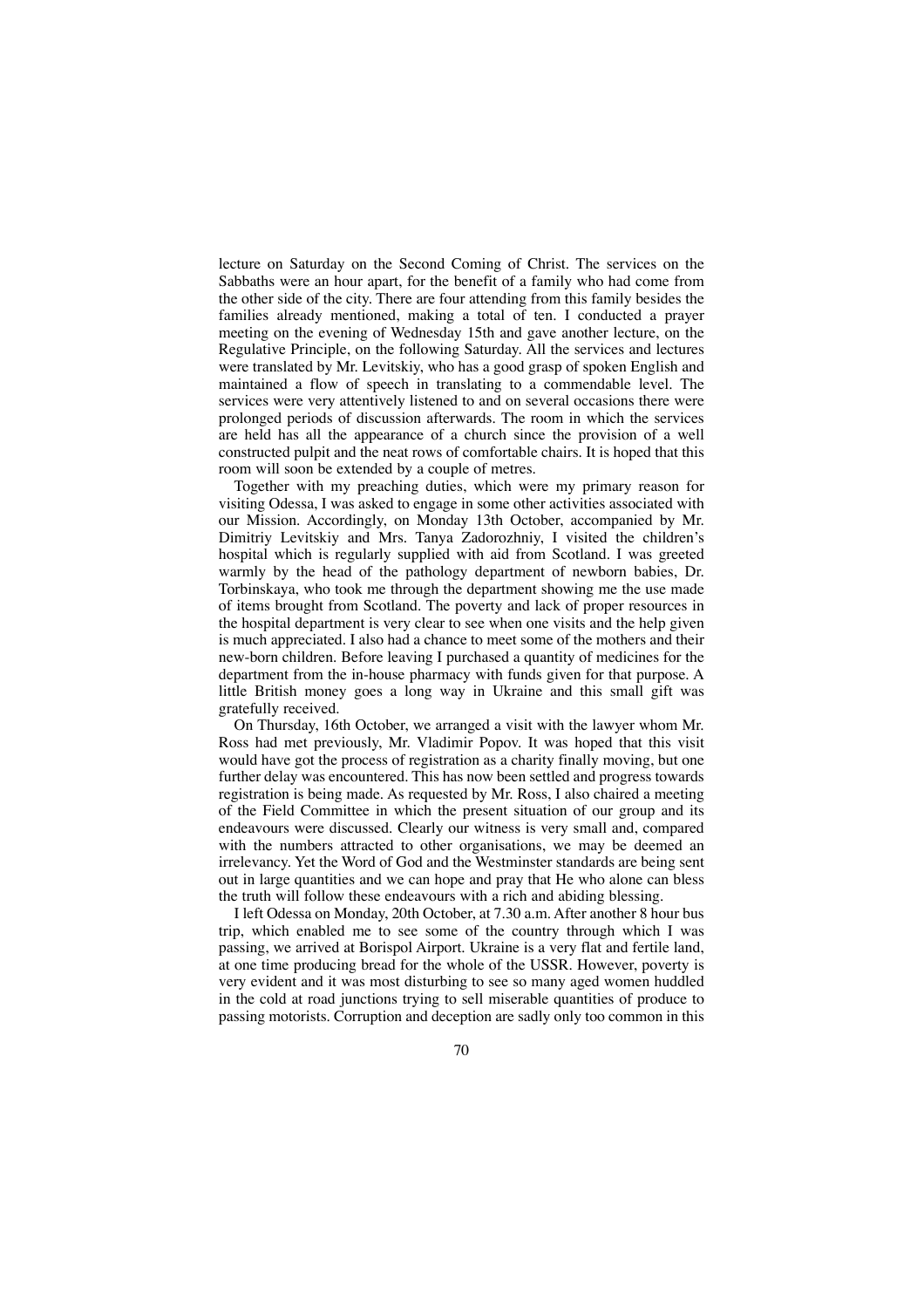land and as a foreigner I was grateful for the company of Mr. Levitskiy, who kept me in mind of the dangers during our travels. Together with Mr. Levitskiy, I waited for five and a half hours before I was able to go through the customs control in order to board my flight. My flight left for London at 8.20 p.m., and landed safely three and a half hours later. Mr. Levitskiy had another two hours to wait before taking another eight-hour overnight bus trip home. These trips are exhausting and Mr. Levitskiy should be heartily thanked for agreeing to come as a companion to visitors from Scotland. I arrived home in Tolsta on the following day, Tuesday 21st, exactly two weeks after departing. I have much cause to acknowledge the kindness of the Lord to me in my journey and during my stay in a foreign land. I was very conscious of the prayers which went with me and cannot but express my gratitude for this. The prayers of God's people at home are a valuable contribution to our Missionary endeavours in Ukraine. I should also include a word of thanks to Miss Norma Morrison for arranging my flights and my visa. Being able to book well in advance meant that the total cost of my flight from Stornoway via Glasgow and London, returning by the same route, was only £311. When one compares this with the cost of some flights from Lewis to the mainland, it was felt that we obtained a very good deal indeed.

At present the Psalms are being translated into metre by Mrs. Inna Levitskiy, who has significant musical talent. The singing of the Psalms by our friends was very attractive to listen to, and several Scottish tunes are used. Thus far, about 25 Psalms have been completed and while I was with them, Psalm 80 was added to the collection. Among many concerns expressed by our people in Odessa was the need for literature which exposes the idolatry and heresy of the Orthodox Church. Visiting a monastery with our friends and seeing the many Orthodox churches in the city, I was struck by the Satanic influence and darkness which prevail. Some tract dealing with this brand of false religion would benefit our people and could be distributed by them among the poor souls in bondage to the Orthodox Church. Our friends have necessary contact with Orthodoxy in areas such as family bereavements and, in questions arising from the consequent funeral rituals, there is need for direction and guidance.

There is much reason to be hopeful about our Mission work in Odessa. We cannot forget that, *"Except the Lord do build the house, the builders loose their pain".* We are thankful that the establishment of Christ's Church is not a work of man and that Christ governs His own kingdom in every part of the world. We can be encouraged by the fact that Mr. Igor Zadorozhniy has a very large number of contacts all over the country and many of them profess to be sympathetic to the Reformed Faith which he is instrumental in spreading far and wide. It is even more heartening that we now hope to have a native Ukrainian training for the Ministry of the gospel among his own people. This is the greatest need in Ukraine and is, we trust, a sign that the Lord has a purpose of mercy towards sinners in that land.

Although there are few attending our group at present, this can be easily accounted for. Firstly our unregistered state actually makes preaching illegal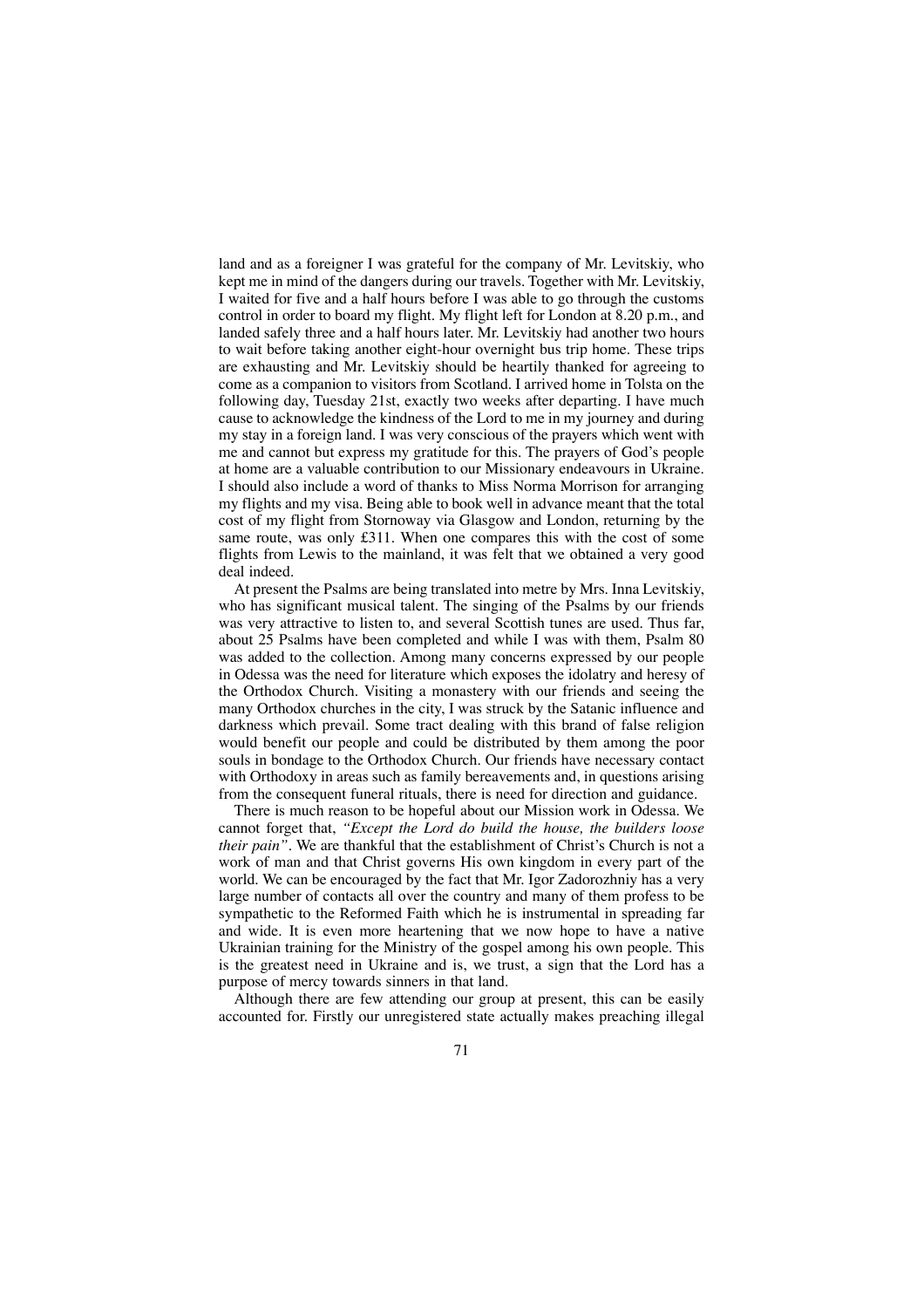and this has frightened off a significant number. It also means that our group cannot be engaged in any work which advertises our existence in the city of Odessa itself. A third reason is that the local Churches who preach Arminian doctrine have very emphatically denounced our work and witness to their people and any work among them has to overcome that obstacle. Even here, however, there is reason to be hopeful. Mr. Zadorozhniy showed me several recent letters from correspondents which indicated a real hearty commitment to Calvinism. Among those with whom he has contact are seminary students and Baptist pastors who, although forbidden to receive the *Westminster Confession,* are professing an adherence to it. Only the Lord can effect a work of Reformation in Ukraine, but the seed that is presently being sown by our little group is, we trust, not without some evidence of growth here and there. *"Cast thy bread upon the waters: for thou shalt find it after many days"* (Ecclesiastes 11:1).

# **REPORT OF DEPUTY TO CHESLEY AND TEXAS Rev. N. M. Ross**

LAST November I found the people of our congregations in Chesley, Ontario, and Richmond, Texas, in good heart, and faithfully holding fast.

On my arrival in Toronto on the last day of October I was kindly met by Mr. Gilbert Zekveld, one of the Chesley elders, who drove me to the Chesley manse, which was to be my comfortable abode for a fortnight.

It was a pleasure once more to meet the people of the congregation after the Sabbath morning service. Having been very generously loaned a car by Mr. Hank Bouman, I was able to visit them in their homes in the following days, and was the grateful recipient of their homely hospitality. Also, I visited friends in both the the hospital and the old folks' home in the town.

During my second week there we had a communion season. The attendances at the services were encouraging (some friends came from Texas, Indiana, and Hamilton), and reached 45 by Friday evening, when we had the fellowship meeting at which ten men were called to speak.

The communion Sabbath was a "solemn holy day" in the congregation, when we kept in remembrance the death of the Saviour, and had, we believe, some measure of the refreshing presence of the Lord.

It was with reluctance that we said goodbye to one another after the Monday morning service. Mr. David Kuiper called for me at 6 a.m. on Tuesday and helpfully drove me back to Toronto, on my way to Texas.

That afternoon I was warmly greeted at Houston Airport by Mr. Jim Moline, who took me to Brookshire. There, he and his wife generously set me up in a comfortable mobile home near their own home. Next evening we all gathered in the Ervine home for a prayer meeting at which I preached.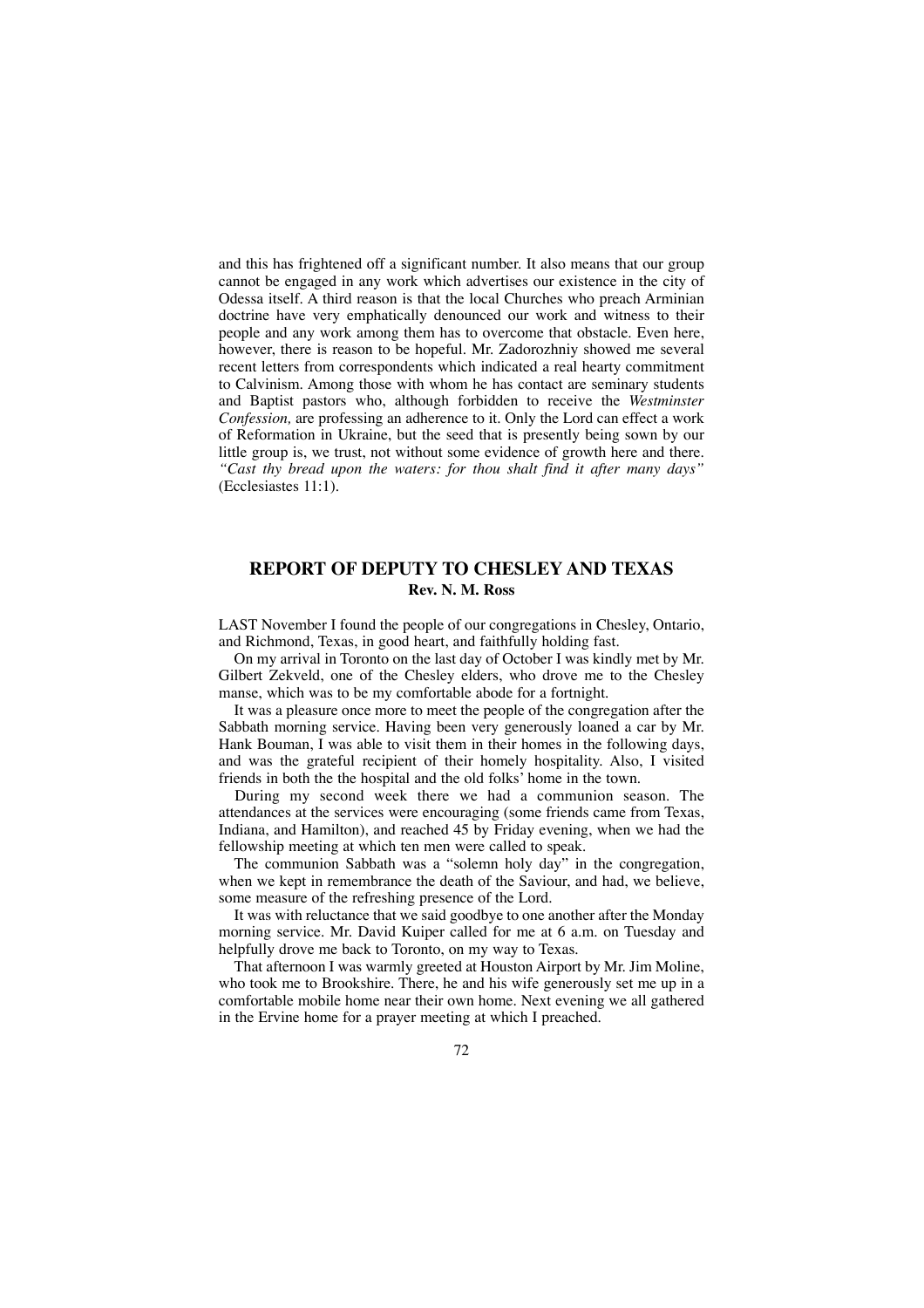It was most convenient that I (and the elders who later arrived for the communion) had the use of a hired car. I drove on Saturday to Santa Fe where it was my pleasure to be well looked after for a few days in the welcoming home of Mr. and Mrs. Ernie Smith and their family.

Attendances on the first Sabbath in the Richmond church were 25. The absence of Mr. Lyle Smith and his wife and their six children in Scotland, as he studies for the ministry, has significantly reduced the numbers.

On Tuesday evening the prayer meeting was held in a very suitable conference room in a bank in Santa Fe. I preached on *"Good hope through grace*" to 18 people, including five from outwith the congregation.

The communion season in the congregation commenced on Thursday, by which time I had moved to a motel in Rosenberg (five minutes' drive from the church in Richmond), where accommodation was thoughtfully provided by the congregation for myself and elders Mr. A. MacPherson from Scotland and Mr. D. Kuiper from Canada. This saved us having to travel the long distances between the church and the homes of the people. Our kind friends nevertheless unstintingly put in food for us, including cooked meals.

We had a profitable meeting on Friday when four men were called to "speak to the question" (which was based on Jeremiah 23:6: *"This is his name whereby he shall be called, THE LORD OUR RIGHTEOUSNESS"*). On Saturday it was encouraging to both the Kirk Session and congregation that a young man, Mr. James Smith, was received by the Kirk Session as a member in full communion.

A congregation of almost 35 gathered on Sabbath, when the sacrament of the Lord's Supper was administered. We sought to bless the name of God for His loving kindness to us, for it was indeed good to be there.

The elders and I spent Monday at the Motel doing, among other things, congregational business. The Kirk-Session decided to hold an election of Deacons in the congregation, with the hope of an ordination prior to the April communion. The Deacons'Court regretfully accepted Mr. Ervine's resignation from the congregational treasurership, and expressed its gratitude for his diligent and punctual discharge of his duties. It was agreed also that Mr. Mark Smith be appointed as the new treasurer. These decisions were announced to the congregation at the end of the evening thanksgiving service, after which we regretfully parted from one another.

We record our gratitude to them for their warm friendship, Christian fellowship and open-handed hospitality – all flowing from Gospel ties. Our heart's desire and prayer to God is that they might be abundantly blessed with spiritual blessings in Christ Jesus.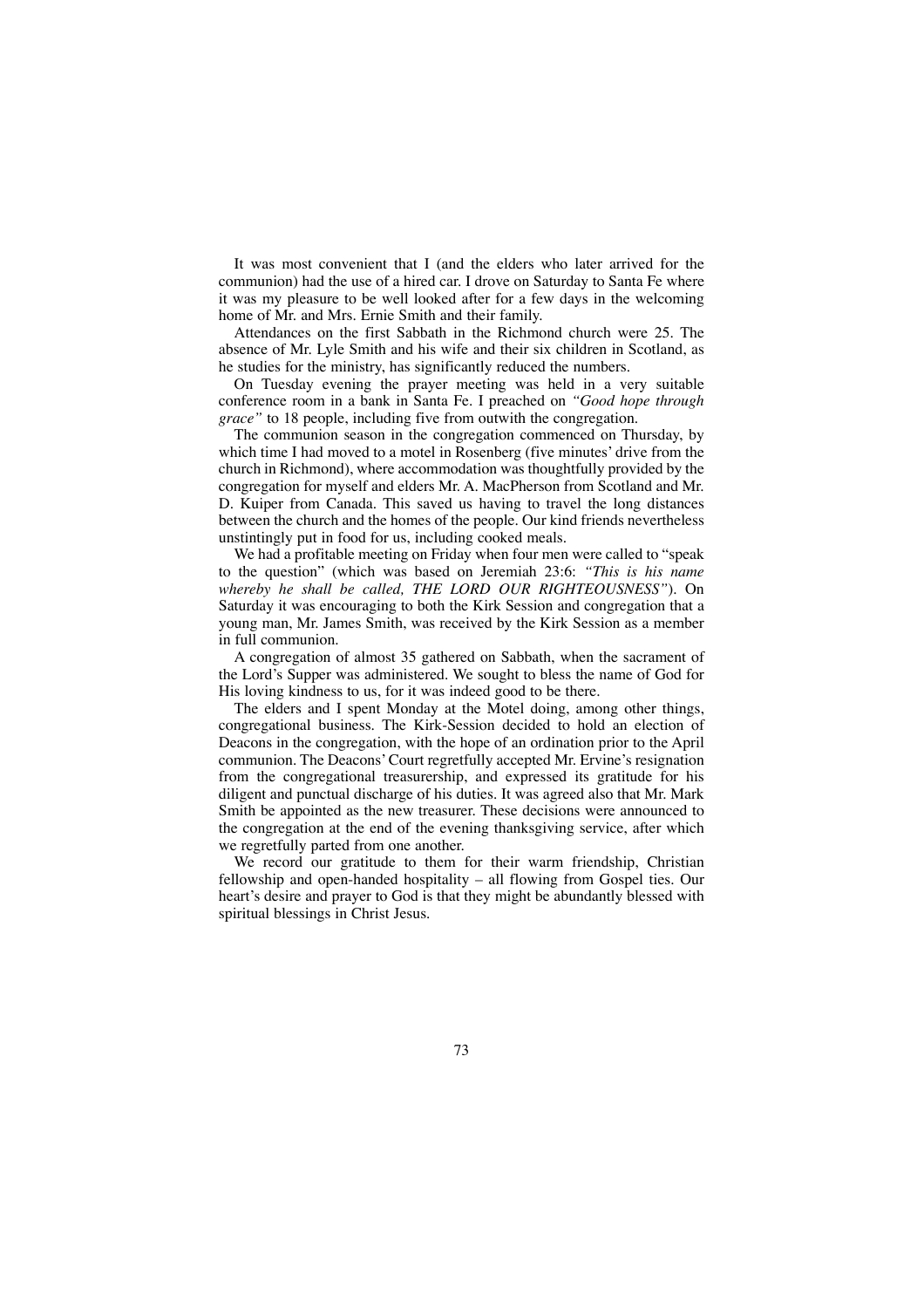## **REPORT OF DEPUTY TO SINGAPORE, AUSTRALIA AND NEW ZEALAND**

#### **Rev. D. A. Ross**

MY wife and I left for Singapore on Tuesday, 2nd December, 2003. After a delay of three hours at Heathrow Airport we eventually got on our way, arriving in time for the communion, which began on the 4th December. We were met in Singapore by elders, Mr. Bernard Yong and Mr. Wing Keong, and their wives. We also met up with the Rev. Johannes van Dorp, who had been in Singapore for the previous week. From the comments of the congregation, it seems to have been a profitable communion, and it was a pleasure to witness the two Singaporean elders attending for the first time on their own to the duties of the communion. The attendance was in the region of 20 each day. During our stay we were in a hotel near the place of worship – this was a room in a hotel – and we were shown bountiful and cheerful kindness by the elders and their wives.

On Tuesday the 9th we were to take our leave for Australia. Although Mr. van Dorp took his departure, my wife and I were unable to do so as I suffered an attack of erysipelas cellulitis. This kept me in Singapore for another week as well as in hospital for a few days. I was glad that my wife was with me to help – not least to rearrange our flights. At this time the kindness of the elders and their wives was exceedingly appreciated. In the good providence of the Most High, I was able to take the service in Singapore on the Day of Humiliation and Prayer, which had been arranged for me to take in Auckland, and to take the Sabbath services in Singapore instead of in Gisborne as planned.

We bade our farewells to our Singaporean friends, to whom we became very attached, and flew to Sydney, Australia. We arrived there on Tuesday, 16th December, to be met by an old friend, Mr. Calvin Mackenzie, whom I knew as a young lad in Gisborne. We were kindly entertained in his home by himself and his wife and family. I conducted the prayer meeting that evening and it was good to be there and to meet those whom I knew from the past, and others I had not met before. The Sydney people have had their disappointments because of some families coming and going with some disturbance to our people, but they continue to this day, which is cause for much thankfulness.

On Thursday, 18th December, we were up at 4 a.m. to travel to New Zealand, and Mr. Calvin MacKenzie kindly took us to Sydney Airport. After arriving safely at Auckland we took a flight to Tauranga where the communion was to begin that day. We were met at Tauranga Airport by Mr. and Mrs. van Dorp, Mr. Dick Vermuelen, and Mr. Peter Vermuelen and his wife. We were comfortably housed in a motel, along with Mr. and Mrs. van Dorp. Here again we had a profitable communion, although there were not many in attendance – about fifteen on average at each of the services. After the Monday service, Mr. Dick Vermuelen was inducted as an elder of the congregation. Tauranga congregation has not been long in existence. It was a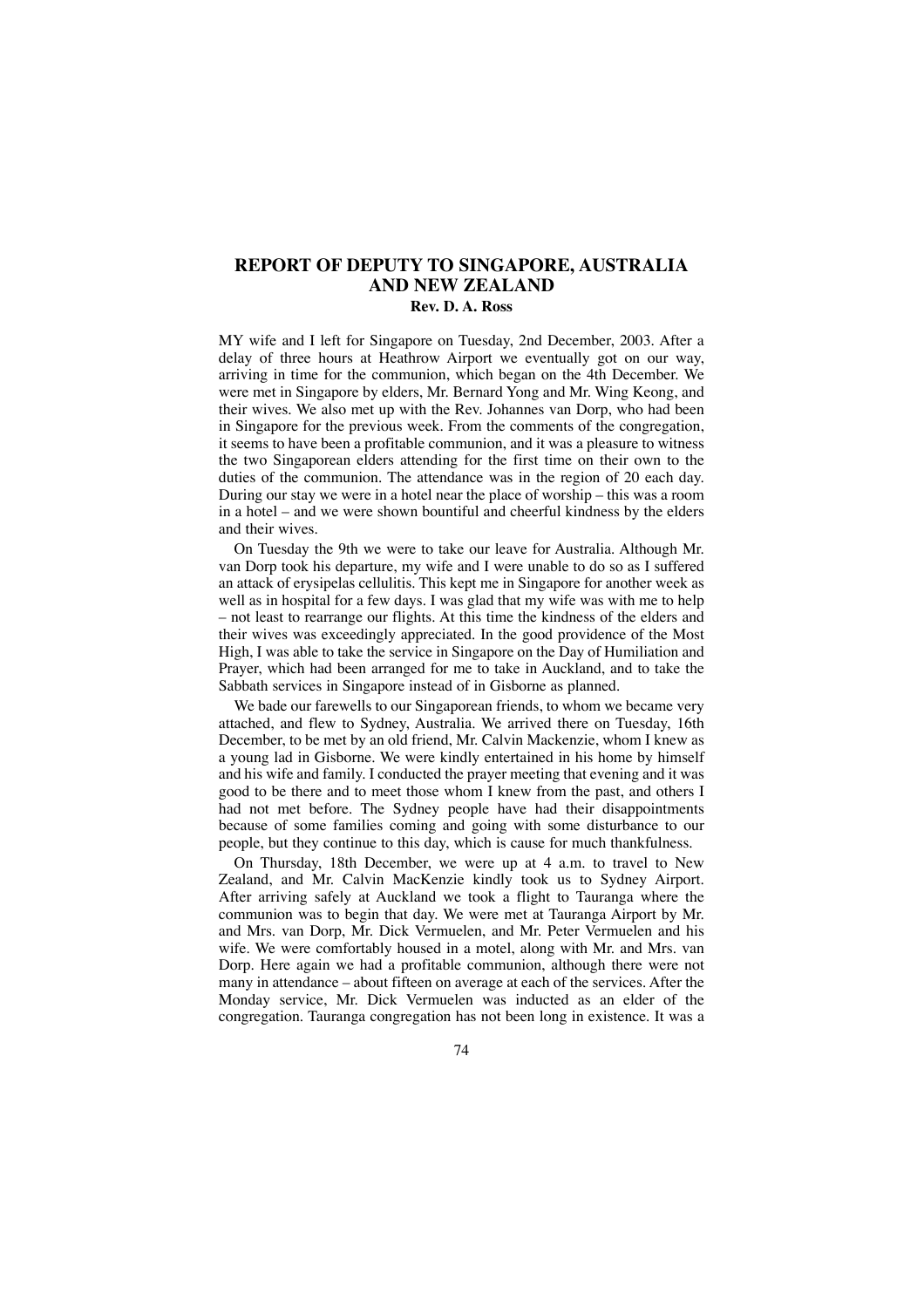great pleasure to be there and to see that another place of worship has opened up in New Zealand.

On Monday, 22nd December, Mr. Dick Vermuelen kindly drove us to Gisborne, arriving late that evening at the home of Mr. and Mrs. van Dorp, where we were well looked after. Next day we met many of the congregation in the home of Mr. and Mrs. Peter Vermuelen and were kindly entertained there that evening. On the Wednesday I took the prayer meeting and met others of the congregation. I was disappointed that this was my only visit to Gisborne – the congregation there bringing back fond memories of my time under the ministry of the late Rev. William MacLean. While a number of the congregation whom I knew have now gone to the eternal world, and others have left the Church, it is encouraging that those who continue in the congregation adhere to the testimony of the Church. This is no small matter in a day when many forsake the truth.

On Tuesday, 25th December, Mr. Dick Vermuelen took us to Hawkes Bay, where we met up with Miss Jocelyn Cox, with whom we spent many pleasant years working on the Mission field in Africa. Until we left the following day we received much kindness from Miss Cox. In a small hall, not far from where she was, we held a prayer meeting, at which the usual address was given and Mr. D. Vermuelen prayed and led the singing.

The following day we headed for Wellington to the home of Mr. and Mrs. Neil Hicklin. Here also we enjoyed much hospitality as well as the company of the large Hicklin family. On the Sabbath two services were held, and we had some visitors at the evening one. On Monday, Mr. Dick Vermuelen took his leave of us and returned to Tauranga, as did Mr. and Mrs. Peter Vermuelen, who returned to Gisborne. On Tuesday evening we held another prayer meeting.

We bade our goodbyes to the Hicklin family on the last day of the year, and Mr. Hicklin kindly took us to Wellington Airport. We flew to Sydney, then took a flight by a rather small plane to Grafton, via Tamara, where we were met by Mrs. E. Rayner. We enjoyed much hospitality in the Grafton manse and, indeed, from a number of families in the congregation who had us in their homes. On New Year's Day I took the customary service and then on the Sabbath the two normal services. In the Grafton congregation there is a large number of children and they, as well as the adults, seemed to listen very attentively to the preaching.

On Tuesday, 6th January, Mr. and Mrs. Rayner took me to Coffs Harbour Airport, from where I flew to Sydney, and then to Melbourne, where I met Mr. Briggs and two of his sons who took me to their hospitable home in Moreware, about an hour's journey by car from Geelong. Here I met with Mrs. Briggs and one other son. I left my wife in Grafton in a scorching heat of 45ºC. In Geelong it had plummeted to 17º, which was a great relief to me from the Grafton heat. The purpose of my visit was to help the Briggs family find out more about the Free Presbyterian Church, before they would make any commitment to worship among us. There are some differences between us and I cannot see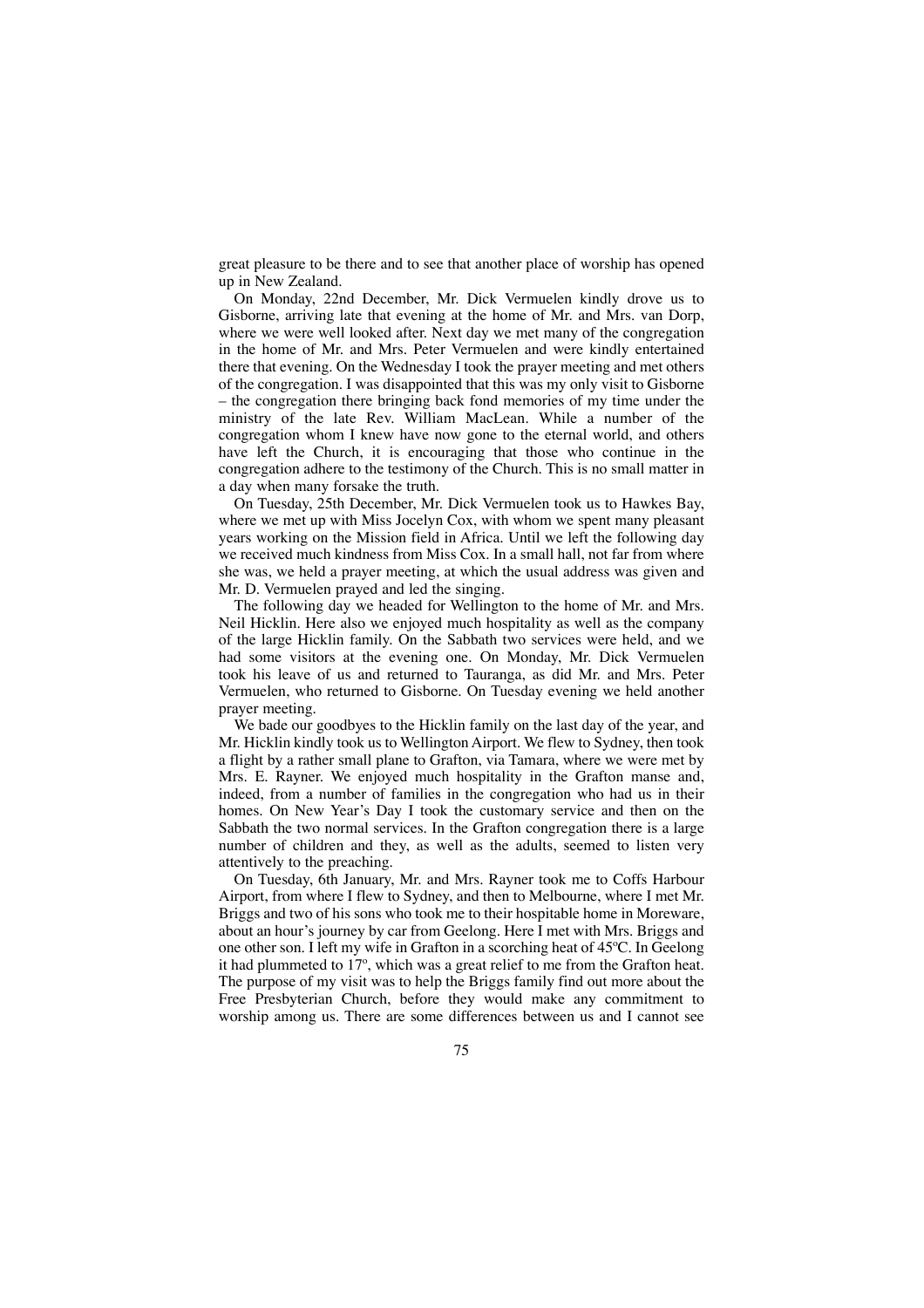(unless these are resolved) that they would be happy among us as a Church. I am grateful that they paid for my fare. Here I tried to preach on the parable of the Pharisee and the publican, using particularly the words, *"God be merciful to me the sinner".*

On Tuesday, 8th January, the Briggs took me to Melbourne Airport and we took our farewells. I arrived safely at Sydney Airport where I met up with my wife. We were met by Martina and Hannah van Praag, who took us to their parents' home in Riverstone, about two hours' drive from the airport. In the van Praag home we obtained considerable rest and were exceptionally well looked after. We also visited Mrs. Shaw, Hurstville, Sydney, who is, of course, well known to our people and is a faithful supporter of the Cause of Christ among us. In Riverstone I took the Sabbath services and prayer meeting on the Monday. We were invited to all the homes of the congregation and were very kindly received.

On Tuesday, 13th January, we again arrived at Sydney Airport, this time going in the direction of Auckland for the communion season there. In Auckland, Mr. Ken van Kraligen and his family and Mrs. Flora Campbell met us. In Auckland we were comfortably settled into Manukau Motel, where also Mr. Rayner and Mr. van Dorp and their wives resided over the communion.

On the Wednesday I took the prayer meeting. Thereafter the communion services followed, Mr. Rayner and myself assisting Mr. van Dorp, the interim Moderator of the congregation. Of the fifteen men who could have spoken to the question at the fellowship meeting, ten did so. The men were from throughout the congregations of New Zealand, Australia and as far away as Singapore. I felt it was a profitable occasion, as did others, as the men gave marks of grace, based on Psalm 2:11-12. It is truly wonderful to see this good custom practiced in distant lands, and it highlights the text, *"They that feared the Lord spake often one with another: and the Lord hearkened and heard it, and a book of remembrance was written before Him for them that feared the Lord, and that thought upon His name"* (Malachi 3:16). I also found it very profitable to be under the preaching of Mr. Rayner and Mr. van Dorp. We enjoyed much kindness from families in the congregation but were unable to accept all invitations to homes. After such a pleasant communion, Monday was a sad parting time. In the afternoon, the Australian and New Zealand Presbytery met as planned and Church matters were discussed and decisions taken.

On Tuesday, 20th January, Mr. Ken van Kraligen kindly ran us to the airport on our way to Sydney and then Singapore. Mr. Bernard Yong was also at the airport returning home to Singapore but we had to follow on a different flight. Eventually we were on our way to Sydney, but because of a delay in Auckland we missed our connection to Singapore and thus eventually arrived in Singapore at 3 a.m. There Mr. Bernard Yong and his wife were kindly and patiently waiting for us, and they took us to our hotel where we got some much needed rest. Once again I was able to take a prayer meeting in Singapore. There are some problems in the congregation but we trust that it will work out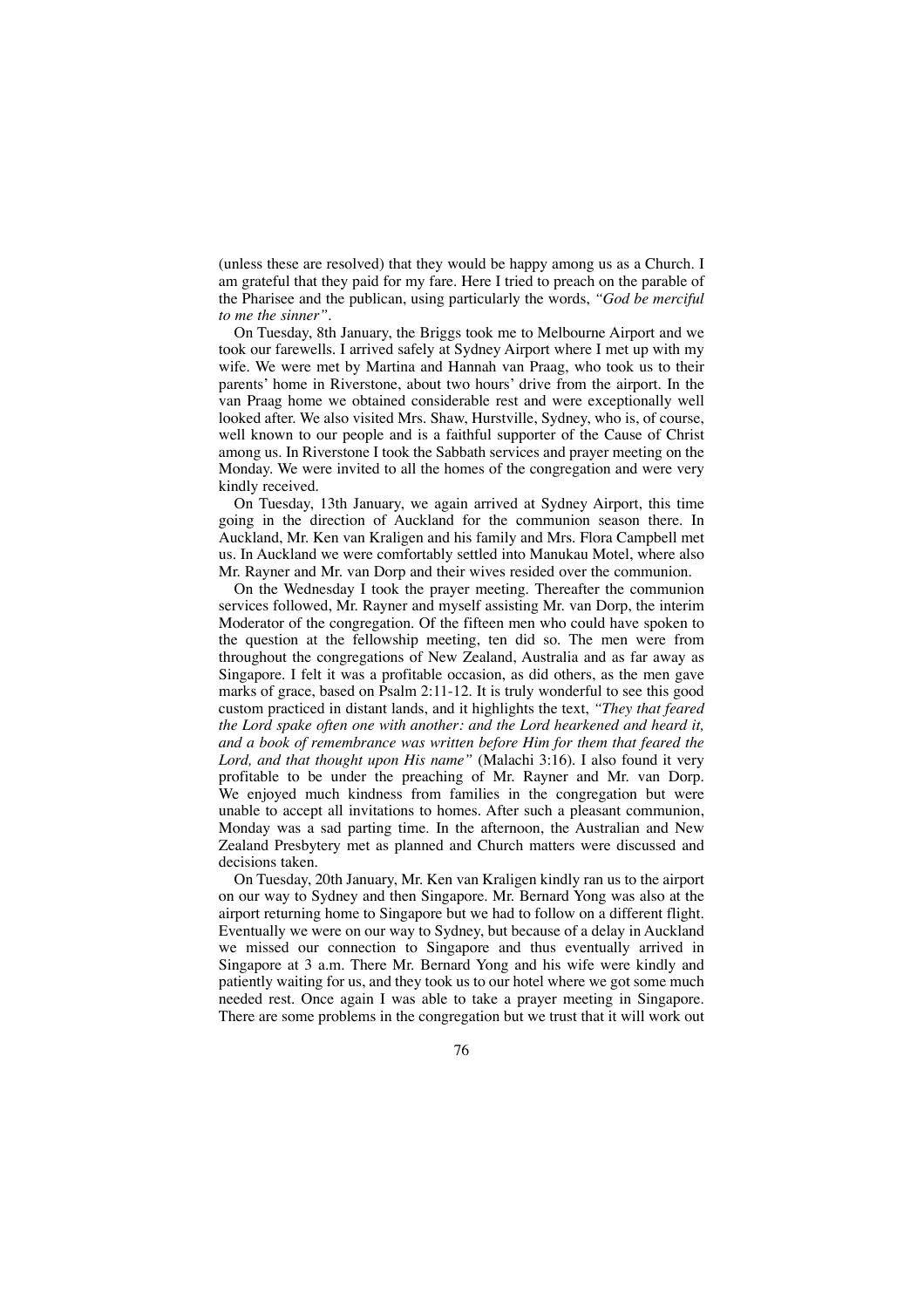for the good of the Cause of Christ there. Again kindness upon kindness was showered on us. Mr. and Mrs. Yong were able to see us off at the airport on the final leg of our journey. We said our final farewells, hoping to meet again in connection with the glorious Cause of Christ which we all seek to uphold. We had an extremely turbulent flight on our way to London. We were told that the pilot was able to steer clear of the worst – I cannot imagine what that would be like after our experience! We had a smooth changeover from one flight to the other in London and arrived safely in Glasgow, on time to be driven home to Laide. While it was a great pleasure to be among the Lord's people in the different congregations, it was good to be among the little flock in Laide once again.

Despite problems which from time to time arise in our congregations in Singapore, Australia and New Zealand, it was apparent that our people there continue to appreciate the testimony of the Free Presbyterian Church. While the APC movement had an adverse effect on all congregations in Australia and New Zealand, it appears that the Gisborne congregation suffered more than others. Many of the young people I knew from my previous connection with Gisborne have gone to other churches or have become churchless. The Gisborne congregation is now made up of older people and they feel, and will continue to feel, the mischief done by the APC. Nevertheless they are firmly set on upholding the principles of the Word of God.

The APC movement also had an adverse effect on the Auckland congregation, but wonderfully the congregation now has a good number of young families. We hope and pray that it will be likewise in Gisborne. The senior elder in Auckland, Mr. Ken van Kraligen, had to go to Sydney for medical treatment. We hope the Lord will spare him to continue in the useful work he has been engaged in for many years.

Since my last visit to the Antipodes, nearly 20 years ago, there have been two new congregations formed, namely Tauranga and Singapore. The services in Tauranga are kept by Mr. Dick Vermeulen and about a dozen people meet from Sabbath to Sabbath. It has been difficult to hold midweek prayer meetings but it is intended to have these shortly on a regular basis. There is undoubted harmony among the people there and an appreciation of the Gospel. As Tauranga is a large and growing town, there is the prospect that others might be brought to worship in the congregation.

Singapore is the other new congregation and there Mr. Bernard Yong keeps the services. About a dozen people now meet from Sabbath to Sabbath and they are altogether desirous for the Gospel. They give a warm reception to the Gospel and to those who preach it, and have a gracious determination to be constant in the things of Christ. How we need grace to continue thus.

There have been difficulties from time to time in the various congregations in the Presbytery there. Some of these come from persons dissatisfied with other denominations who seek to make their spiritual home in the Free Presbyterian Church. Often, in God's providence, there have been great gains for our Church from people who have come from other churches, but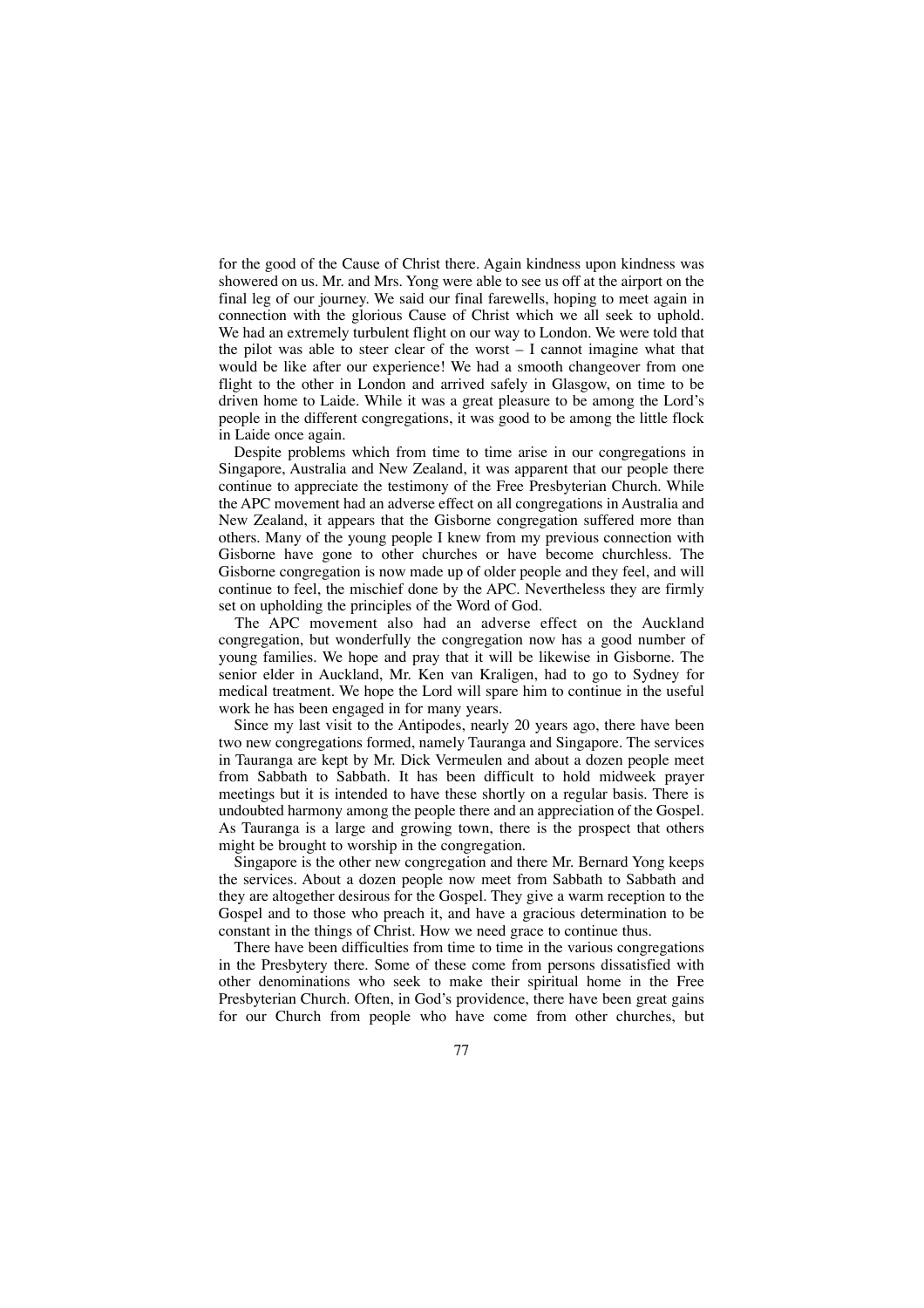sometimes there are others who push extreme views and if they do not get their own way they move on. It seems to me that some of these people are righteous overmuch, and the truth is that they could have a very unsettling effect on some of our people and would do the Cause of Christ no good. What need for the Church to be wisely exercised in these circumstances and to patiently wait on the Lord to be the breaker-up of our way and lead us to right decisions.

I have to record the Lord's gracious care of us in all our travels; of being given the great privilege to preach the everlasting Gospel to so many people, and to have fellowship in the bonds of the Gospel which is a precious privilege in itself. I have already mentioned the great kindness of the congregations and people. There is, too, their genuine appreciation of the Gospel and visiting ministers who come among them. We hope, therefore, that in the not too distant future, the Church will be in the position to send yet another deputy among them.

> *"The Lord Himself did give the Word, The Word abroad did spread; Great was the company of them The same who published."* (Psalm 68:11)

### **TRAINING OF THE MINISTRY COMMITTEE'S REPORT Convener: Rev. D. J. MacDonald**

AT its meeting in March the Western Presbytery received Dimitriy Levitskiy, Odessa, as a student studying for the ministry of the Church. It is hoped that the Committee will be able to recommend a course for him to the Synod.

The other students studied Systematic Theology and Apologetics with Rev. J. MacLeod, Stornoway. On completing his exit examinations, Mr. J. Bruce Jardine will be ready to be taken on trials by his Presbytery. Mr. Donald MacDonald will proceed to Leverburgh to study with Rev. K. D. MacLeod, tutor; Mr. A. B. MacLean will go to Edinburgh for the last year of his course with Rev. H. Cartwright, tutor in Greek and cognate subjects. Mr. Lyle Smith will also attend the classes in Edinburgh. We recommend students and tutors to the prayers of the Lord's people hoping that they will be able ministers of the New Testament.

The Committee hopes to have a full programme for the annual Theological Conference in place in time for the Synod. The Conference will be held in Glasgow on Tuesday and Wednesday, 7th and 8th December 2004, DV.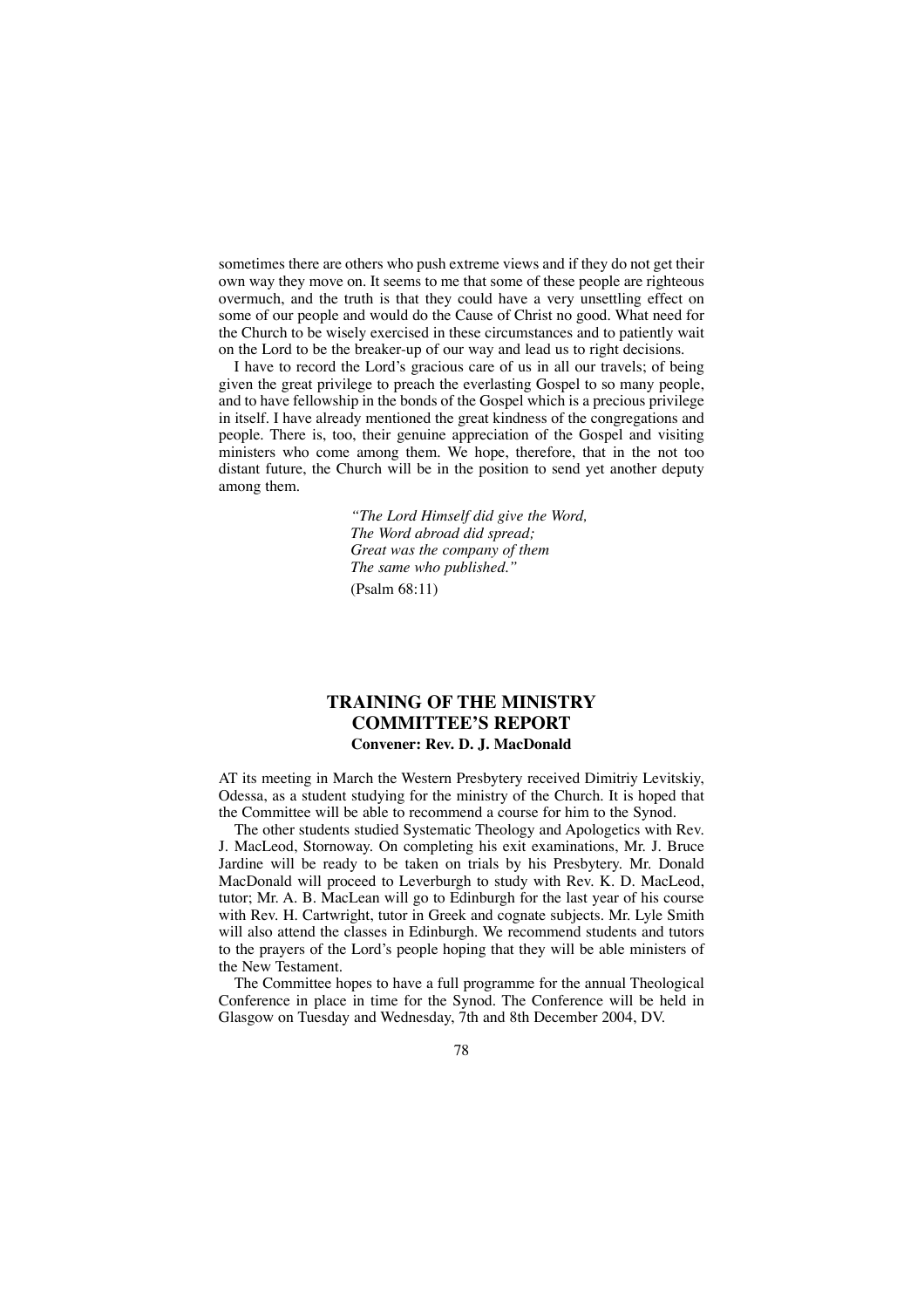## **THEOLOGICAL TUTOR'S REPORT Rev. John MacLeod**

AS arranged, the students assembled in the Vestry of the Stornoway Church on Tuesday, 9th September 2003, and the session to be devoted to the study of Systematic Theology, Apologetics and Scripture began. This being his first time in this position, the Tutor was as conscious of entering uncharted territory as his students were, but we set out together in the hope that we would be carried through the session and that all the mountains before us would be surmounted. Hitherto, that has been the case. The burden of preparing orderly courses for the study of Theology and Apologetics was much eased as a result of the Rev. Donald MacLean making available to me the series of lectures which he had prepared over his long period of service as Tutor. These Lectures, having been typed out by Dr. John Mitchell, as a labour of love, were photocopied, wire-bound and then issued to the students. My debt to the Rev. Donald MacLean is therefore great. The students attending the Classes were, in alphabetical order, Mr. John Bruce Jardine, Mr. Donald MacDonald, Mr. Alasdair Beaton MacLean and Mr. Lyle Smith.

The Class was opened with prayer, after which we endeavoured, bearing in mind the importance of maintaining contact – however tenuous it might be – with the original languages read, on alternate days, a verse from 1 Timothy in the Greek New Testament and a verse in Hebrew from the book of Psalms. For interest, we read what Ellicott had to say on the Greek Text and what Alexander had to say on the Hebrew. We also, in our own time, over the course of the session, systematically read through Volume 1 of Beveridge's translation of Calvin's Institutes and, before turning our attention to the main subjects, we briefly discussed what had been read.

#### *Systematic Theology*

In our Theological studies we made use, principally, of A. A. Hodge's *Outlines of Theology* and Louis Berkhof's *Systematic Theology* referring, as we went along, to other authors and works which shed further light on particular doctrines as they came under our consideration. Among these authors we may mention James Durham, George Smeaton and Thomas Halyburton. Systematic Theology is such a vast subject that, in the time allotted, we hardly went beyond getting our feet wet in the shallows of a boundless ocean of mystery. It is to be hoped that as a result of our studies together we have benefited spiritually and that our desire to enter more and more into "the things of the Spirit of God" has increased.

#### *Apologetics*

It would appear that there is at present a dearth of text books written from the Classical Apologetics viewpoint and therefore suited to our need. On certain topics we consulted *Apologetics to the Glory of God,* by John Frame, but with

79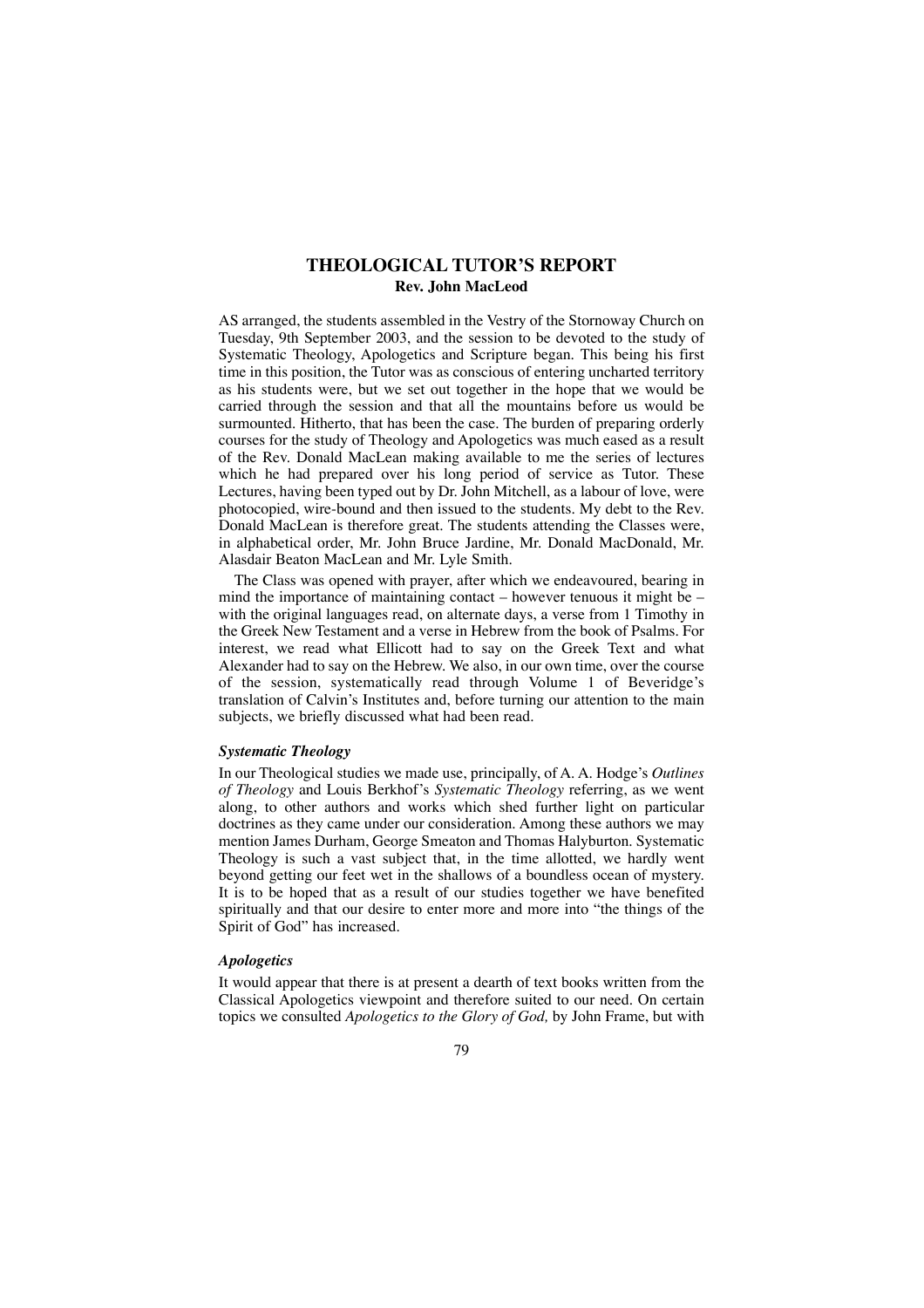care in view of the author's bias toward the Presuppositional approach. However off-putting the title, John Blanchard's book, *Does God believe in Atheists?,* is a mine of information and was found to be up-to-date and helpful in many ways. That can be said without subscribing to everything that has come from his pen. We relied heavily on the Rev. D. MacLean's Lectures, supplemented by certain portions of John Gerstner's *Reasons for Faith* and among other books consulted were B. B. Warfield's *The Inspiration and Authority of the Bible* and J. K. van Baalen's *Chaos of Cults*, the latter being particularly helpful in our study of Modern Cults and Heresies.

#### *Scripture*

The portion of Scripture prescribed was Job to Malachi.

The students applied themselves to their studies with commendable diligence and to lead them in their studies was for me a great pleasure and privilege. I have to thank them for so willingly supplying pulpits throughout the bounds of the Outer Isles Presbytery. We pray that they may be spared to adorn the office of the ministry in years to come and that He who is the great Head of the Church would keep them faithful in declaring all the counsel of God and also faithful in maintaining the testimony and witness of the Free Presbyterian Church of Scotland.

## **WELFARE OF YOUTH COMMITTEE'S REPORT Rev. D. A. Ross**

BY the time this report is presented to the Synod, our Youth Conference will have been held, God willing, in Craibstone Agricultural College, Aberdeen. We attended this conference centre in 1998, and found it most suitable, not least for its convenient location for many of our young people.

A number of ministers were asked to give lectures on different topics selected by the committee. Some, for various reasons, were not able to attend on this occasion but we were glad when the following ministers agreed to provide lectures on these selected topics:

- *1. The Role of Women in Society Some Biblical Principles* Rev. N. M. Ross
- 2. *Eastern Europe – The Free Presbyterian Mission and the Religious Background* Rev. D. Campbell
- *3. The Providence of God The Doctrine and How it Applies to Our Lives*

Rev. H. M. Cartwright

#### 80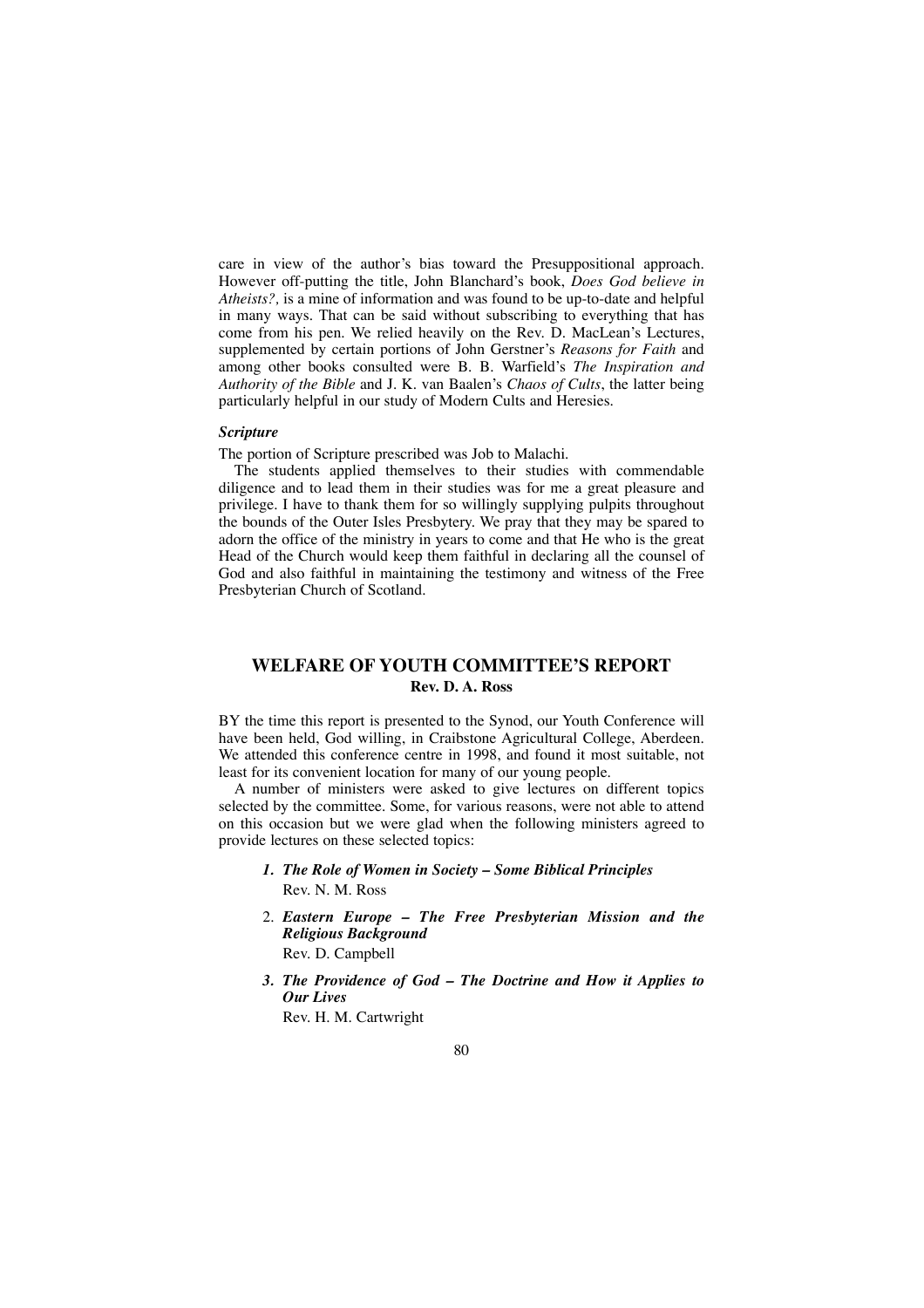- *4. Sites of Religious Interest around Aberdeen A Historical Tour* Rev. D. W. B. Somerset
- *5. A Church Unique in Christendom Some Free Presbyterian Church Principles* Rev. R. MacLeod
- *6. A Barnabas and Boanerges James Kidd of Aberdeen, 1761-1834* Rev. D. W. B. Somerset

At last year's conference, held at Inverness Youth Hostel, there were 68 present, which included speakers and two housemothers. The numbers attending have been fairly consistent for some time – about 65 to 70 for most years. In places where non-resident members are able to attend, the numbers tend to be over 70. We hope that even more of our young people will attend these profitable events.

We are indebted to the Rev. Angus Smith for the news of the conference in the *Young People's Magazine.* He wrote of the usefulness of the subjects dealt with, the good response on the part of the young people, and the friendly and relaxed atmosphere. On the Wednesday evening, all the conference members and the speakers attended the prayer meeting in the Inverness congregation at which Mr. Smith preached. All the conference lectures are available on CD, which can be obtained from the Free Presbyterian Bookroom for £6.00. We are indebted to Mr. James W. MacLeod for producing the CDs.

We are thankful that so many parents take sufficient interest in the conference to encourage their children to go. It is indeed a great pleasure to have them gather together to hear and discuss what is profitable for time and eternity. Some parents take the trouble to ask us how their children behaved during their time at the conference We have nothing but praise for the young people who attend. They are suitably dressed for the occasion, mannerly and most orderly. Indeed it is an unusual sight in our day to see such a gathering of young women modestly dressed and with their hair as the Word of God requires. It is not uncommon to have staff remark on how well behaved and well presented they are. While our young people are at the conference there is always a happy atmosphere among them, no doubt due in part to meeting up with old friends and finding new ones; but also due to the opportunity to hear and discuss moral and spiritual issues. There is always a degree of sadness on parting. We trust that in the good pleasure of the Most High these occasions of meeting together will prove spiritually beneficial.

We cannot conclude the report of the Conference without yet again mentioning the necessary and useful work of the housemothers, Mrs. Catherine Ross and Miss Margaret MacAskill. Indeed, housemothers are best able to handle the needs that arise with young folk and give good advice. Certainly the conference would be the poorer without them.

81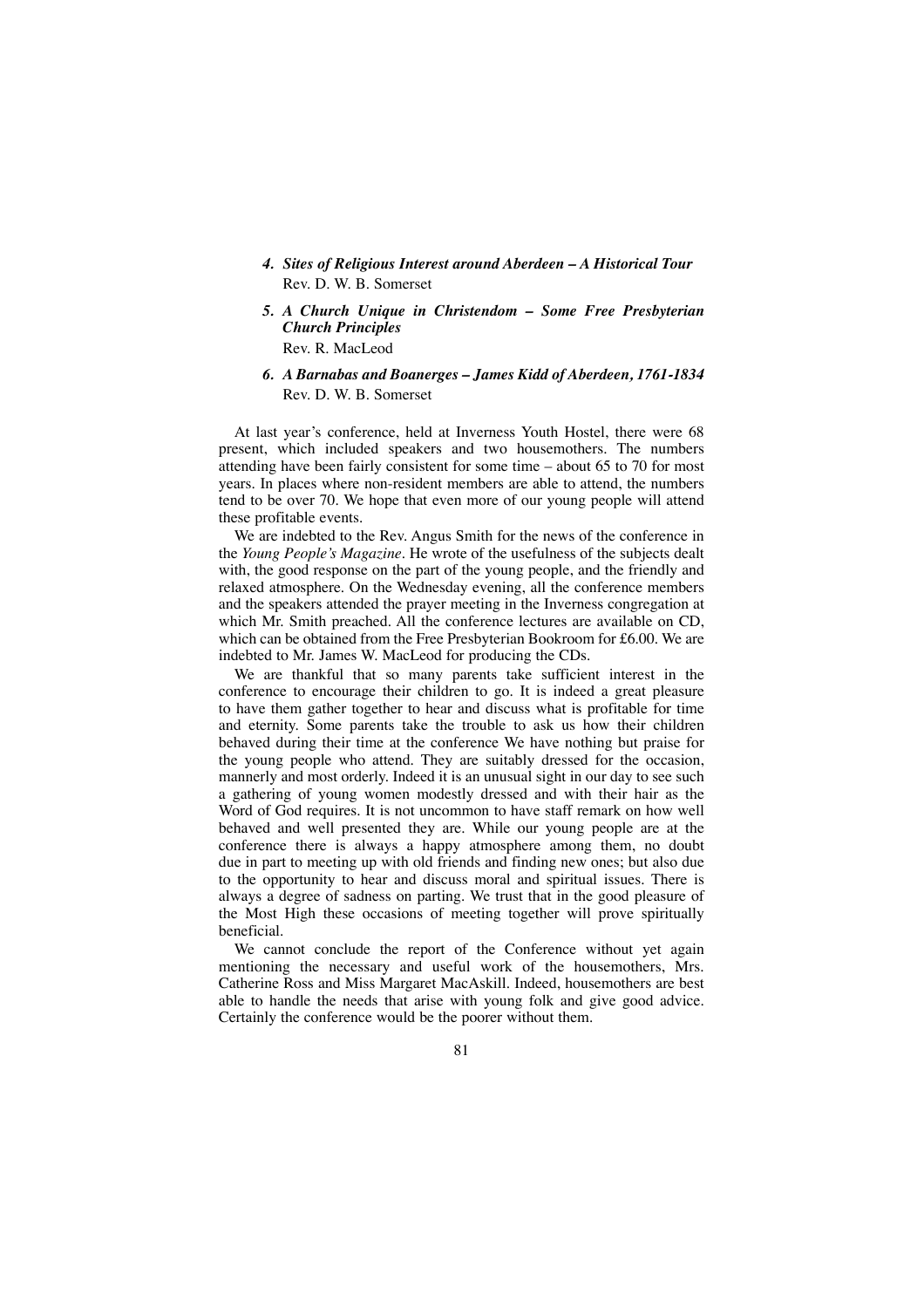While the conference caters for young people from the age of 16 upward, the younger children are instructed through the Scripture and Catechism Exercises. There continues to be a reasonable response from families in the Church and beyond. We are exceedingly grateful to the six ladies who continue with this work. These are: Mrs. N. M. Ross, who attends to the overseas exercises for all sections; Miss C. MacQueen, who sets and corrects the Senior Section; Mrs. J. Hymers, the Intermediate Section; Mrs. C. M. Sutherland the Junior Section; Mrs. Sheena Campbell the Upper Primary Section; and Mrs. R. J. Dickie the Lower Primary Section.

Miss Shona Gillies, who set and corrected questions and answers for the Senior Section for the long period of almost twenty years, has retired from the work and handed over to Miss C. MacQueen, who previously did the Upper Primary Section. In place of Miss MacQueen, Mrs. Sheena Campbell has kindly taken over. We are very grateful to Miss Gillies for her long period of service performed so willingly and efficiently. The committee has presented her with an inscribed Bible as a token of its appreciation for her valuable work.

Over the years, Bible Reading Cards have been provided for young children. These, if duly followed, lead them through the Bible in four years. It is necessary to reprint these and we trust they will continue to help the children and young people to be steadfast in the all-important activity of reading the Scriptures daily. May their reading of the Word of God, along with learning the truth through the Scripture and Catechism Exercises and Conferences, yet prove to be to them *"the power of God unto salvation"* (Romans 1:16).

### **BALLIFEARY RESIDENTIAL CARE HOME COMMITTEE'S REPORT Convener: Rev. J. R. Tallach**

THE year 2003 was, providentially, a quiet and uneventful year for Ballifeary Care Home.

We record with sadness the passing of Miss Catherine Anne MacKenzie on 11th January.

The bed occupancy was 99.8% through the year and the waiting list at the end of the year stood at 25.

Responsibility for the supervision of Care Homes has passed from the Local Authorities to the Care Commission set up by the Scottish Executive. The Commission took some time to find its feet and many months passed without an inspection, but when an inspection did take place, in March, the report was highly satisfactory and the Inspectors had nothing, by way of improvement, to suggest.

This is the first full year in which the residents have had the benefit of en-suite facilities throughout the Home and these improvements are very much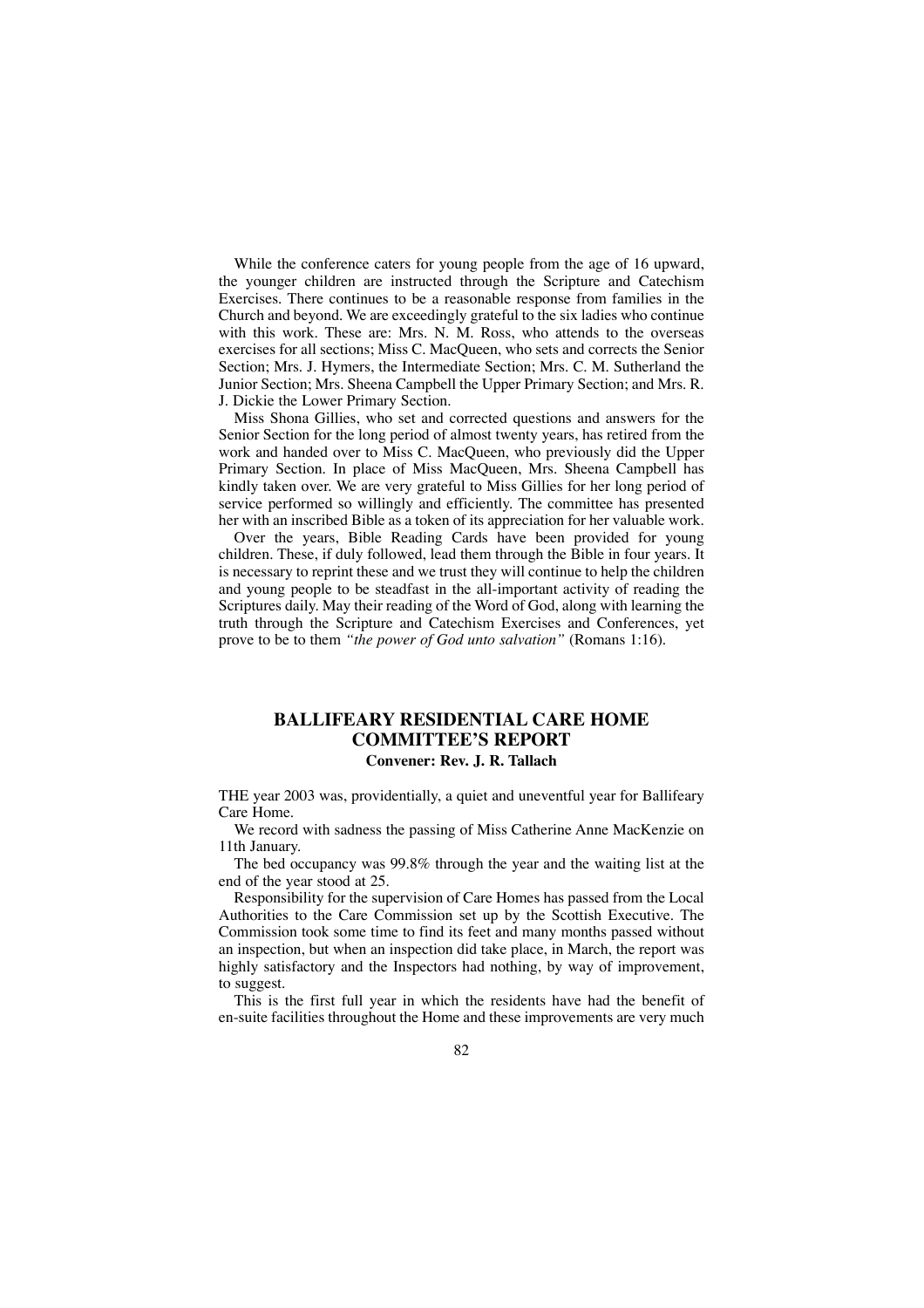appreciated. During the past year new garages have been built, the kitchen has been re-furbished and an air-conditioning unit installed, while a storeroom in the basement has been upgraded.

Financially, the Home continues to be in a strong position. We are dependent, however, on rates set yearly by the Local Authority for income, and unforeseen outlay may be required because of rising standards of accommodation, or by the requirements of the Fire Service. In this sense the Home goes from year to year.

The Committee thanks our Auditors, Mr. John Fraser and Mr. John G. MacLeod, for their work and all others who volunteered some of their time and effort to the care of our elderly. We are indebted, as ever, to Matron and her staff for another year's duties faithfully discharged.

The Lord has been good to us as a Home. Sabbath services are relayed, daily worship is kept and an atmosphere is maintained in which our elderly people can feel spiritually, as well as temporally, at home.

## **LEVERBURGH CARE HOME COMMITTEE'S REPORT Convener: Rev. K. D. Macleod**

OVER the past year, the Home has continued to care for up to 16 residents. Since it opened in 1988, 63 residents have taken up a place in the Home, with a further 10 coming in on a short-term basis. Since our last report, the Home has continued to receive favourable reports from the Care Commission, who conduct both announced and unannounced inspections. We would wish again to express our sincere appreciation to the Officer in Charge and her staff for all their hard work and commitment. It is this commitment which makes the operation of the Home as satisfactory as it is.

In the past year, the Home has normally had its full quota of residents and, in particular, the bed set apart for respite care has been well used. Last year the Committee reported its decision to increase the size of the sitting/dining area by building a conservatory-type extension with a tiled roof. This work is now progressing well, after some delays at the outset resulting from unexpected difficulties with the foundations.

During the year 2003, the Home continued to run at a surplus. The replacement of all bedroom doors by fire-resistant ones, called for by the Fire Brigade, was a significant expense. Following the tragic deaths as the result of a fire during the night at a Care Home in Lanarkshire, the Fire Brigade inspected the Home one evening. There are indications that further regulations may be introduced. We would, of course, wish the Home to be as safe as possible, but we would be concerned at measures being brought in, as a knee-jerk reaction to a tragedy, which would not contribute to safety.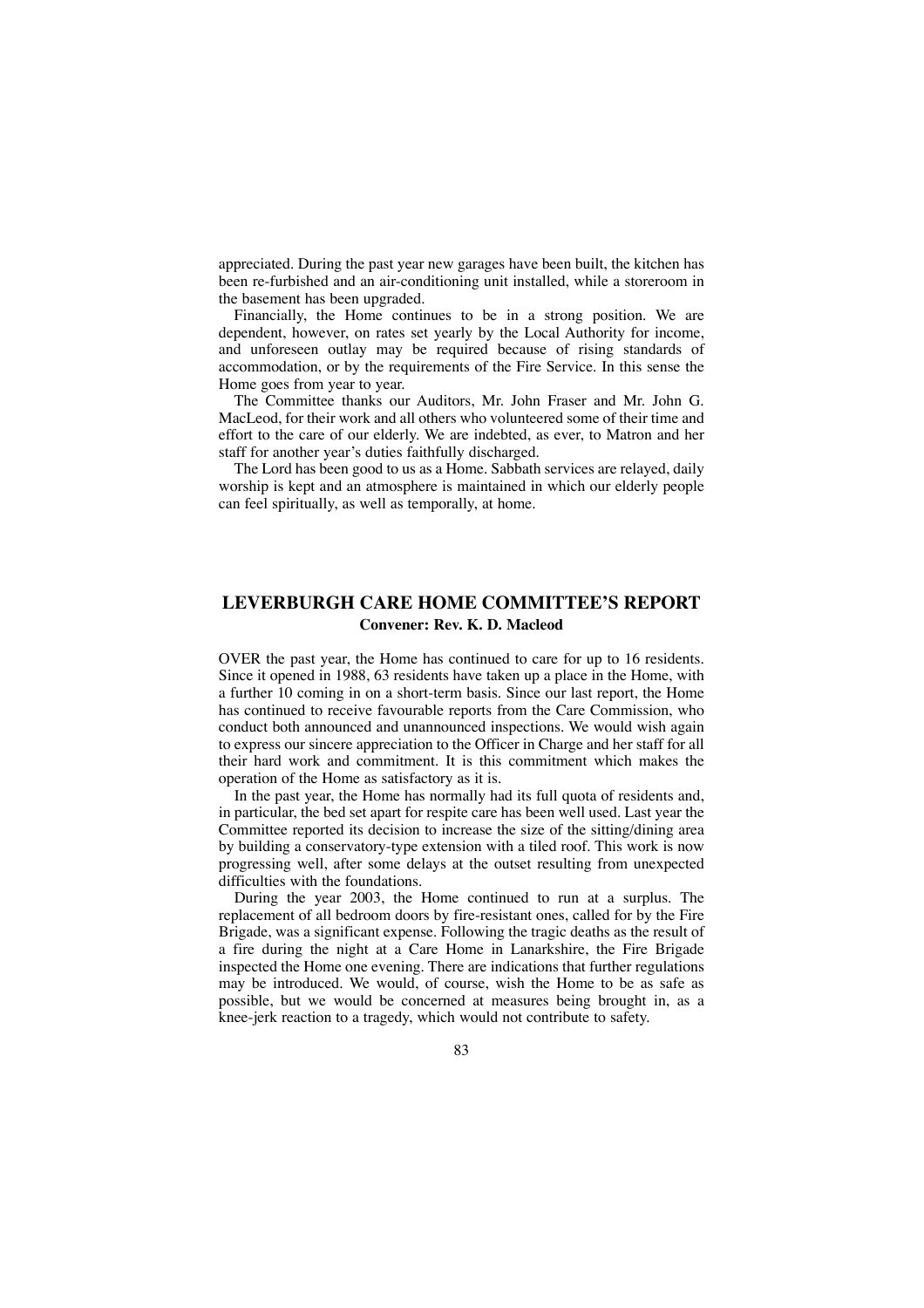During the past 12 months, four residents passed away: Mrs. R. Morrison, Mr. M. MacLennan, Mrs. A. Paterson and Mrs. E. MacLeod. We would extend our sympathy to all the relatives.

## **OUTREACH COMMITTEE'S REPORT Convener: Rev. D. A. Ross**

THE spread of the Gospel has been the aim and activity of this committee over the past year. We endeavour to do this in several ways.

#### *Tracts*

The committee has produced a considerable selection of Gospel tracts as well as tracts on other subjects, for example, the Sabbath, Roman Catholicism and Christmas. These are displayed in the Bookroom as free literature and most customers take a few for distribution. When a large amount of tracts is taken we ask that a donation be given. We have advertised these tracts in the *Evangelical Times* on several occasions – now this will be done on a monthly basis for an extended period of time. We are also in the process of providing tracts in Dutch, German and French with a view to distributing them among tourists.

As for distributing to households, in one rural area every home was visited and given a tract and a Trinitarian Bible Society calendar. We would remind our people that these tracts are freely available for distribution.

#### *Literature*

Through the Internet and other means, several contacts have been made with the Free Presbyterian Church. Where there seems to be a serious enquiry about the Reformed position of the Church, we forward a selection of leaflets; for example, *Which Church*, and the latest Church magazines. Sometimes it is appropriate to give something more substantial, such as, *The History of the Free Presbyterian Church* or *The Apostolic Church – Which is it?* Recently a clergyman of the United Episcopal Church of North America requested a Gaelic Bible as his entire family is studying the language. Two second-hand Bibles were forwarded.

In connection with book distribution, we are also investigating the possibility of setting up a small bookshop permanently in Inverness but there are many issues to consider before coming to a final decision.

#### *Internet*

The Internet is a powerful tool for making contact with people all over the world. Our website gives much information about the Free Presbyterian Church and our Reformed position. While some contacts with our site were by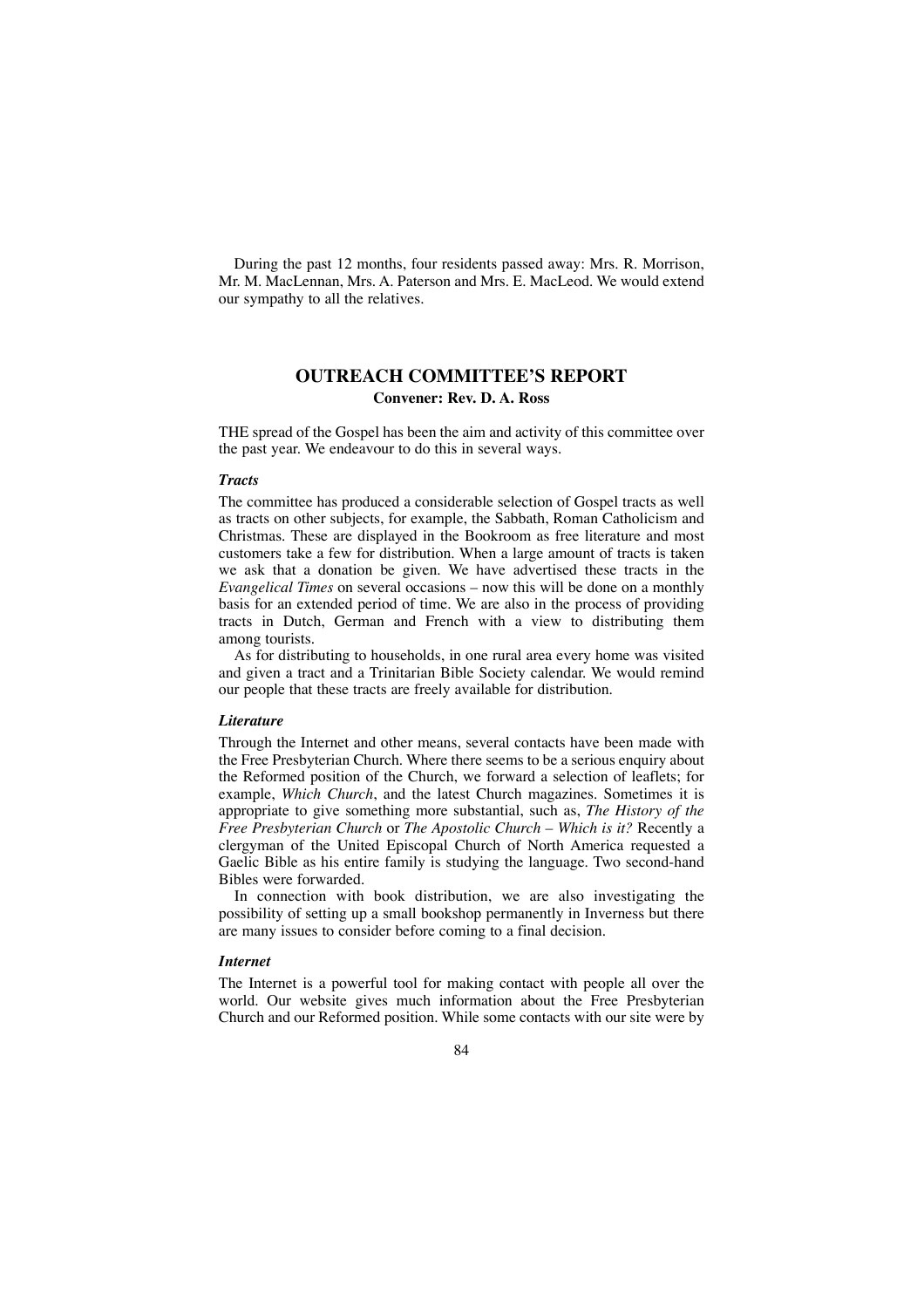people abroad looking for help in seeking out their ancestors who have had connections with Presbyterian churches in Scotland, by far the most were by those interested in the Reformed Faith and wishing to make contact with others of the same mind as themselves. In such cases discussion by email may arise over particular points of doctrine and practice. This can be very time consuming. Some questions are so broad that it is quite impossible to spend the necessary time researching and answering them. It is common to get questions as to the difference between the Presbyterian Churches in Scotland and questions about the Sabbath. Some contact us just to make their views known and to argue their point. As from June of this year, DV, there will be the facility provided for audio sermons from ministers of the Church.

### *Religious stands*

Last August we were able to visit the Black Isle Agricultural Show with a selection of religious literature. This is a costly exercise and the sale of materials does not cover the cost of the allotted stand, advertising and other expenses. However, the committee feels strongly that in this dark age of materialism, irreligious attitudes and false religion, that this work is a worthwhile contribution to spreading the Word of God. Small though it may be, it is yet a witness on the side of the truth.

We considered at one point the purchase of a vehicle in conjunction with the Eastern Europe Mission and thus reducing the burden of transport costs by sharing. However, no suitable vehicle at reasonable cost has been found. In the event we purchased a large tent for £300, which proved to be quite suitable for the work. An awning was donated which covered the front part of our allotted space while the tent was in the back part, and thus the whole site was utilised effectively.

The total amount of sales on that occasion was over £180, arising from the sale of Bibles, books, booklets, leaflets and taped sermons and Psalms. It was particularly encouraging to have Bibles and the *Westminster Confession of Faith* sold in some quantities. There was a high demand for children's books. Some people simply stopped by to wish us well, telling us at the same time they were well stocked in their home with religious books. Others told us that they had great difficulty obtaining Christian books for their children. This is a hint indeed that we should be doing our utmost as a Church to produce more books for children. We met people from all streams of the Christian Church and others with no Church connection. With every sale, a selection of Gospel tracts was freely supplied and other small literature was made available at no charge. At the door of the tent we had two Trinitarian Bible Society Bible text posters displayed as well as a similar large poster within the tent.

We did make enquiry about having a stand at the Skye Agricultural Show but this was not done in enough time to allow us to be there. We hope this year to enquire further about the possibility of having a display in Skye.

In conclusion, this committee is grateful to every one who in any way contributed to this work of reaching out to others with the Word of God. We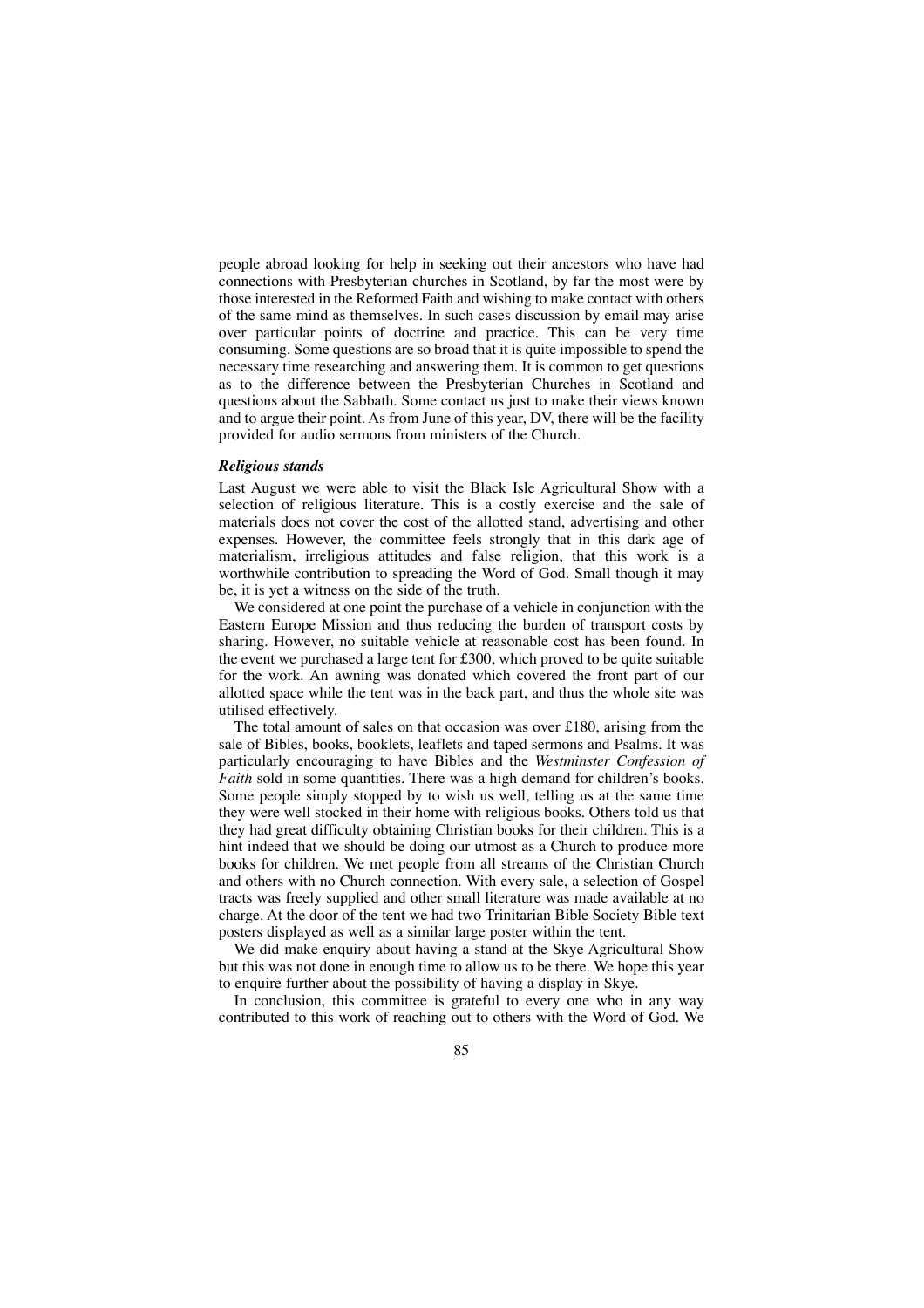could not have functioned at the Black Isle Agricultural Show without the help of others outwith the Committee. The same applies to the work involved in maintaining our website. We are also grateful to our Church people who continue contributing in many ways to this work. Without their much appreciated assistance we could not possibly carry on.

We trust that the Lord will bless this small endeavour to spread the glorious news that Christ Jesus has indeed come into the world to save sinners. Although some obviously turn away from hearing or seeing the Word of God – as was evident in the case of some passers-by at the Black Isle Show – who can tell but that the text at the door of the tent sufficiently caught their attention, and in the Lord's providence a good work was began. If by our literature we have helped some to come to a better understanding of the Bible or been instrumental in even one person being brought from darkness to light, the effort and the money involved is a small price to pay. *"What shall a man give in exchange for his soul?"* (Matthew 16:26).

## **MAGAZINES REPORT Rev. K. D. Macleod, Editor**

IT is a matter for thankfulness that, during another year, both Magazines have been issued each month, and the *Gaelic Supplement* every three months. The circulation of the Magazines is a significant part of the witness of the Church, and access to them is now possible on a much wider scale than in the past by virtue of their being available on the Internet. We must look to the Lord for the blessing. Only as the Holy Spirit applies the truth, in its spoken or written form, is there profit for individual souls.

The price of the Magazines was left unchanged for 2004, except for an increase in the cost of subscriptions for single copies of each magazine, to reflect an increase in the cost of postage. During the last 12 months, circulation of both Magazines has declined slightly.

This year brings to an end the ten-year period for which I was appointed by the Synod as Editor of the *Young People's Magazine.* I would take this opportunity of specially thanking all who have given their help in a variety of ways over this period, and I would acknowledge the assistance given over the past year in particular in the production of both Magazines. I am grateful to all who have sent in articles and, in particular, to members of the Editorial Board of the *Free Presbyterian Magazine* for their consistent help with their contributions. I would again specifically mention Dr. J. Mitchell for his continued help in checking the contents of both Magazines month by month.